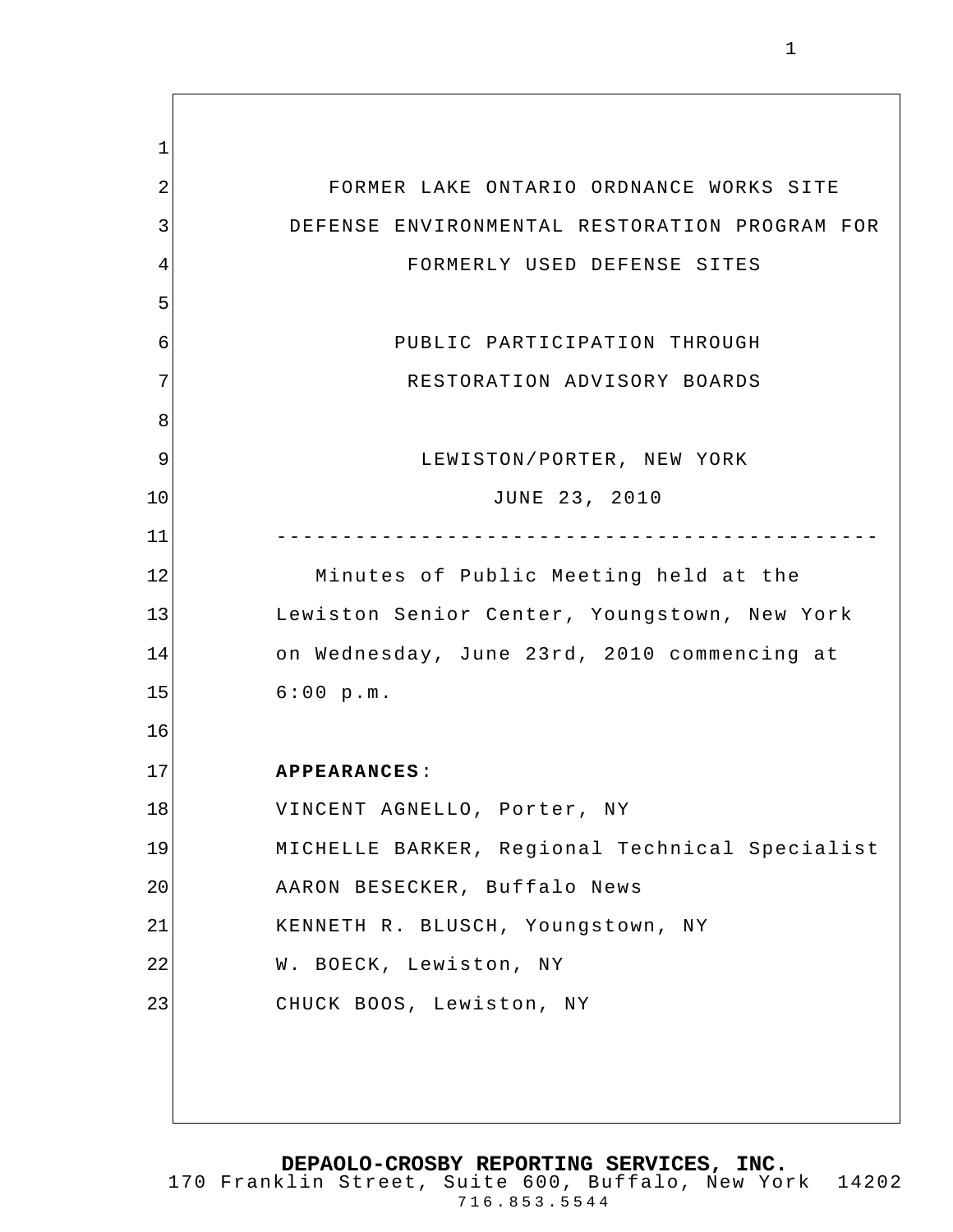| $\mathbf 1$ | APPEARANCES CONTINUED:                                              |
|-------------|---------------------------------------------------------------------|
| 2           | STEVE BOUSQUET, Environmental Health Section<br>Team Leader         |
| 3           |                                                                     |
| 4           | JOHN BUSSE, Program Manager for LOOW/NFSS                           |
| 5           | RON CHURCH, USACE LRD                                               |
| 6           | DANIEL CISZEK, on behalf of Congresswoman<br>Louise Slaughter       |
| 7           | DAVID CORATS, S. Falls, Wisconsin                                   |
| 8           | DON DEMARCO, geologist                                              |
| 9           | JAMES DEVALD, Lockport, NY                                          |
| 10          | TERRY DUFFY, Lewport Sentinel                                       |
| 11          | BILL FREDERICK, Environmental Projects Team                         |
| 12          | Leader                                                              |
| 13          | DAVE FROTHINGHAM, Environmental Engineering<br>Section Team Leader, |
| 14          | BOB GIANNETTI, Lewiston, NY                                         |
| 15          | PAUL GIARDINA, EPA                                                  |
| 16          | KENT JOHNSON, Albany, NY                                            |
| 17          | BILL KOWALEWSKI, Special Projects Branch Chief                      |
| 18          | ARLEEN KREUSCH, Outreach Team                                       |
| 19          | KAREN KEIL, Risk Assessor                                           |
| 20          | D.J. LANGLOIS, Lewiston, NY                                         |
| 21          | NICK MATTERA, Niagara Gazette                                       |
| 22          | NONA MCQUAY, Lockport, NY                                           |
| 23          | KEVIN MYERS, Lewiston, NY                                           |
|             |                                                                     |
|             |                                                                     |
|             |                                                                     |

**DEPAOLO-CROSBY REPORTING SERVICES, INC.**

2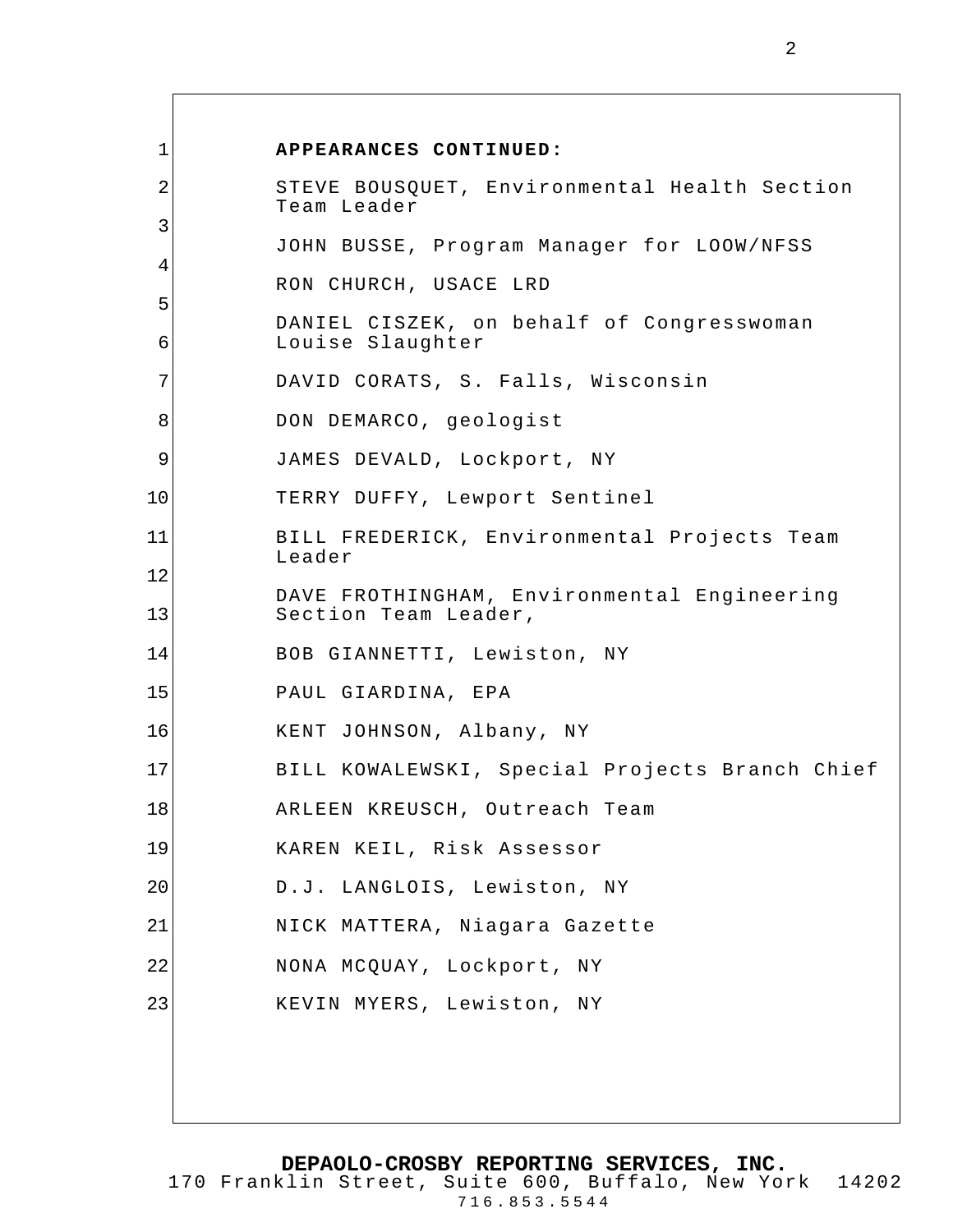| 1  | APPEARANCES CONTINUED:                                     |
|----|------------------------------------------------------------|
| 2  | LAURA MONTE, Buffalo, NY                                   |
| 3  | JOSEPH NASCA, Lewiston, NY                                 |
| 4  | BILL NOWAK, on behalf of State Senator                     |
| 5  | Antoine Thompson                                           |
| 6  | MEGAN PELKA, Court Reporter                                |
| 7  | JANE RICHARDSON, Youngstown, NY                            |
| 8  | ANN ROBERTS, community member                              |
| 9  | GERANT ROBERTS, community member                           |
| 10 | MARY ANN ROLLAND, Youngstown, NY                           |
| 11 | CHRIS ROSER, Lewiston, NY                                  |
| 12 | BRUCE SANDERS, Chief of Public Affairs                     |
| 13 | BILL SCOVILLE, Shaw Group                                  |
| 14 | PATRICIA SCREMIN, Niagara Falls, NY                        |
| 15 | HANK SPECTOR, Health Physicist                             |
| 16 | MICK SENUS, Lake Ontario Ordnance Works<br>Program Manager |
| 17 | JIM STACHOWSKI, LOOW Project Engineer                      |
| 18 | JANE STATEN, NFSS Project Engineer                         |
| 19 | SIDNEY WALTON, JR, Lewiston, NY                            |
| 20 | NATALIE WATSON, Outreach Team                              |
| 21 | BOB WELLER, Lew-Port School Board                          |
| 22 | AMY WITRYOL, Lewiston, NY                                  |
| 23 | TERRY YONKER, Youngstown, NY                               |
|    |                                                            |
|    |                                                            |

 $\overline{\Gamma}$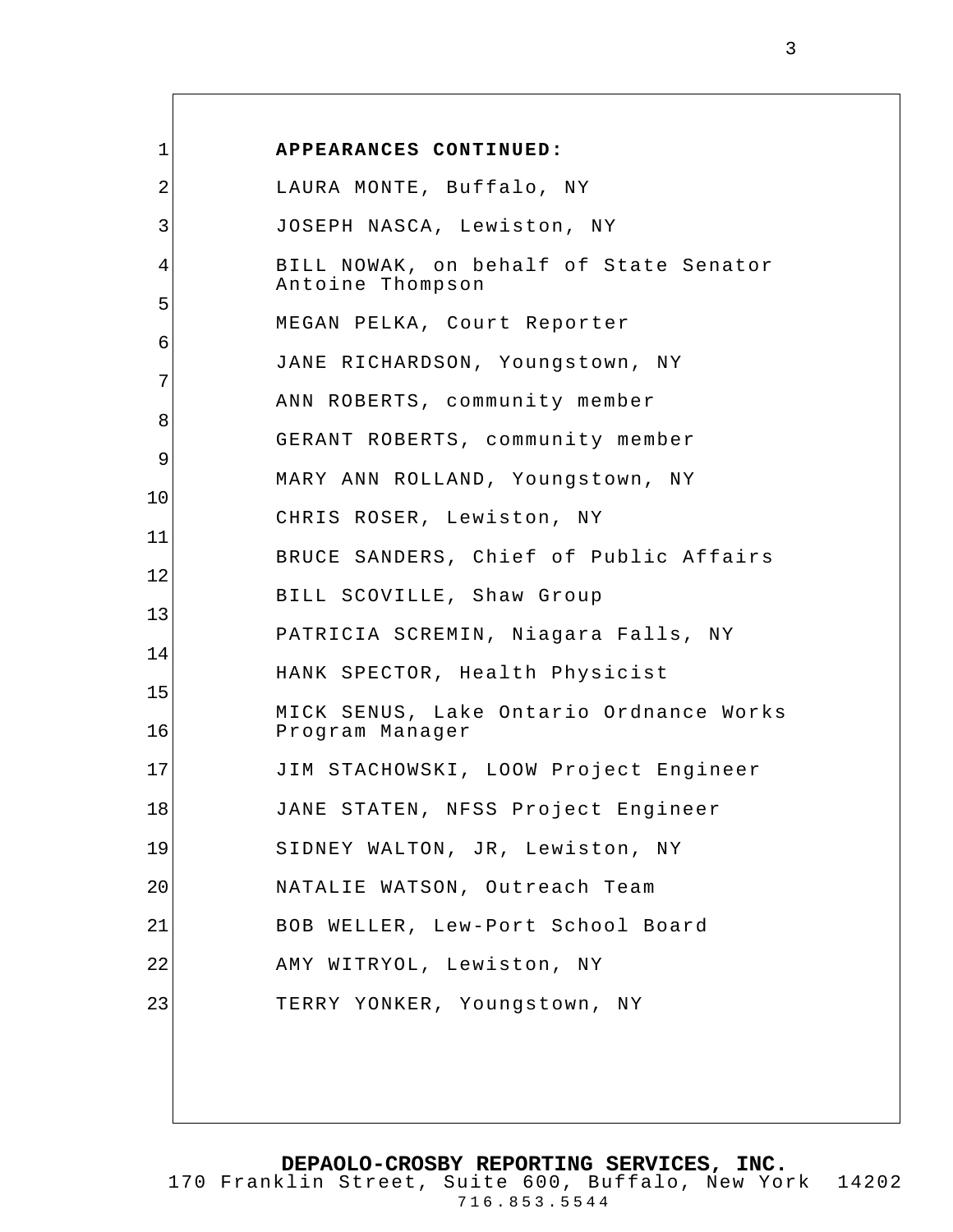MS. KREUSCH: Good evening, everyone. If you could please take your seat. Make sure you have a handout package before you sit down. Good evening, again. My name is Arleen Kreusch. I'm the Outreach Program Specialist for the Special Projects Branch Environmental Project Team for FUSRAP and FUDS.

1

2

3

4

5

6

7

8 9 10 11 12 13 14 15 16 17 18 For tonight's meeting, I have a few operating principals to go over with you before we get started, but I want to tell you about the bathrooms are on my right, your left. The emergency exits are in the back of the room, there's two and then, there's one by the door that you came in and if you could please turn off your cell phones, please listen respectfully, please hold questions or comments until the poster session or the workshop discussion.

19 20 21 22 23 I will now introduce John Busse, the Program Manager for the Niagara Falls Storage Site and the Lake Ontario Ordnance Works. MR. BUSSE: She already introduced me, so I don't think I have to introduce myself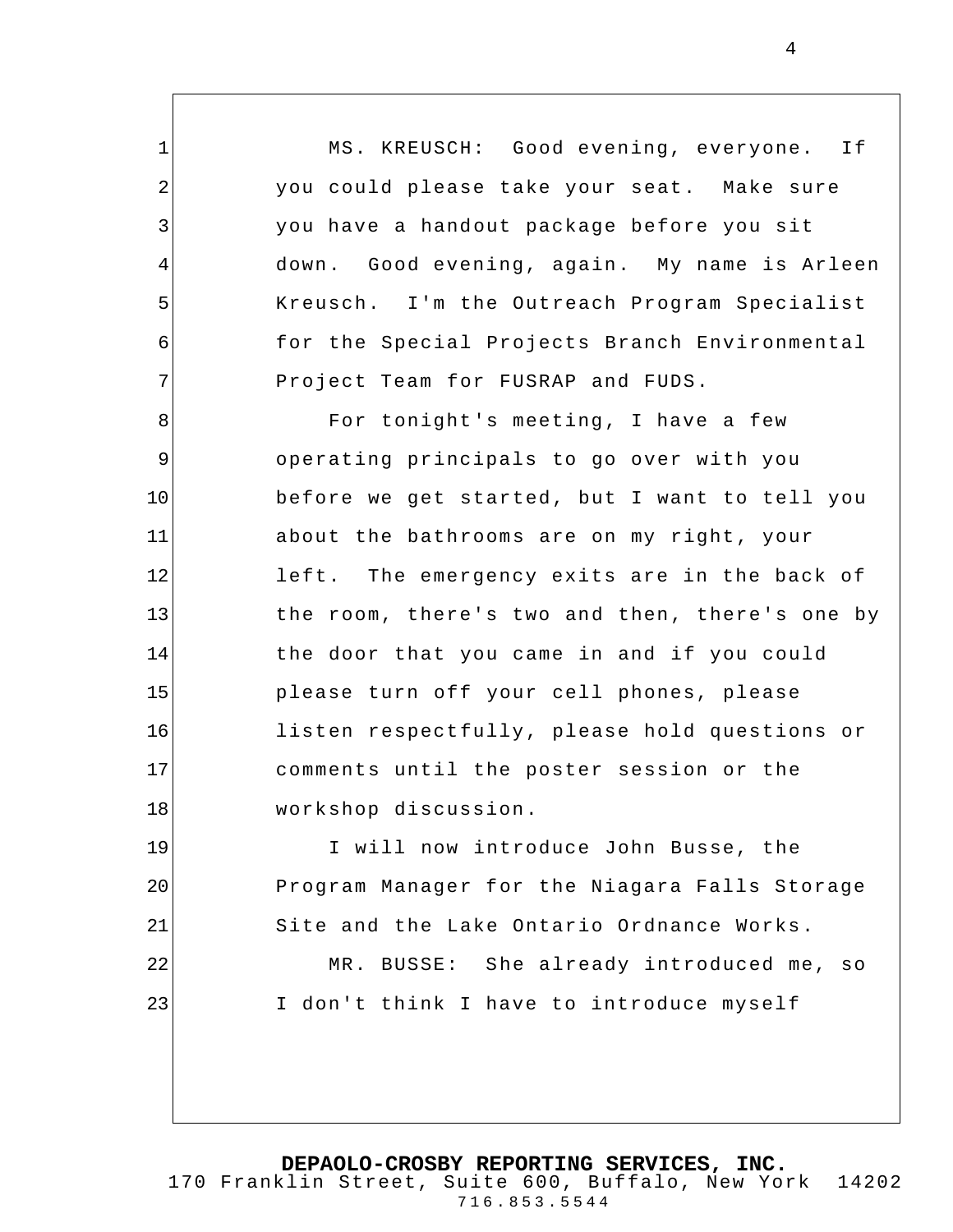1 2 3 4 5 6 7 8 9 10 11 12 13 14 15 16 17 18 19 20 21 22 23 again, but I'd like to introduce the team if I could. We've got Jane Staten, she's the Project Engineer for Niagara Falls Storage Site; Michelle Barker, she's the Regional Technical Specialist at the Corps; Natalie Watson, she's part of Outreach Team with Arleen; Jim Stachowski, he'll be the new Project Engineer for the Lake Ontario Ordnance Works; Mick Senus, he's the Project Manager for the LOOW Project; we've got Bill Kowaleski, he's the Chief of the Special Projects Branch; also have Paul Giardina from the USEPA; Mr. Frederick, Bill Frederick over there, he' the Environmental Project Management Team Leader; we've got Steve Bousquet, Environmental Health Team Leader, Karen Keil, our Risk Assessor, Hank Spector, our Health Physicist back there. MR. SPECTOR: No one ever introduced me before. MR. BUSSE: Yes. Somebody had to. I think that's everybody, right? Did I miss anybody? I think we got everybody outnumbered

5

**DEPAOLO-CROSBY REPORTING SERVICES, INC.**

170 Franklin Street, Suite 600, Buffalo, New York 14202 716.853.5544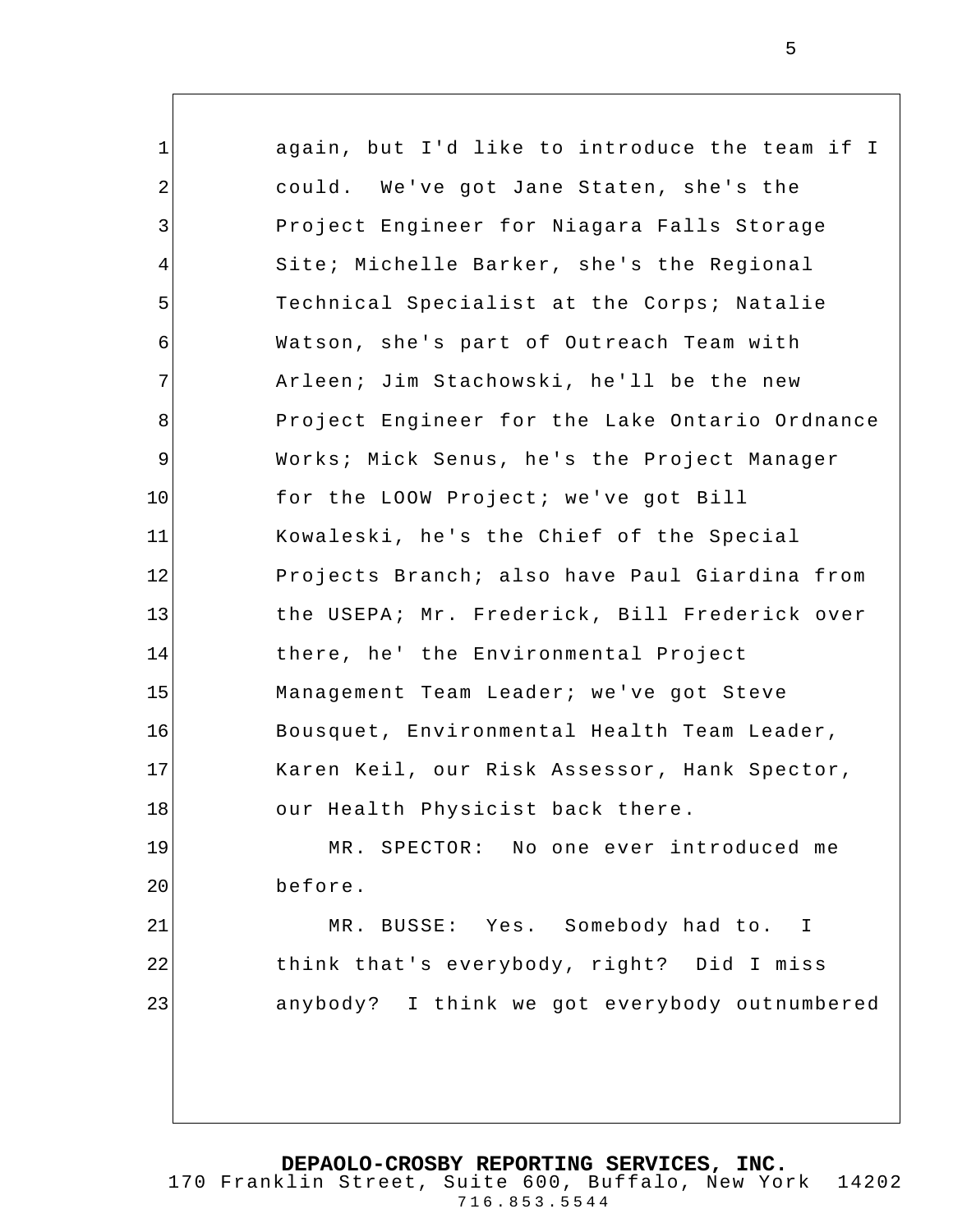again, so I'll get started. If you could hit the next slide.

1

2

23

3 4 5 6 7 8 9 10 11 12 13 14 15 Kind of going to walk you through the Building 401 dismantlement and we're calling is dismantlement because that's basically what we're doing more so than an actual demolition, then we'll get into the remedial investigation feasibility study updates and also what's next in Niagara Falls Storage Site and then, we'll break into that where Mick Senus will pick up and he'll do the Lewiston-Porter School Property sampling update as well as a further update on the LOOW project which was requested by the community and Paul Giardina will close it out with a presentation.

16 17 18 19 20 21 22 Also like to mention we did receive a request from the community to add a discussion of transparency to the agenda. If the community wants to discuss this topic, we can approach that subject during the discussion portion of tonight's activities.

Next slide. Okay. So, I'm going to walk you through a brief history of Building 401

170 Franklin Street, Suite 600, Buffalo, New York 14202 716.853.5544

6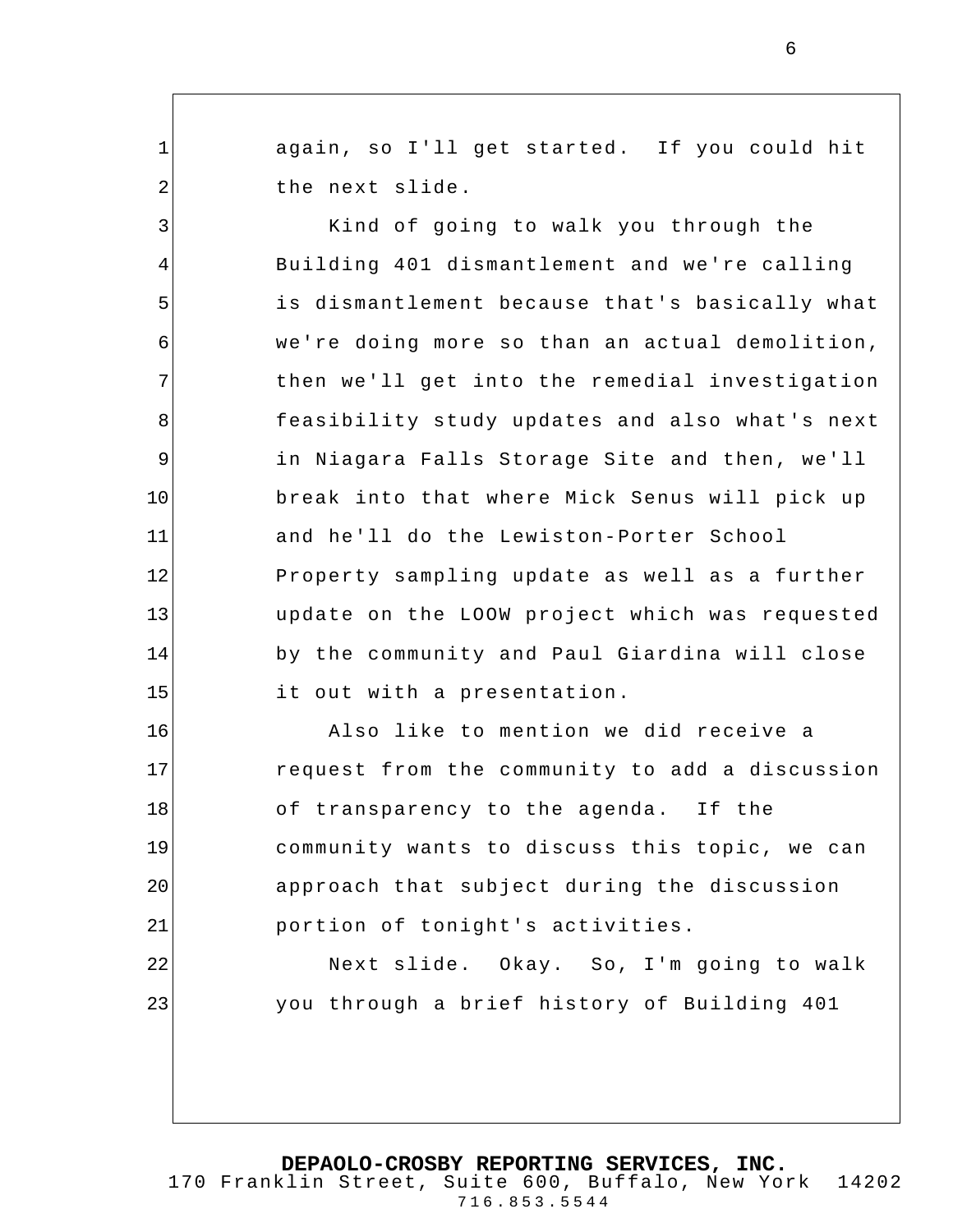1 2 3 4 5 6 7 8 9 10 11 12 13 14 15 16 17 18 19 20 21 22 State's Historic Officer requirements and brief overview of the demolition or dismantling of Building 401. Next slide. I know many of you are probably familiar with the site but for those who are not, I'm just going to go through a real brief history of Building 401. This is 1944 photograph. You can see Building 401 is annotated there. NFSS as everyone probably knows is located at 1397 Pletcher Road in Lewiston, New York. The site is owned by the Federal Government. The site consists of an engineered, tenacre Interim Waste Containment Structure, various buildings and open areas. It was originally part of the LOOW site and the primary use of the site from the early 40's to mid-50's was for storage of radioactive waste from various sources. Building 401 was initially the powerhouse for the production of TNT at the former LOOW and it was also used to store radioactive materials in support of

**DEPAOLO-CROSBY REPORTING SERVICES, INC.** 170 Franklin Street, Suite 600, Buffalo, New York 14202 716.853.5544

Manhattan Engineering District activities

23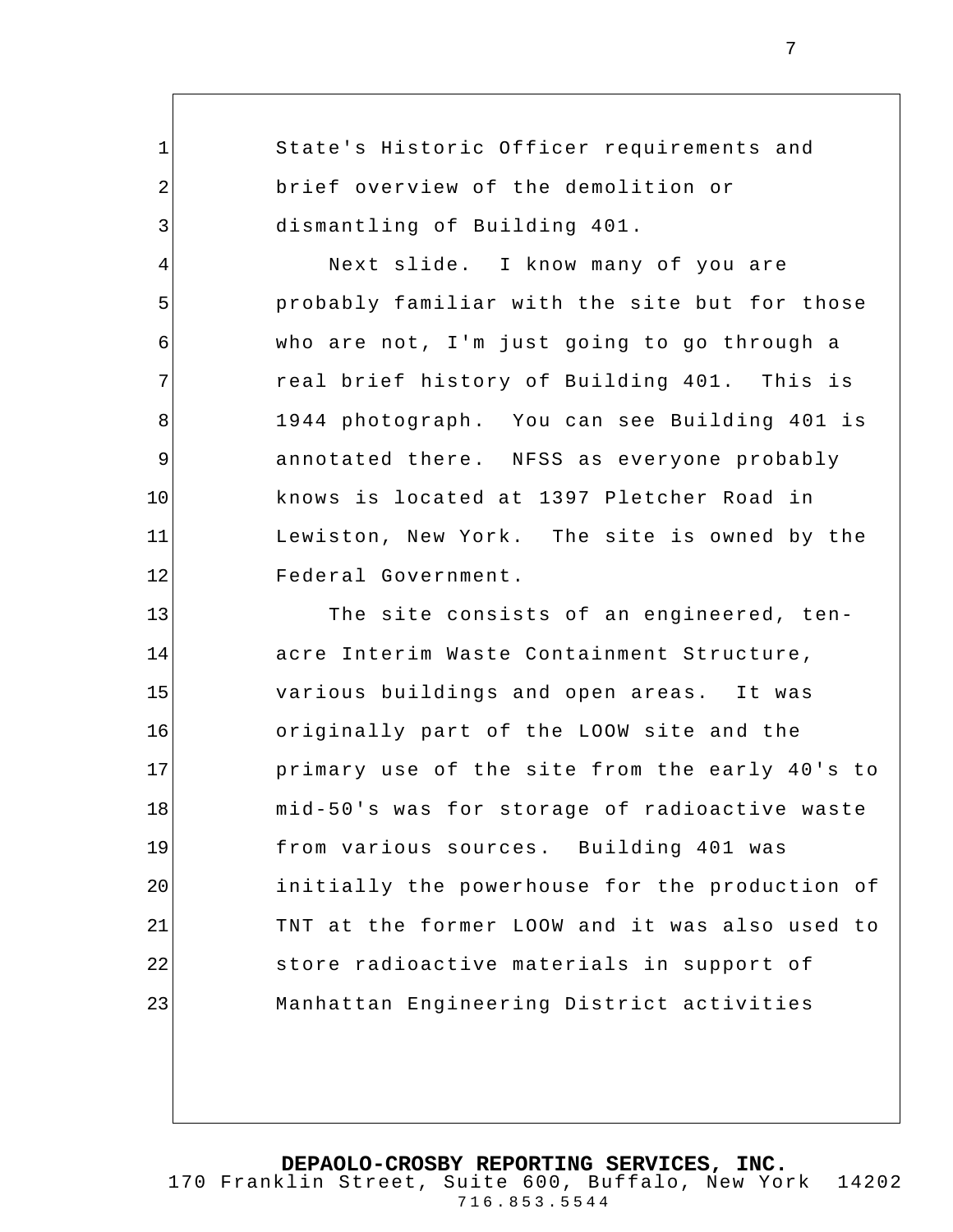1 2 3 4 5 6 7 8 9 10 11 12 13 14 15 16 17 18 19 20 21 22 23 during World War II. Additionally, it was used for the product of Boron-10 from 1953 to 1959 and from 1965 to 1971 and then subsequently thereafter became a storage facility used by the Atomic Energy Commission and Department of Energy. In 1971, Building 401 was gutted and it's instrumentation, equipment and hardware were disposed of as surplus materials. The building has been largely inactive since, primarily occupied by animals, raccoons, turkey vultures, et cetera. In ' 95 through ' 97, Building 401 went through a decontamination effort as well as a comprehensive survey and sampling and in the Summer of 2002, an asbestos abatement was performed on the interior of the structure. Next slide. State Historic Preservation Office. Building 4 01 was determined eligible by the New York State Preservation Office for listing in a national register of historic places. You've got a couple pictures there showing the dilapidated structure of the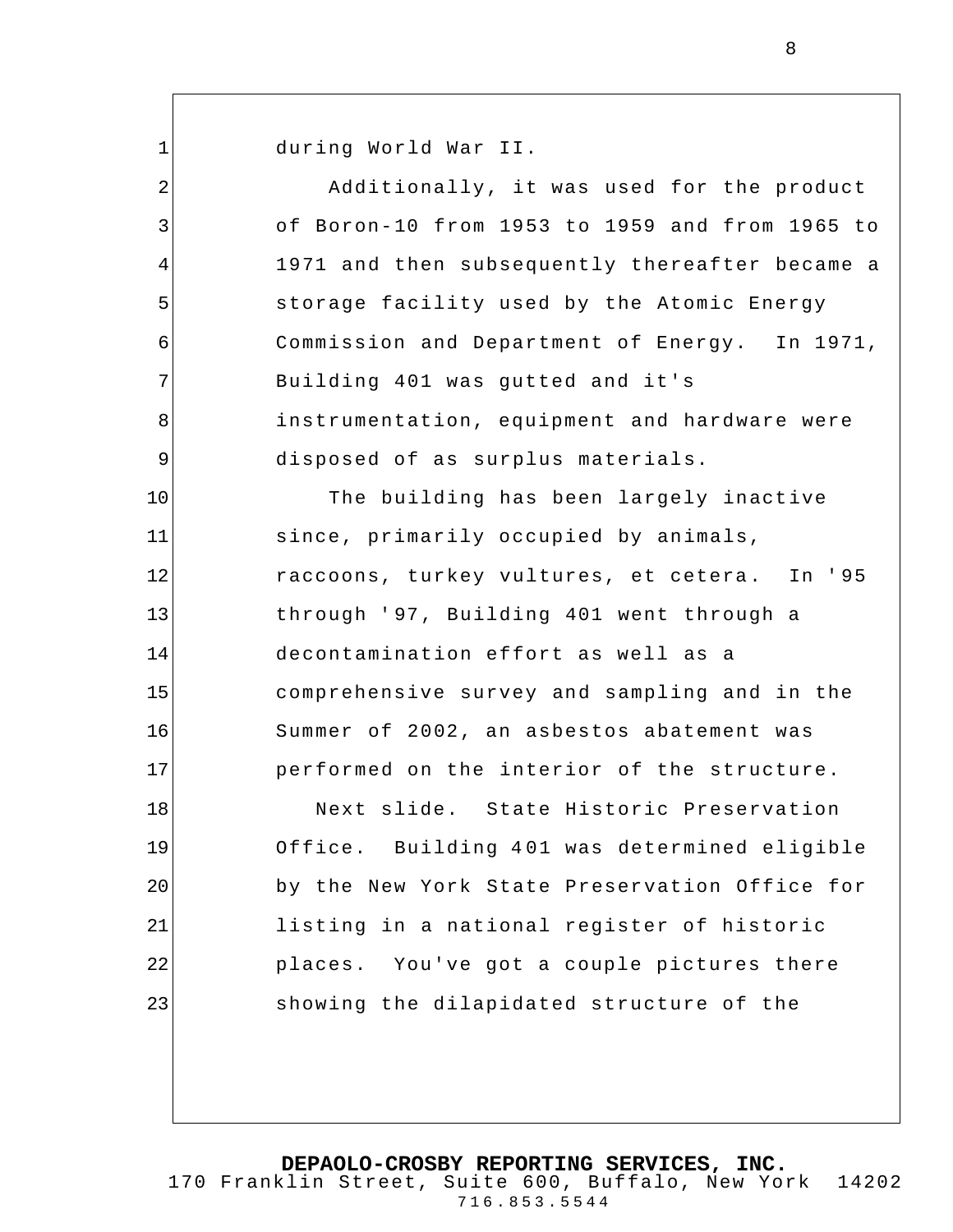1 2 3 4 5 6 7 8 9 10 11 12 13 14 15 16 17 18 19 20 21 22 23 building. It was agreed upon between the Corps and the SHPO that Building 401 currently poses a safety hazard to site workers and to Corps' and other agency personnel. Additionally, although Building 401 is currently structurally stable, the interior and state of the building, localized areas of contamination and its location on an active FUSRAP site warrant demolition of building and not re-use or rehabilitation, so in accordance with Section 106 of the National Preservation Act, the Corps and the State Historical Preservation Officer entered into a memorandum of agreement on March 1st, 2010. And in consultation with the SHPO, the Corps will document Building 401 through Historic American Building Survey/Historic American Engineering Record Level II which is shown on the slide and that's a mouthful to say, photographic documentation and accompanying narrative in accordance with the Secretary of the Interior's guidelines for architectural and engineering documentation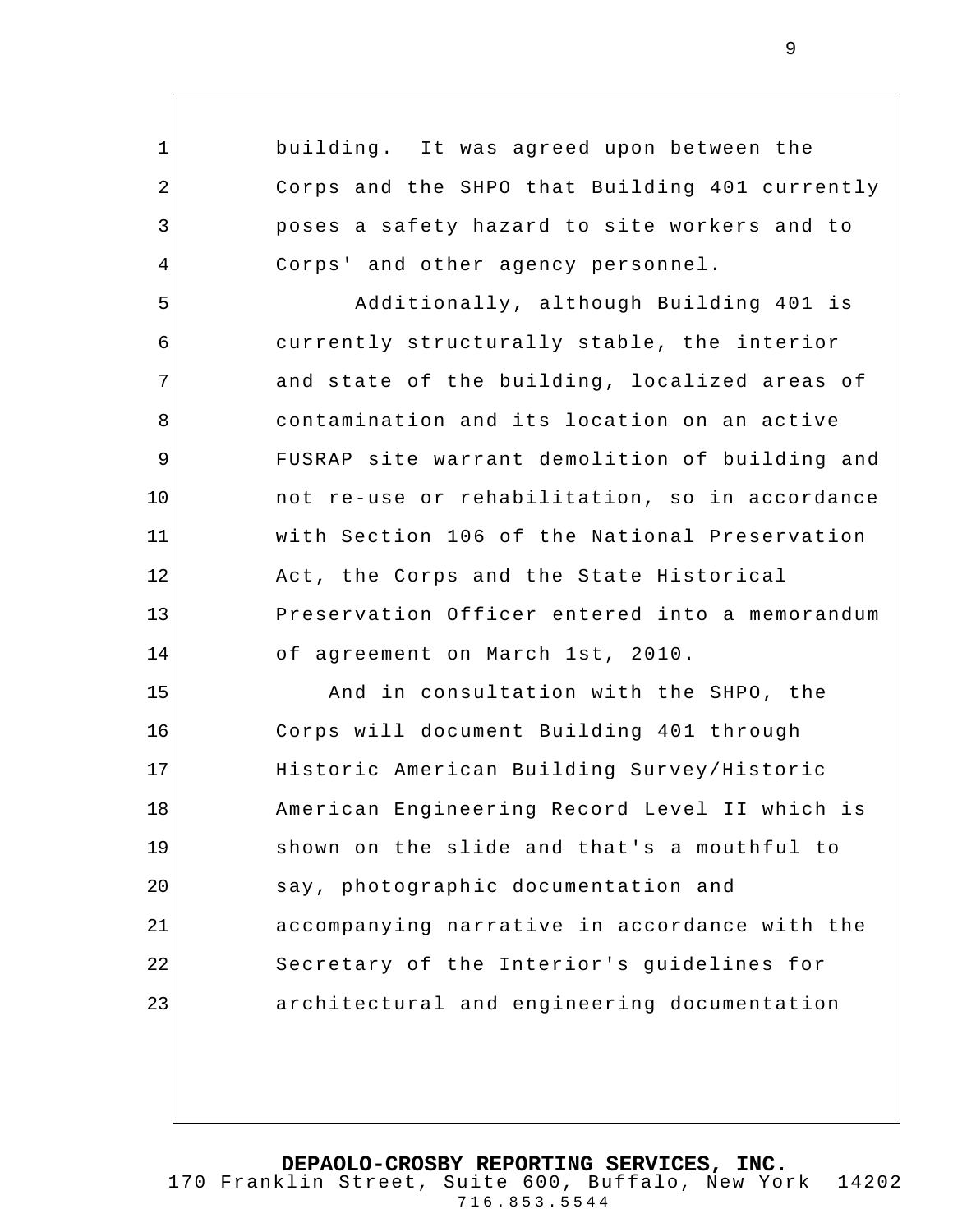1 2 3 4 5 6 7 8 9 10 11 12 13 14 15 16 17 18 19 20 21 22 23 will be developed for this building. Basically, three sets of black and white photographs, one set of negatives will record the interior and exterior of the building as well as document the history of this building, especially as it related to the war effort in World War II. We'll also prepare a timelapsed video which will show how the building was demo'ed. We'll present that and post it on our website for everyone to see and finally, we'll include a historic interpretation of Building 401 through plaques and markers and we'll post that on the website for everyone. Next. I'm going to walk you through the demolition of Building 401 quickly, hopefully briefly and I won't put you to sleep. The photographs here show the interior of Building 401 on the left and the northeast corner of the exterior of the building there. Presently, this contract to demolish or dismantle Building 401 was awarded to Terranear and Energy Solutions which is a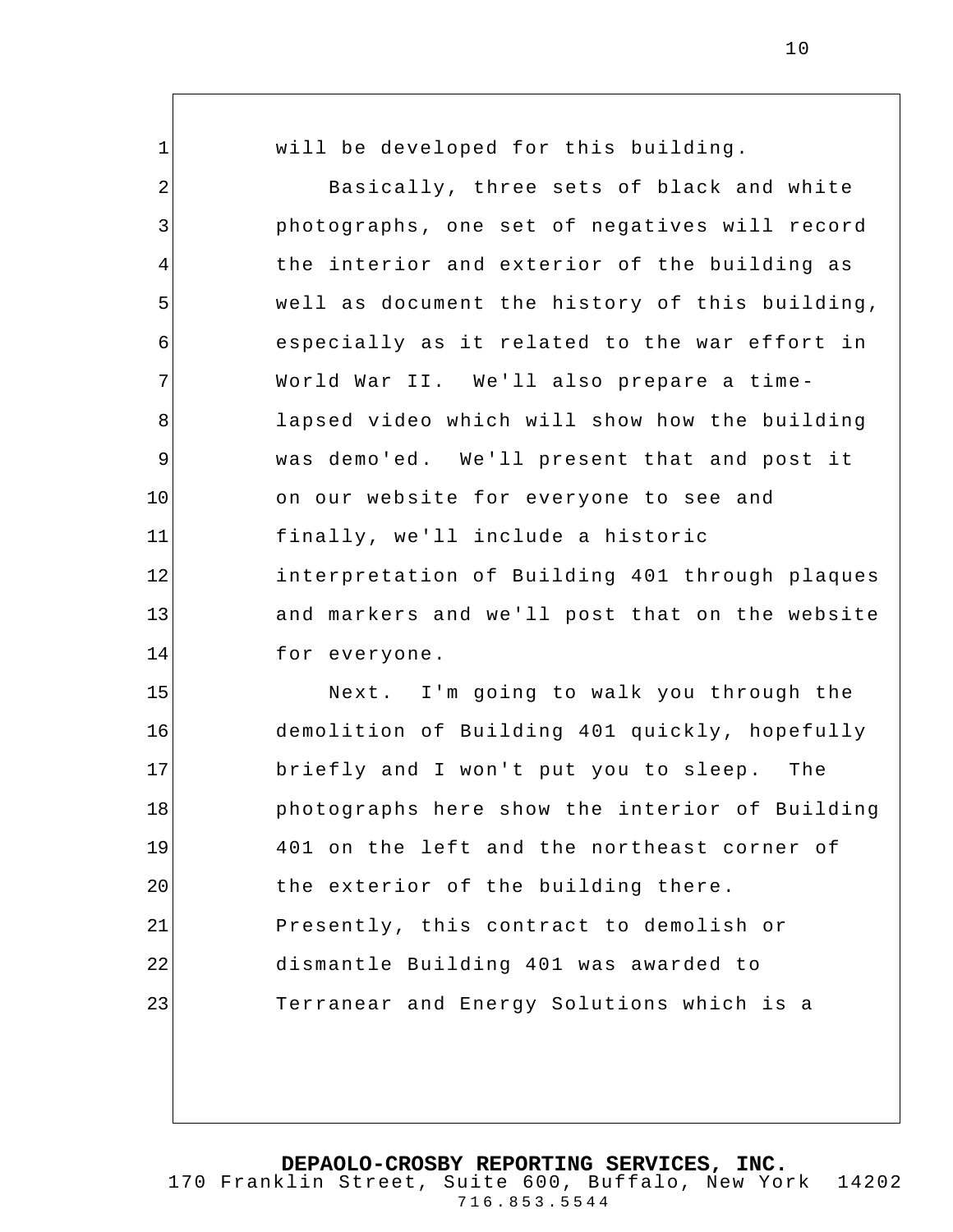joint venture and we basically refer to them as TES.

1

2

3

4

5

6

7

8

9

10

11

12

They have subcontracted to a local subcontractor called DEMCO who has been responsible for dismantling or demolishing the Memorial Auditorium, Yankee Stadium as well as several DOE facilities. They're a local company. We're using stimulus funds to get this work completed and as a result, using a local firm was definitely advantageous to us, so we're happy that TES selected them to be - as their subcontractor.

13 14 15 16 17 18 19 20 21 22 23 The services required under the scope of work involved characterization, demolition, packaging and disposal of Building 401 in accordance with applicable local, state and Federal regulatory requirements. There will be removal, abatement precautions to control waste streams such as bird and animal waste which is prevalent throughout the building. There's potential asbestos in the transite paneling on the exterior of the building. There's lead-based paint obviously on the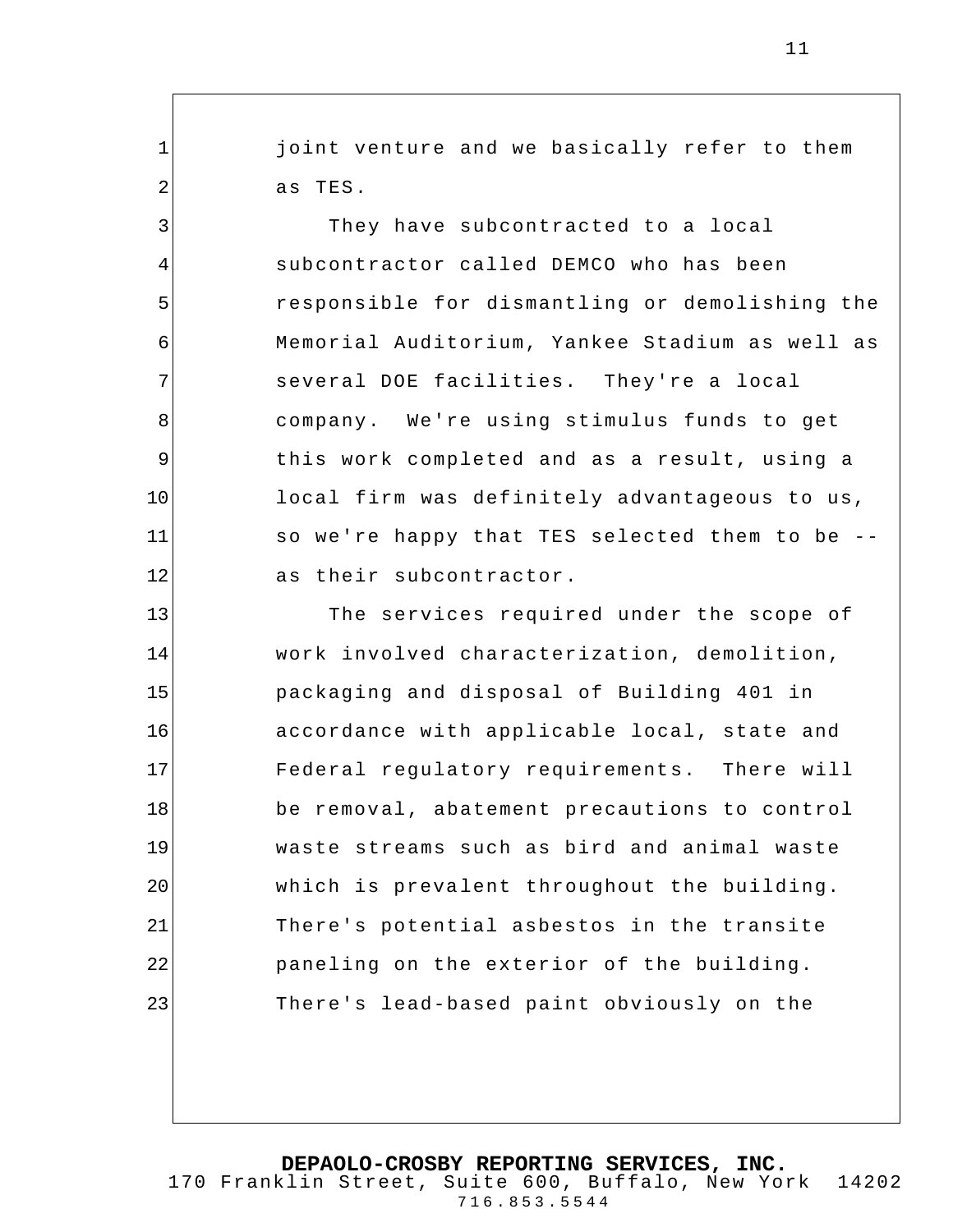interior surfaces within the interior of the building, there's miscellaneous debris, there's contaminated structural elements and concrete including the sumps and drains which will be pumped, characterized and then, filled prior to any demolition occurring.

1

2

3

4

5

6

7 8 9 10 11 12 13 14 15 16 17 TES is currently preparing the work plans. We hope to be able to release those to the community some time towards the end of July for your input prior to them getting on the site. The work plans that they're going to prepare include the site operations plan, there will be a demolition plan, a site safety health plan, waste management transportation and disposal plan and engineering and structural survey and I think I touched on them all.

18 19 20 21 22 23 Mobilization will be completed some time toward the end of August at which time TES and their subcontractor will begin the predemolition activities. Pre-demolition work will be comprised of the following activities: They'll do an asbestos survey of the exterior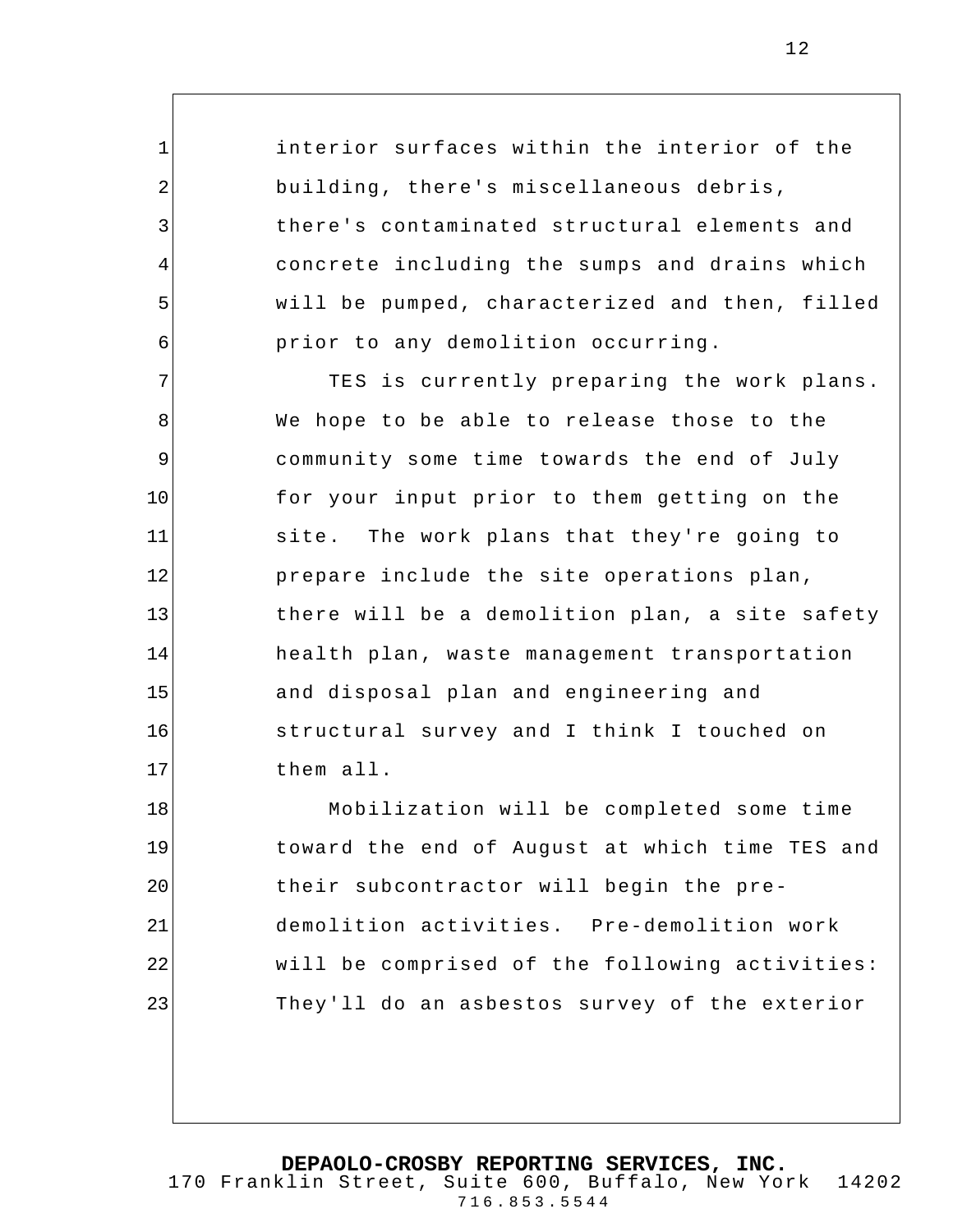and selected interior areas, establishment of debris stockpile areas, radiological survey of work areas and building contents, of course, plugging of drains and sumps after removal of liquids which I already mentioned, inventory of hazardous materials within the building, development of drawings showing all the utilities and waste profile sheets for all waste streams.

1

2

3

4

5

6

7

8

9

10 11 12 13 14 15 16 17 18 19 20 21 22 23 Additional pre-demolition activities will include quantification and identification of hazardous materials including lead, light ballast, mercury, sodium vapor lights, capacitors and thermostats which will all be removed prior to demolition as well as the windows. They'll treat the bird and animal waste, they'll remove the potential ACM material whether it's in the interior or exterior, wrapping it in 6 mm poly and disposing of it accordingly. There will be a comprehensive survey, radiological survey of the interior of the building and the exterior of the building and also, I'd like to mention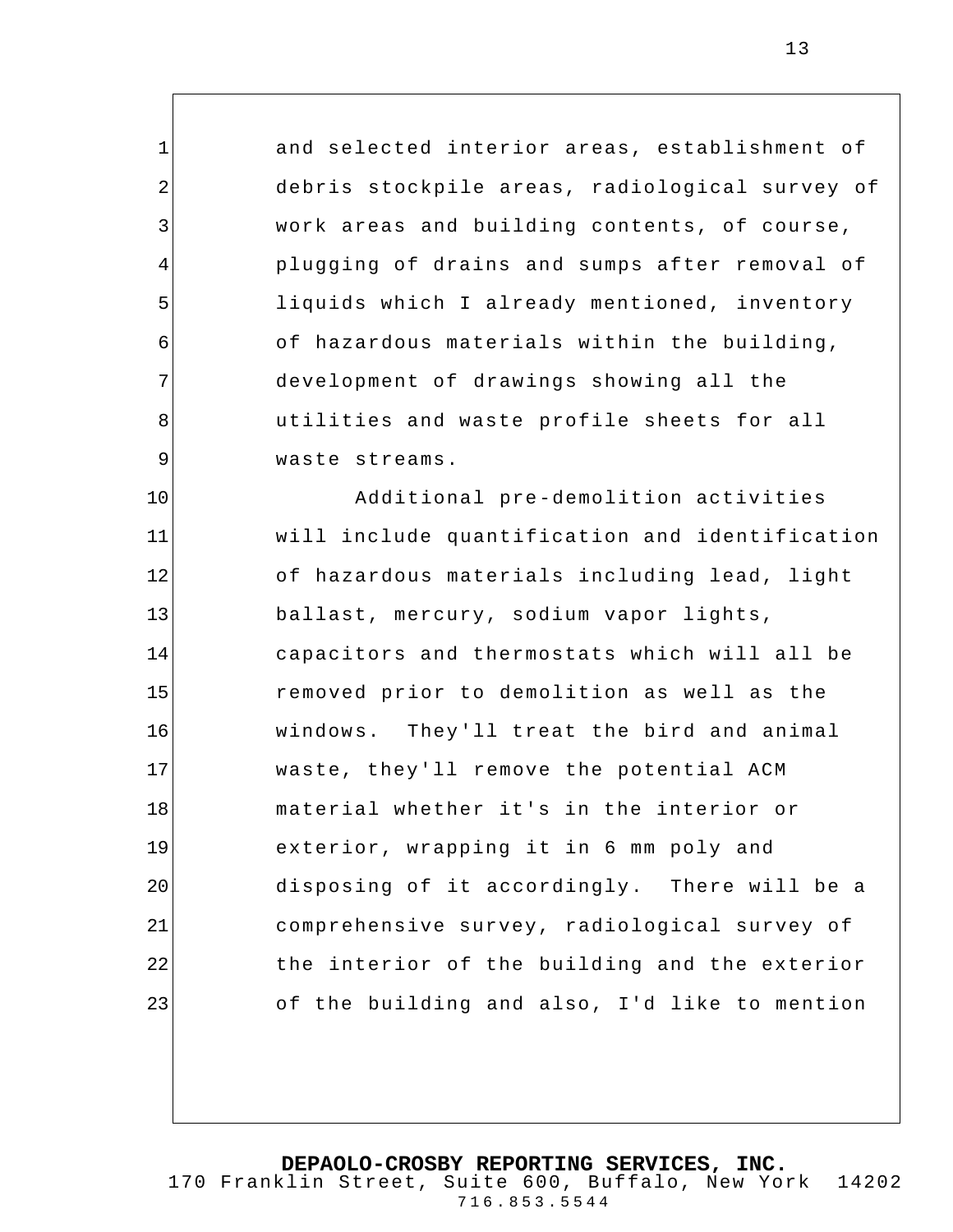the soils around Building 401 will be covered with geotextile fabric and stone to prevent migration or impact to any soils surrounding the work area.

1

2

3

4

5 6 7 8 9 10 11 12 13 14 Next. Then, we'll get to the demolition. The photograph shown on here is the project that we did at Linde FUSRAP site. We basically dismantled the building. We're going to follow the same procedure at 401. It worked there. It should work very well here. TES will complete the demolition of Building 401 and the attached silos by the end of the calendar year is when it's currently scheduled to be

15 16 17 18 19 20 21 22 23 Concrete floor slab will main. TES does intend on recycling the majority of steel within this building, but in order for them to recycle any materials in this State as well as dispose of any materials in a landfill within the State, they have to radiologically survey each of the debris or the steel and verify that it's at background conditions in order to comply with six NYCRR Part 380 and part 360

**DEPAOLO-CROSBY REPORTING SERVICES, INC.**

170 Franklin Street, Suite 600, Buffalo, New York 14202 716.853.5544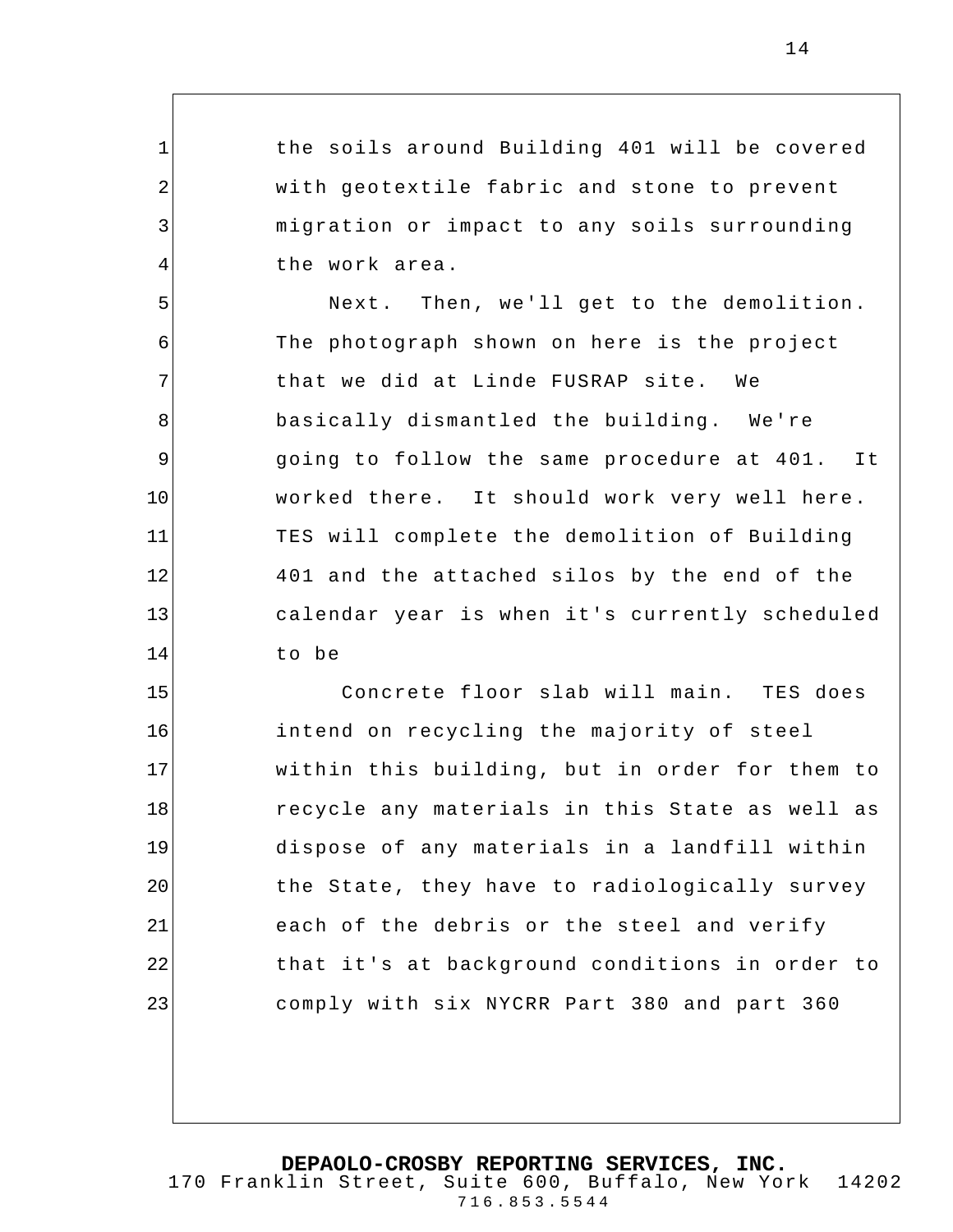1 2 3 4 5 6 7 8 9 10 11 12 13 14 15 16 17 18 19 20 21 22 requirements. Have I got that right, Steve? Thus, control measures will also be implemented to prevent the spread of contamination and maintain particular level of permissible exposure level specified in OSHA regulations. The dust control program will consist of both dust suppression measures and ambient air monitoring to verify the success of the dust suppression. Air monitors will be at all four quadrants, north, south, east and west and will be on continuously. We'll also wet the demolition equipment and active demolition areas, cover waste debris, hauling waste debris in covered or closed containers, keep vehicle speeds low and apply a water spray during debris handling and to unpaved vehicle access routes as necessary. All waste water will be diverted and contained. There will be berms set up around the demolition. Basically, we don't want anything getting out of the box here.

Basically and kind of as the pictures show,

23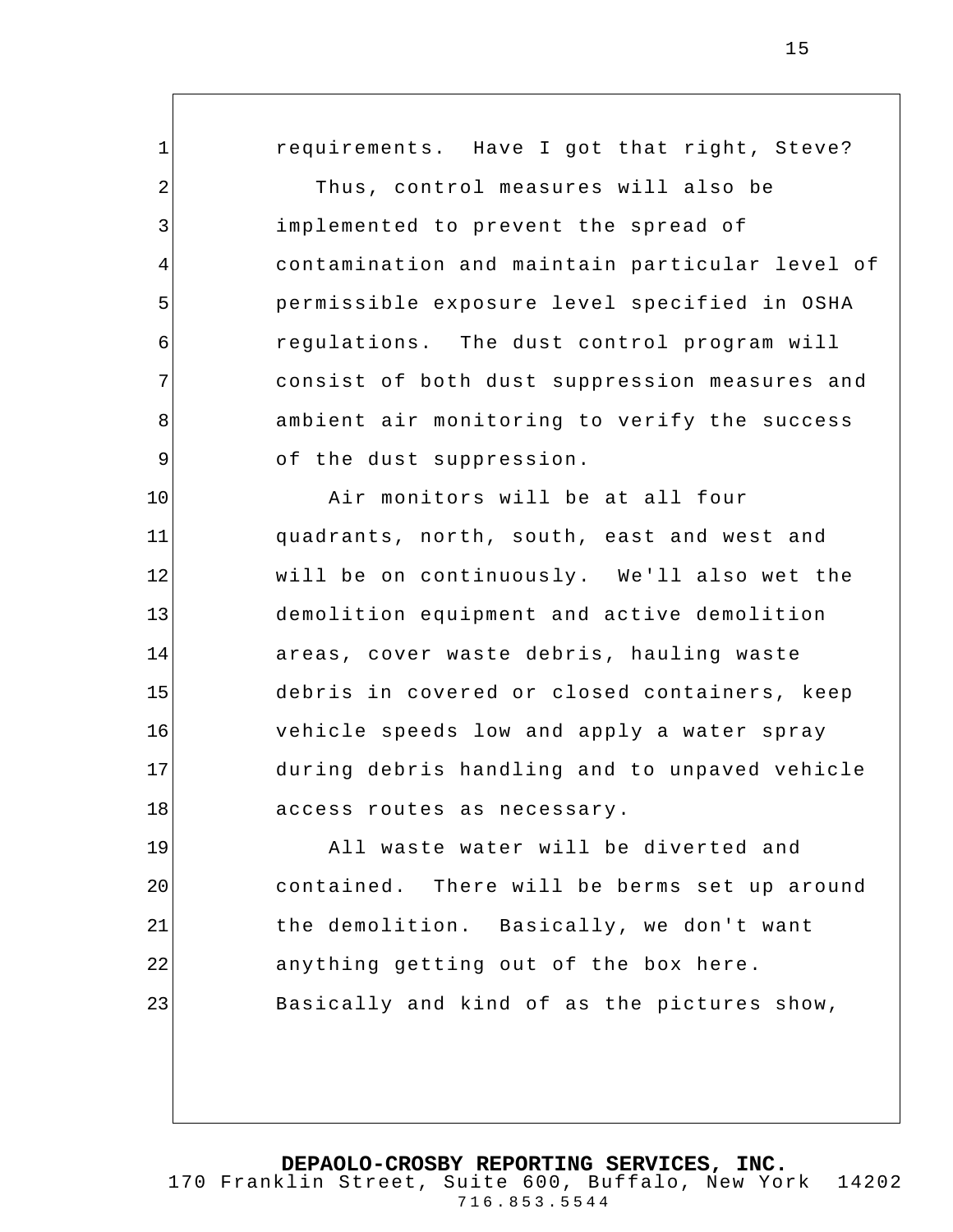DEMCO is basically -- what they're going to do is they're going to start at the top. Once they have the complete building characterized so they know where all the waste streams are going to go, they're going to segregate it after they pull it down.

1

2

3

4

5

6

22

23

7 8 9 10 11 12 13 14 15 16 17 18 19 20 21 They're going to start at the top and they're going to work their way to the bottom to set up piles, radiological here, PCB's here, VOC's there and then, they'll transport it to an according facility. At the completion of the construction, they'll perform surveys, radiological surveys both at the slab area as well as at least 15 meters outside of any work areas to verify that nothing gets out of the box. They'll demobilize all equipment from the site, clean up the site as necessary and they're going to provide a final report documenting demolition activities including sample and survey results which we'll make available to the public.

> And next slide, we'll kind of walk through the schedule. Basically, this is the current

**DEPAOLO-CROSBY REPORTING SERVICES, INC.** 170 Franklin Street, Suite 600, Buffalo, New York 14202

716.853.5544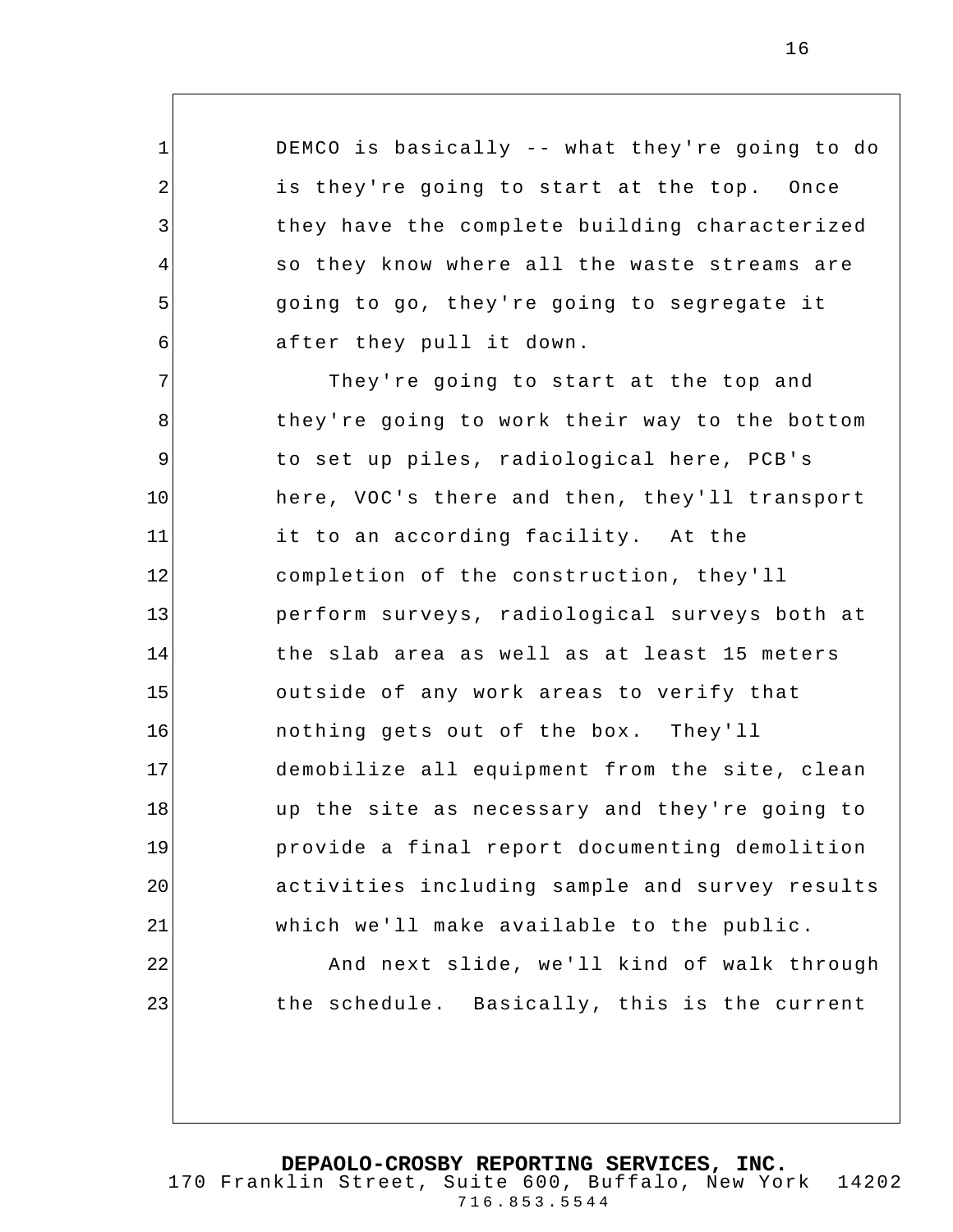schedule. The way it stands, work plans we anticipate getting to the community by late July 2010. They're going to mobilize probably more towards late August 2010, conduct a predemolition activity as shown there. They'll go through the removal and abatement of the miscellaneous waste. This includes the ACM, anything they find, light ballast, et cetera . Demolition will start late October and proceed through December and then, they'll complete the post-demolition activities and the surveys early December through mid-January 2011 with a final project report provided by

March 2011.

1

2

3

4

5

6

7

8

9

10

11

12

13

14

15

16

17

18

At this time, I'd like to introduce Michelle Barker and she'll provide you with an update on the Niagara Falls Storage Site Remedial Investigation.

19 20 21 22 23 MS. BARKER: All right. Thanks, John. As John said, my name is Michelle Barker and I'll be providing an update tonight on the Remedial Investigation and Feasibility Study for the Niagara Falls Storage Site.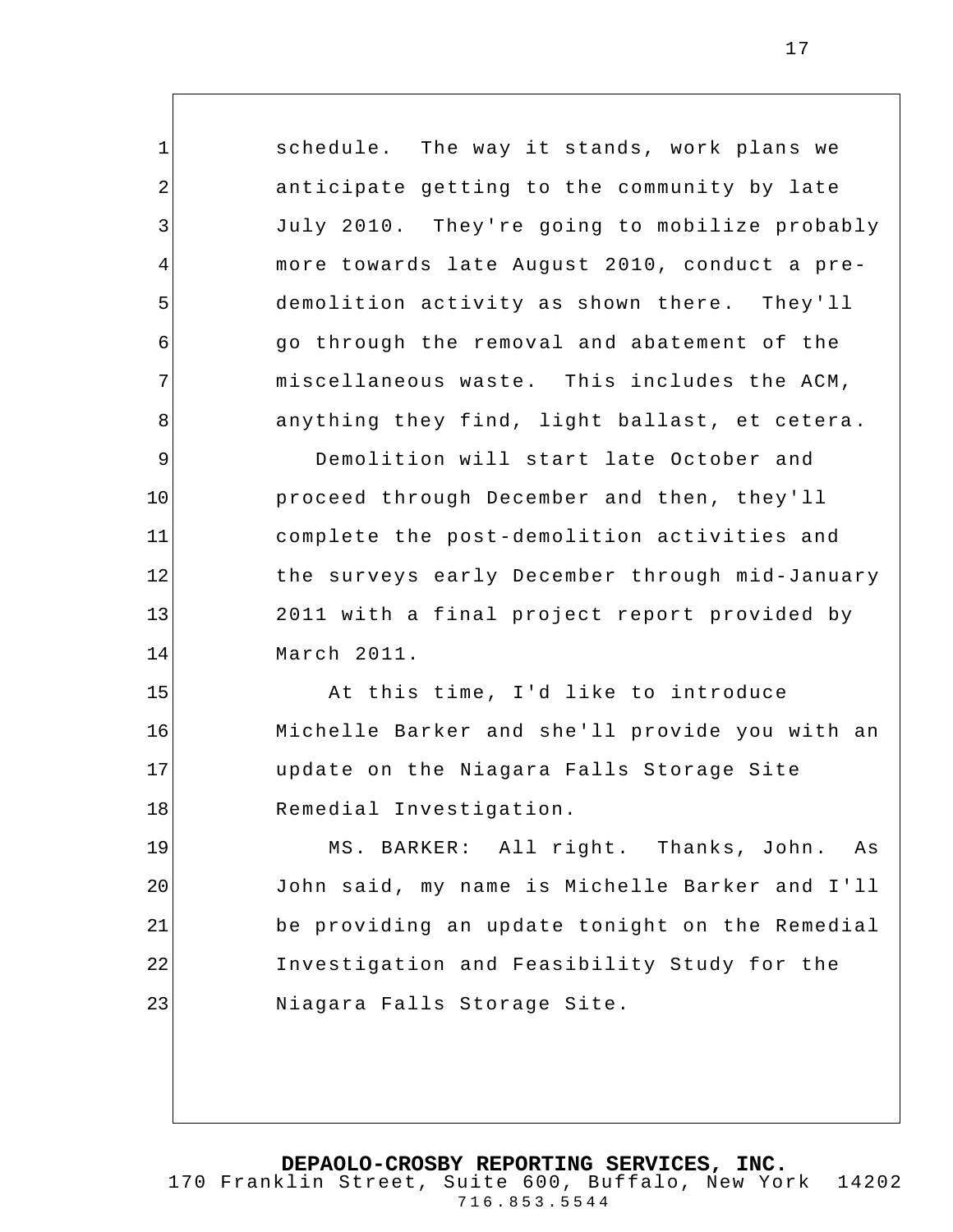Next slide. The goal of the Remedial Investigation that was conducted on Niagara Falls Storage Site between 1999 and 2003 was to define the nature and extent of the radiological and chemical contamination resulting from the historic Manhattan Engineer District and Atomic Energy Commission operations and to evaluate potential risks to human health and the environment.

1

2

3

4

5

6

7

8

9

10 11 12 13 14 15 16 17 18 As discussed at the public meeting last June, findings from the Niagara Falls Storage Site are highlighted on this slide. After the Remedial Investigation Report for the Niagara Falls Storage Site was published in December 2007, the Corps received 335 comments. In 2009, the Corps conducted additional field work to prepare an addendum to the RI address data gaps and these comments.

19 20 21 22 23 The Corps is concurrently preparing documentation in support of the Feasibility Study for the Interim Waste Containment Structure to examine a variety of options to address the potential long-term risks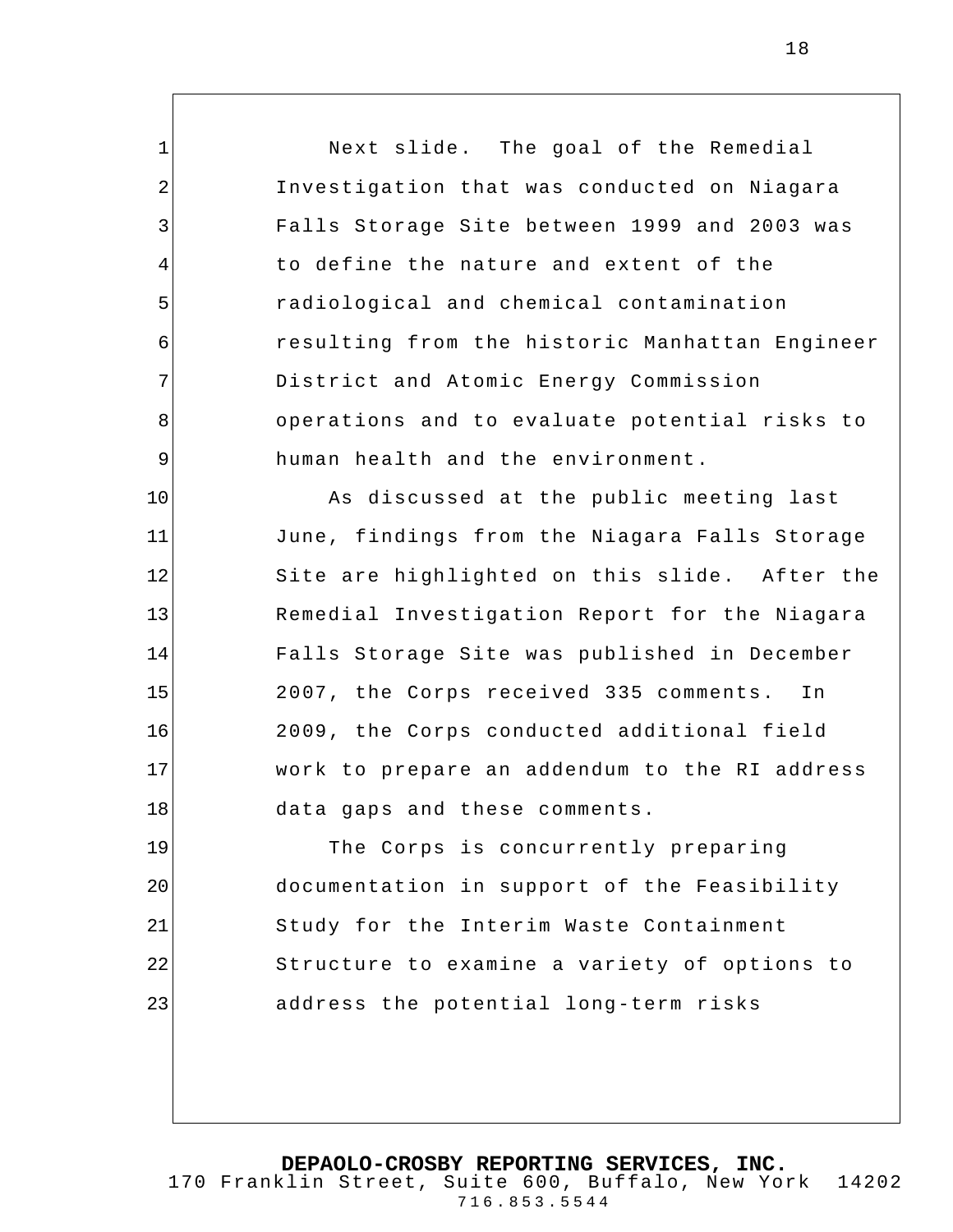1

2

3

4

5

6

associated with the cell.

To ensure the protectiveness of human health and the environment in the interim, the Corps is committed to maintaining the site operation an Environmental Surveillance Program on the site.

7 8 9 10 11 12 13 14 15 16 Next slide. The majority of the 334 comments received from the public on the Remedial Investigation Report can be categorized into five areas of interest that you can see on the slide. This presentation will generally discuss each of these topics and how they will be addressed in the Remedial Investigation addendum which is currently under development and is scheduled for public release by the end of this calendar year.

17 18 19 20 21 22 23 The first topic of interest in the Remedial Investigation Addendum is the potential sources of groundwater contamination near the Interim Waste Containment Structure . The concern with groundwater contamination near the IWCS boundary is the ability to distinguish whether the IWCS is performing as

**DEPAOLO-CROSBY REPORTING SERVICES, INC.**

170 Franklin Street, Suite 600, Buffalo, New York 14202 716.853.5544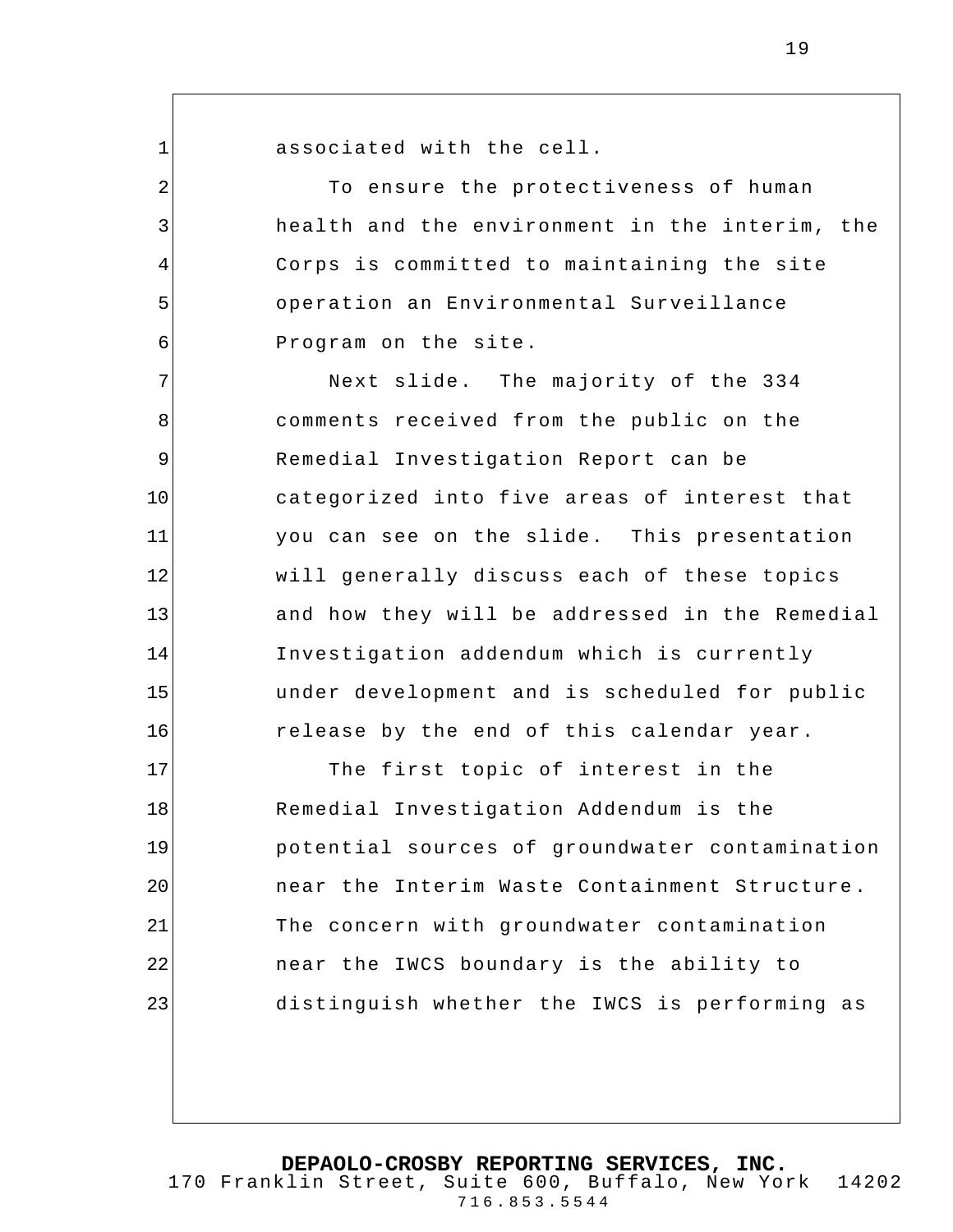designed.

1

2 3 4 5 6 7 8 9 10 11 12 13 14 15 16 17 18 19 20 21 22 23 The left figure is cctually figure 2-3 in a Chemical Characterization Report prepared by Bechtel National in December of 1991. In this report, Bechtel highlights "areas of known contamination" in 1981 prior to the construction of the cell which closely resembles total uranium contamination in groundwater measured over 25 years later to the right. The Final Report on the Comprehensive Characterization and Hazard Assessment of the DOE conducted by Bechtel in June of 1981 states "The area (referring to the R-10 area highlighted in the figure to your left) has been fairly unstable, eroding east to the Central Drainage Ditch and eroding west onto the area west of the site into the West Ditch. Also, this area is underlain by one or more saturated zones, creating the potential for subsurface migration to off-site areas." The most likely source of groundwater contamination near the IWCS is historic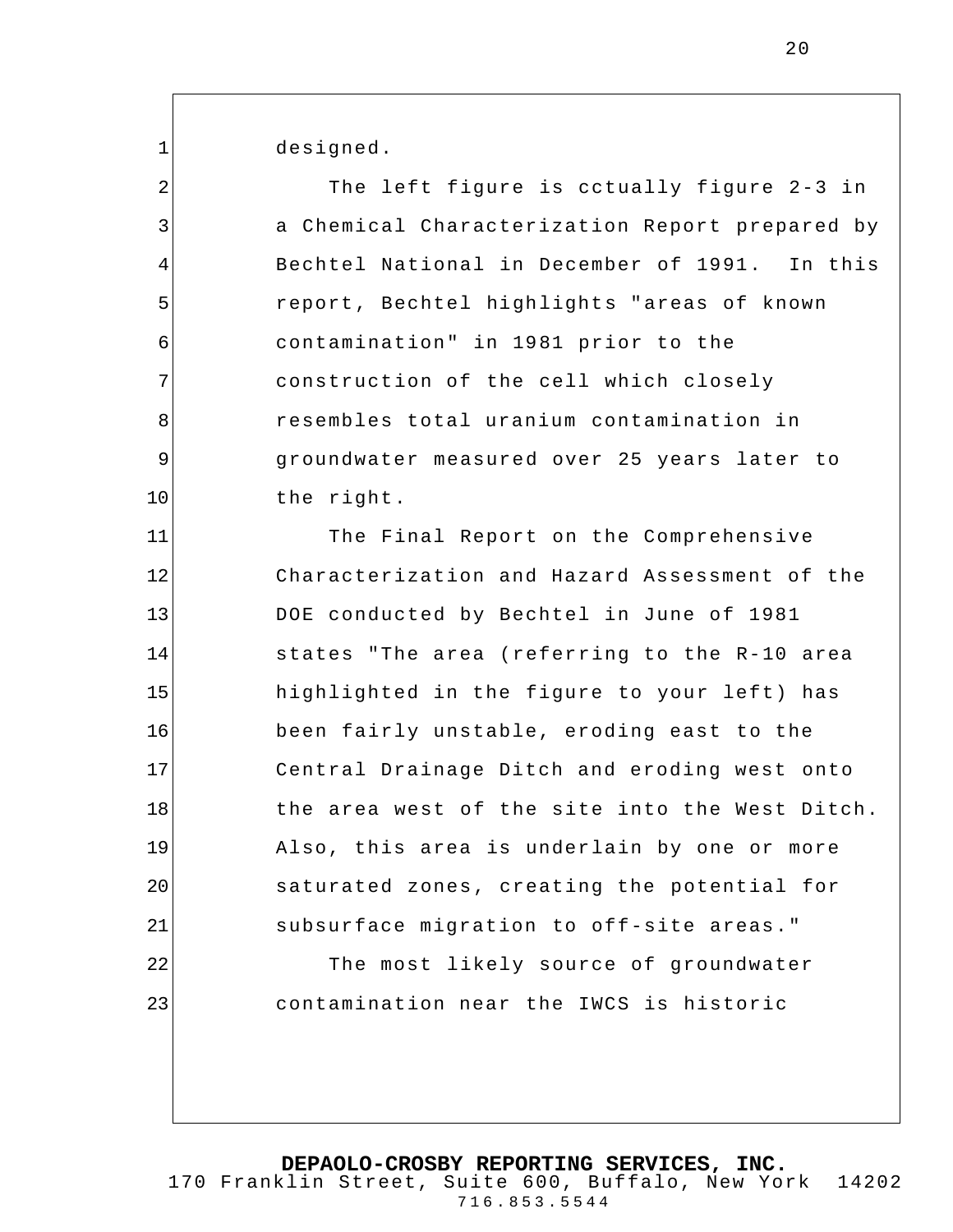leaching from the R-10 pile prior to the construction of the IWCS. The R-10 pile was open to the elements from 1946 through 1982. That's for over 36 years.

1

2

3

4

5

6

7

8

9

10

11

12

13

14

15

16

The R-10 pile now is located inside the Waste Containment Structure along with the other wastes and residues, however, current groundwater contamination near the IWCS demonstrated by the figure on the right closely mimics the documented location of contamination in 1981, the figure on the left, prior to the construction of the IWCS.

The Corps is committed to closely monitoring groundwater contamination near the IWCS as part of the ongoing Environmental Surveillance program.

17 18 19 20 21 22 23 One data gap identified during the remedial investigation was the potential for groundwater contaminants to migrate off-site. Highlighted in this slide are general areas of interests with the greatest potential for offsite groundwater migration which were identified at the public workshop last June.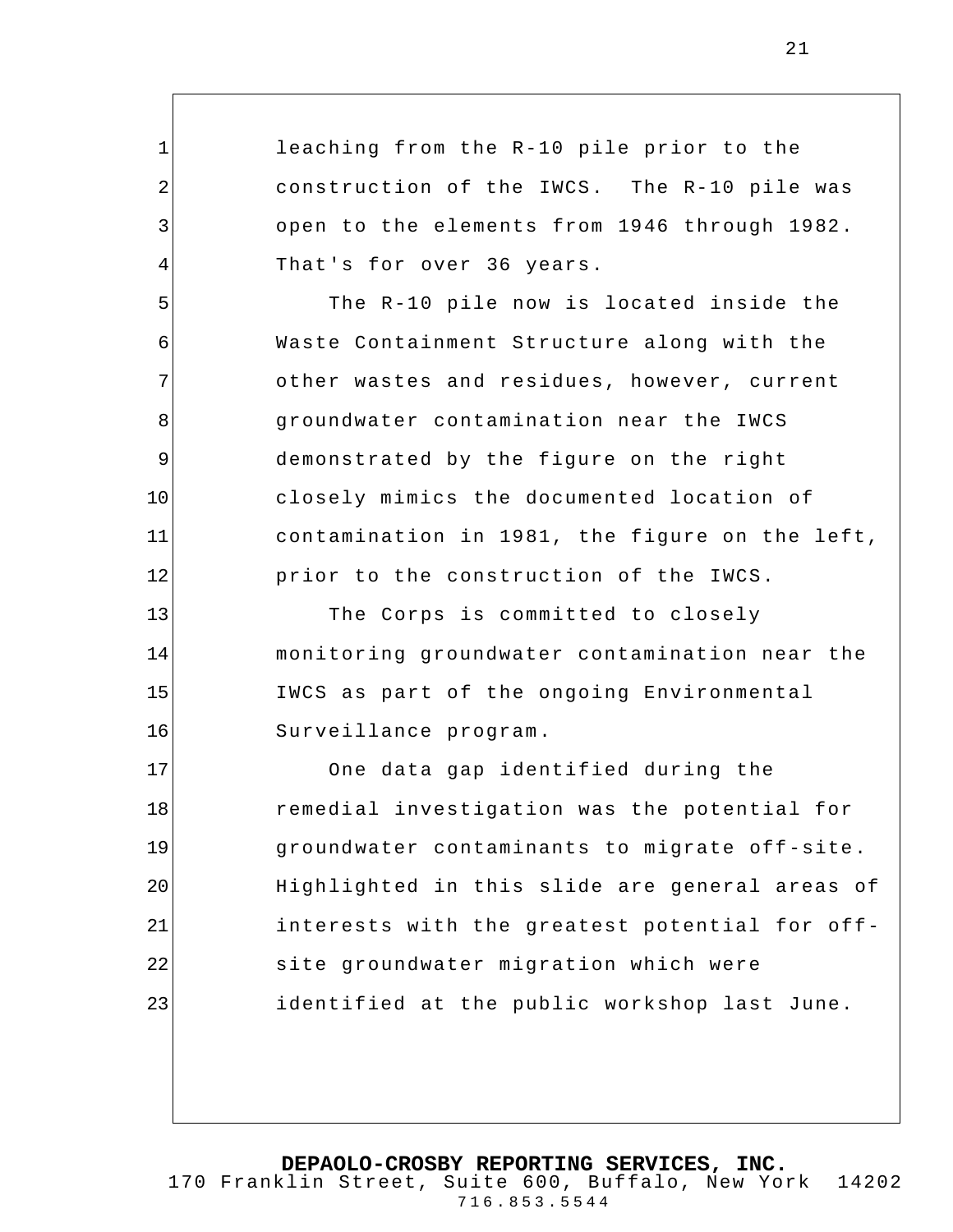The primary groundwater contaminants having the greatest potential for off-site migration was uranium, however, chemical contamination also had the potential to migrate off-site in the rightmost area highlighted.

1

2

3

4

5

6 7 8 9 10 11 12 13 14 15 To address this data gap during the Remedial Investigation Addendum work, 23 temporary wells identified in blue were installed. Of these 23 wells, 10 wells where are identified in red were made permanent based on initial findings such as quick turnaround analytical results from the laboratory and radiological and chemical screening and the rest were sampled and closed.

16 17 18 19 20 21 22 23 Preliminary results based on a single sampling of them indicate that uranium contamination in groundwater exists off-site, but only slightly above the U.S. EPA Safe Drinking Water Act standard. The Corps is assessing which of these newly installed wells should be incorporated into the Environmental Surveillance Program for monitoring to ensure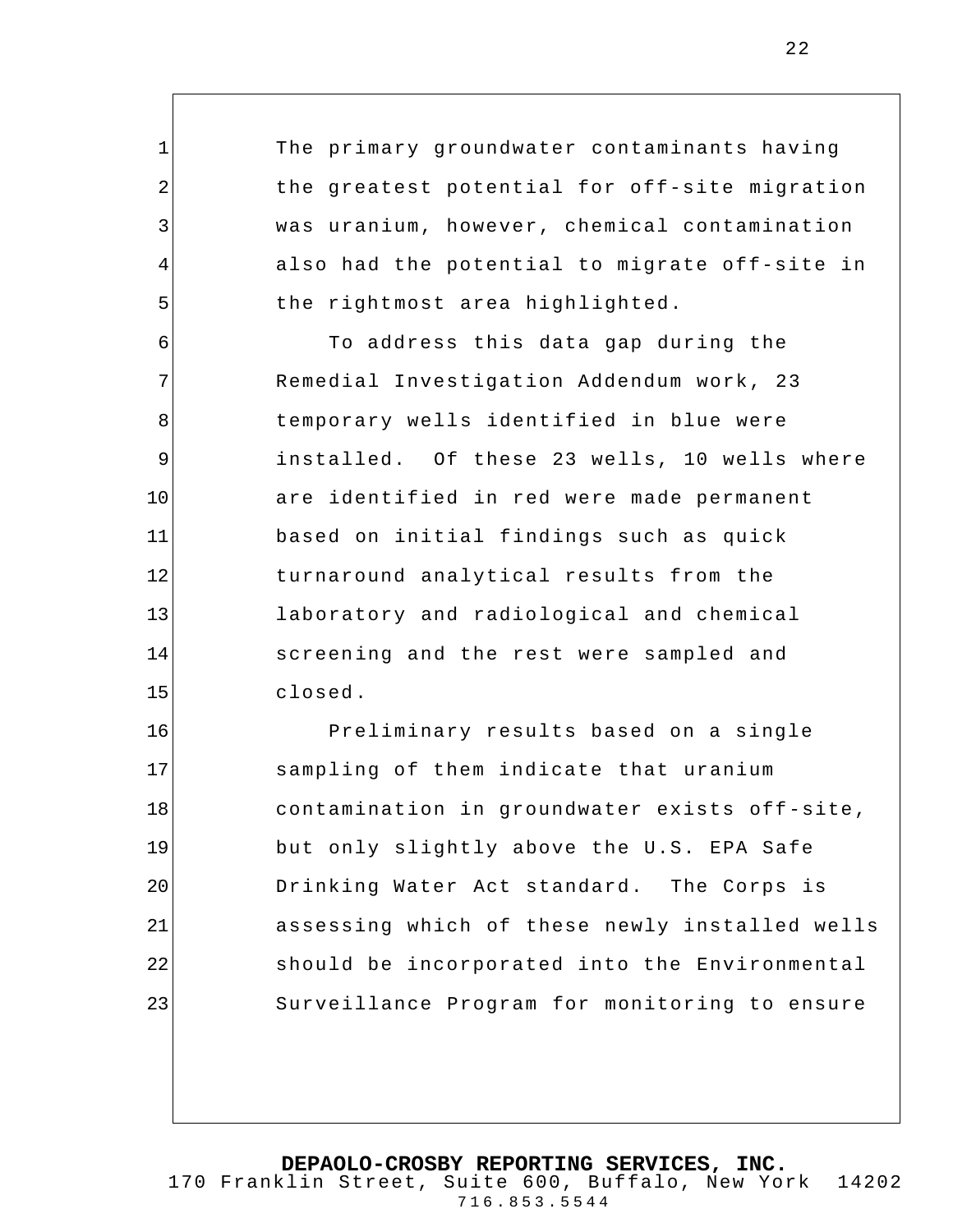1 2 3 4 5 6 7 8 9 10 11 12 13 14 15 16 17 18 19 20 21 22 the protection of human health and the environment during this investigation. Next slide. The third topic of interest for the Remedial Investigation Addendum was the potential for contaminated groundwater to enter ditches on Niagara Falls Storage Site. To address this comment in the RIR addendum, the following approaches were taken. Uranium in surface water from the West Drainage Ditch were compared to uranium in nearby groundwater wells to determine if a pattern existed which may infer a connection between the surface water in the ditch and groundwater. It did not appear that there was this connection. Secondly, groundwater modeling was conducted to simulate groundwater entering the ditches in order to estimate the level of contaminated surface water that would result from this and thirdly, in 2008, the Corps enhanced the Environmental Surveillance program at Niagara Falls by increasing the

**DEPAOLO-CROSBY REPORTING SERVICES, INC.** 170 Franklin Street, Suite 600, Buffalo, New York 14202 716.853.5544

frequency of collection of surface water and

23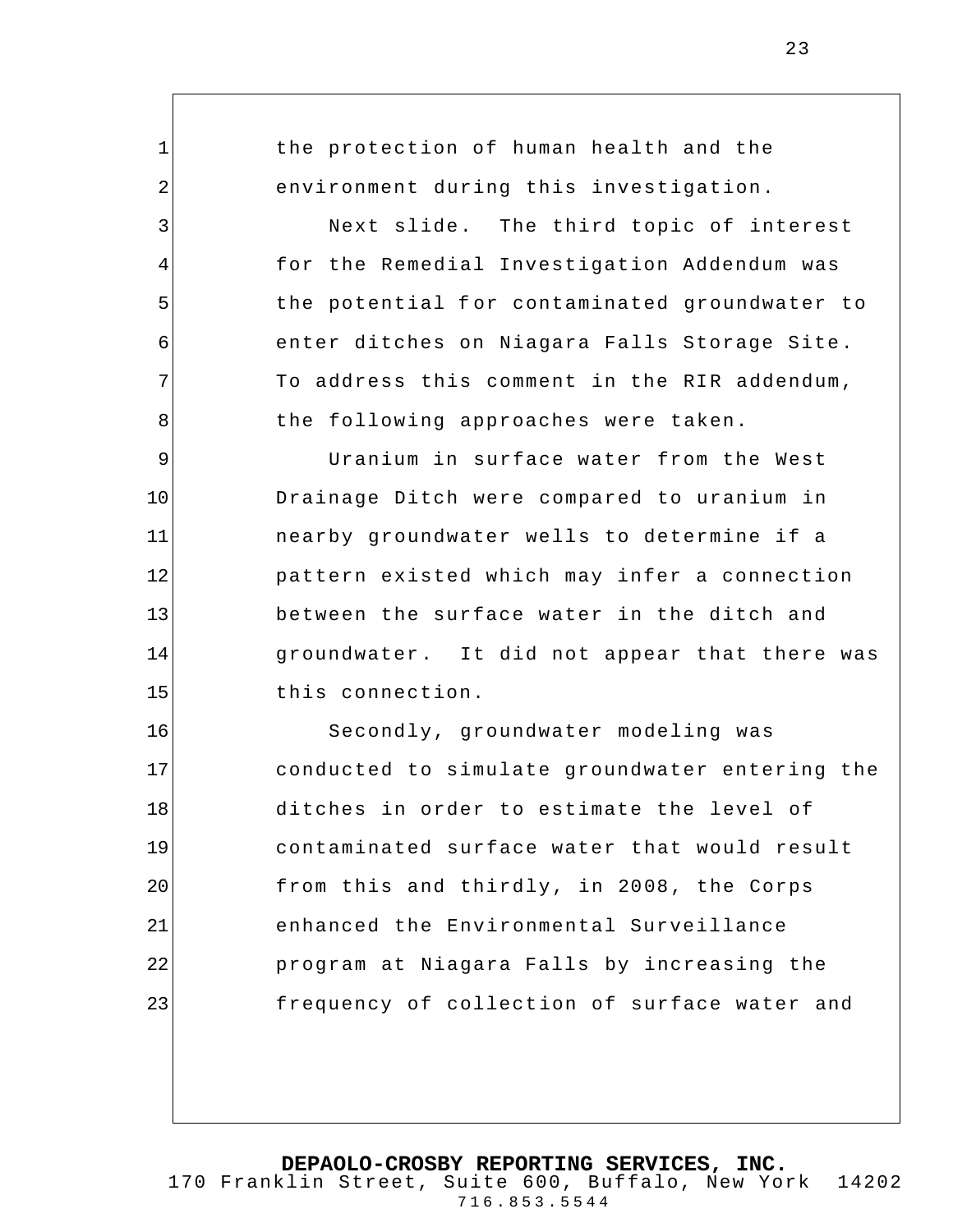sediment in the ditches from annual to biannual, the number of sample locations from seven to ten and the parameters sampled for to include metals, organic chemicals in addition to the radionuclide and water quality parameters.

1

2

3

4

5

6

7 8 9 10 11 12 13 14 15 Currently, there are four surface water and sediment locations sampled in this Central Drainage Ditch on Niagara Falls Storage Site, three in the West Drainage Ditch and remaining three in east-west ditches that feed the Central Drainage Ditch. To date, uranium is found above background in surface water in the West Ditch during the RI sampling cannot be replicated.

16 17 18 19 20 21 22 23 In other words, uranium in surface water in the ditch as part of the Environmental Surveillance Program remain comparable to background after several rounds. Regardless, the Corps is committed to closely monitoring surface water and sediment in ditches as part of the ongoing Environmental Surveillance program.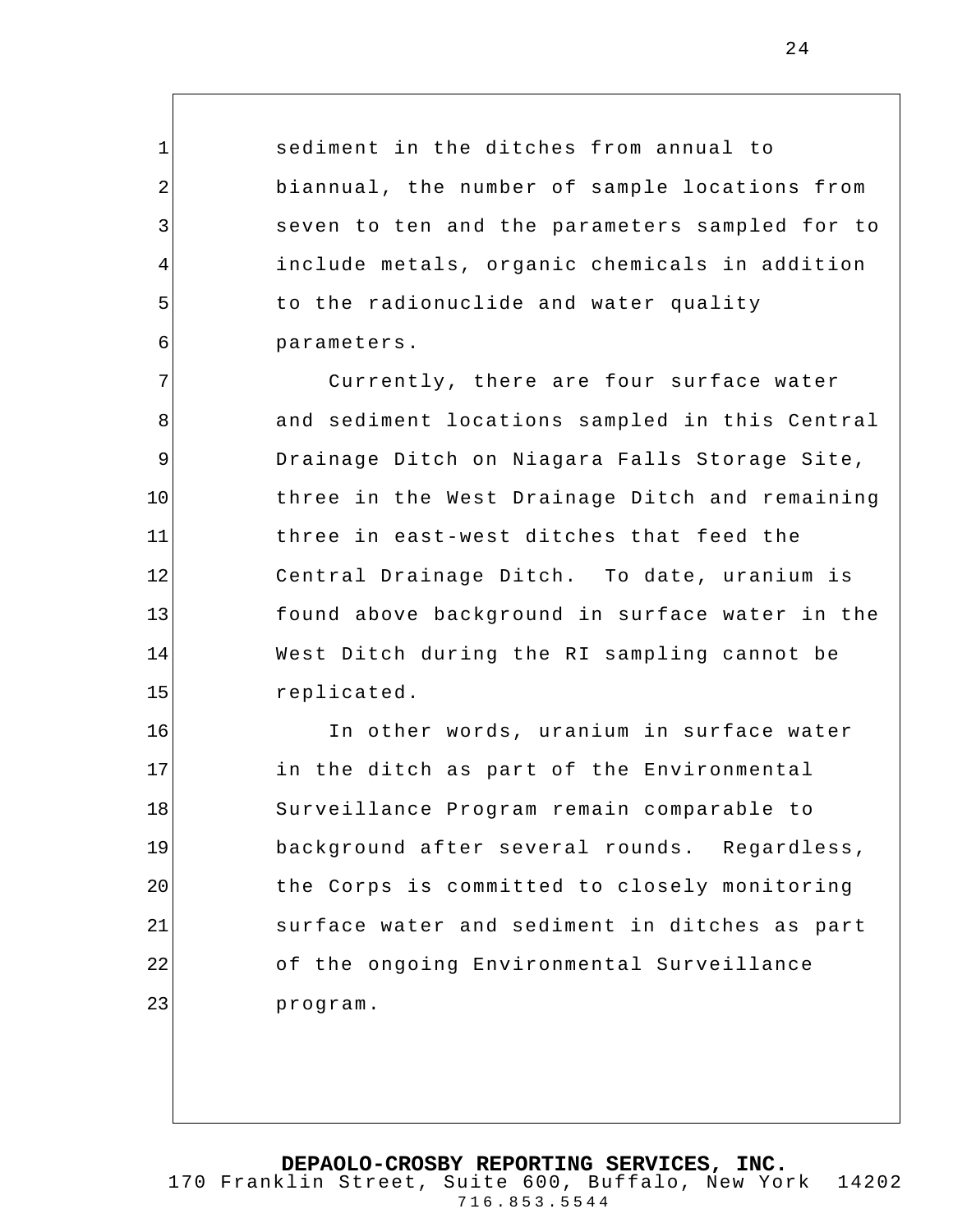One concern raised in the Niagara Falls Storage Site Remedial Investigation Report is the potential impact for former LOOW subsurface utilities on the integrity of the Waste Containment Structure. The original purpose of these 1940's era pipelines was to support the former LOOW freshwater treatment plant.

1

2

3

4

5

6

7

8

9 10 11 12 13 14 15 16 17 As shown on the photos in this slide, when the IWCS was constructed in 1980's, the United States Department of Energy excavated around buildings that now house radioactive residue to the native confining clay layer and surrounded the waste with compact clay cutoff walls. The purpose of the cutoff wall was to inhibit groundwater from entering or leaving the Waste Containment Structure

18 19 20 21 22 23 The process of constructing the cutoff wall -- in the process of constructing the cutoff wall, the USDOE severed and removed and filled subsurface lines as shown in this figure to the right. The following weights of evidence on the integrity of the waste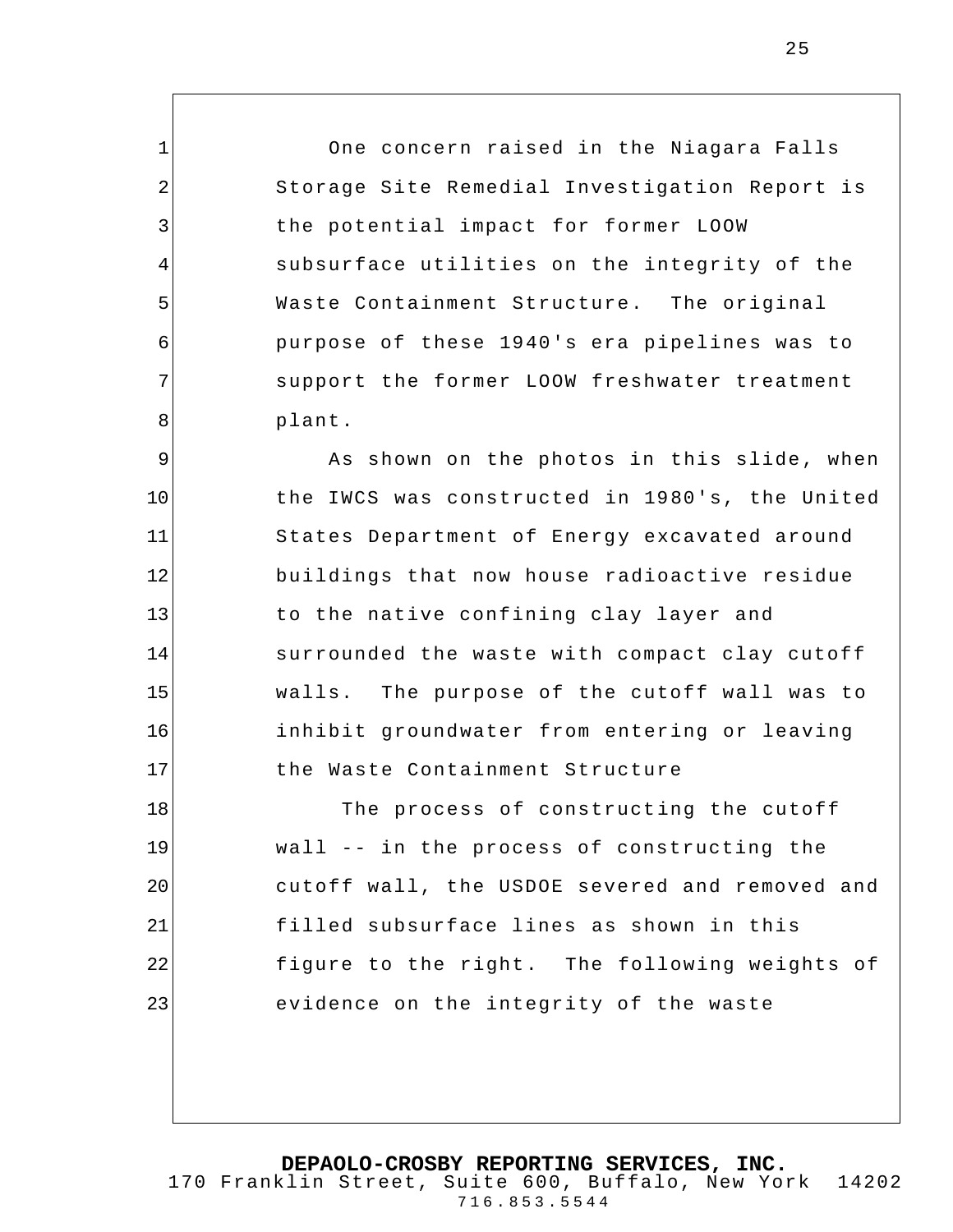containment structure were discussed either in the Remedial Investigation Report or will be discussed in the Remedial Investigation Addendum.

1

2

3

4

5 6 7 8 9 10 11 12 13 14 15 16 17 18 19 20 21 22 23 The first is the routine sampling, monitoring and maintenance of the IWCS cap. Biannual sampling of contaminants in the groundwater near the IWCS is part of the ongoing Environmental Surveillance Program. The groundwater modeling of potential transport of contaminants from the Interim Waste Containment Structure, assuming no protective cutoff wall, which demonstrated protectiveness for 160 years. Limited migration of contaminants due to the naturally confining clay on-site. A geophysical survey in areas north of Building 411 in the -- in the IWCS indicate no short-term competency issues such as fractures, depressions, potential voids and caverns that may impact IWCS integrity. The topographic survey which measures elevations of the ground compared to 1991 as-built elevations, so we compared the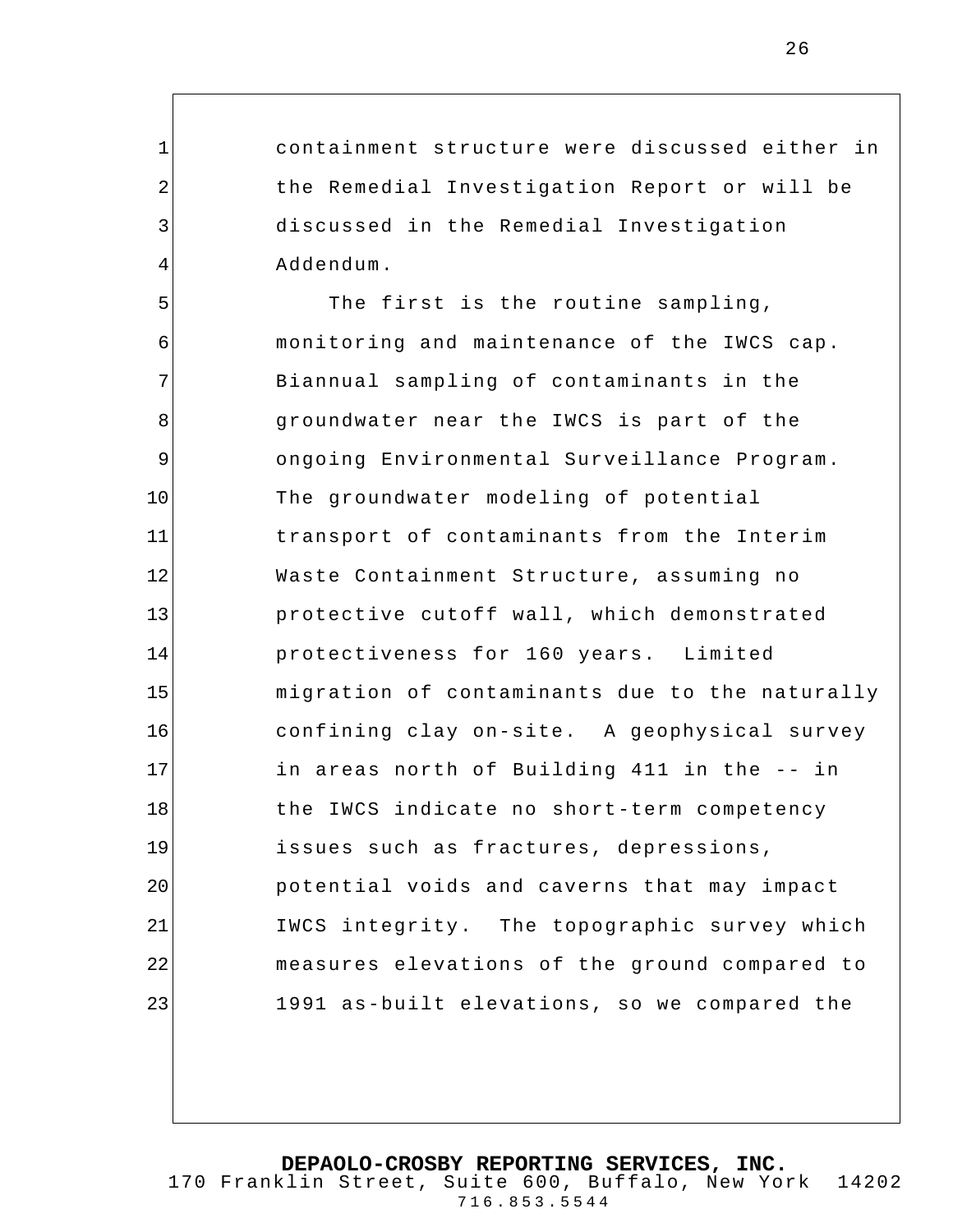1991 as-builts to the 2009 elevations of the cell to determine if settling had occurred over the past 20 year that would compromise the integrity. Negligible settling was evident. The Corps is committed to closely monitoring the cell as part of the Environmental Surveillance Program to ensure the protection of human health and the environment which is the Corps' number one mission.

1

2

3

4

5

6

7

8

9

10

11

12

13

14

15

16

And lastly, the potential for plutonium and fission products on the Niagara Falls Storage Site and adjacent properties was raised as a public comment during the review of the Niagara Falls Storage Site Remedial Investigation Report.

17 18 19 20 21 22 23 Between 1952 and 1954, spent fuel rods, reactor waste and combustible material from the Knolls Atomic Power Lab in Schenectady, New York animal remains and medical debris from radiological inhalation tests on animals at the University of Rochester in Rochester, New York were sent to the LOOW. In the later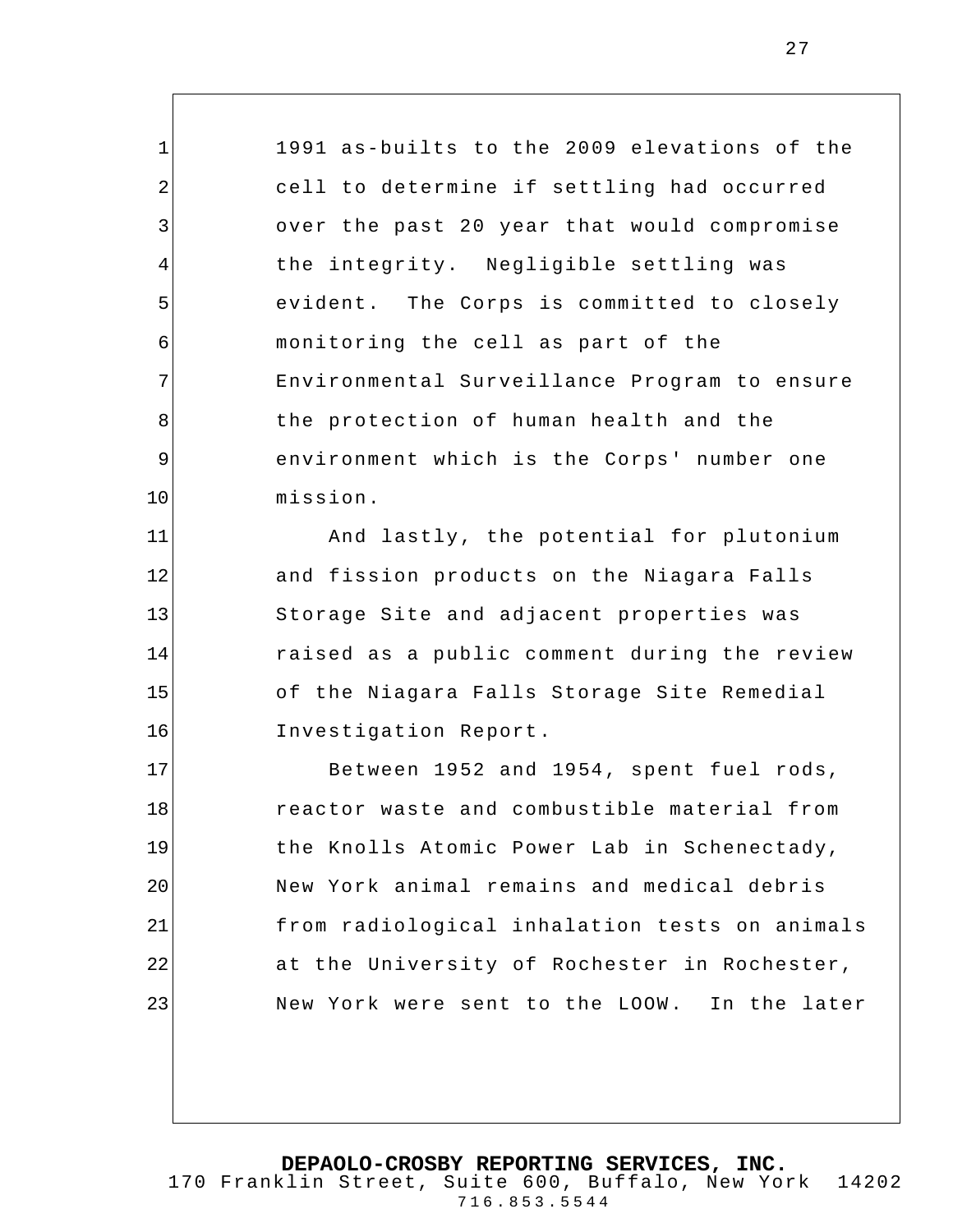1950's the majority of the KAPL waste stream was shipped off the LOOW site to be buried at the Oak Ridge National Laboratory in Tennessee.

1

2

3

4

5

7

8

11

6 9 10 12 13 14 To address this concern in the RIR Addendum, the plutonium data set was supplemented with 17 additional soil samples and 54 soil samples of drummed RI waste from dedicated locations that were analyzed to ensure a greater level of coverage throughout the site. Cesium levels in soil posed unacceptable risk in the RI and would be evaluated further in the balance of plant feasibility study.

15 16 17 18 19 20 21 22 23 Cesium found above background in groundwater during the remedial investigation, although below drinking water standard could not be replicated during the Remedial Investigation addendum. It is assumed that the detections of cesium in groundwater during the RI may have been a function of turbidity and not representative of the actual concentration available to groundwater at the

**DEPAOLO-CROSBY REPORTING SERVICES, INC.**

170 Franklin Street, Suite 600, Buffalo, New York 14202 716.853.5544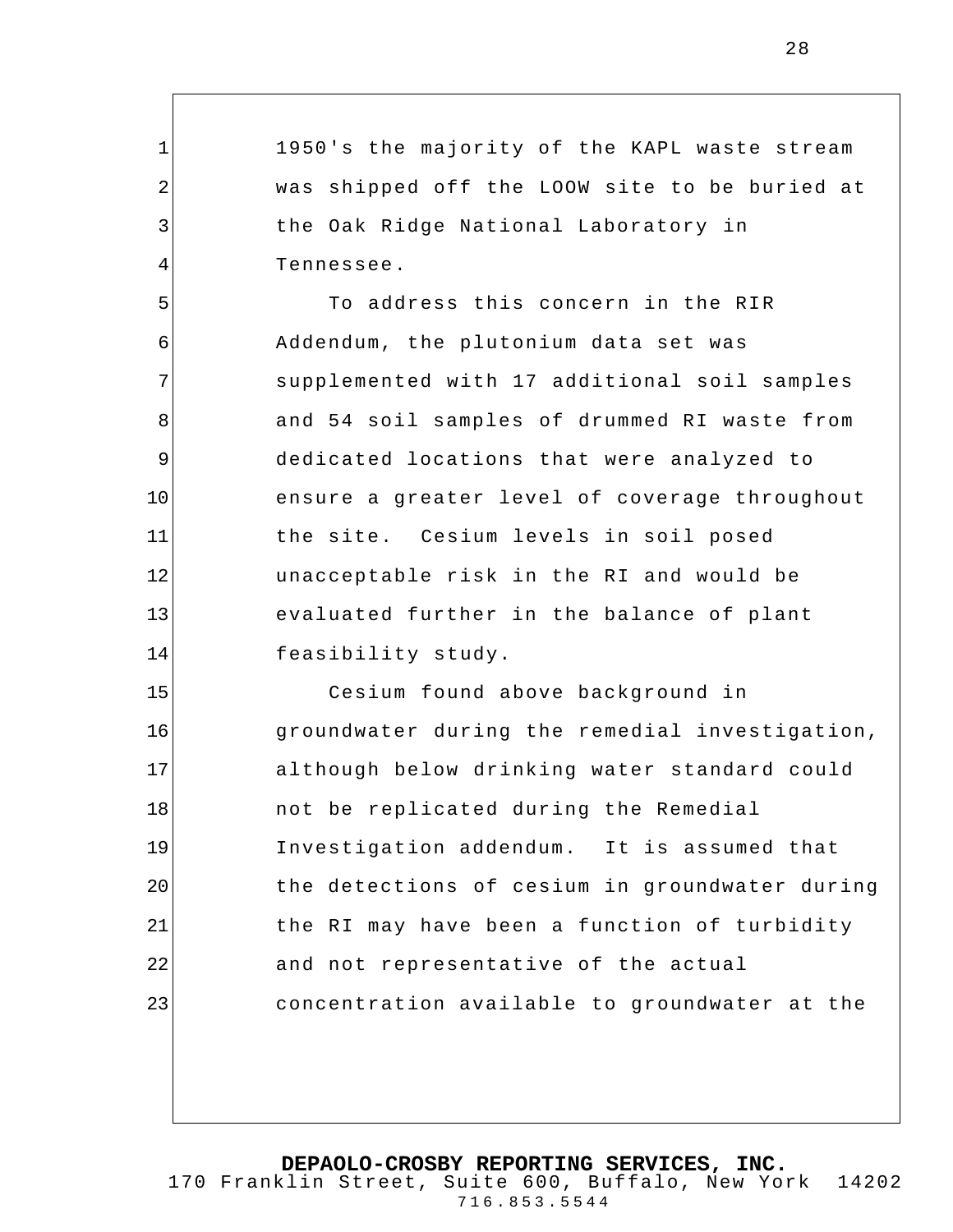site.

1

2 3 4 5 6 7 8 9 10 11 12 13 14 15 16 17 18 19 20 21 22 23 The Corps will continue to consider the potential for plutonium and fission products on the Niagara Falls Storage Site, however, our current focus for the feasibility study will be on the Interim Waste Containment Structure. Thank you for your time and I'd like to now introduce a new member of our Corps team, Jane Staten. She's the Niagara Falls Storage Site Project Engineer. MS. STATEN: Thank you, Michelle. I have just a short presentation. What's next? As you know, Michelle explained that the Corps is currently preparing the Addendum to the Remedial Investigation Report which will be available for public comment by the end of this calendar year. Concurrently, the Corps will begin preparing the Feasibility Study for the Interim Waste Containment Structure which Michelle also talked about. The public will be given the opportunity to review and comment as we progress through the development of the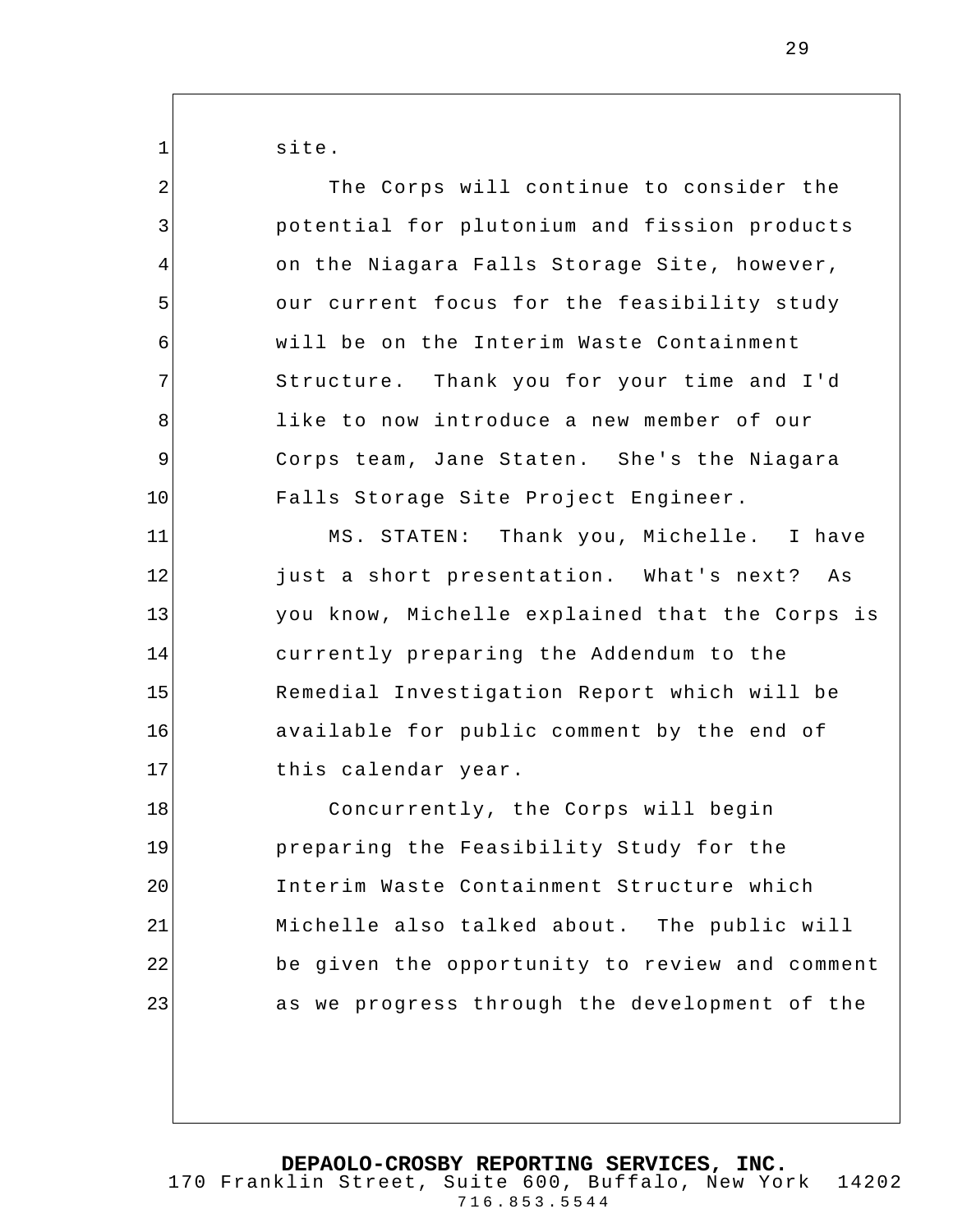feasibility study. The Corps will first release a fact sheet describing the objectives of each Technical Memorandum and ask for public input on these objectives. The Corps will consider the comments received and then develop and release each Technical Memorandum. The public will again be provided an opportunity to comment on each Technical Memorandum. Responses to public comments will be posted on the project's website and

1

2

3

4

5

6

7

8

9

10

11

12

comments will be considered in the development of the Feasiblity Study.

13 14 15 16 17 18 19 20 21 22 23 The first of these fact sheets is in your handout package and outlines the objectives of the Radon Assessment Technical Memorandum. Public comment is requested by July 23rd, 2010, so about a month. Throughout the process, the Corps will continue to maintain the site, to monitor the air, sediment and water at this site and to issue the findings of the monitoring in the annual report. Now, I'd like to introduce Mick Senus who will present the Lewiston Porter property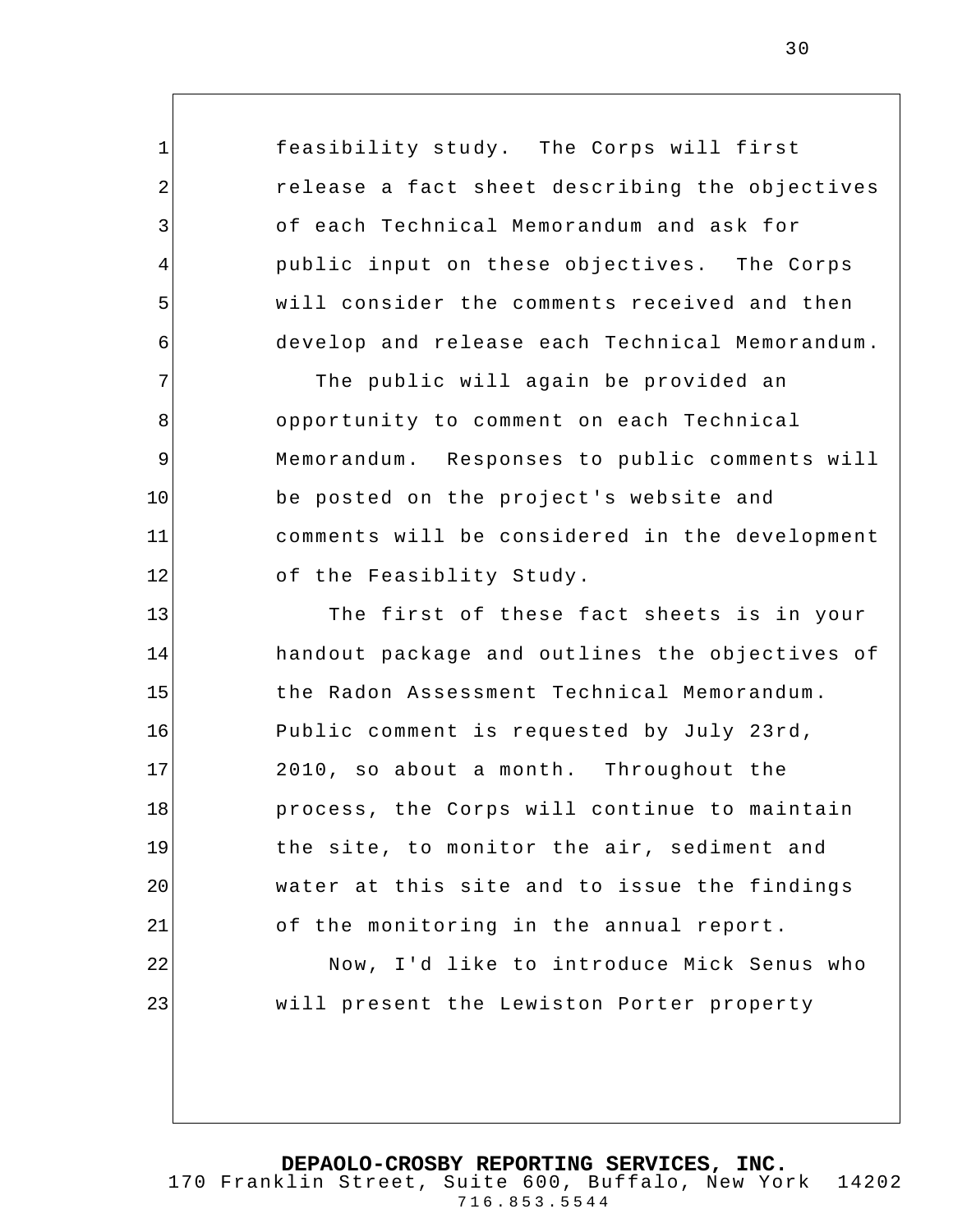sampling.

1

2 3 4 5 6 7 8 9 10 11 12 13 14 15 16 17 18 19 20 21 22 23 MR. SENUS: Thank you, Jane. Good evening. My name is Mick Senus. I'm the Project Manager for the former Lake Ontario Ordnance Works as many of you know as the LOOW site. The Corps is working in conjunction with the Lewiston-Porter SchoolFBoard and their environmental consultant, Joe Gardella. We've developed a sampling strategy, within the Corps authorities, to address concerns regarding any potential impacts from the former activities of the DoD or Department of Defense, Manhattan Engineering District and the Atomic Energy Commission on school property. I am here this evening to present that strategy. On this slide, the Lewiston-Porter School campus is. Located in the undeveloped portion of the former LOOW. The green shaded area in this figure is the former LOOW site. The outline of the campus is show on this figure along Creek Road on the left-hand side. Niagara Falls Storage Site is locat ed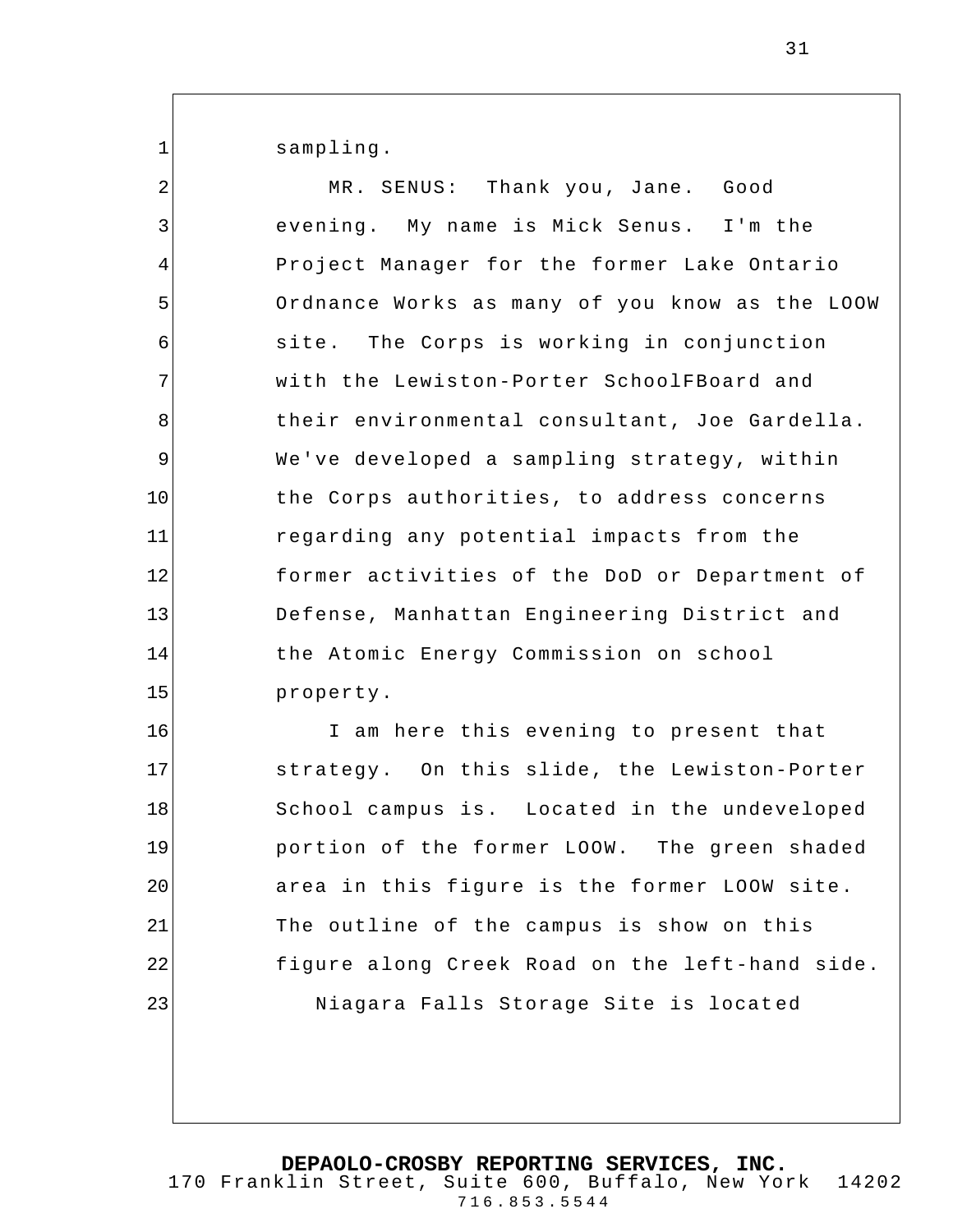1 2 3 4 5 6 7 8 9 10 11 12 13 14 15 16 17 18 19 20 21 22 23 within the developed area of the former LOOW and is shown here in a dashed line in the central portion of the map. The Corps is performing ongoing investigations for LOOW under the Defense Environmental Restoration Program for Formerly Used Defense Sites or FUDS. The Corps investigations for the Niagara Falls Storage Site or NFSS are performed under the Formerly Utilized Sites Remedial Action Program, otherwise known as FUSRAP. In other words, FUDS investigates potential chemical impacts from former DoD activities at LOOW and FUSRAP determines potential radiological impacts from the former Manhattan Engineer District or MED and the Atomic Energy Commission, AEC activities at the NFSS. In August of 2009, the Corps and Lewiston-Porter School Board met and discussed data gaps and previous sampling analyses conducted at school property. As a result, the Corps performed a data gap analysis and developed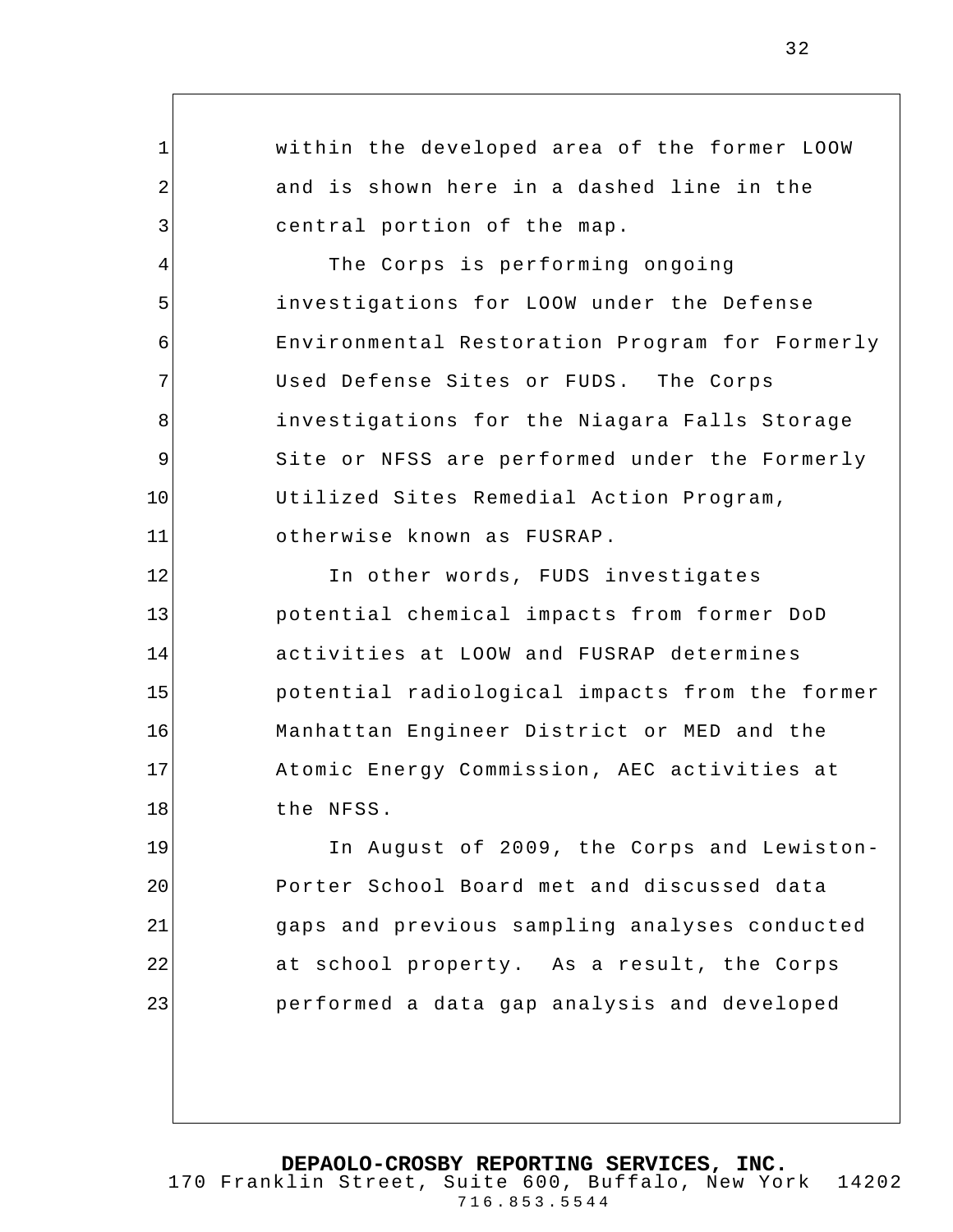the proposed sampling strategy to address concerns regarding any potential impacts from former DoD, MED or AEC activities on the Lewiston-Porter School property.

1

2

3

4

5

6

7

8

9

10

11

12

Due to funding constraints, the Corps has historically investigated LOOW in phases. Recently, the Corps developed a Management Action Plan which organizes and presents the summary of the Corps' strategy for completing and closing the LOOW site as parcel groups that meet the definition of FUDS under DoD DERP.

13 14 15 16 17 18 19 20 21 22 23 Now that the Management Action Plan is available, the Corps plans to close out environmental concerns with respect to past DoD activity by starting with sites with the least potential for environmental impact. Historical sampling and results from previous investigations have identified Lewiston-Porter School area as one of those least impacted sites. However, the Corps acknowledges that this site is publicly accessible so a sampling effort will be conducted within the bounds of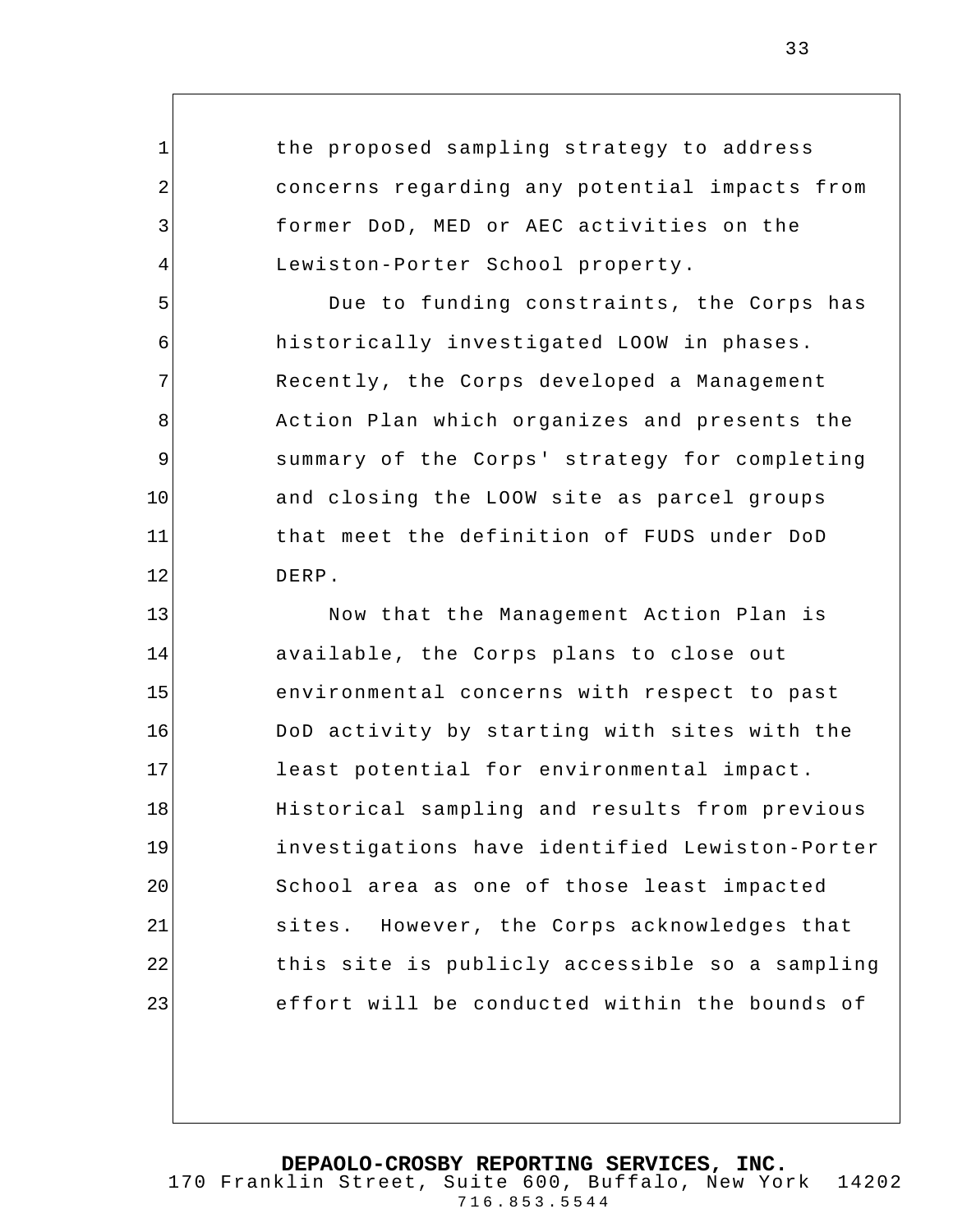1 2 3 4 5 6 7 8 9 10 11 12 13 14 15 16 17 18 19 20 21 22 our authority under FUDS and FUSRAP. Upon completion of this sampling effort, we will have collected sufficient data to conclude whether the school property has been impacted by past DoD activities. This slide on the screen outlines recent history of our partnering efforts with Lewiston-Porter School. The yellow border outlines the study area for Lewiston-Port School property. The Lewiston-Porter campus building and Creek Road are located on the western portion of this map. The north arrows at the top right corner of the map, straight orange line that bisects the map from southeast to northwest is what we call the Southwest Drainage Ditch as it flows into Four Mile Creek to the north. The first part of the sampling strategy involves investigating soil disturbances that occurred during the time that the DoD owned the school property which was from 1942 until to 1945. In 1944, the soil disturbances

**DEPAOLO-CROSBY REPORTING SERVICES, INC.** 170 Franklin Street, Suite 600, Buffalo, New York 14202 716.853.5544

identified during historical aerial photo

23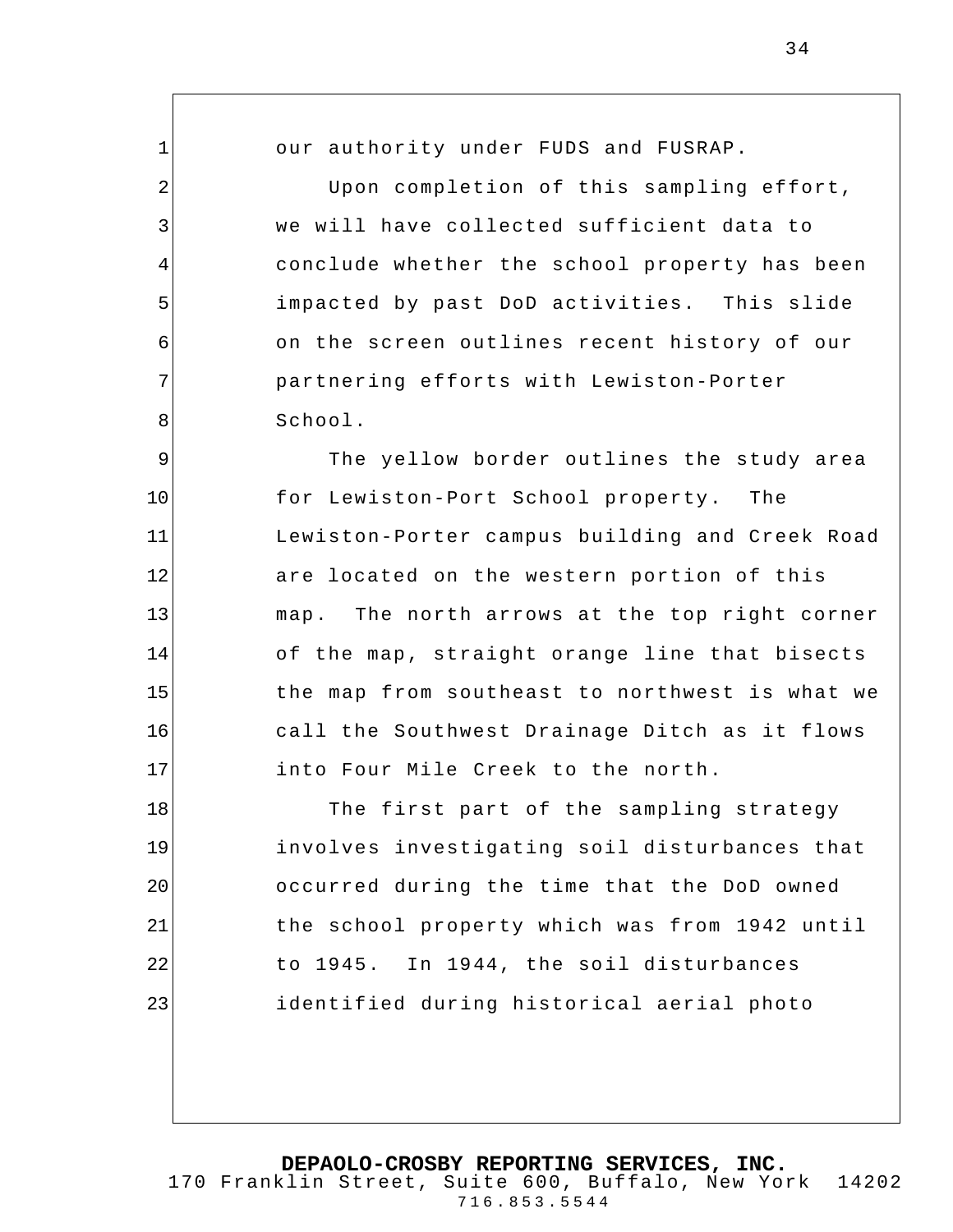analysis performed by Corps are overlain in orange on this 2005 photo of the school property. The features identified during the analysis included ditches, depressions, mounded material, trenches and pits. Upon further analysis and within our authority, the Corps plans to investigate the soil disturbances on the undeveloped portion of the property that are the most suspicious. These locations are shown in red on the figure and include mounded materials not

1

2

3

4

5

6

7

8

9

10

11

12

13

14

adjacent to the ditch, trenches or pits. The Southwest Drainage Ditch will be also investigated. I'll discus that in a moment.

15 16 17 18 19 20 21 22 23 The Corps will be using GPS or Global Positioning System to locate each of these targeted disturbances. Next, brush will be cleared as necessary to provide access to the locations. The Corps intends to access the majority of the locations by the Occidental property from the east and will clear the brush with mechanical equipment. Hand clearing will be performed when it is

**DEPAOLO-CROSBY REPORTING SERVICES, INC.**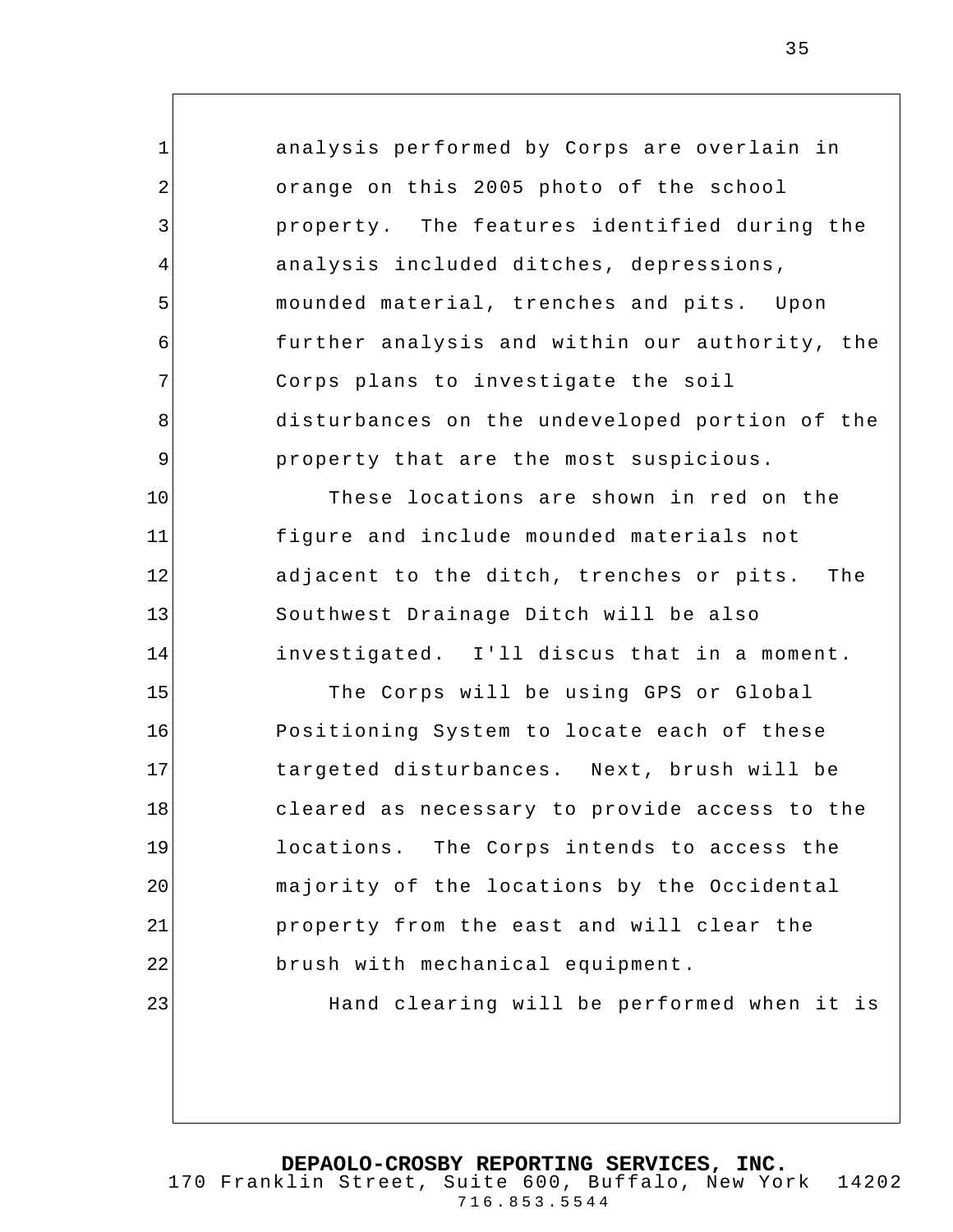necessary to access a location from the school campus.

1

2

3

4

5

6

7

8

9

Once brush clearing is completed, the Corps will inspect each location in order to determine if the soil disturbance still exists, estimate the size of the feature and determine if anything else in the immediate vicinity of the historical disturbance warrants further investigation.

10 11 12 13 14 15 16 17 Depending on the size of the disturbance, one to four soil borings will be performed to a maximum depth of ten feet below the ground's surface. The soil borings will be performed with a direct push technology to obtain continuous soil samples. This equipment is mechanized and pushes the samplers through the subsurface.

18 19 20 21 22 23 For locations accessed from the campus, soil borings will be performed utilizing hand augers. All soil samples will be inspected for evidence f potential impact including staining, discoloration and odors. The samples will be field screened with an organic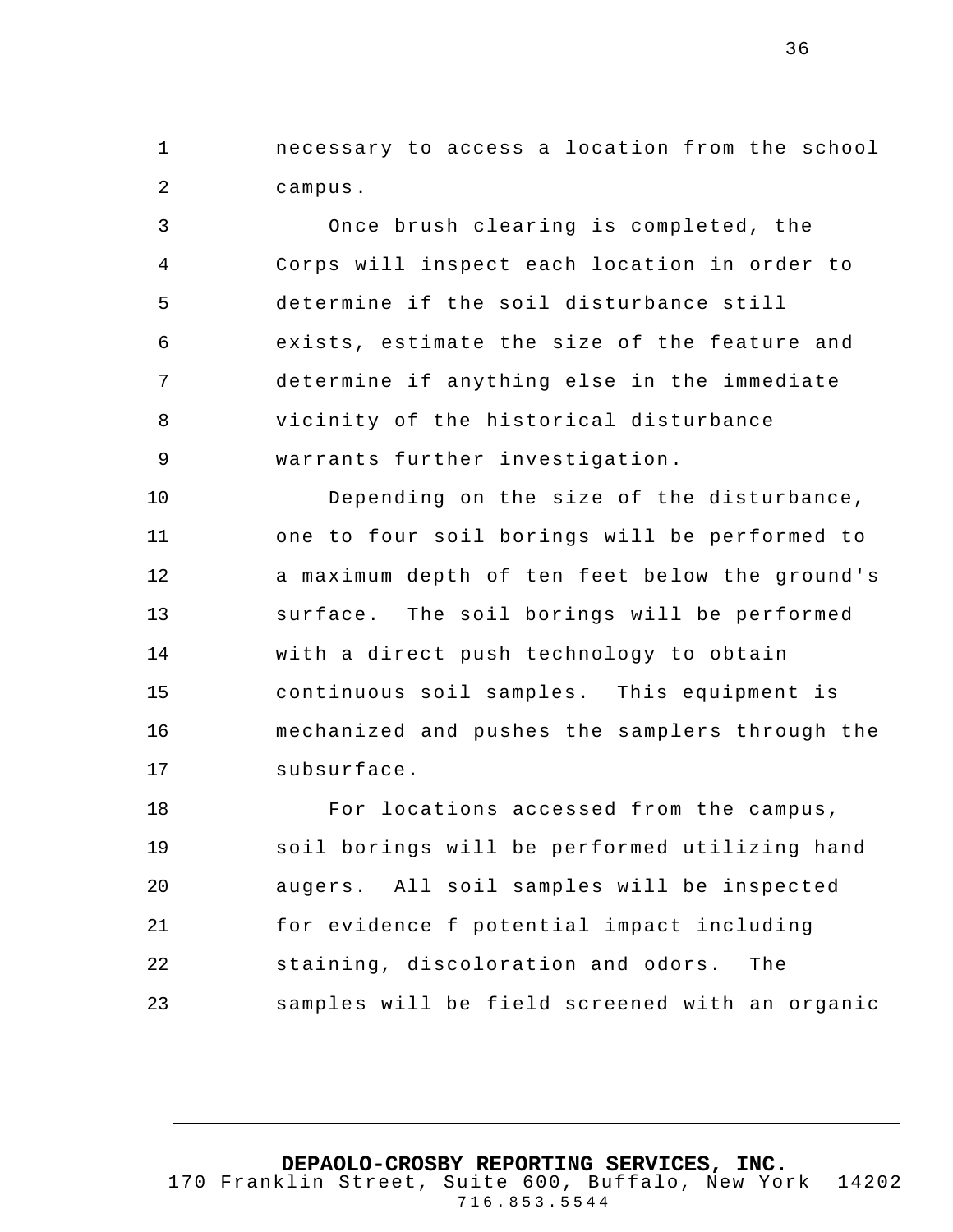vapor monitoring device that detects presidents -- presence of VOC's or Volatile Organic Compounds. Field test kits will be used to verify that explosives are not present. Finally, the samples will be screened with radiological field instruments for health and safety purposes.

1

2

3

4

5

6

7

8 9 10 11 12 13 14 15 Depending on the size of the soil disturbances, field observations and screening results, one to four surface soil samples and one to four subsurface soil samples will be submitted for lab analysis for each disturbance location. Sample intervals will be biased towards potential impacts that have been observed or detected .

16 17 18 19 20 21 22 23 The lab analysis includes volatile organic compounds or VOC's, semi-volatile organic compounds or SVOC's, metals, explosives and polychlorinated biphenyls, also known as PCB's. If radiological measurements exceed two times the established background concentration for a soil sample, the sample will be submitted for lab analysis of gross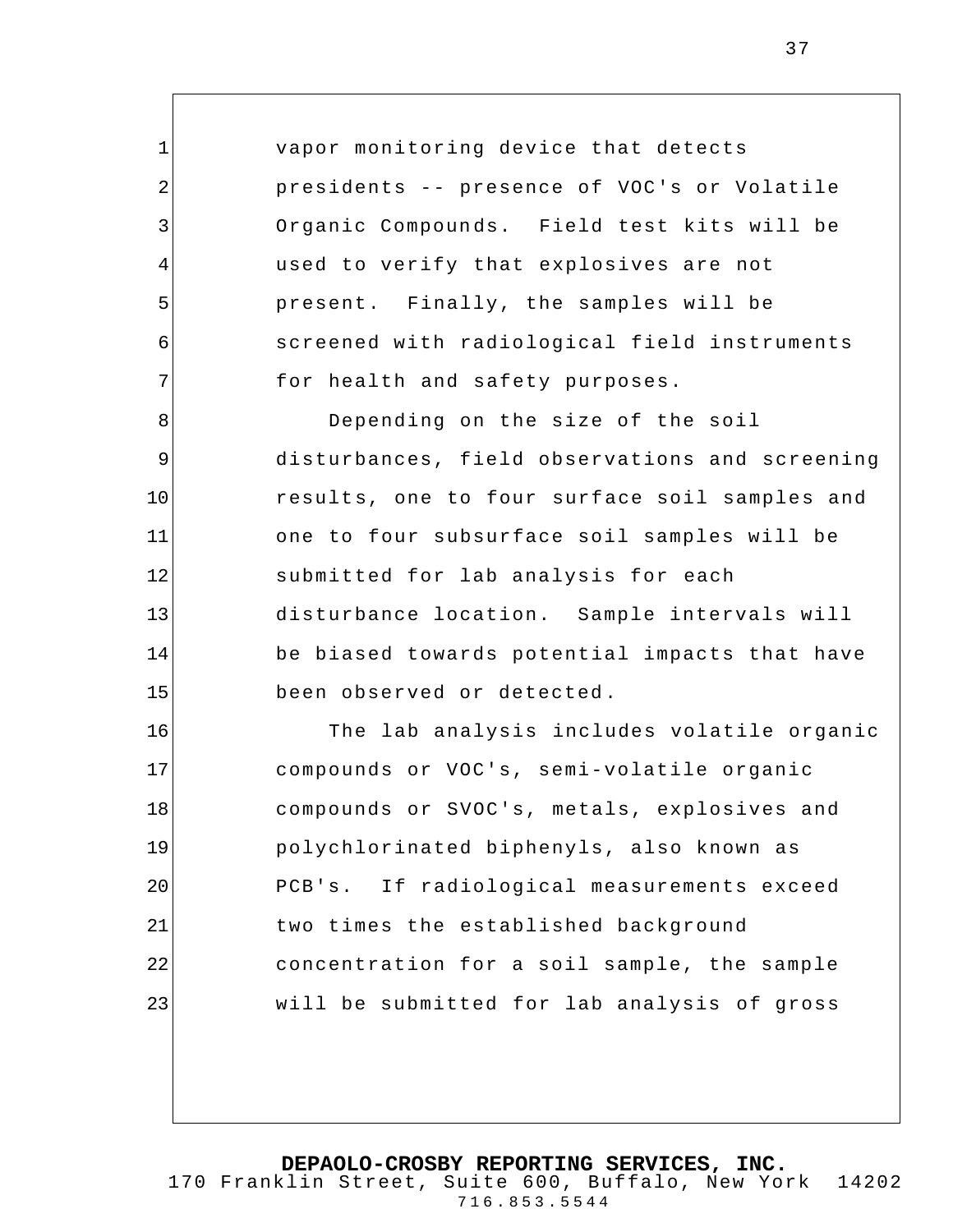alpha and beta, gamma emitters, plutonium, thorium, uranium and radium.

1

2

3

4

5

6

7

8

9

10

11

These photos represent the terrain and land features of the study area as of last month when we walked the site for sample locations. The lower left photo is near the 30-inch outfall where it bisects the Southwest Drainage Ditch. The photo in the upper righthand corner is one of the soil disturbances located under the grouping of trees in this picture

12 13 14 15 16 17 18 19 The second portion of the investigation focuses on the Southwest Drainage Ditch which flows through the campus from south to north. The ditch was constructed as part of the drainage system for the former LOOW. Six locations along the southwest drainage ditch shown here in this figure in blue will be investigated.

20 21 22 23 The Corps will clear brush mechanically along the east side of the ditch to provide access. For each location, a surface water sample will be collected using a pump.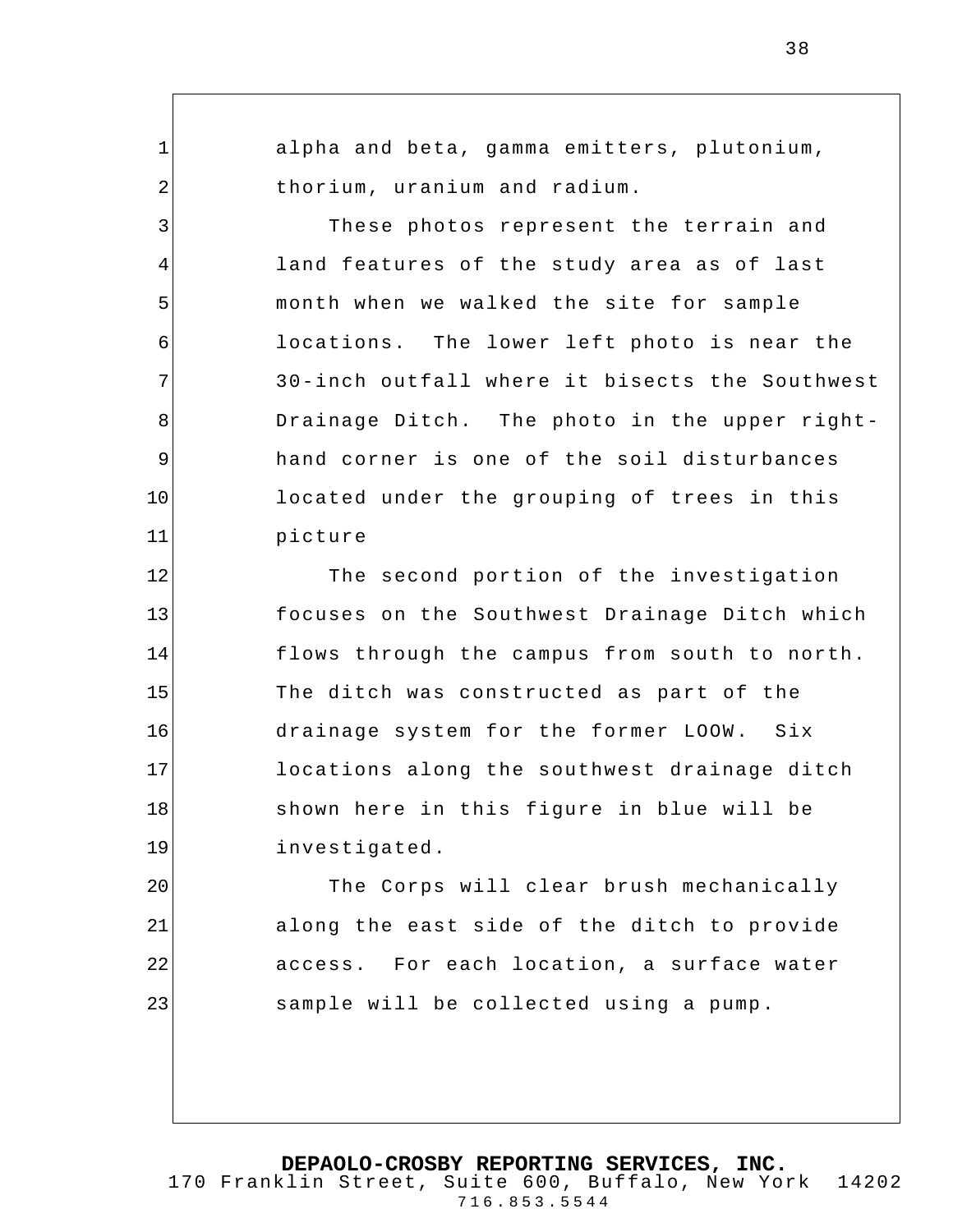Additionally, a hand auger would be driven manually into the center of the ditch for collection of sediment and subsurface soil to a maximum depth of four feet below ground surface. The sediment and subsurface soil samples will be inspected for evidence of potential impacts including staining, discoloration and odors.

1

2

3

4

5

6

7

8

9 10 11 12 13 14 15 16 The samples will be field screened with an organic vapor monitoring device that detects presence for VOC's. Field test kits will be used to determine the presence of explosives . Finally, the samples will be screened with radiological field instruments. The surface water and sediment from each location will then be submitted for lab analysis.

17 18 19 20 21 22 23 Analyses at the Southwest Drainage Ditch also include VOC's, SVOC's, metals, explosives, PCB's, plutonium, thorium, uranium, radium, strontium and gamma emitters. Based on field observations and field screening results, one to two subsurface soils samples will be selected for lab analysis from

**DEPAOLO-CROSBY REPORTING SERVICES, INC.**

170 Franklin Street, Suite 600, Buffalo, New York 14202 716.853.5544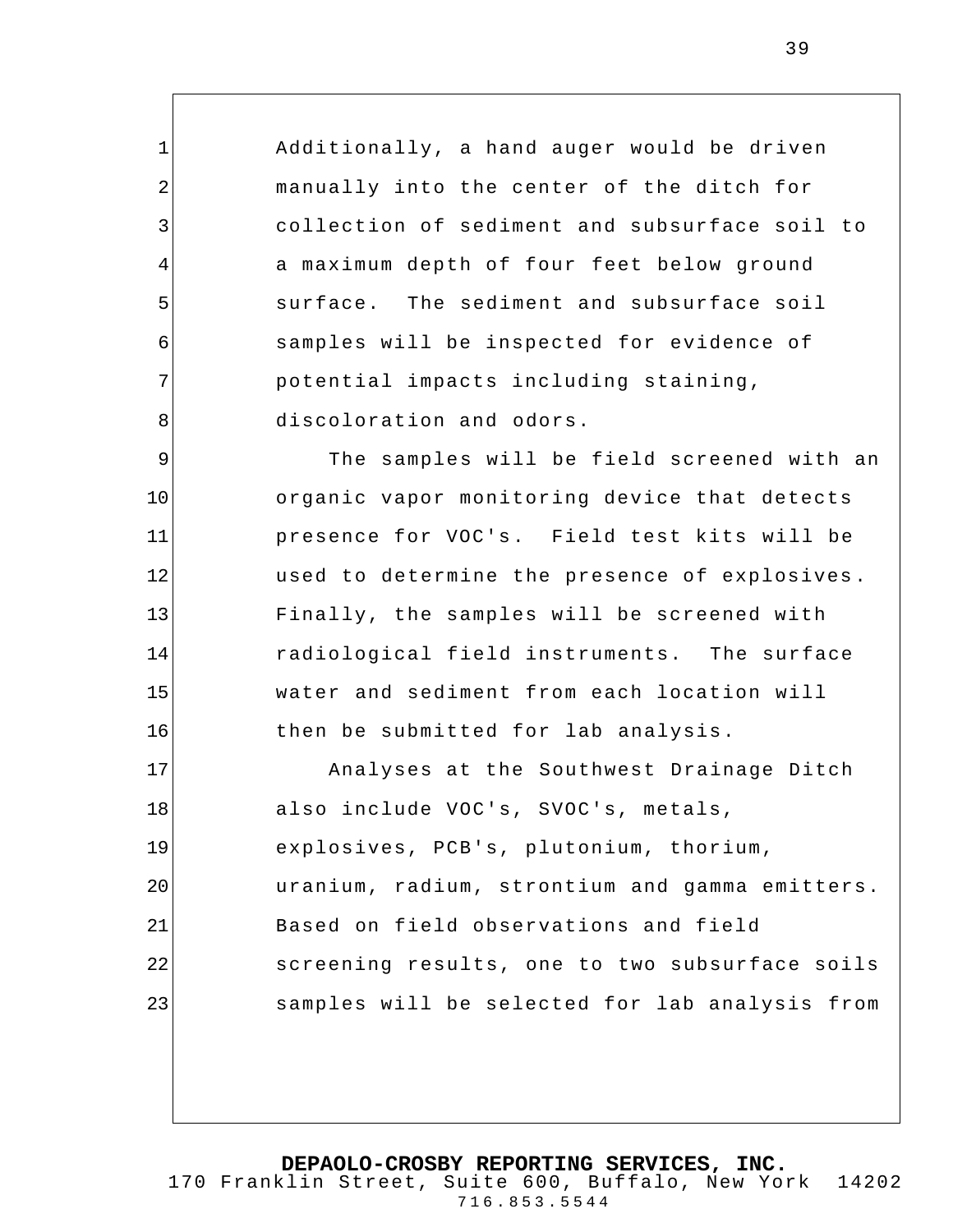each location.

1

21

22

23

| $\overline{2}$ | One sample interval will be submitted for      |
|----------------|------------------------------------------------|
| 3              | chemical analysis and one for radiological     |
| $\overline{4}$ | analysis. Sample intervals will be biased      |
| 5              | towards potential impacts that have been       |
| 6              | observed or detected. It is possible that the  |
| 7              | soil interval for -- selected for the chemical |
| 8              | and radiological analysis will be the same.    |
| 9              | On this slide, you will see some examples      |
| 10             | of equipment that the Corps will utilize to    |
| 11             | perform sampling at the Lew-Port School        |
| 12             | property. In the upper, right-hand corner is   |
| 13             | an assortment of augers, hand augers for       |
| 14             | collection of soil and sediments. The other    |
| 15             | two pictures were taken during the Corps       |
| 16             | investigation at LOOW at the LOOW waste water  |
| 17             | treatment plant performed last summer.         |
| 18             | A geoprobe which utilizes direct push          |
| 19             | technology to collect surface and subsurface   |
| 20             | soils is depicted in the lower, left-hand      |

soils is depicted in the lower, left-hand corner. The lower right-hand picture depicts soil core undergoing field screening tests. This the Lew-Port study school schedule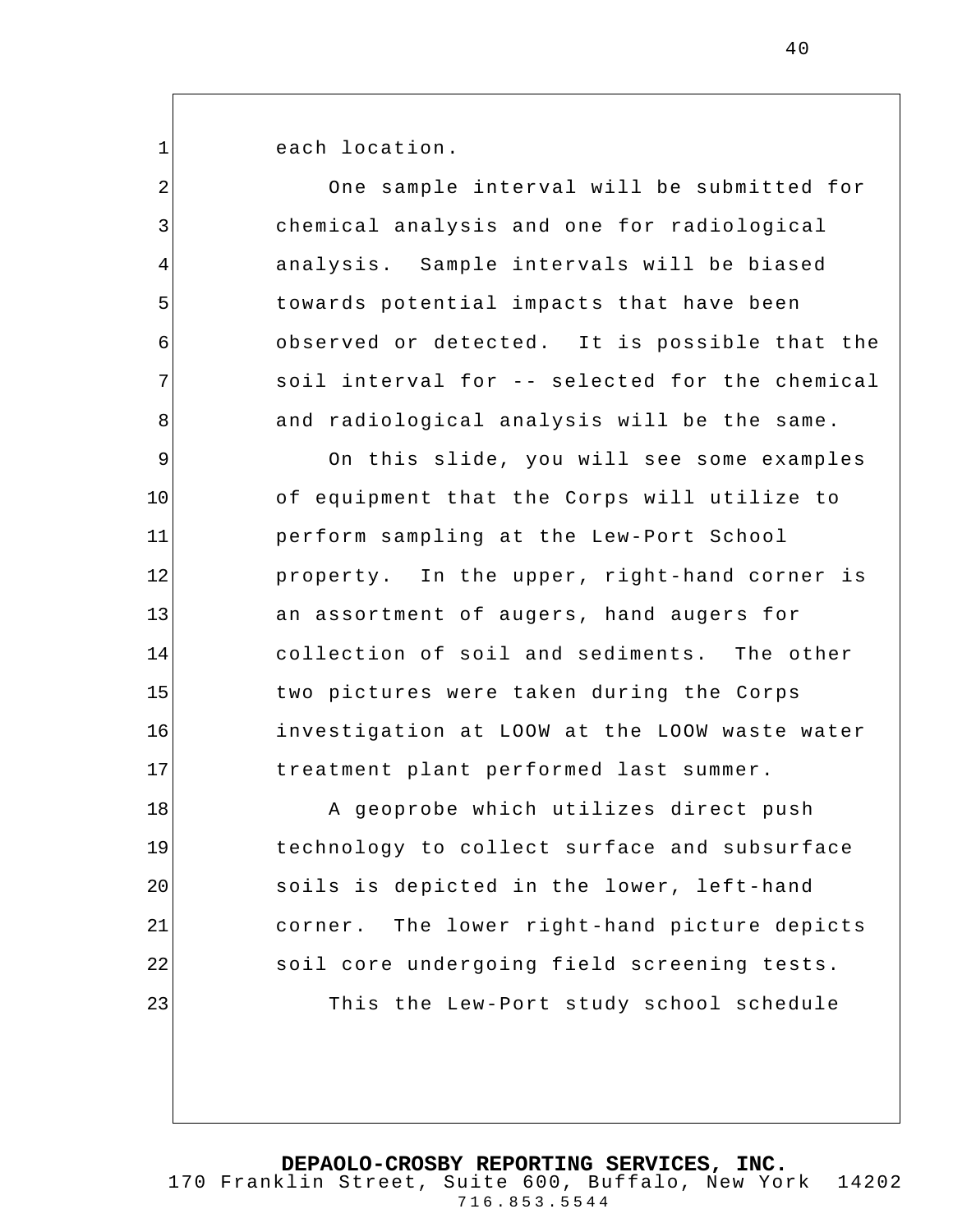for the remainder of this year. First, the Corps will prepare work plans which will be an addendum to the existing plans. The existing plans were developed for the investigation at the waste water treatment plant last year and are currently available on the Buffalo District's website, the website listed below on this slide. The work plan addendums are expected to be complete by the end of this month and will also be posted on the same website.

1

2

3

4

5

6

7

8

9

10

11

23

12 13 14 15 16 17 18 19 20 21 22 The field work is scheduled to take place in late July or August and data analysis and validation should be complete during September. A technical report will be prepared that will include all field and lab results along with an explanation and discussion of these results. That report, expected to be completed during November, will also be posted electronically to the website for review.

In conjunction with the Lew-Port School field effort, our contractor will be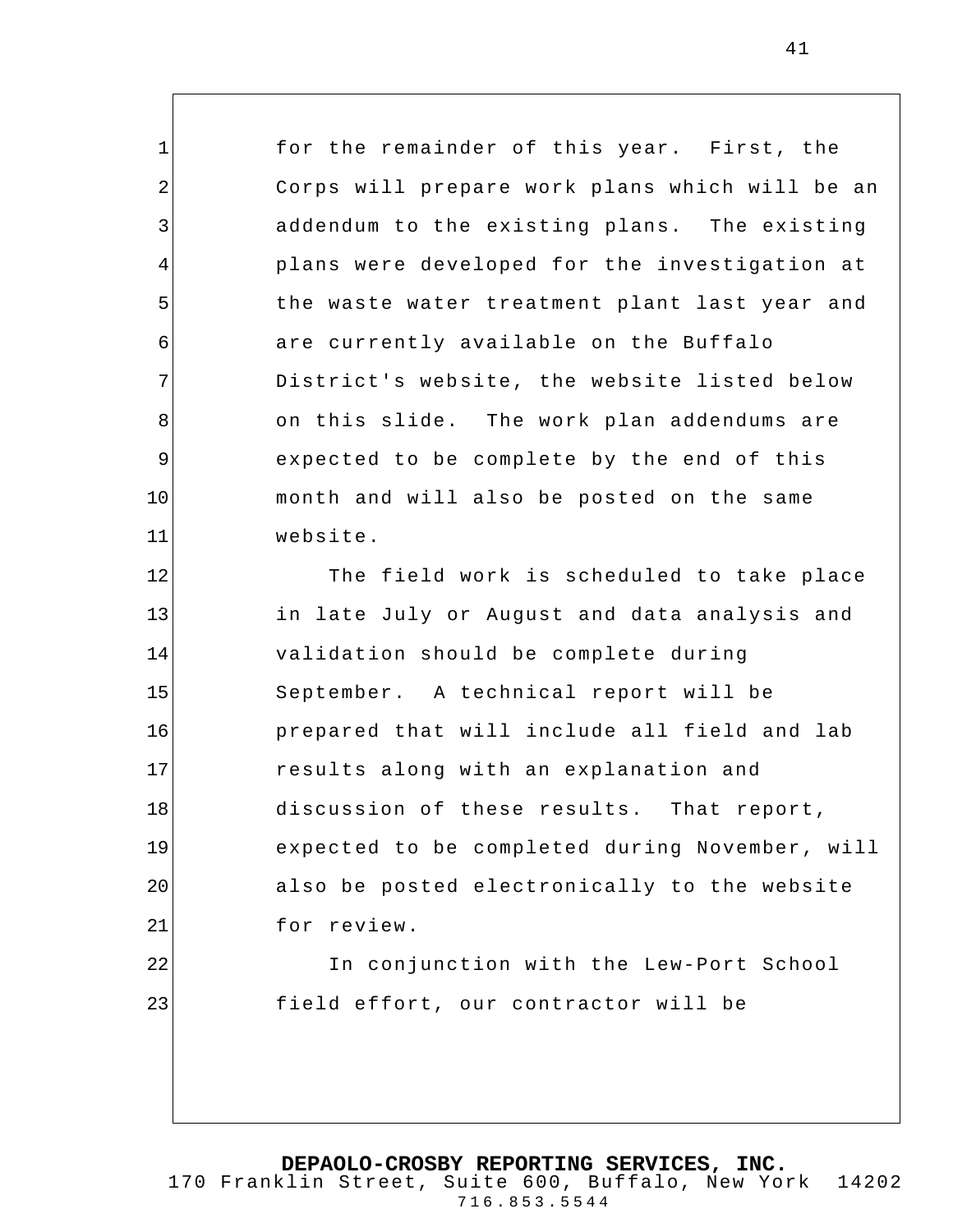conducting supplemental sampling on the Occidental property to determine the full extent of impacts. Other updates on LOOW include Underground Storage Tank removal or UST from October 2008. This month, we received DEC Region 9 no further action memo regarding the post-excavation and geoprobe sample, lab analysis results for the UST removal.

1

2

3

4

5

6

7

8

9

10 11 12 13 14 15 16 17 18 19 The closure report and supplemental closure report will be posted on the web. Also, upcoming on LOOW is a records management project that will catalogue more than 3,000 FUDS documents on LOOW. The final deliverable is expected in the Spring of 2011. For the Office of Economic Adjustment or OEA safety project, the Town of Lewiston is currently getting cost estimates for their portion of the project.

20 21 22 23 For the archive search report, the Corps is reconciling the last of the comments made by the Army Corps Center of Expertise. The final report is expected later on this fall .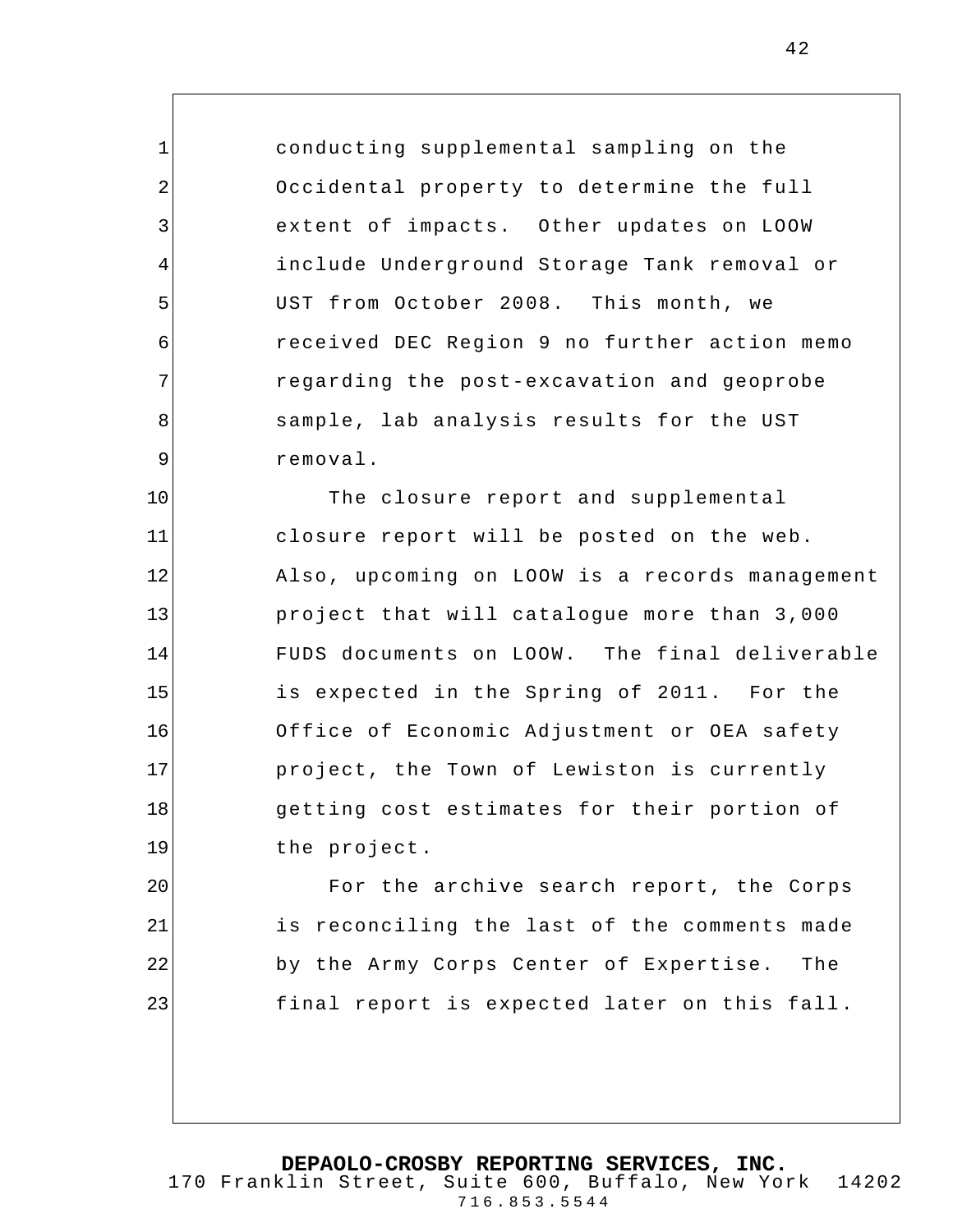And finally, the Phase IV RI is currently being reviewed by the Corps and in the process of providing comments back to the contractor. The final Phase IV Remedial Investigation or RI is expected at the end of this calendar year. Thank you. I'll now turn this meeting over to Paul Giardina of the USEPA.

1

2

3

4

5

6

7

8 9 10 11 12 13 14 15 16 17 MR. GIARDINA: Good evening. My name is Paul Giardina and I'm Chief of the Radiation and Indoor Air Branch of the United States Environmental Protection Agency's Region 2 Office in New York. I want to thank both the Buffalo District of the U.S. Army Corps of Engineers and several of the community stakeholders involved with the Niagara Falls Storage Site for suggesting I attend and inviting me to this meeting.

18 19 20 21 22 23 I'm here to very briefly explain EPA's role in the management of the NFS Site under the Formerly Utilized Sites Remedial Action Program as well as our position on the various issues related to this site as we see them. Let me begin by saying my office has had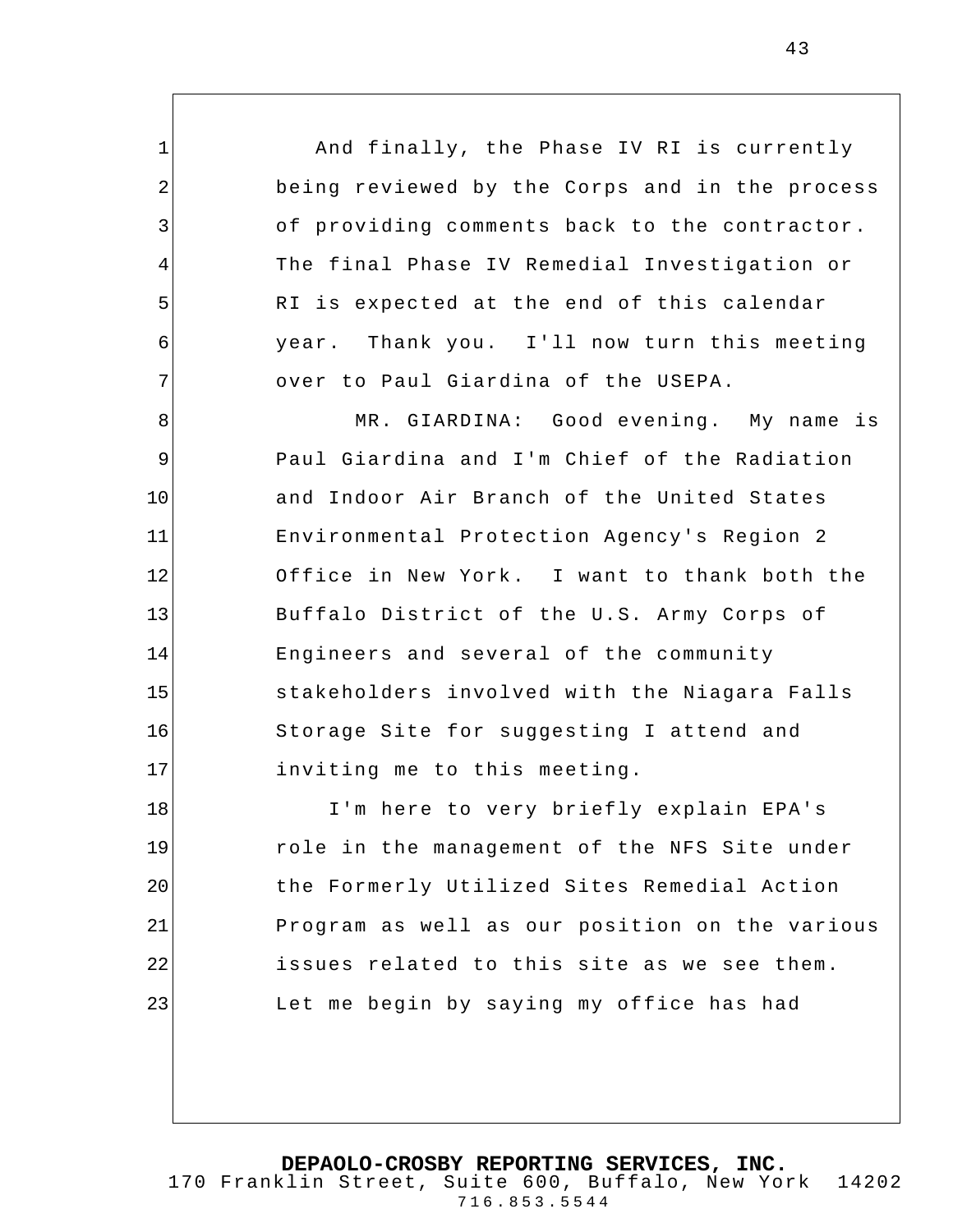1 2 3 4 5 6 7 8 9 10 11 12 13 14 15 16 17 18 19 20 21 22 23 extensive and perhaps unprecedented experience in radium removal and remedial clean up investigations and operations. By far, the two largest radium clean ups to date were the radium chemical company super fund removal action where our agency handled the largest repository of radium used for medical uses back in the 1990's. This involved the removal and disposal of 120 curies of radium. The other radium removal to which I am referring began in the mid-1980's and is known as the Essex County Radium Sites where EPA removed radium waste left over from near turn of the century radium processing operation. In there, a total of 900 homes in Montclare, Glen Ridge and West Orange, New Jersey were remedied over a 24-year time frame. So, I point to this experience with pride and believe it's useful for what we face today and I'd also point out that there are at least three people on my staff who have actually participated in these kinds of clean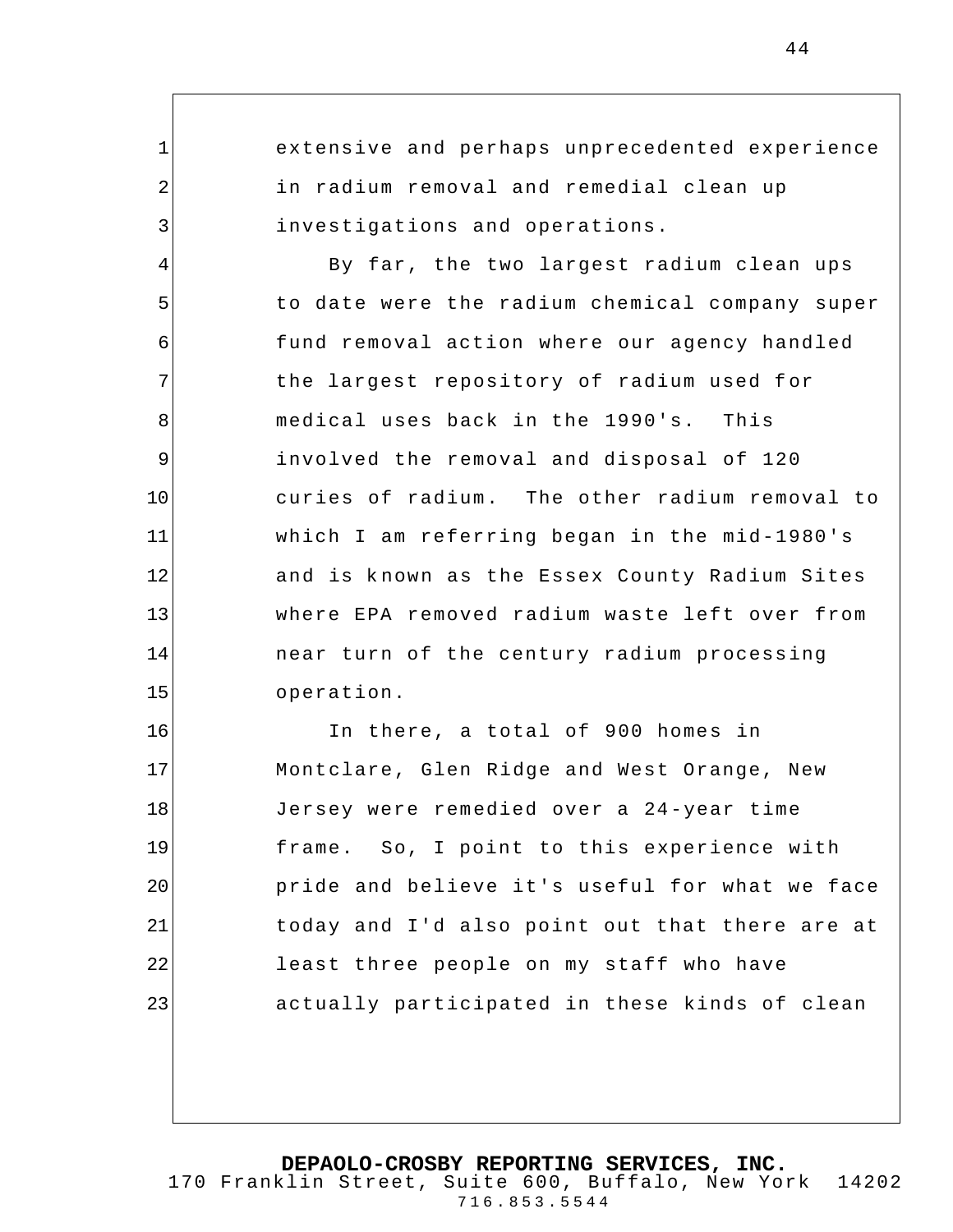ups for the better part of 35 years and two or three others who are pretty close and I notice Kent walked in from the State of New York and he'd probably just say that he knew me when the Dead Sea was only very sick and that's how long I've been in this business, but anyway, with that perspective, the NFS Site contains in what is termed as the Interim Waste Containment Structure or IWCS.

1

2

3

4

5

6

7

8

9

10 11 12 13 14 15 16 17 About one half of all of the world's supply of processed radium and it's left over from the nation's early attempts to make nuclear weapons. EPA has been involved with this site since the first day it was designated in the FUSRAP Program when the U.S. Department of Energy was the lead for the program.

18 19 20 21 22 23 EPA has maintained and remained involved since the Army Corps of Engineers took over back when mandated to do so by Congress. I am not going to recount the history of our site involvement, but I want to point out that in 1986 when we met with the U.S. Department of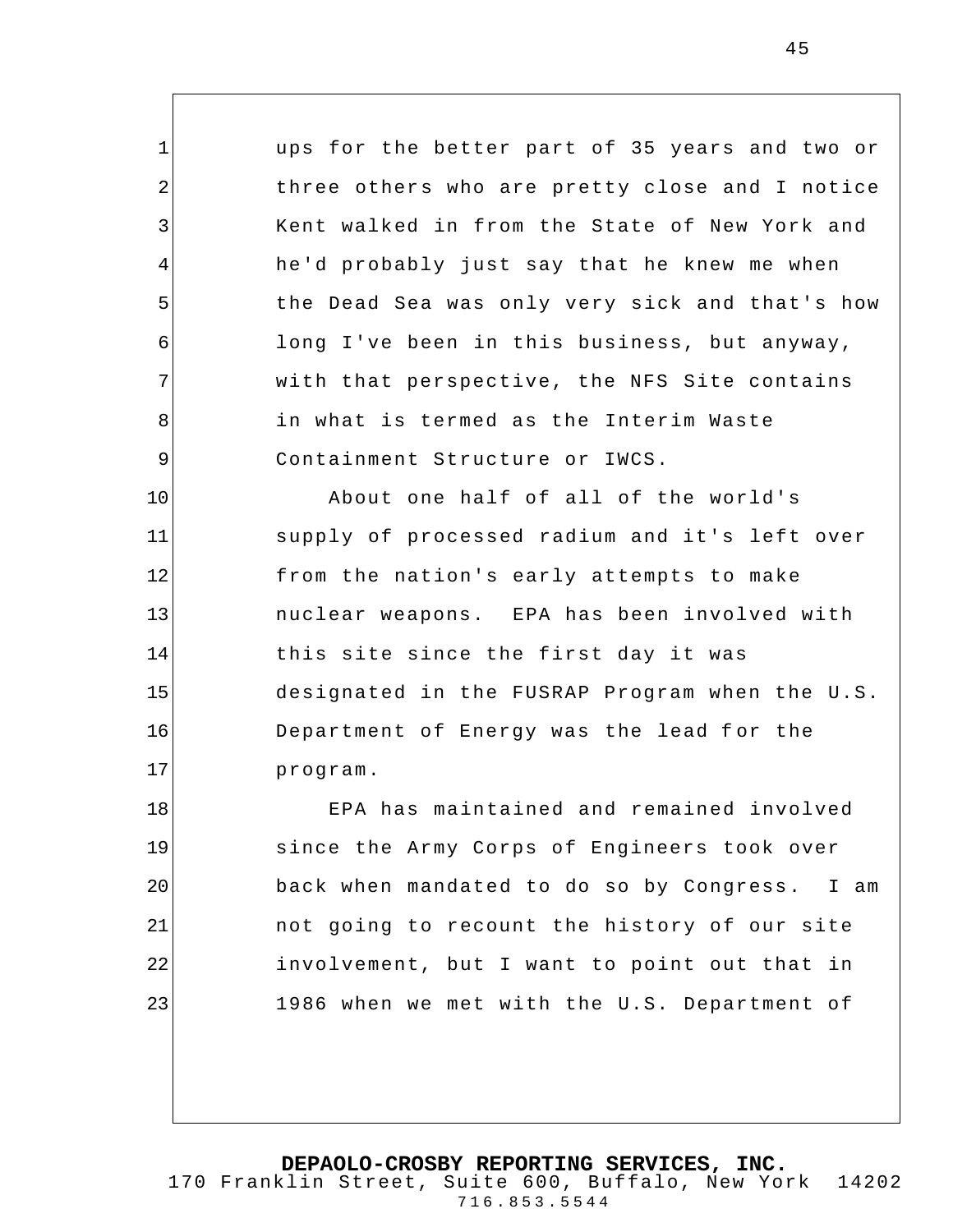Energy, we made it clear that the agency believes that the radium waste with a halflife of just over 1,600 years needed protection that was consistent with long-lived hazards associated with this type of waste. We also stated that we believed that the IWCS should be subject to periodic reviews to ensure its integrity.

1

2

3

4

5

6

7

8

9 10 11 12 13 14 15 16 17 18 19 20 21 22 23 Additionally, under the Clean Air Act, EPA has the responsibility as a regulator to ensure that the radon that can be emitted from this facility does not pose a threat to human health and that it meets standards. Consistent with our responsibilities under the National Environmental Policy Act, we also need to assure that any final remedy provides the same level of protection as provided by other similar clean-ups and consistent with Federal rules and guidance pertinent to radiation protection. So, where does that leave us with regard to the issues we face today? I suggest the issues simply put are as follows.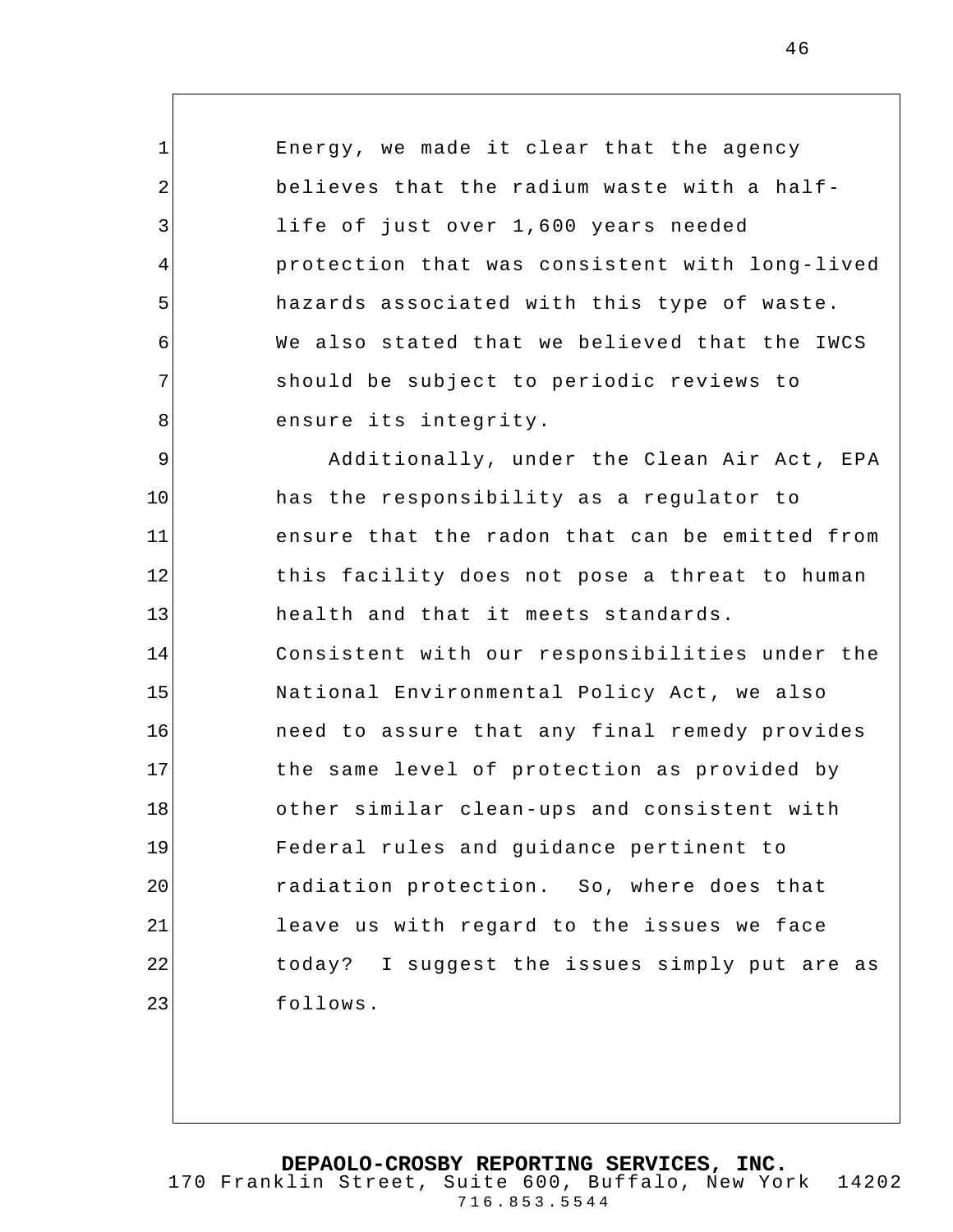1 2 3 4 5 6 7 8 9 10 11 12 13 14 15 16 17 18 19 20 21 22 Next slide. Is the IWCS doing what it is supposed to do now? If it is, will it continue to do the job and for how long and what should be the final disposition for the IWCS waste? Let me attempt to briefly address each of these issues from EPA's perspective. Yes, the IWCS is doing what's it's supposed to do. Radon measurements taken as part of the EPA's compliance program for hazardous air pollutants clearly shows the integrity of the cap over the IWCS is performing such that standard levels are not only met, but two orders of magnitude below the level. Analytical data reviewed by the EPA shows that the two other major pathways for release of radioactivity are waterborne release from the IWCS to surface waters or are released through the sides or bottom to groundwater is not occurring. As such, EPA, based on its review of the data, believes that the radioactivity contained in the IWCS is remaining there and there are no environmental

releases that would now threaten human health

23

**DEPAOLO-CROSBY REPORTING SERVICES, INC.** 170 Franklin Street, Suite 600, Buffalo, New York 14202 716.853.5544

47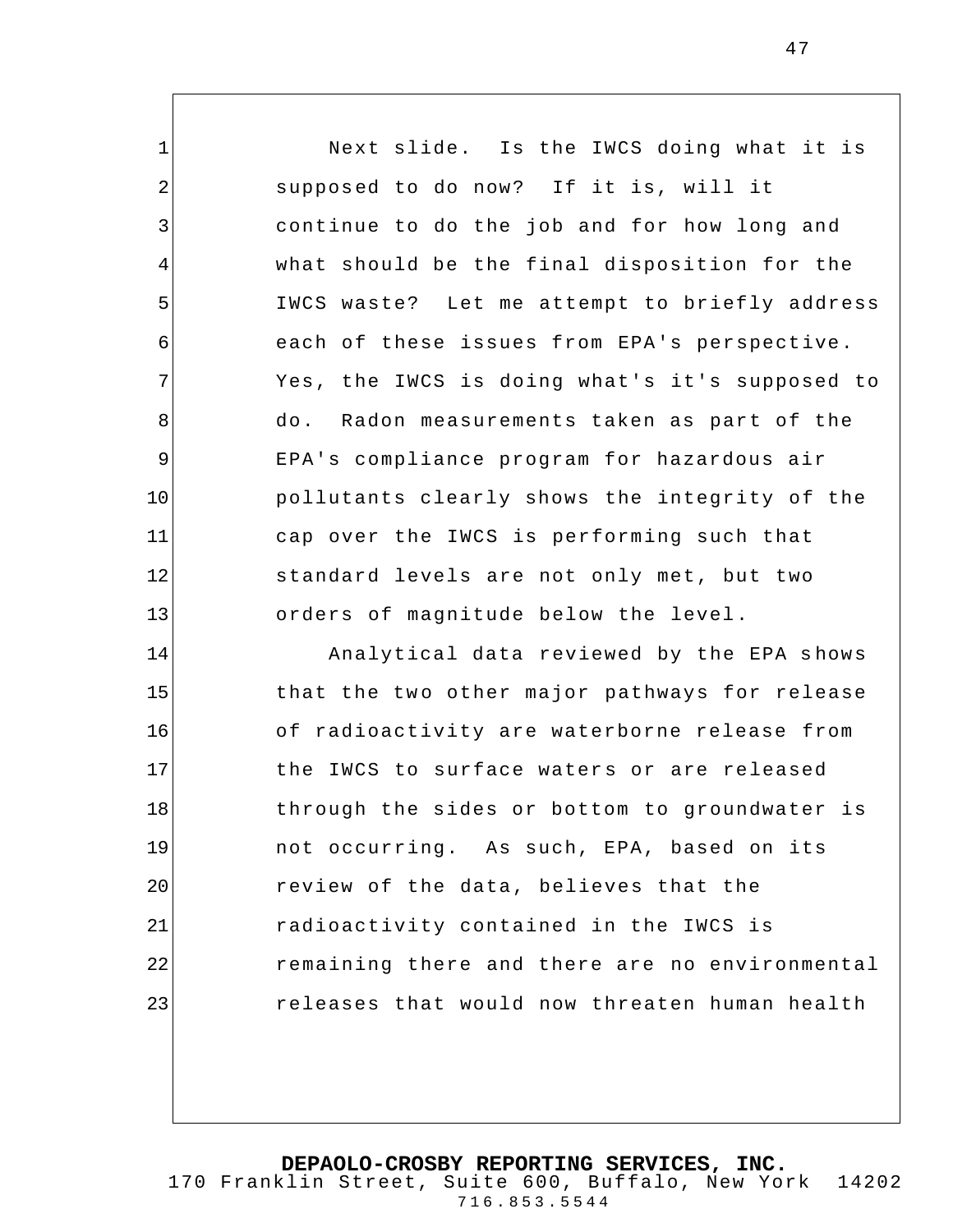1

or the environment.

2 3 4 5 6 7 8 9 10 11 12 13 14 15 16 17 18 19 20 21 22 23 Number two. Will it continue to do the job and for how long? This issue is more difficult because an end date for it's usefulness cannot be established now. EPA believes that the longer the IWCS is used for storage of very large quantities of radium waste, the more conservative should be the yardstick with which its future performance should be predicted. As such, we've commented to the U.S. Army Corps of Engineers that it's recommended that EPA's high-level radioactive waste standards of 40CFR191 be considered at least for the storage of such wastes. We're also aware of concerns of citizens which want there to be adequate detection system for the IWCS which would give early warning if the structure began to fail. We've received valuable input from several members of the public and they have offered some very constructive thoughts, which included enhanced monitoring objective and I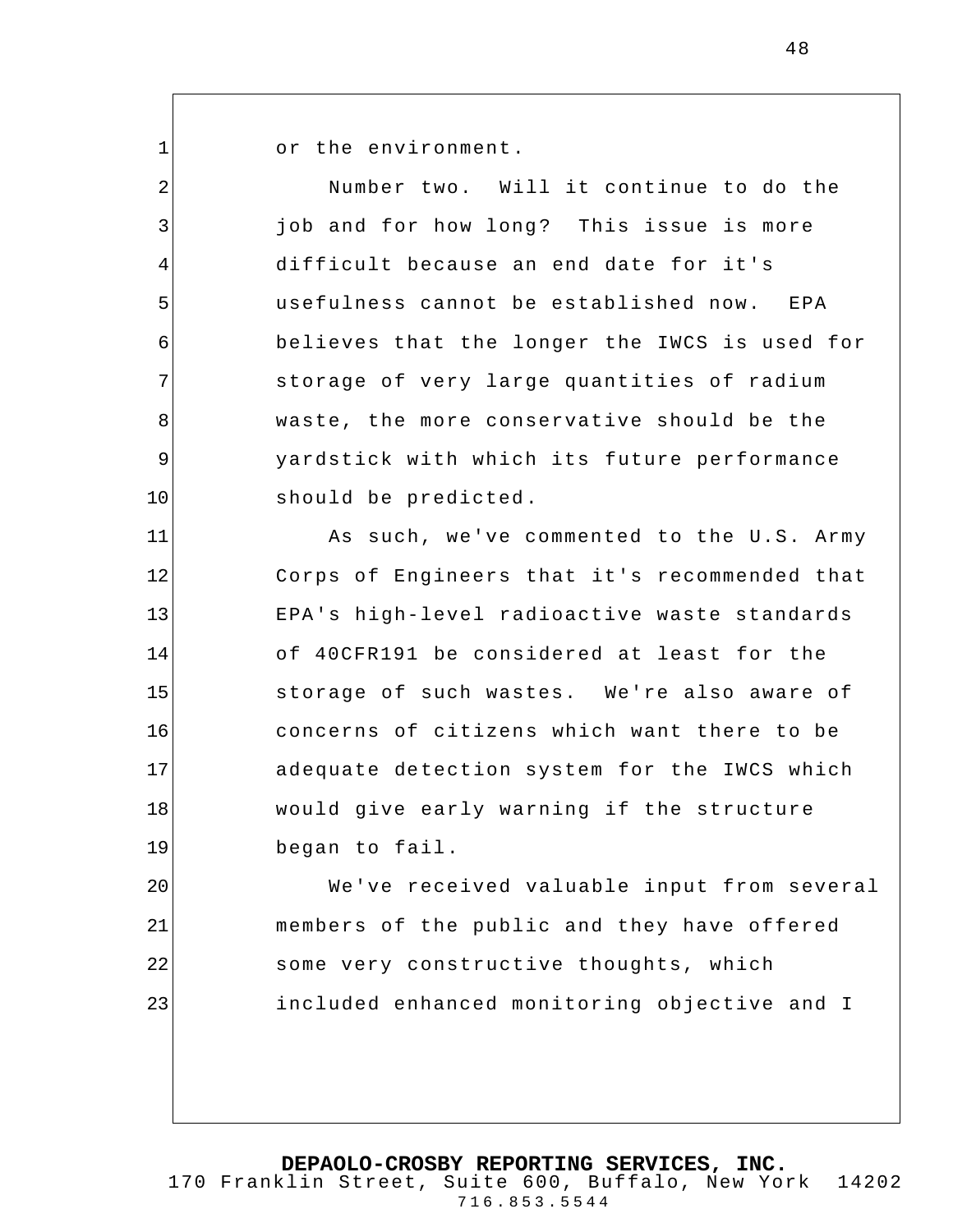have personally met and want to thank Dr. William Boeck. Dr. Boeck I see has come in here and Professor Joseph Gardella who is not with us today for providing us with technical opinions.

1

2

3

4

5

6 7 8 9 10 11 12 13 14 15 EPA has taken these and done an on-site review of the situation along with the Buffalo District Office. We have concluded technical expertise from EPA's -- we've included technical expertise from EPA's National Air and Radiation and Environmental Lab in Montgomery. I anticipate this effort will strengthen what we already consider to be an adequate monitoring system and perhaps make it more accessible to the public.

16 17 18 19 20 21 22 23 I also want to note that today, I met with the two people I mentioned before plus Ann Roberts has given us a memo which we just got today which we want to look at and add to that and I think we've already got online to schedule a conference to take those into account. So, as you can see, the operative words here are stay tuned.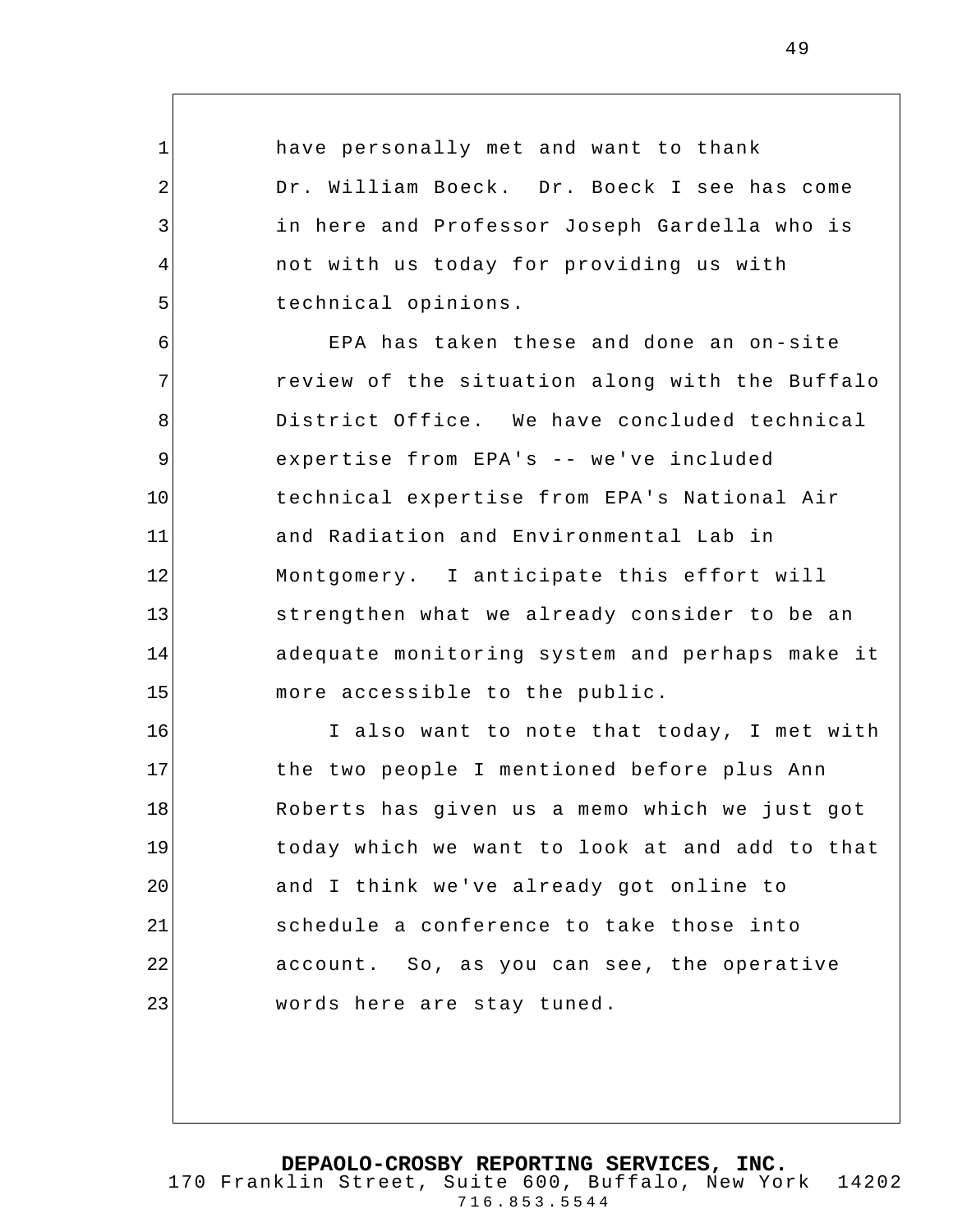Three this is maybe the \$64,000 question or maybe the multi-billion dollar question. The obvious and overarching question is what ultimately should be done with these wastes? From the beginning, EPA has been dubious about any effort for disposal of these wastes on this site. Our experience in dealing with other matters with long-lived radioactive wastes such as at Yucca Mountain tell us that engineering barriers and institutional controls that would be required for the waste's hazardous life time are not practical.

1

2

3

4

5

6

7

8

9

10

11

12

13

14

15

16

17

18

19

Remember, this quantity of radium would required controls on the order of 10,000 years. When you realize the United States is 300 years old, I think that establishes why I believe the precedent for engineering controls is inappropriate or reliance on them should I say.

20 21 22 23 The U.S. Army Corps of Engineers as part of its FUSRAP responsibility is doing largely feasibility studies for the site and EPA has been engaged by the District office on many of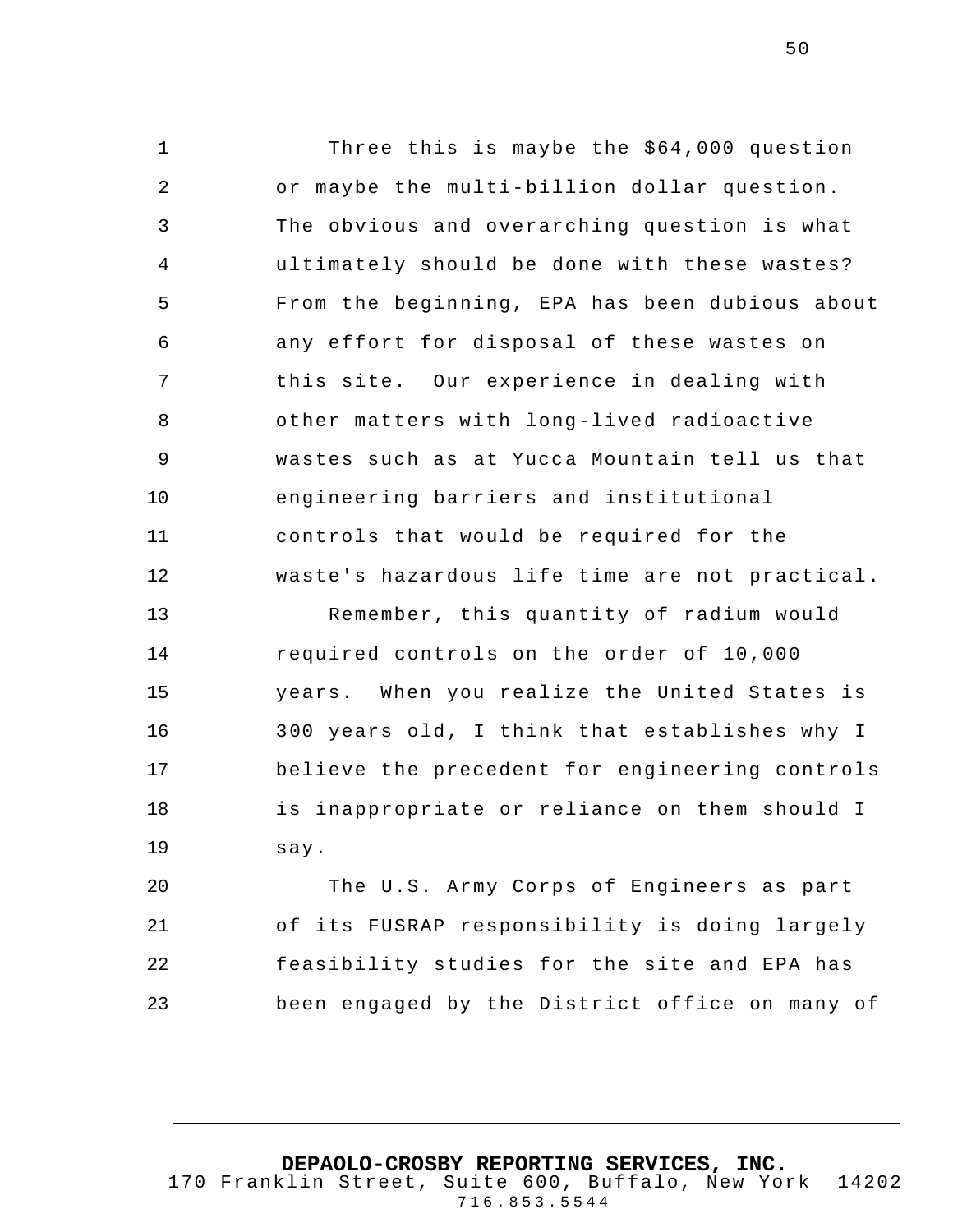the feasibility study issues. We discuss what standards should be applied and just a week ago I've been talking with Michelle exactly about the high-level waste standards and we've also discussed how likely as we look at these standards and update them, how they may be more conservative.

1

2

3

4

5

6

7

8 9 10 11 12 13 14 15 16 The District has frequently held discussions with us for the purpose of getting our experience on radium clean-ups as well as issues related to environmental surveillance. We'll continue to do our part and we believe there's a role for all the stakeholders in finally putting these wastes to rest safely in a fashion that is protective with public health and the environment.

17 18 19 20 21 22 23 I'd like to close with a brief remark about our position on public participation process for the IWCS at NFS. Mike Basile, my colleague in our Western New York Public Affairs Office, Mike, would you wave your hand? I'm sure they know you much better than they know me, not only monitors the situation

**DEPAOLO-CROSBY REPORTING SERVICES, INC.**

51

170 Franklin Street, Suite 600, Buffalo, New York 14202 716.853.5544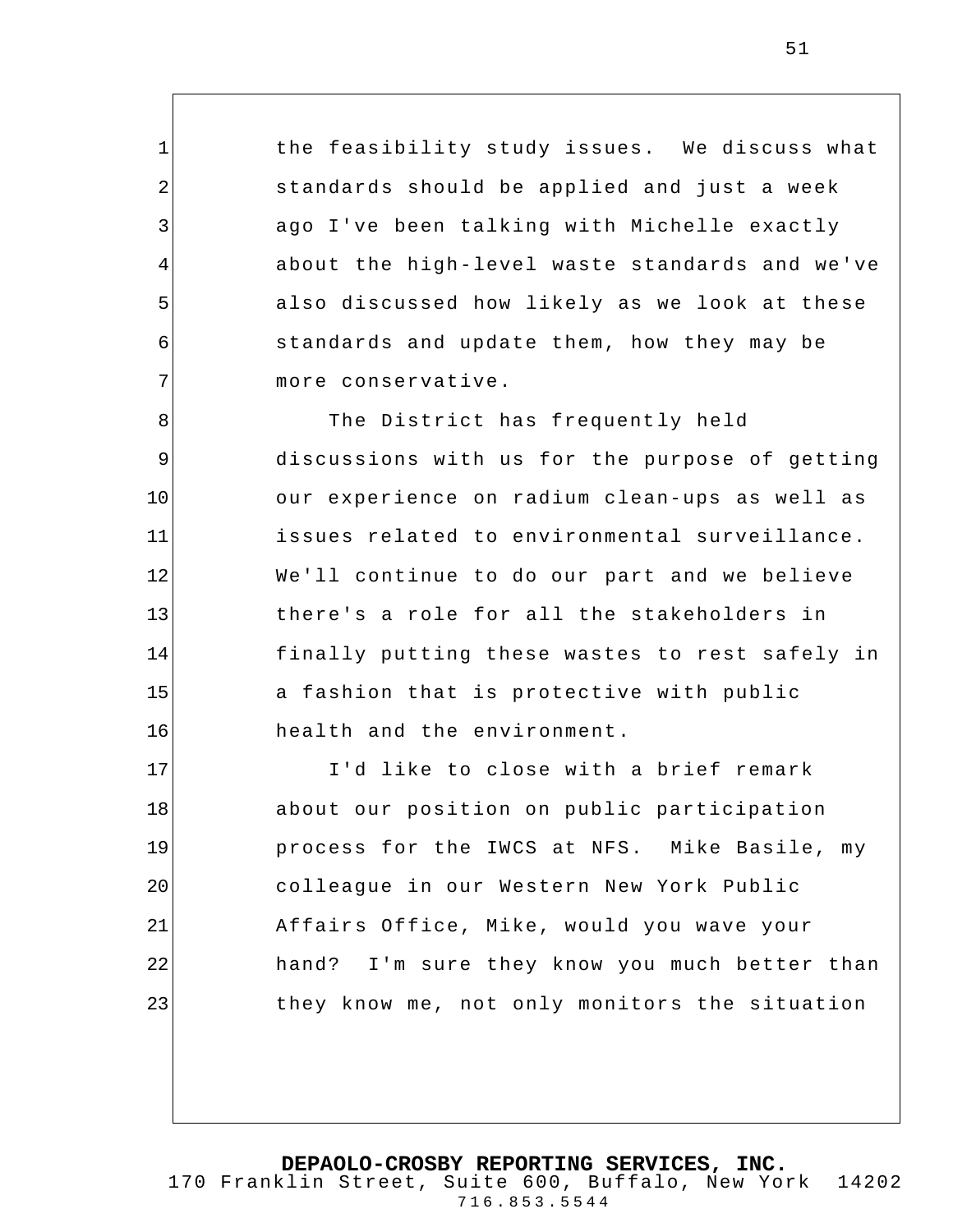but attends virtually all of the meetings. Mike and I truly talk constantly on these matters and we at EPA rely on Mike's expertise as the agency's Senior Public Affairs Expert. Mike and I met earlier today with several citizen stakeholders and I want to reinforce our position on public participation.

1

2

3

4

5

6

7

8

9

10

11

12

13

14

15

16

17

18

19

20

21

22

23

We believe that everything that can be done to encourage stakeholder participation that is allowable should be done. In working with stakeholders, it's clear to us they have much to add to addressing the issues and assuring citizens' best interests are served.

Additionally, in working with the Buffalo District, we at EPA believe we are working with a sister Federal agency with a highquality professional technical staff and leadership that is focused on resolution of these issues. I would challenge those involved with this site, no matter what your role, to channel your passions to find a pathway to work together to move forward. I hope our relationships with the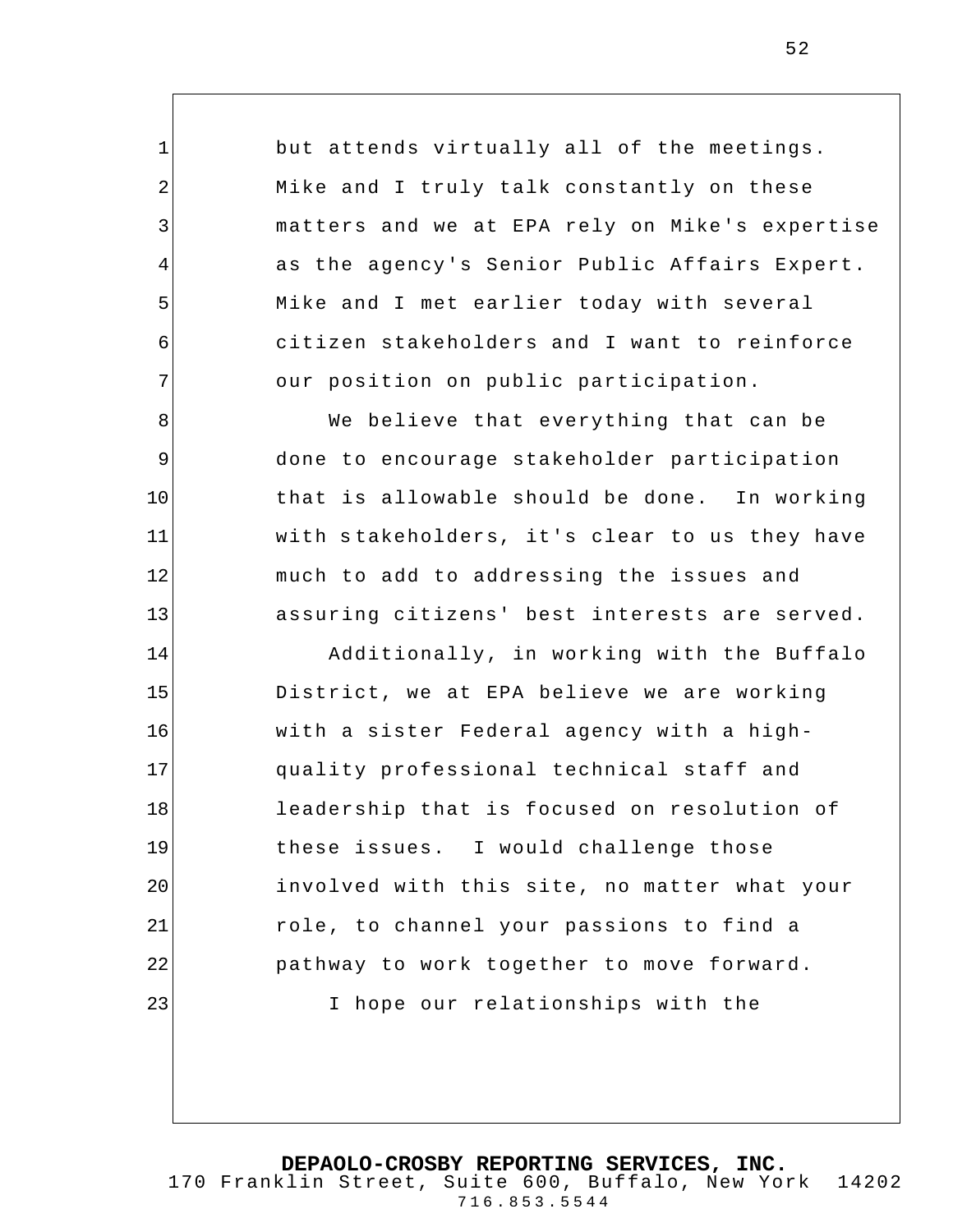community and the Buffalo District can perhaps be considered a model in this effort. Thank you for inviting me and I intend now to do more listening. Thanks. I don't know who I am supposed to introduce.

1

2

3

4

5

22

23

6 7 8 9 10 11 12 13 14 15 16 17 18 19 20 21 MS. KREUSCH: Thank you, Paul. Ladies and gentlemen, if you could now move to the back of the room for the poster session portion of the meeting, we will arrange the front so that we can have the discussion workshop. The posters for Niagara Falls Storage Site are on this side of the room so the Niagara Falls Storage Site team will be over there. The Lake Ontario Ordnance Works posters are in the back of the room, so the team will be over there and then, Hank is doing a demonstration of radioactive material in the corner just on this side of the room in the back. Thank you. And we are going to move everything, so if you could pick up your folders, that would be good.

(Brief recess)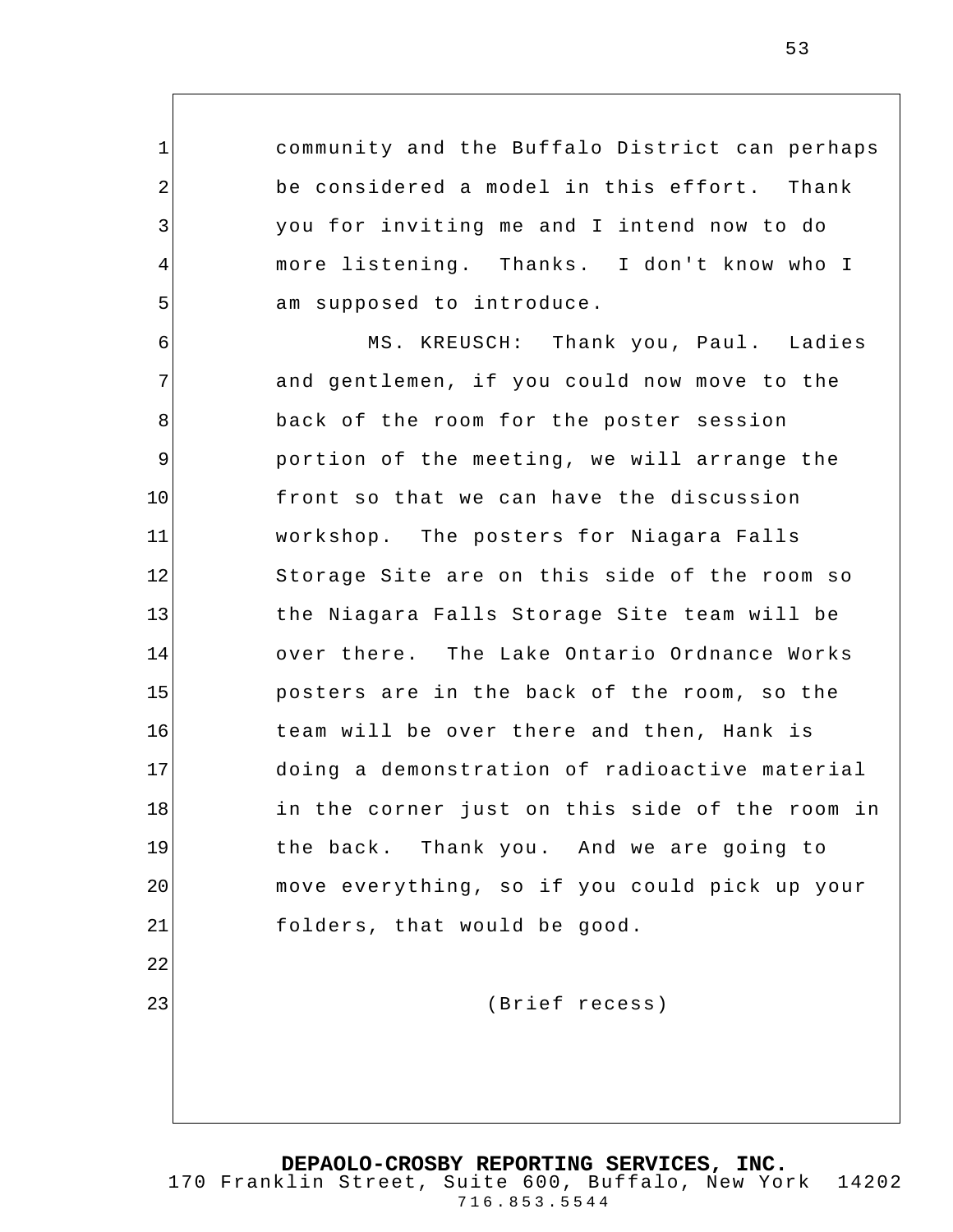1 2 3 4 5 6 7 8 9 10 11 12 13 14 15 16 17 18 19 20 21 22 23 MS. KREUSCH: Before we get started with the discussion portion of this meeting, I'd like to go over the operating principals for the discussion part. First, please be courteous. Please turn off your electronics. Please listen respectfully. One person talking at a time. Please raise your hand when you want to speak. Please state your name. We have a court recorder taking the minutes of the meeting, so we'll want to know who said what, so please state your name before you comment and give everyone a chance to comment and items we cannot address tonight will be put in the parking lot for future meetings. Is there anyone that would like to start the discussion? Ann? MS. ROBERTS: I have a question on Building 401. MS. KREUSCH: Okay. That was Ann Roberts for the court recorder. MS. ROBERTS: Yes, I'm Ann Roberts. I

**DEPAOLO-CROSBY REPORTING SERVICES, INC.**

170 Franklin Street, Suite 600, Buffalo, New York 14202 716.853.5544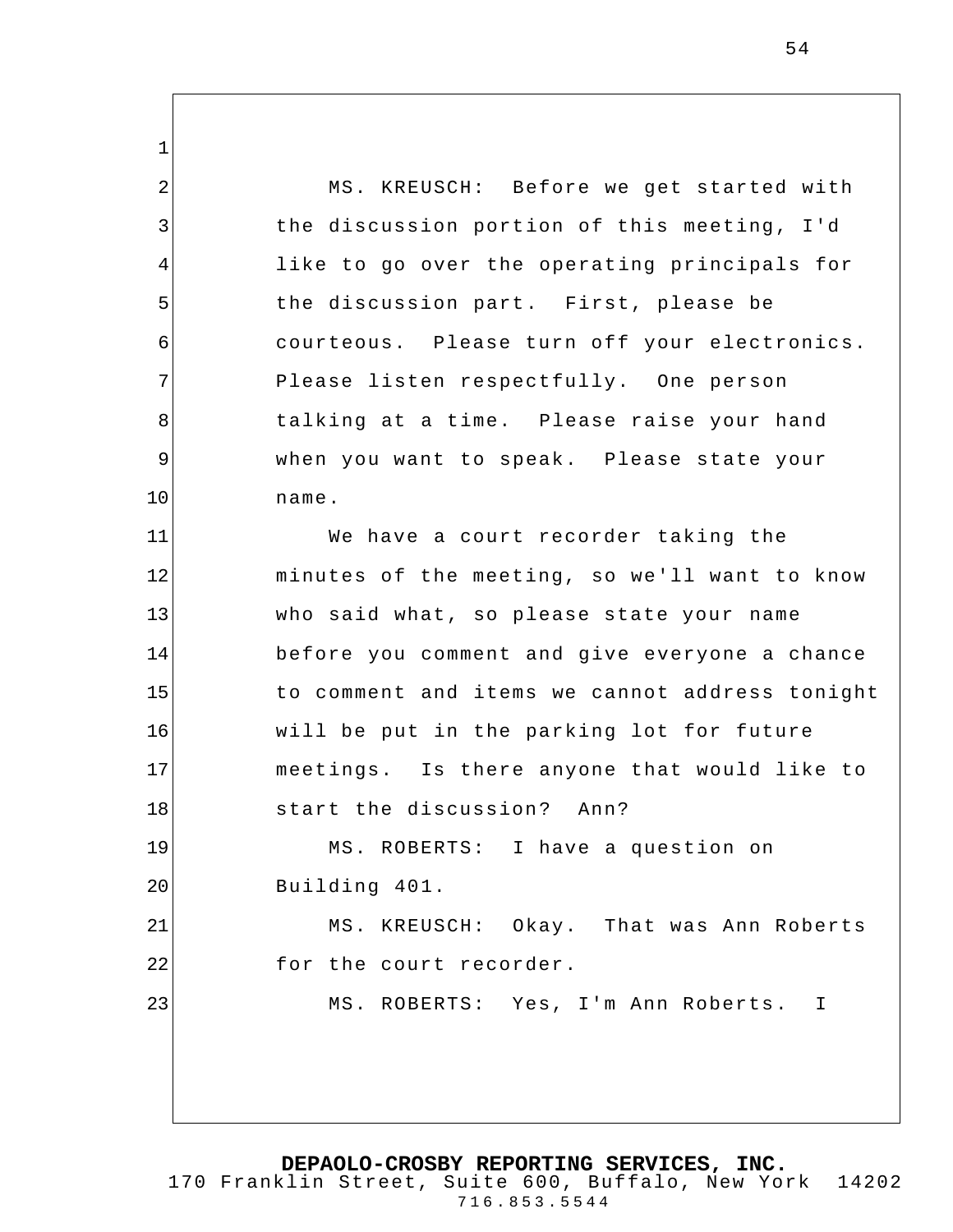1 2 3 4 5 6 7 8 9 10 11 12 13 14 15 16 17 18 19 20 21 22 23 have a question on Building 401. Could we just return to that slide on Building 401 where we had a break down of the use of Building 401? MS. KREUSCH: Do you have the number? MS. ROBERTS: Yes. I have a concern about the people who worked in that particular building and could you just go through the different uses of the building with the time frames, the gentleman who gave this presentation? MS. KREUSCH: That would be John. MS. ROBERTS: John, yes, sorry. What was the time frame for radioactive storage in that building? MR. BUSSE: I don't have my notes in front of me. ' 45 to ' 50 and then, I think it was -- I don't think -- MS. KREUSCH: Hold on a second. I'll bring them over. MS. ROBERTS: I think during your talk, I got the impression that you said radioactive storage was after the Boron-10 plant had

**DEPAOLO-CROSBY REPORTING SERVICES, INC.**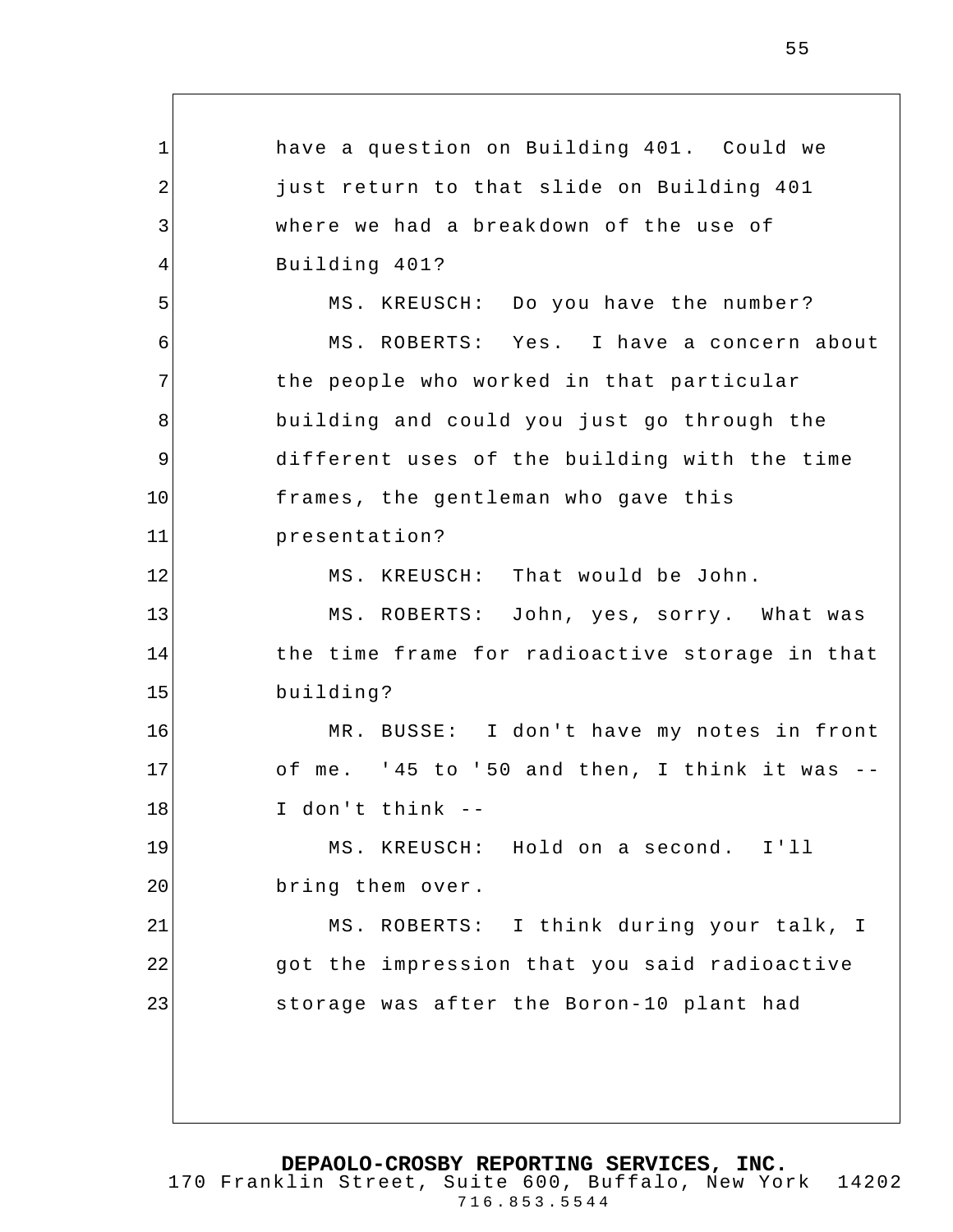closed down?

1

2 3 4 5 6 7 8 9 10 11 12 13 14 15 16 17 18 19 20 21 22 23 MR. BUSSE: I don't want to misstate myself. The 40's through the mid-50's and then, the Boron-10 was '53 to '59 and from '65 to '71. MS. ROBERTS: Right, so radioactive storage, the building was used for that before people actually worked in that building. In other words , people could have been working in a building which was radioactively contaminated? MR. BUSSE: I guess the potential probably existed back in the 40's and 50's, so that could be correct. MS. ROBERTS: Well, it's not just the 40's and 50's, it's really the late 50's and into the 60's and 70's when the Boron plant operated because the Boron plant didn't deal with radioactive material, did it, it was just Boron-10? MR. BUSSE: Just Boron-10. MS. ROBERTS: Right, but the storage of material took place in the early 50's.

**DEPAOLO-CROSBY REPORTING SERVICES, INC.**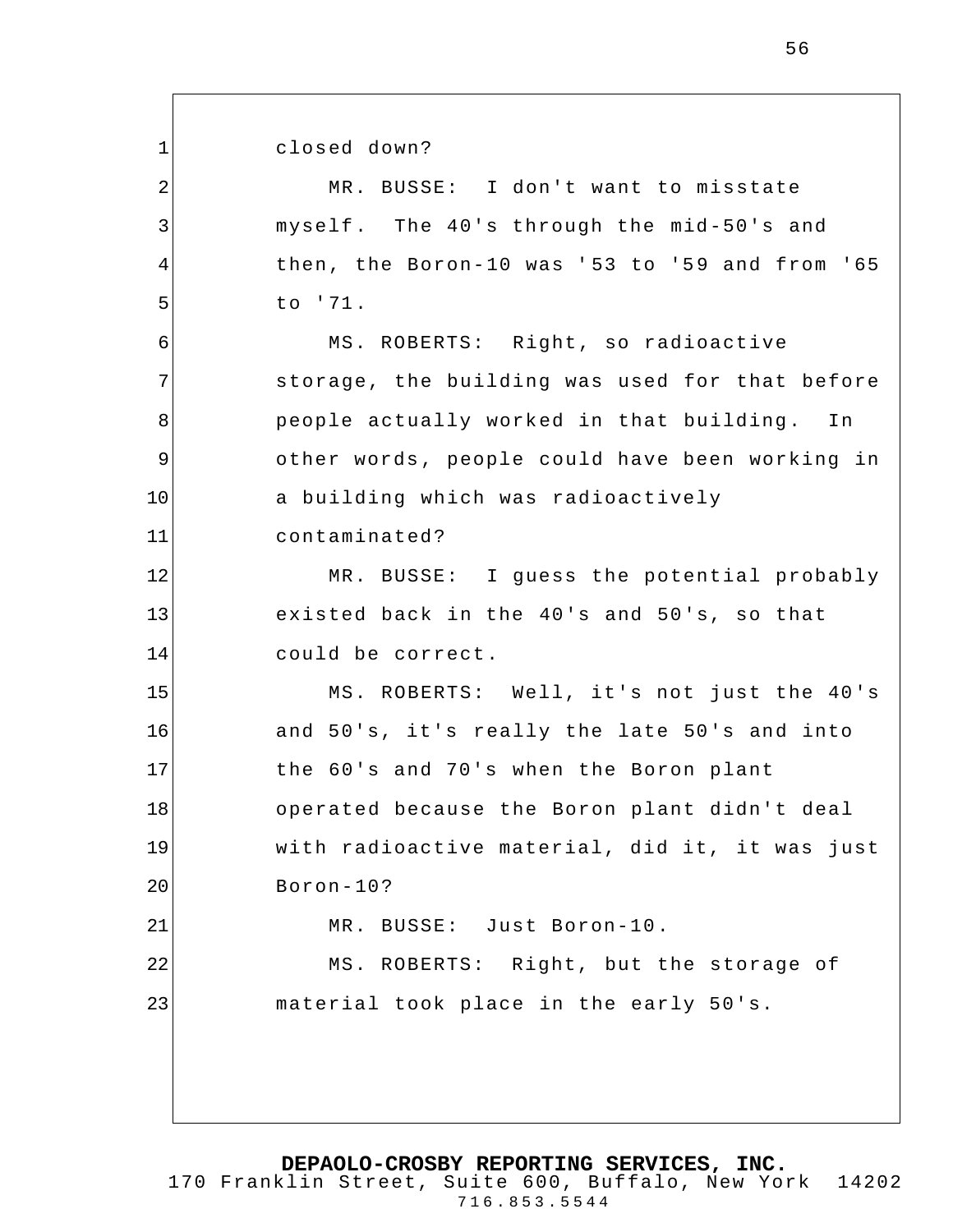1 2 3 4 5 6 7 8 9 10 11 MR. BUSSE: Yes. NIOSH has done dose reconstructions all the way -- they can do dose reconstructions all the way through ' 97 and any information we glean from that building during the demolition will be passed on to them to further give them additional data. MS. ROBERTS: Have you managed to find the -- I've been interested to know what data there is on the contamination that was in that building. Are we still trying to actually get

MR. BUSSE: Well, we have the Bechtel report which basically summarized all the surveying that was found there and --

that information?

12

13

14

15

16

17

18

19

22

23

MS. ROBERTS: Right, but we don't have all the references that go with that and we don't have the most important one which was the one for Building 401.

20 21 MR. BUSSE: You do have the Viktus Report which has --

MS. ROBERTS: We have the Viktus Report, but we don't have all of the appendices and

170 Franklin Street, Suite 600, Buffalo, New York 14202 716.853.5544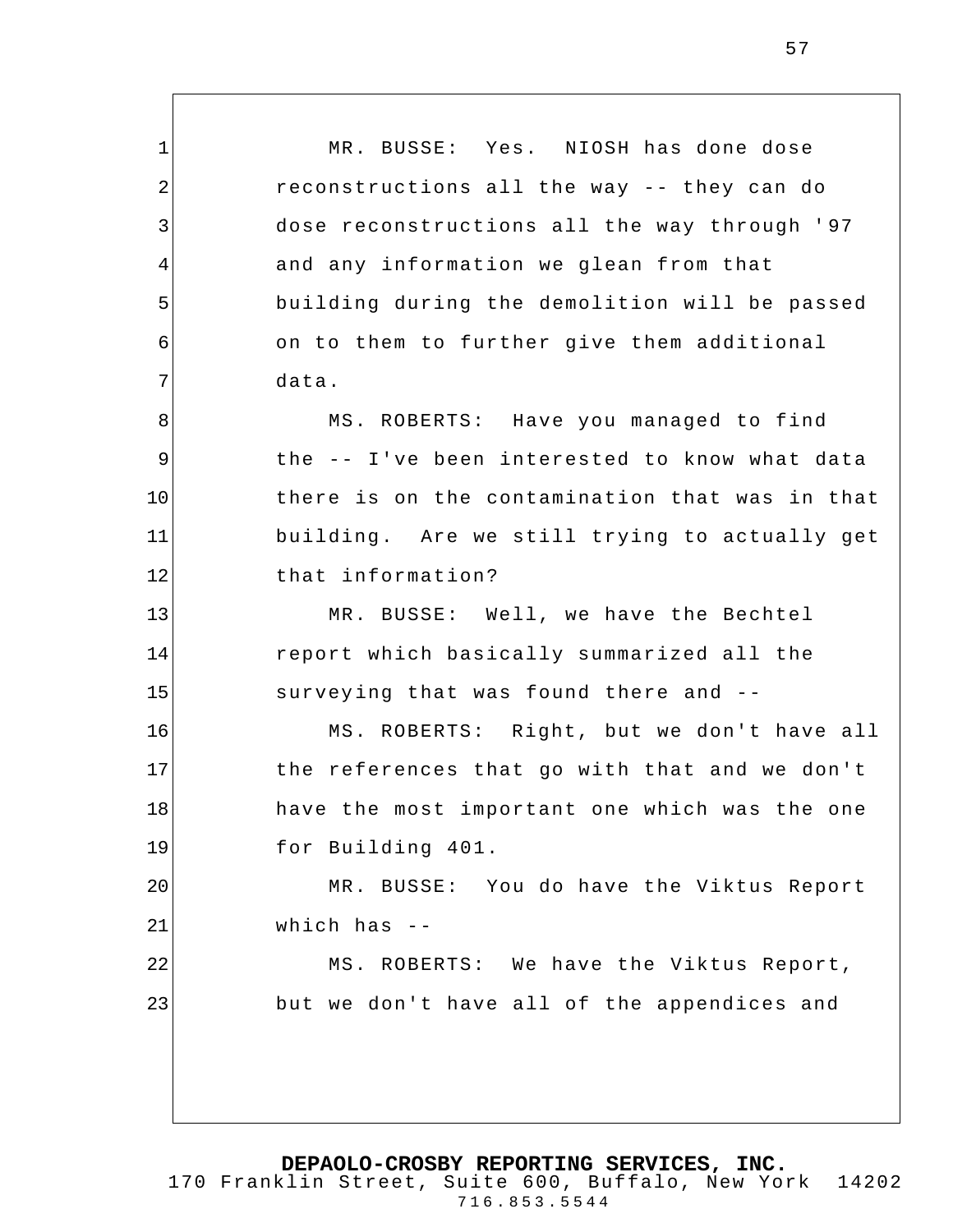1 2 3 4 5 6 7 8 9 10 11 12 13 14 15 16 17 18 19 20 21 22 23 references that go with that. MR. BUSSE: With the Bechtel Report? MS. ROBERTS: No, with the Viktus -- MR. BUSSE: The Viktus Report is pretty extensive. It goes through how it outlined all of Building 401, how it did the survey and basically did 100 percent in the affected areas and about 25 percent in the areas that were unaffected -- MS. ROBERTS: Right. The survey that I looked at said that the buildings, they were not characterizing the buildings, they were just doing the survey to make sure -- well, to determine whether or not it could be released without restriction and the small amount of sampling that they did seems to be detecting contamination which was not radium and uranium. MR. BUSSE: They detected primarily from what I know was thorium-230was the primary. They had a couple instances of americium. MS. ROBERTS: Yes. MR. BUSSE: But thorium, I think, from my

**DEPAOLO-CROSBY REPORTING SERVICES, INC.**

170 Franklin Street, Suite 600, Buffalo, New York 14202 716.853.5544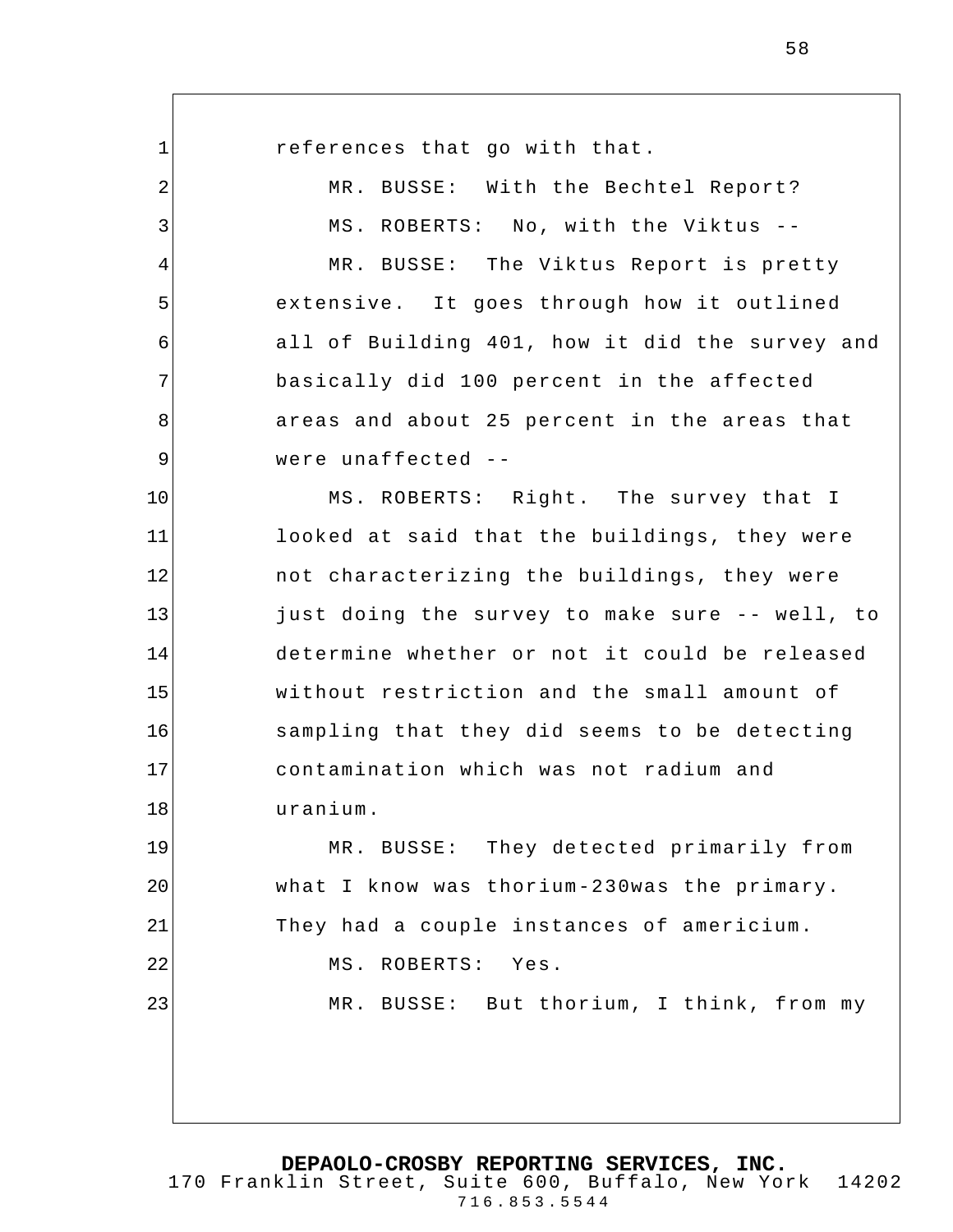1 2 3 4 5 6 7 8 9 10 11 12 13 14 15 16 17 18 19 20 21 22 23 knowledge is the primary driver within that building. MS. ROBERTS: Right. And that would have come from the KAPL waste? MR. BUSSE: It's a potential, sure. The contractor will analyze for plutonium in this building as t hey characterize it. It will be part of their scope of work. They've been notified that KAPL waste was likely stored in this building and they'll have to account for that. MS. ROBERTS: I think there's just some general concern because I really feel that there isn't the communication to actually tell people what the issues are. In other words, we're told it's as radiologically-contaminated building, but we're not really given much data on that. MR. BUSSE: A majority of the radiological contamination has been removed. They had lockers that they removed. SEC went in ' 96 and '97, removed a lot of that material. MS. ROBERTS: Were these workers' lockers.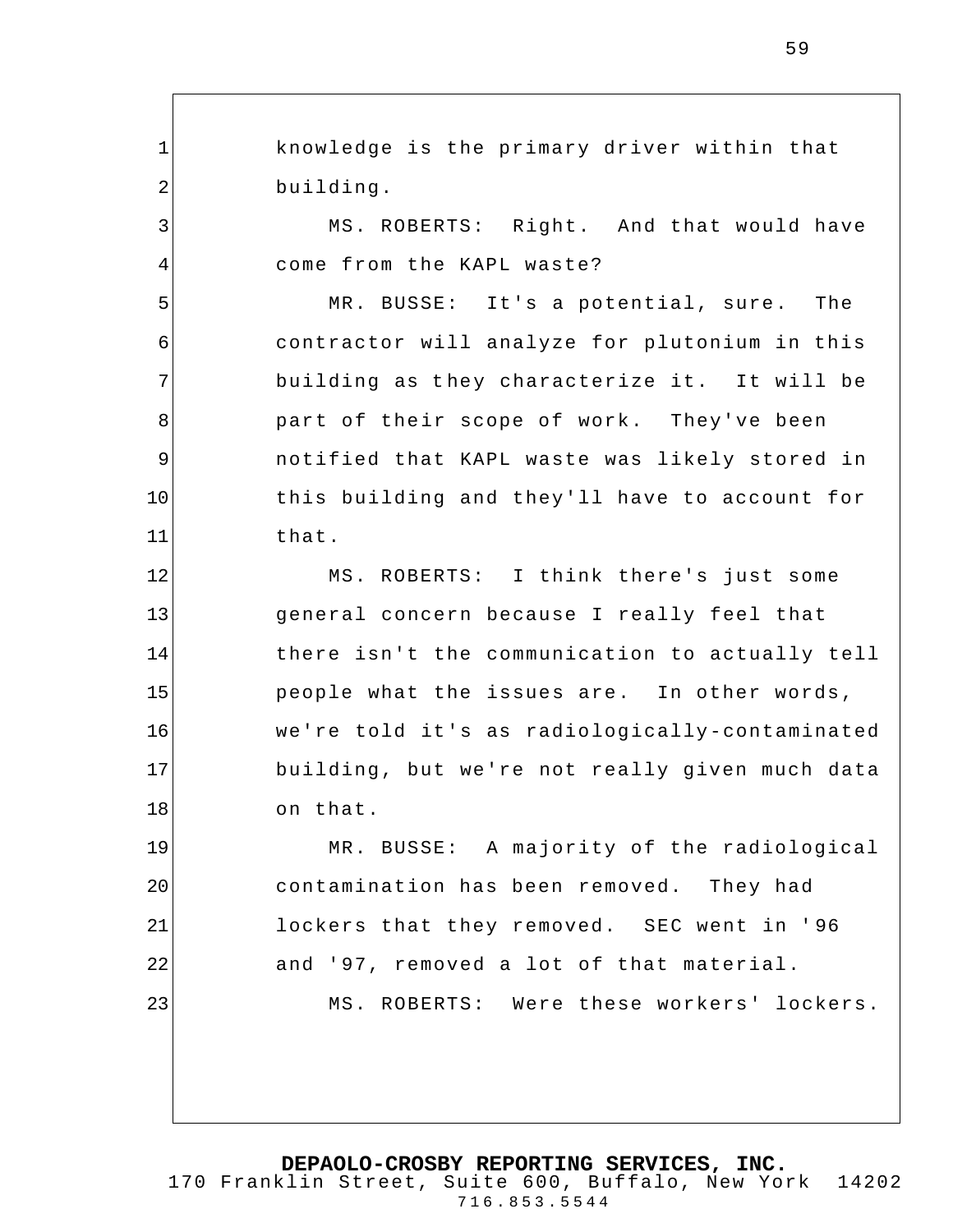1 2 3 4 5 6 7 8 9 10 11 12 13 14 15 16 17 18 19 20 21 22 23 MR. BUSSE: I don't know exactly what the lockers were used for. MS. ROBERTS: But I thought -- but that information has been passed to the people who were dealing with workers' claims? MR. BUSSE: It should have been. It's been passed in NIOSH and I don't know if NIOSH has this information in the Bechtel report. DR. KEIL: We talked to NIOSH and they have indicated to us they have all the data that they need to do those reconstructions. They have a special exposure cohort that identified for the earlier careers for anybody who's worked there. They do not have records for that time period, but they had a special exposure cohort that they proved that they worked there, that they will be compensated if they had one of the identified illness and for later years, they had told us that they had the data that they need to do the reconstruction for the full history of the Niagara Falls Storage Site. That's what NIOSH has told us.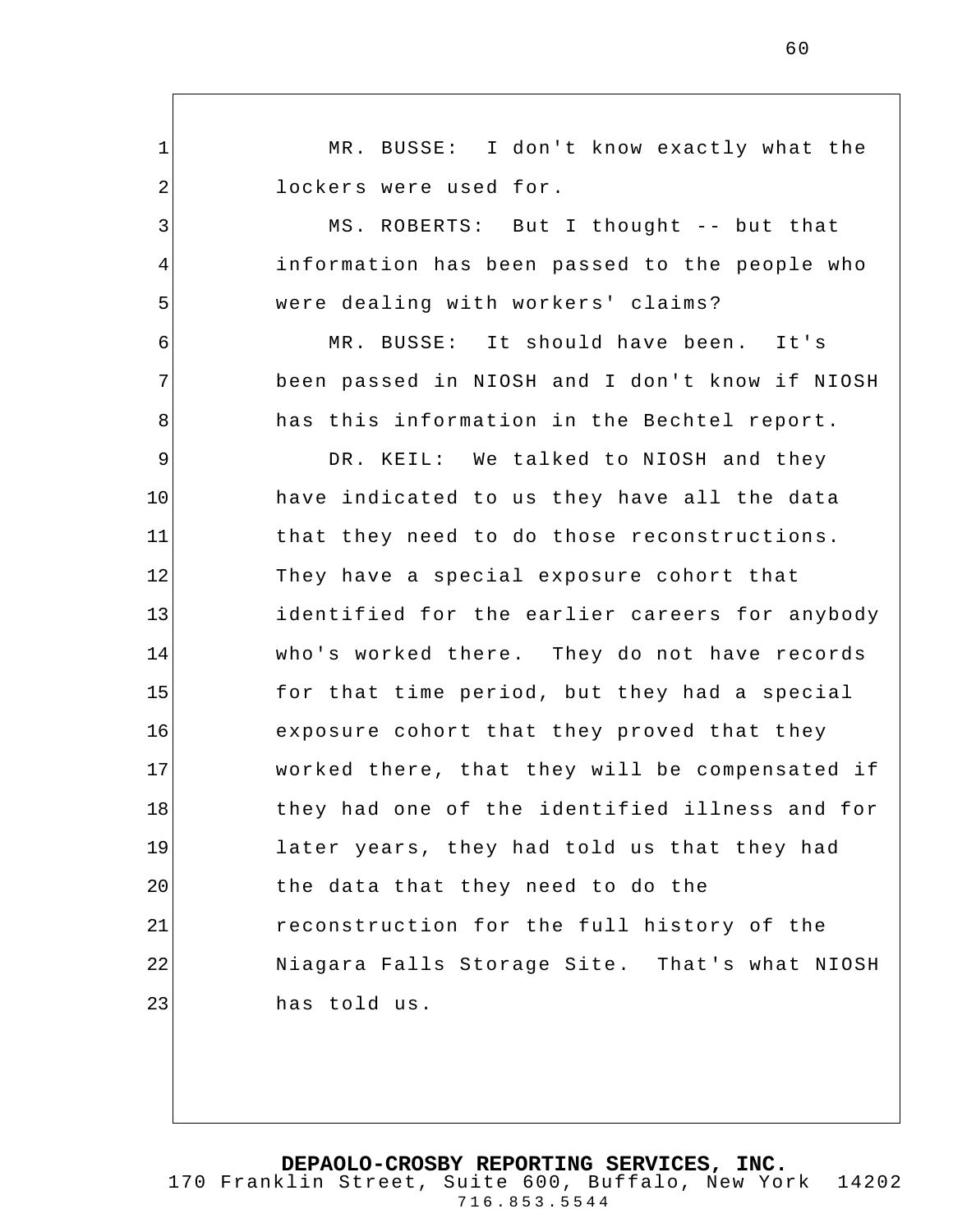1 2 3 4 5 6 7 8 9 10 11 12 13 14 15 16 17 18 19 20 21 22 23 MS. KREUSCH: And that was Dr. Karen Keil. MS. ROBERTS: Thank you. MS. KREUSCH: Amy? MS. WITRYOL: Just to follow up on Building 401, I actually wrote a letter to Commander Snead, I think, back in February requesting that that information be passed along to NIOSH and I didn't get a response on that particular topic, so if there is any documentation on the information provided to NIOSH, I'd appreciate it if that could be made available. With respect to the demolition planned for later this year and I apologize, I missed the slide presentation, but will there actually be a sampling plan, you know, as part of the health and safety or whatever else for the building and will the RAB and the public have an opportunity to look at it, you know, a couple of weeks before the work starts? MR. BUSSE: You will absolutely have two weeks before the work -- before they even mobilize to the site and work times and that does include sampling and analysis plan.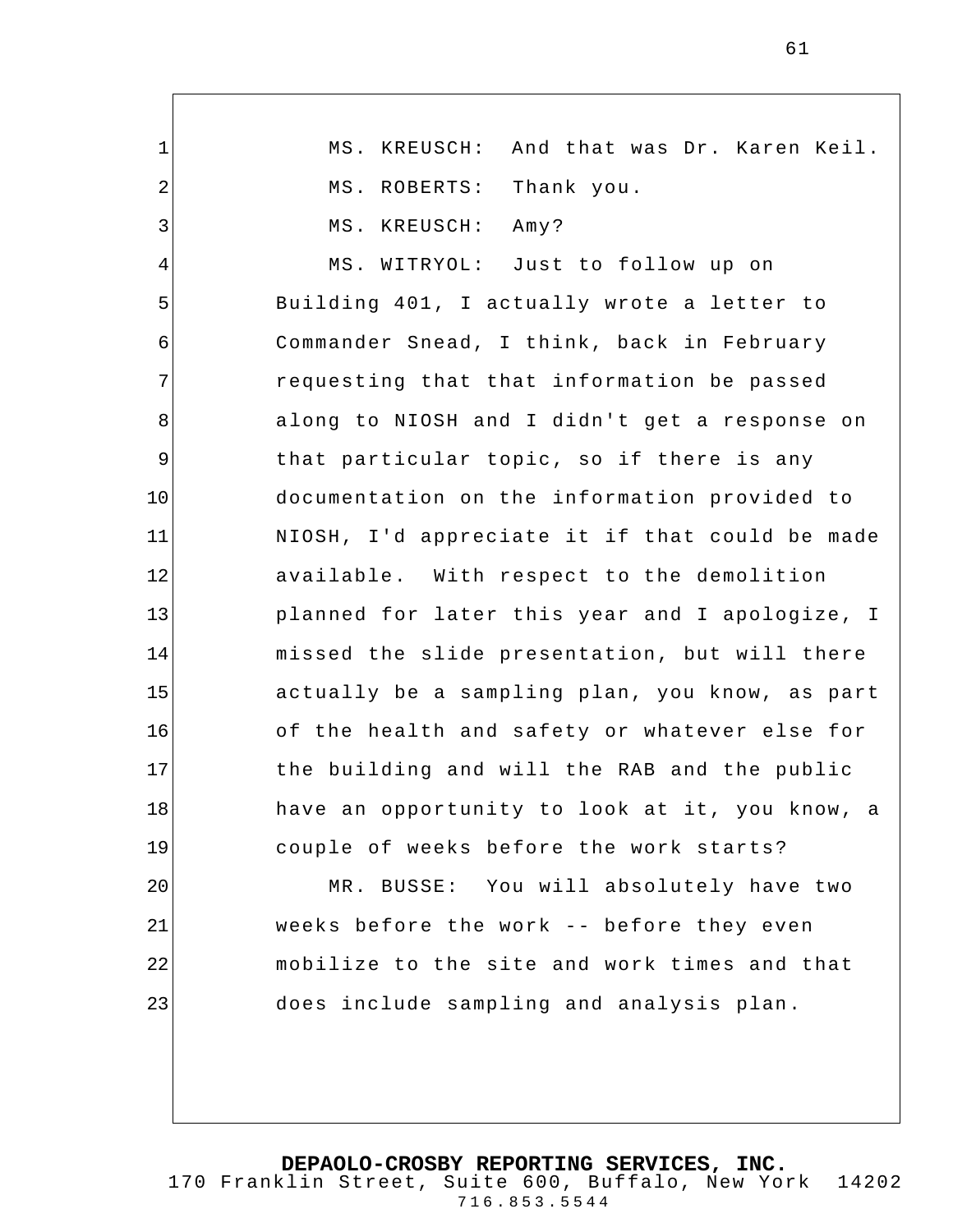1 2 3 4 5 6 7 8 9 10 11 12 13 14 15 16 17 18 19 20 21 22 23 MS. WITRYOL: Great. And we'll get one of those -- probably a " News from the Corps"? MS. KREUSCH: Yes. MS. WITRYOL: Okay. Thank you. MS. KREUSCH: Next question? Yes? I'm sorry, could you state your name? MR. CATALANO: Jerry Catalano. I'm going back to the gentleman who talked about the Lewiston-Porter School District there. One of your first statements you mentioned that you have some type of funding constraints. Is that from state, is that from Federal? Why are there constraints at the school especially when it should be a top priority? MR. SENUS: Yes. The funding constraints were relative to LOOW in general and FUDS, there's only certain money appropriated every year since the history of the LOOW investigation. There were funding constraints obviously for Lewiston-Porter School, but I was eluding to LOOW in general in that we're looking at LOOW piecemeal now as part of the Management Action Plan and re-prioritizing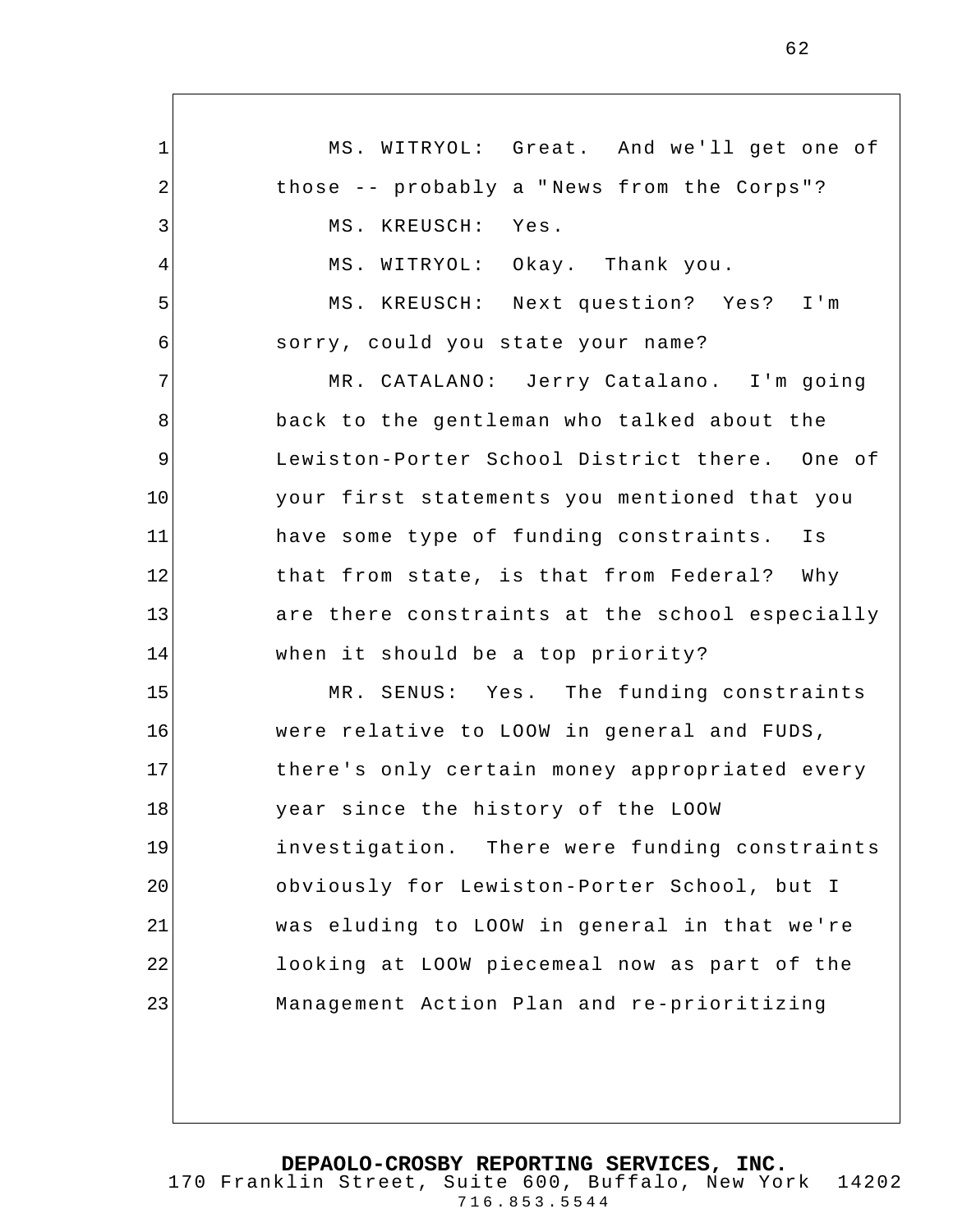1 2 3 4 5 6 7 8 9 10 11 12 13 14 15 16 17 18 19 20 21 22 23 those sites. The higher priority sites we'll take care of first with the first available funds. MS. KREUSCH: Does that answer your question? MR. CATALANO: That's not the answer I'm looking for, but I guess I have to deal with the question -- with that the answer he gave me. MS. KREUSCH: Okay. Thank you. Bill? MR. KOWALEWSKI: Can I can add to that? Possibly for the school project, the sampling project, the issue of impacts to the school was raised, I think in late '07 or early ' 08 to the Corps through the State of New York and we were able to go and get additional funding specifically for the school project over and above our normal allotment, if you will, or budget request for the site, so we are successful in bringing additional money into the district to do that sampling from the FUDS program. MR. CATALANO: Let me follow up with that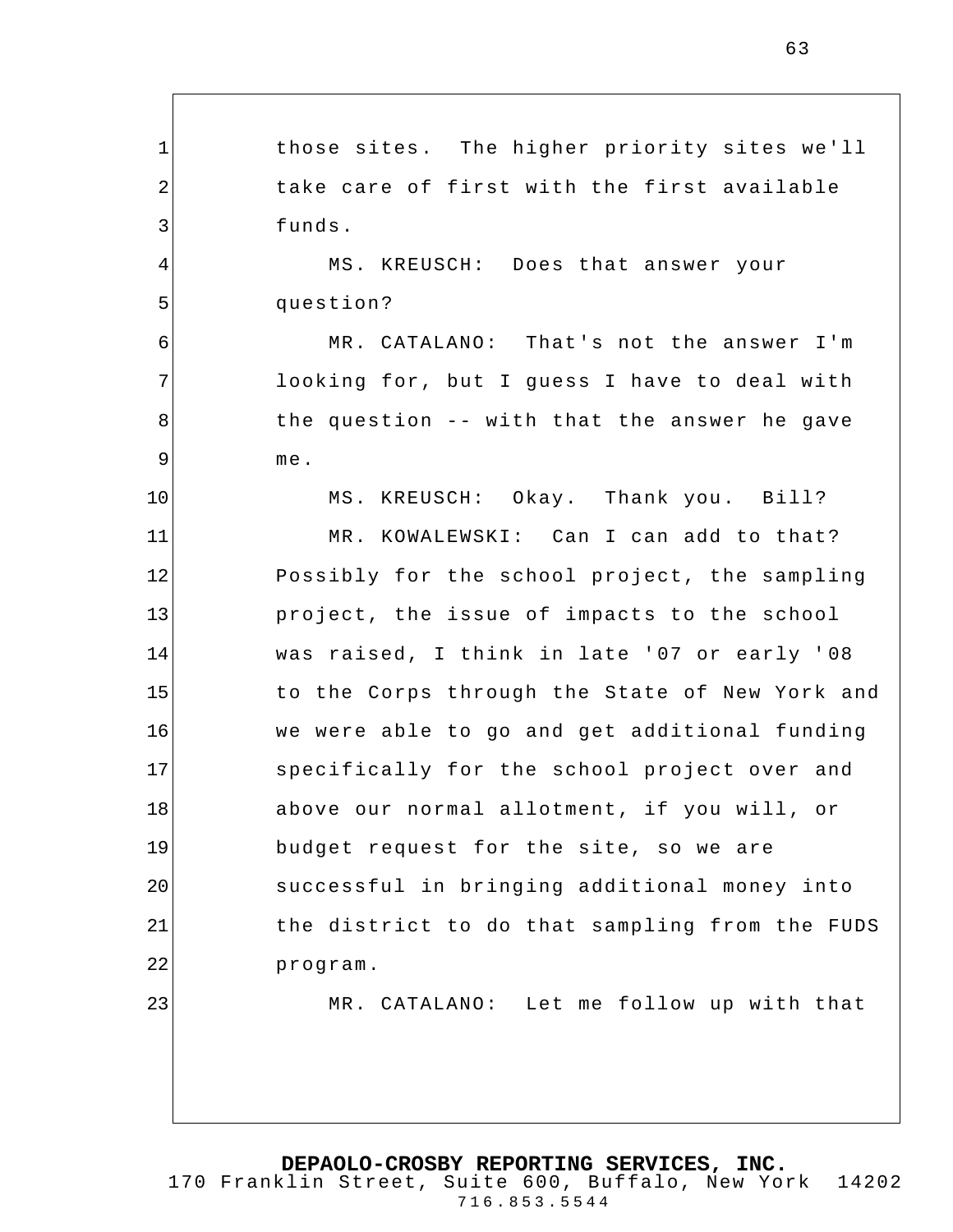real quick. When you do these studies, when the Army Corps is doing the studies on the labs and all the stuff like -- is there a third part that goes in there and does their -- do you give samples also from the same samples you take and does their own studies also?

1

2

3

4

5

6

7

8 9 10 11 12 13 14 15 16 17 18 19 MR. SENUS: The samples we're taken are sent to -- by certified labs and there is no third-party sampling at the same time, but we do send split samples out and blanks out. There is a chain of custody for those samples. If -- I'll make it -- if it wasn't clear towards the beginning of the presentation, we are doing this in conjunction with Lew-Port School. We are doing this in conjunction with their environmental consultant and that would be a third party, I think, that you're eluding to.

20 21 22 23 MR. CATALANO: If some group, if some third-party group wants to say, geez, I might not trust your samples or -- you know, but I want to have my own study done with the same

**DEPAOLO-CROSBY REPORTING SERVICES, INC.**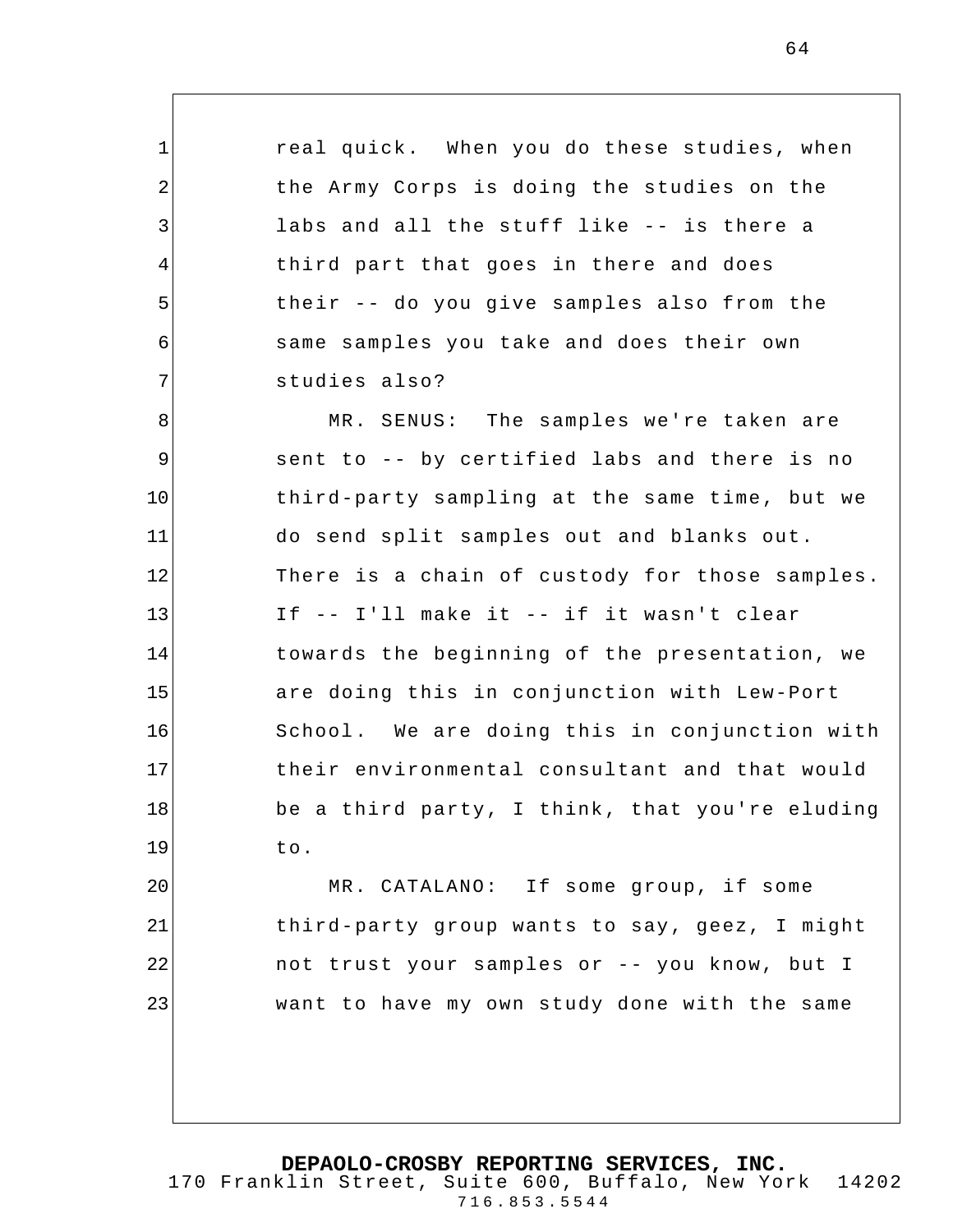1 2 3 4 5 6 7 8 9 10 11 12 13 14 15 16 17 18 19 20 21 22 23 samples you're using to compare data? MR. KOWALEWSKI: The Corps would have no problem. We would have to consult with the Lew-Port School, the property owner, but if anybody wanted to splint samples with us and get their own analysis done, that's fine. MR. CATALANO: Thank you. MR. KOWALEWSKI: And I should add that in the past, the New York State DEC does do that regularly as part of our investigations. MS. KREUSCH: Okay. Next question? Ann? MS. ROBERTS: I have a concern about the Remedial Investigation Addendum. I don't know if we could put the slide on that shows the uranium contamination in groundwater around the IWCS? MS. KREUSCH: There we go. That one? MS. ROBERTS: Yes, great. Thank you. Looking at that particular slide, I can pick out where the R-10 pile is, but I don't see that that actually accounts for the very high levels of uranium which is south of the IWCS. I have got concerns -- in fact, I've spent a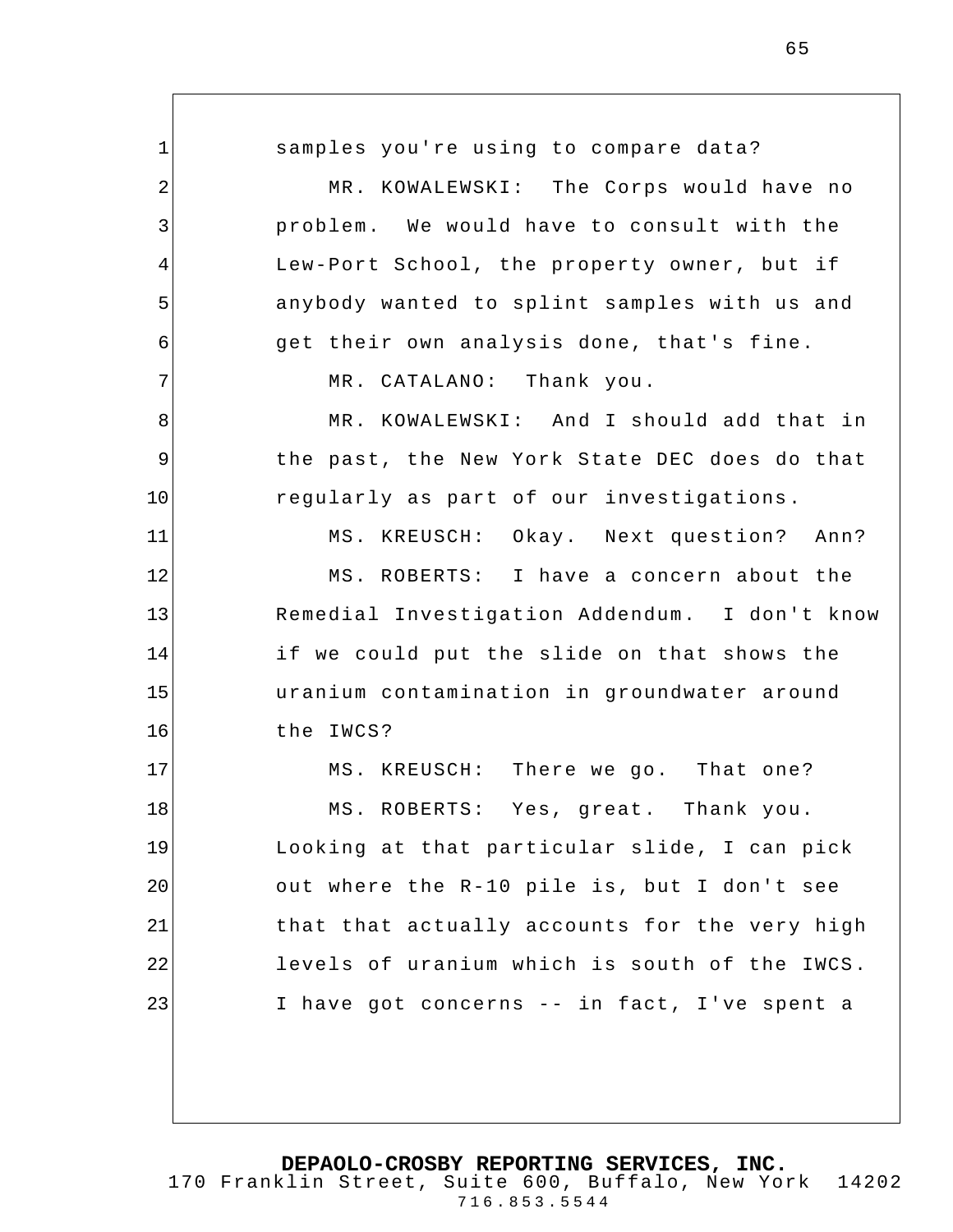lot of time looking at what data there is from the environmental monitoring program and at the end of the day, I've come to the conclusion that the IWCS is leaking. There appears to be radium showing up in the lower water-bearing zone and the levels of uranium south in the upper water-bearing zone to me are more suggestive of leakage, rather than pre-existing contamination from the R-10 pile. I'm also concerned that when you show that

1

2

3

4

5

6

7

8

9

10

11 12 13 14 15 16 17 18 19 20 21 22 23 uranium contamination moving along to the northeast along the pipeline that there has been no investigation of the water line which is, basically, the path that that thing has taken. You actually show some contamination in one of the sanitary sewers which then heads north, but you don't follow the water line in a northeasterly direction and looking at the data from the RI, it seems to suggest that that waterline is contaminated, that, in fact, is a preferential pathway. So, I think I would feel a lot happier if somebody did an investigation on that pipeline.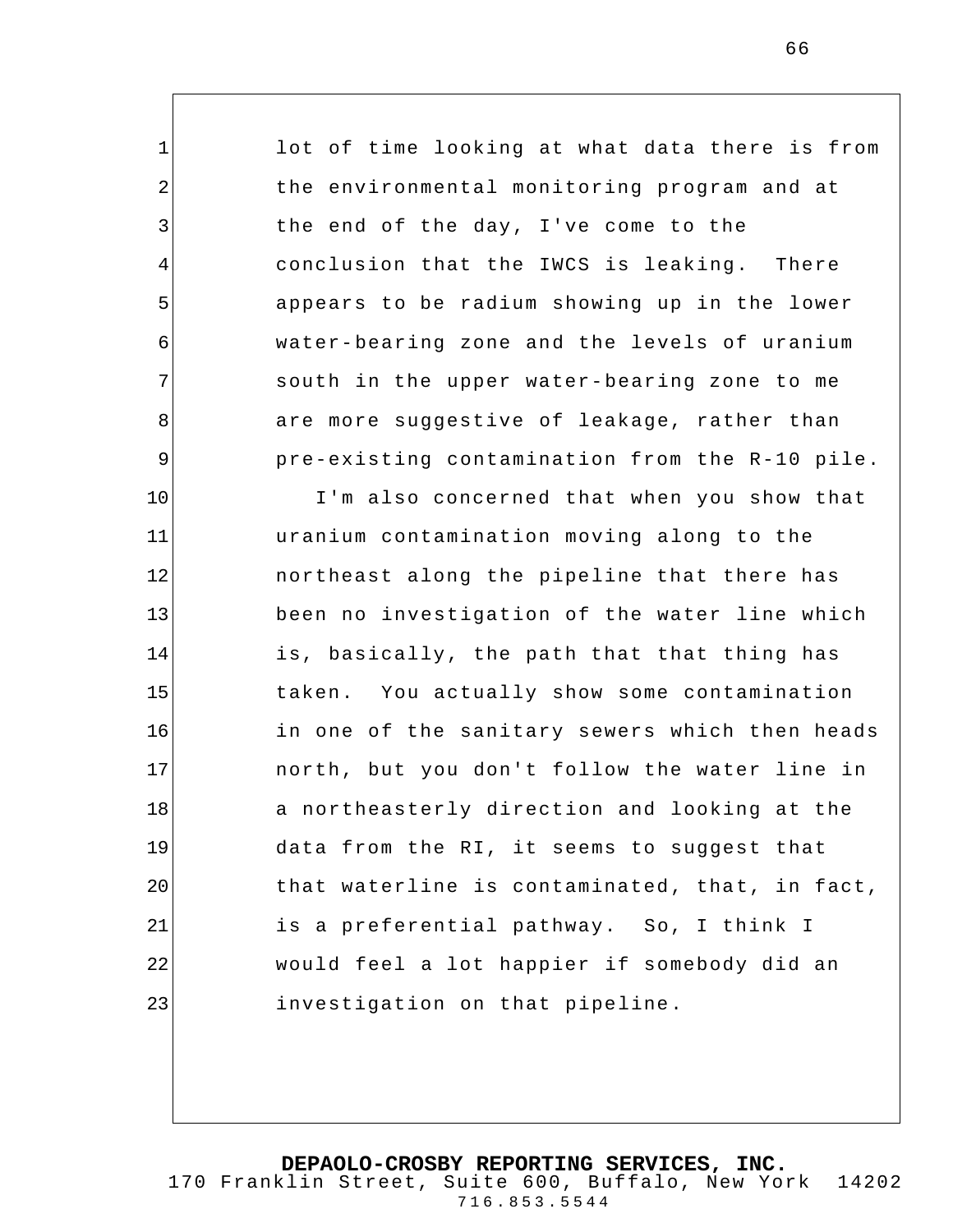1 2 3 4 5 6 7 8 9 10 11 12 13 14 15 16 17 18 19 20 21 22 23 MR. FREDERICK: This is Bill Frederick. I can speak on the contamination -- MS. KREUSCH: Bill, would you go to that microphone that's in the back in the center if you're not going to come to one at the table? MR. FREDERICK: It's Bill Frederick. Actually, when -- one of the forensics things that we do when we have an aerial photo analysis done, it's something that we have to probably get out and let the public know more about and what it is, is it allowed us to kind of take slides of the operations of the facility over time, which is a good thing. It kind of allows you to go -- have a little a-ha moment along the way and one of the things that we noticed around Building 409 at the very south end of the IWCS, was that building is completely in one of the slides and I'm trying to remember what the year was, if it's an early-on year, like 40's through 50's and that building is surrounded on three sides by very visible piles of material that are highly coincident with a lot of the

**DEPAOLO-CROSBY REPORTING SERVICES, INC.** 170 Franklin Street, Suite 600, Buffalo, New York 14202 716.853.5544

67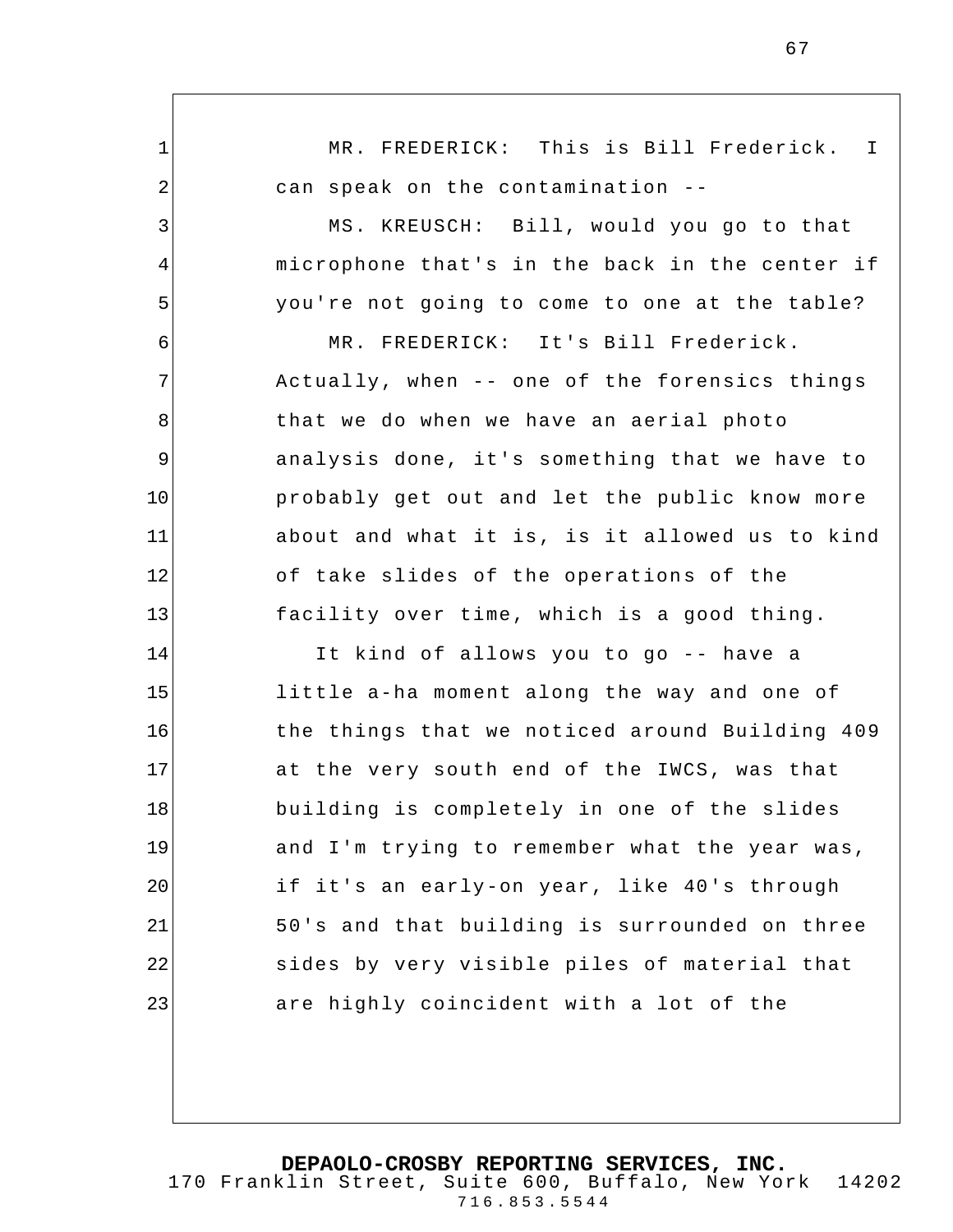1 2 3 4 5 6 7 8 9 10 11 12 13 14 15 16 17 18 19 20 21 22 23 groundwater impact that we see out there. It is -- it's like, a real telltale sign. You're looking at it going, oh my goodness, look at this. So, that's one of the things why I think we see the halo kind of around the old Building 409 foundation is there was almost like a U-shaped surrounding of the building by waste materials. They had stored some material out there for a period of time and at some point in time, they moved them. Relative to the pipeline, we have build Well 0W11A, Michelle? MS. BARKER: B. MR. FREDERICK: 11B over up in that -- I guess if you want to call it that northeast arm of that plume and what we did is we actually used pipeline contamination to kind of connect the plume with an assumption of that could -- we thought at first there might be some pipeline migration issues. Some of the -- when we started looking at some of the data, we starting thinking, well, maybe they're not quite connected and so, probably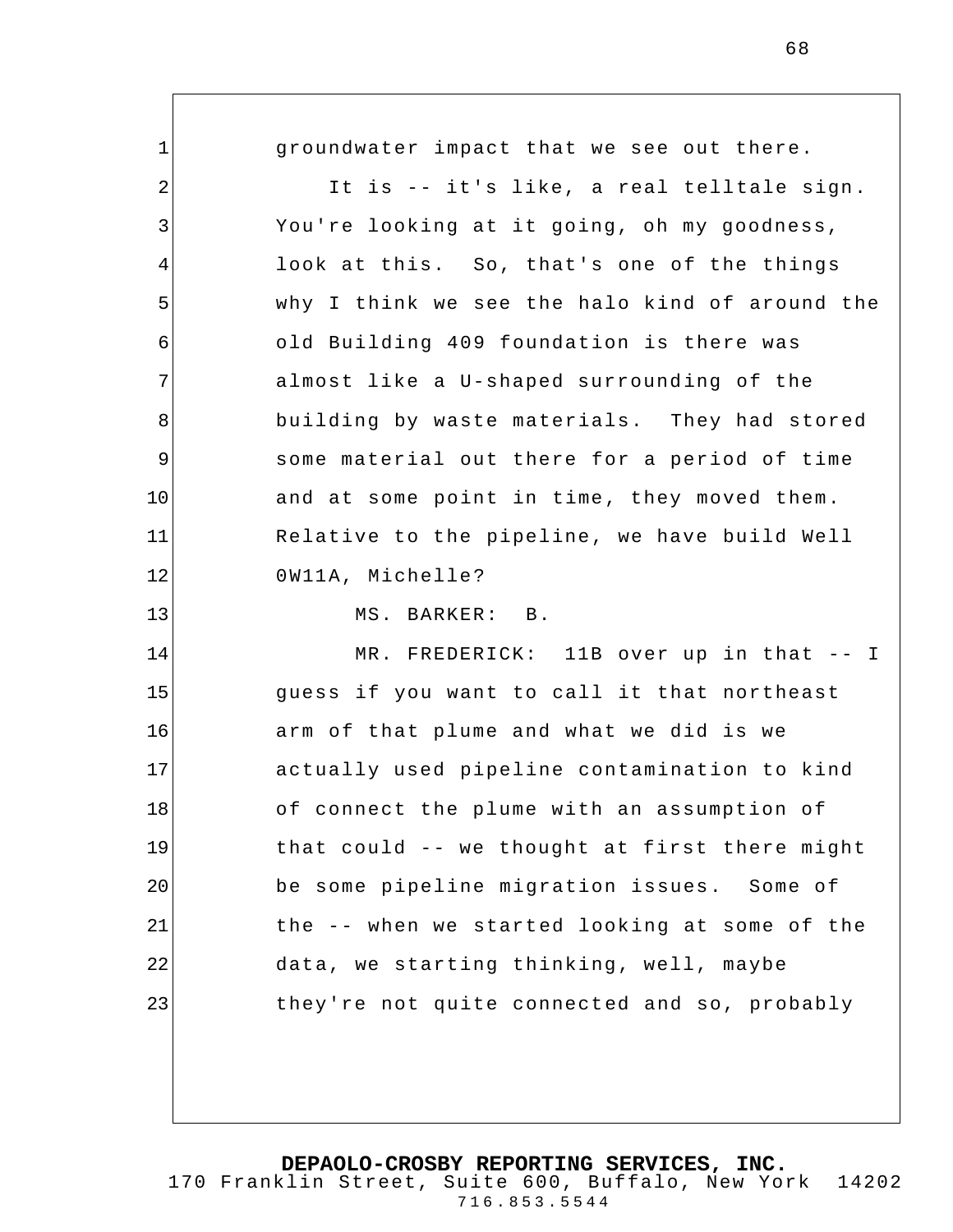1 2 3 4 5 6 7 8 9 10 11 12 13 14 15 16 17 18 19 20 21 22 23 what the rendering we're going to have in the future will be more of a plume condition in the south. MS. ROBERTS: But you haven't looked at the waterline. You looked -- MR. FREDERICK: Did we take the waterline? That was a pressurized line, right? MS. BARKER: Yes. MR. FREDERICK: And so, was there bedding on that pressurized line? MS. BARKER: No. MR. FREDERICK: Did they take that - there was no bedding on that? MS. BARKER: No. MR. FREDERICK: Is that one of the concrete-encased ones? MS. BARKER: Right. MR. FREDERICK: So, concrete-encased clay -- MS. ROBERTS: Have you excavated to look at that because -- MR. FREDERICK: Yes -- MS. ROBERTS: -- because it seemed to be a

**DEPAOLO-CROSBY REPORTING SERVICES, INC.**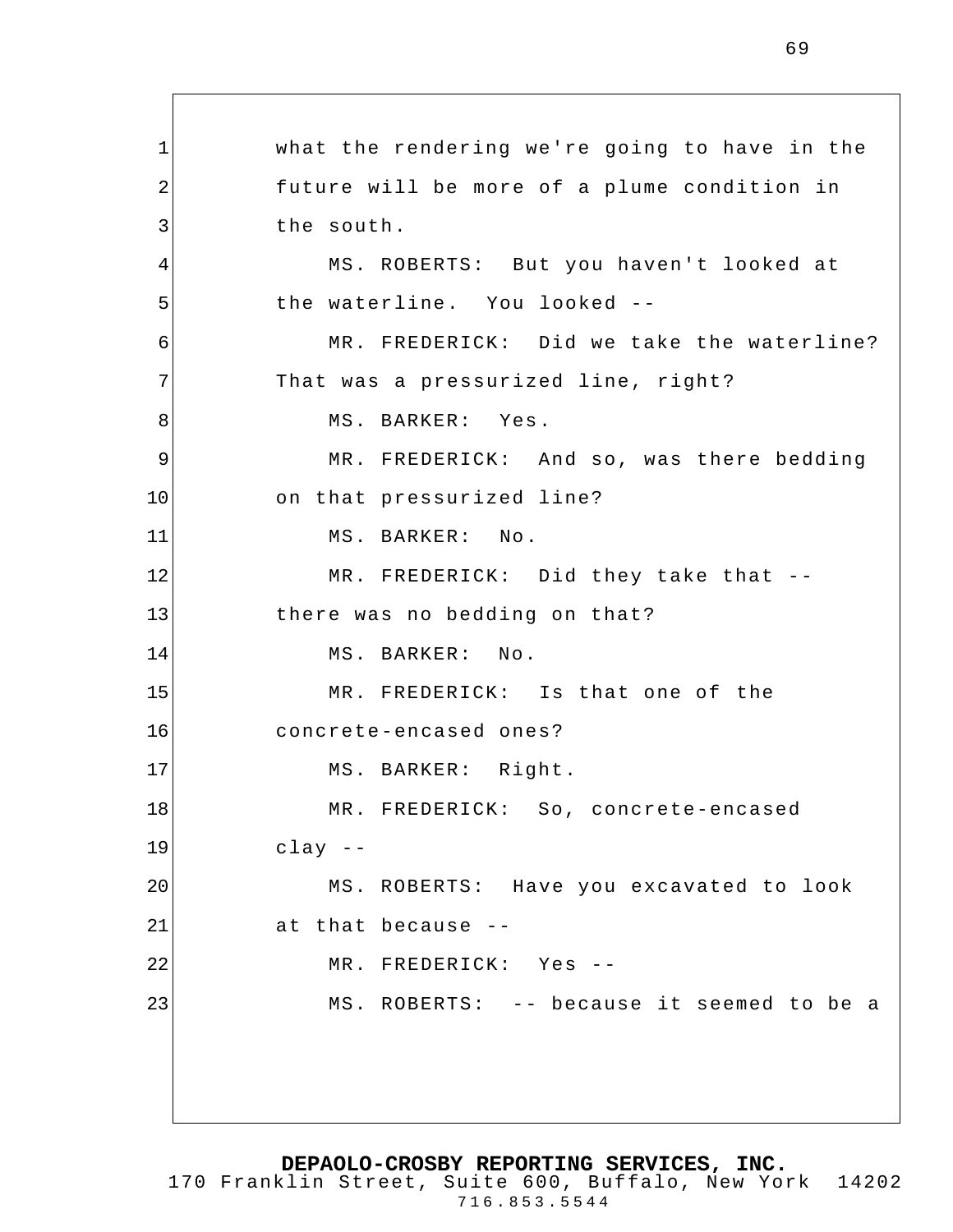variety of water lines. Some actually had bedding, some didn't. I think what makes me suspicious is the number of samples where there is contamination showing up in the wells near that waterline.

1

2

3

4

5

6 7 8 9 10 11 12 13 14 15 16 17 18 19 20 21 22 23 MR. FREDERICK: I mean, we -- there was also -- like, we'd have to look at things like that. We have to look at things like operational corridors and roads and stuff like that that were used on-site. That's what we were trying to do with the aerial photo analysis. Why are we finding little spots here and there? If we look at the these waterlines and we're like, God, these waterlines are really -- they're like, pipes encased in concrete, like poured concrete in the  $-$ MS. ROBERTS: Not always. MR. FREDERICK: Not always, but I think the large majority is really -- MS. ROBERTS: Right, but looking at that and the lack of investigation on that waterline when you have -- I mean, you're

**DEPAOLO-CROSBY REPORTING SERVICES, INC.**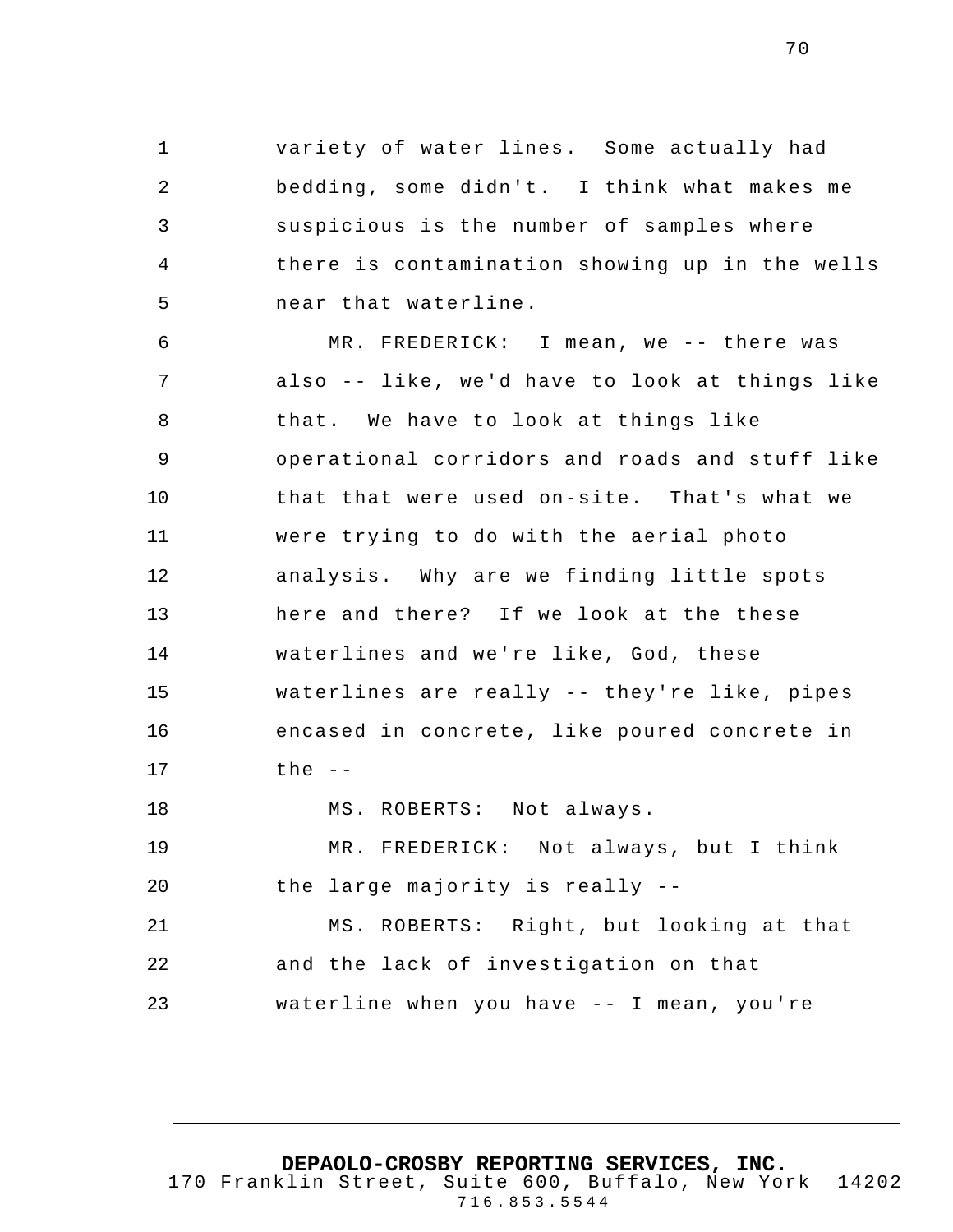1 2 3 4 5 6 7 8 9 10 11 12 13 14 15 16 17 18 19 20 21 22 23 showing this as if the contamination is spreading along the sewer line. MR. FREDERICK: Yes. We did that conservatively because that connects the dots using -- MS. ROBERTS: Right, but you haven't sampled further to the east -- MR. FREDERICK: -- the data from the --MS. ROBERTS: -- for the leak. So, the water line -- MR. FREDERICK: The more you take a look at the data and the more you take a look at the surrounding information both in the RI, you're having a head-scratching moment and that's okay. MS. ROBERTS: No, I'm not having a headscratching moment. I am thinking that the waterline is contaminated and you haven't actually investigated it. MR. FREDERICK: Inside the line itself? MS. ROBERTS: Yes. MR. FREDERICK: Did we investigate those lines, Michelle?

**DEPAOLO-CROSBY REPORTING SERVICES, INC.** 170 Franklin Street, Suite 600, Buffalo, New York 14202

716.853.5544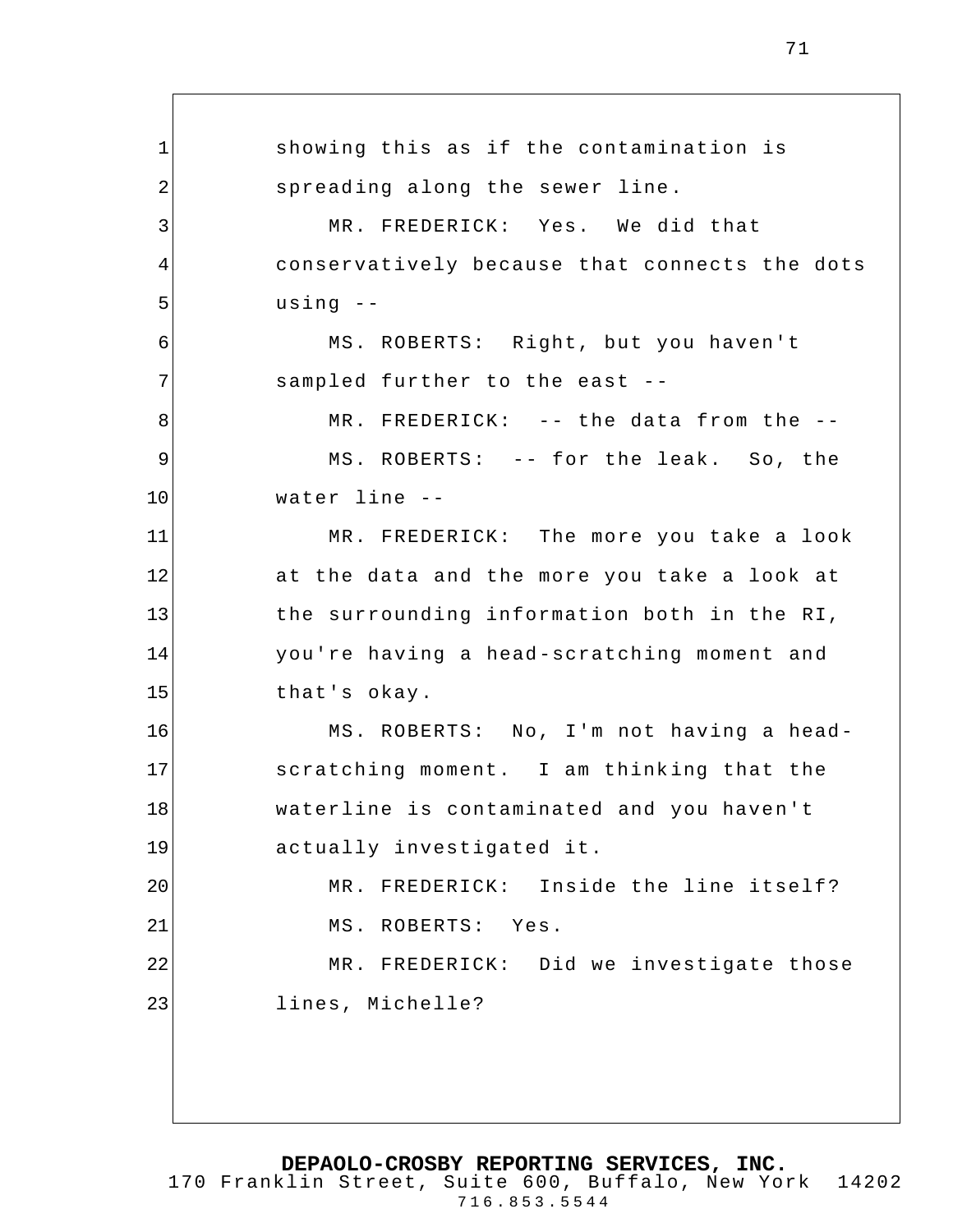1 2 3 4 5 6 7 8 9 10 11 12 13 14 15 16 17 18 19 20 21 22 23 MS. BARKER: You have -- MS. KREUSCH: Michelle, you need the mike if you're going to -- MS. BARKER: Oh. I was just going to say that we did not investigate the water line as part of the remedial investigation and the reason we didn't is because of use of the line. We focused more on the waste lines like the sanitary sewer and acid line. MR. FREDERICK: Right. Because it was a pressurized line and in use and everything like that. MS. BARKER: Right. MR. FREDERICK: Is that a cap line? MS. KREUSCH: Mike. MS. BARKER: Sorry. So, you're talking the -- MR. FREDERICK: The water line. MS. BARKER: The 42-inch -- the intake line? Is that the one you're focused on? MS. ROBERTS: It would originally have come from there, but it's farther on and it feeds -- it feeds into that set of pipelines

72

**DEPAOLO-CROSBY REPORTING SERVICES, INC.**

170 Franklin Street, Suite 600, Buffalo, New York 14202 716.853.5544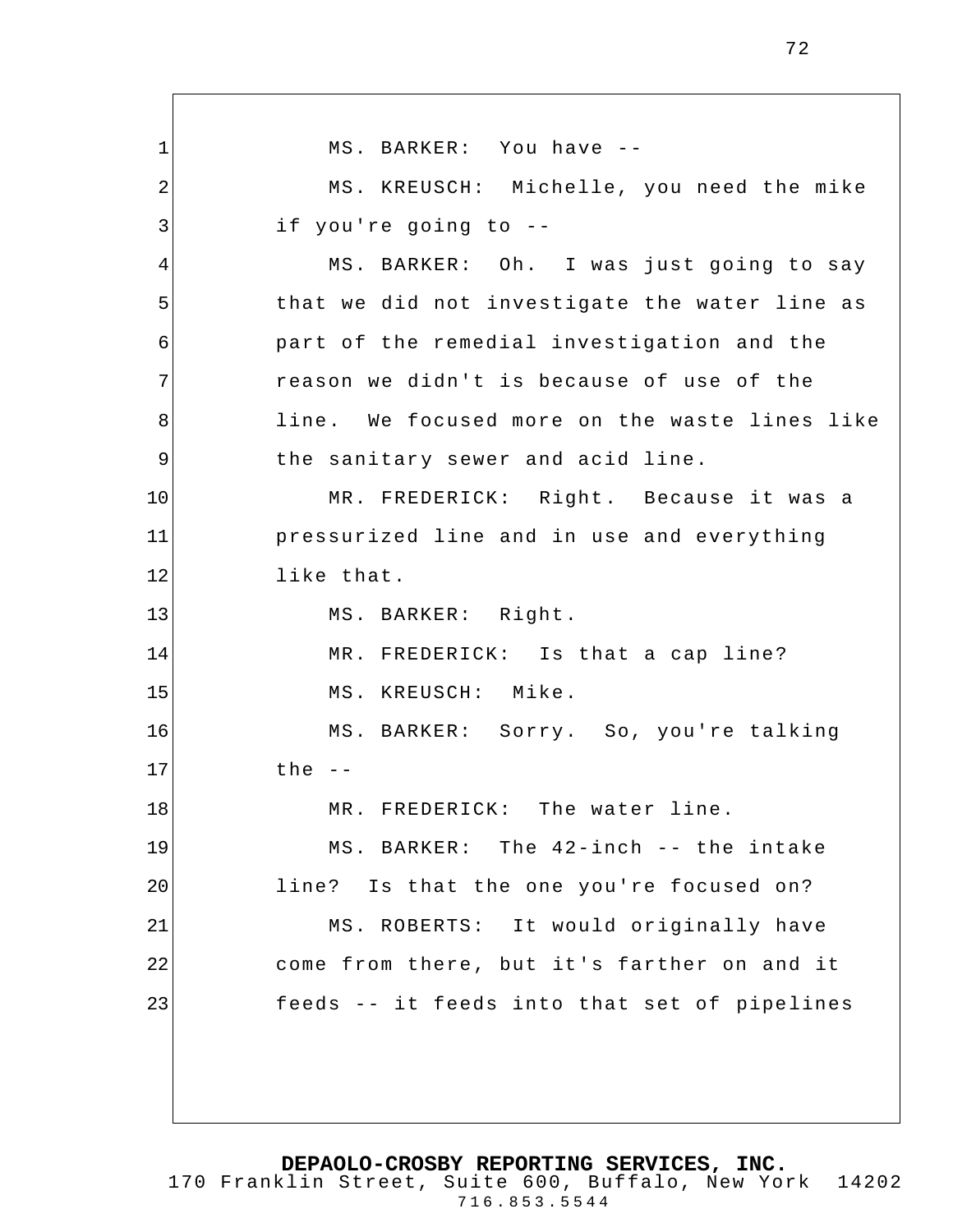1 2 3 4 5 6 7 8 9 10 11 12 13 14 15 16 17 18 19 20 21 22 23 that go north, but considering where it -- how close it passes to the IWCS, I would have thought that that would be a priority to look at because that heads up north. MS. BARKER: Right and actually, the fact that the bedding material is not in a preferential pathway and the use is the reason it wasn't sampled -- MS. ROBERT: But not all of the water lines -- some of them did have bedding. MS. BARKER: Not on this portion of the site. We focused on the red, elongated area is the manholes of the sanitary sewers, so -- MS. ROBERTS: Right, but if you look at the results that you got from the sanitary sewer, then the really high spot in the sanitary sewer is where it intersects with the water line. The contamination there on either side of it goes away. Yes, in the sanitary sewer. So, the water line -- MR. FREDERICK: I don't find that unusual, though. I mean, sewers collect that kind of stuff. I mean, there's sediment in sewers --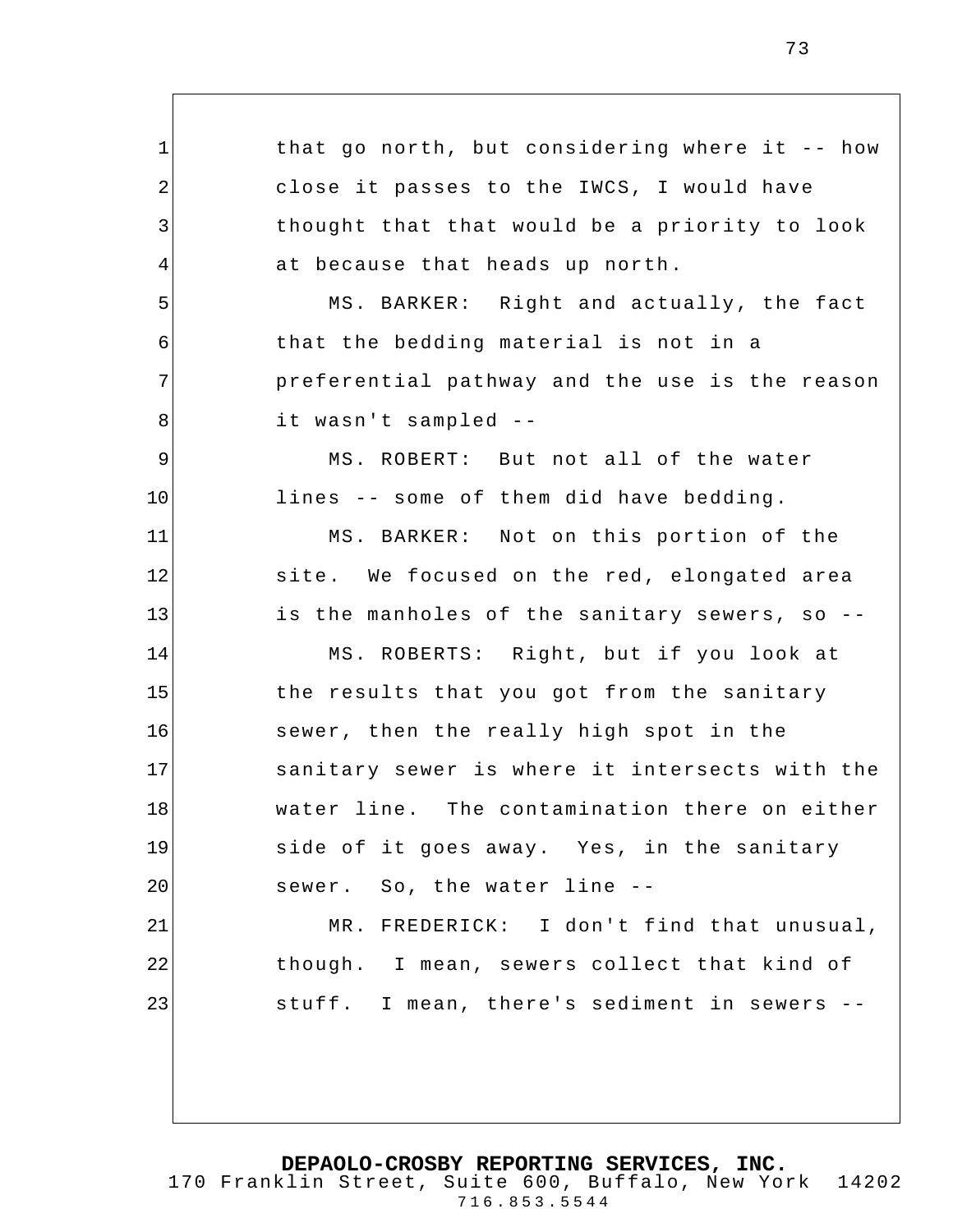1 2 3 4 5 6 7 8 9 10 11 12 13 14 15 16 17 18 19 20 21 22 23 MS. ROBERTS: Right, but my point is, given the -- if you look at some of the wells, temporary well points that you -- MR. FREDERICK: The good thing is that we have a point up there that we're monitoring that groundwater impact and when it comes down to assessing our -- creating our feasibility study, all of those utility lines which we sampled with the in -- MS. ROBERT: But not the water line. That's my point. You have overlooked the water line and it passes right close to the IWCS. MR. FREDERICK: The water lines that don't have surface exposures or have collection points because they were on a different pressurized system, the material probably would not -- I wouldn't figure out a way to -- MS. ROBERTS: I think it's headed along the water line. You think -- MR. FREDERICK: The water lines are quite encased in a big, monolithic concrete in the ground. There's no --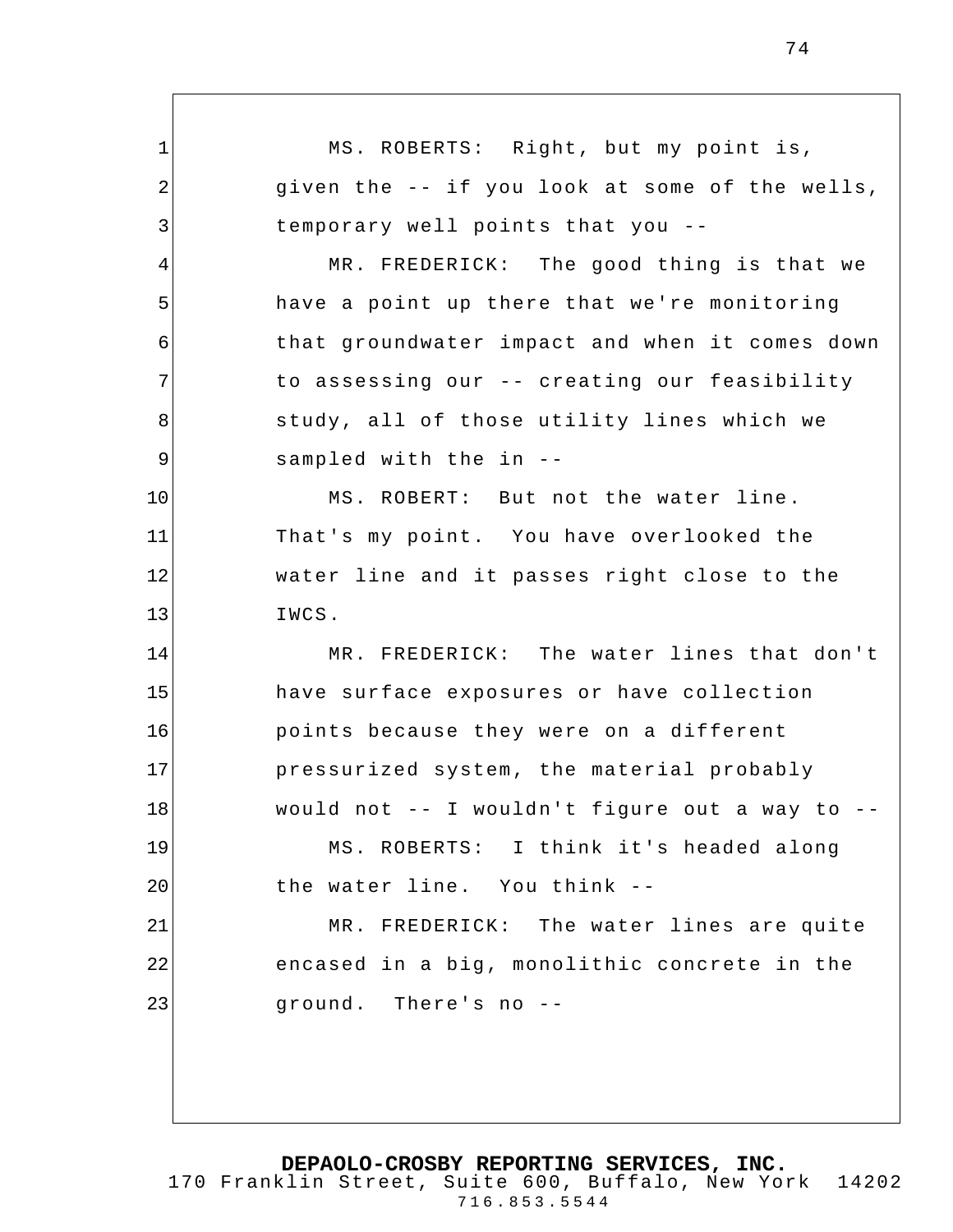1 2 3 4 5 6 7 8 9 10 11 12 13 14 15 16 17 18 19 20 21 22 23 MS. ROBERTS: Right, but the wells which are close to the water line are actually showing contamination. So, whatever is in it is migrating out. MR. FREDERICK: It's close to the other sanitary line. MS. ROBERTS: Right, but if you look at the actual results for the sanitary line -- MR. FREDERICK: Right, but the likelihood of getting into a pressurized line, though -- MS. ROBERTS: I know, but I'm just telling you what your data tells you. MR. BOUSQUET: I guess what -- this is Steve. I guess what Bill is really trying to point out is that the use of the line would not -- its intended use would not promote any off-site migration because it was carrying - it's a pressurized water line that has water, clean water running into the site. So, it's not like it would be a sanitary sewer or a storm sewer that potentially could carry material off-site. MS. KREUSCH: That was Steve Bousquet for

**DEPAOLO-CROSBY REPORTING SERVICES, INC.**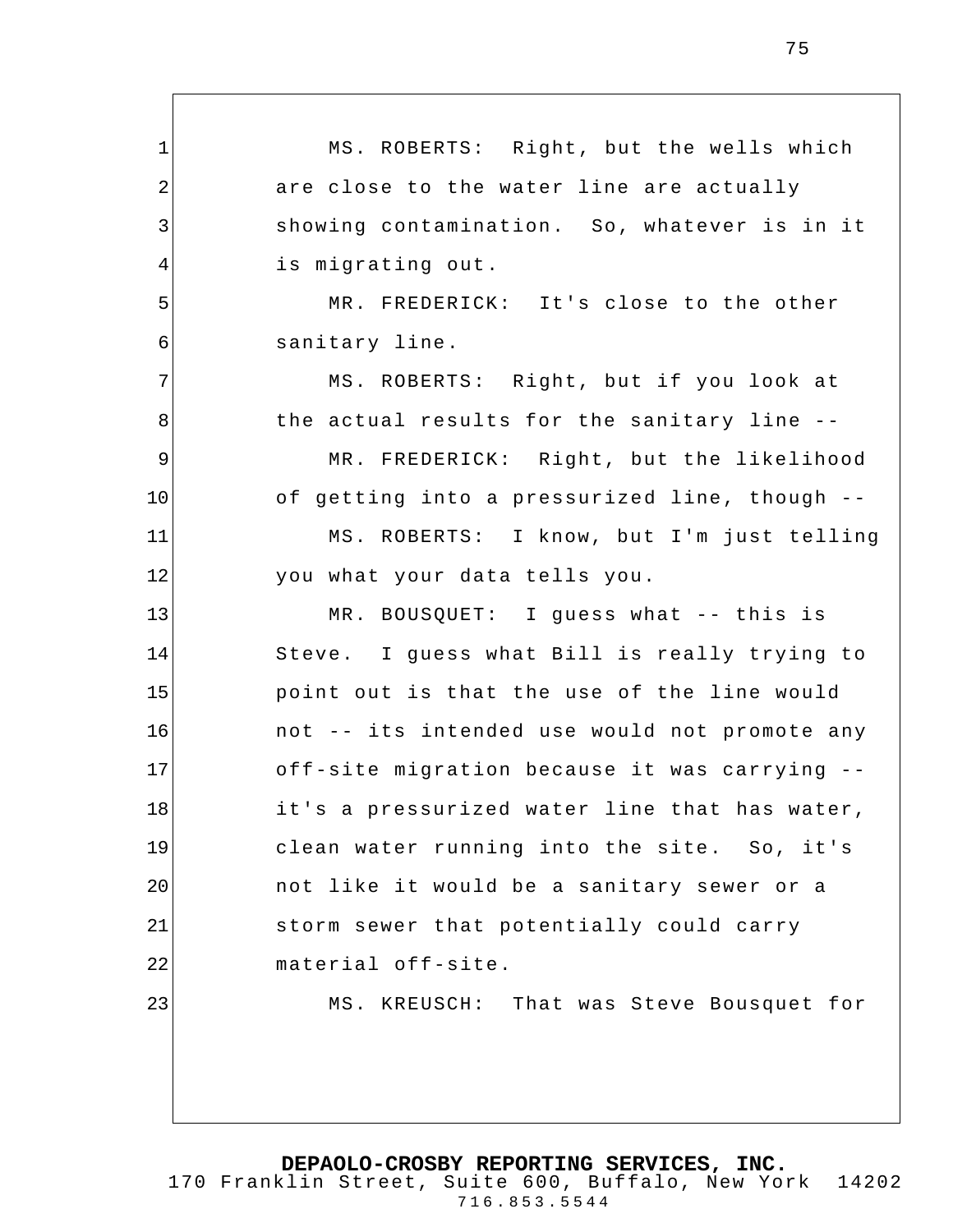the court recorder.

1

2 3 4 5 6 7 8 9 10 11 12 13 14 15 16 17 18 19 20 21 22 23 MS. ROBERTS: I can see the logic of that but I think the data from the RI tells a different story so, could I request that the Army Corps go back and just look at the water line and evaluate the data you have? MR. BOUSQUET: I guess we can go back and take a look at the data that we have to address your concern, but I don't -- like I said, from this point of view, I don't see that that water line is a pathway. MR. KOWALEWSKI: Ann we've got your report today and I want to thank you for putting it in writing giving us the report that you've done and yes, the Corps will go through that report and we have no problem following up with a telephone call and discussing, you know, our look at the data and where we might go in the future. MR. ROBERTS: Yes, Gerant Roberts just following up on the discussion. I find it a little odd that where there's some data that supports a hypothesis that is argued against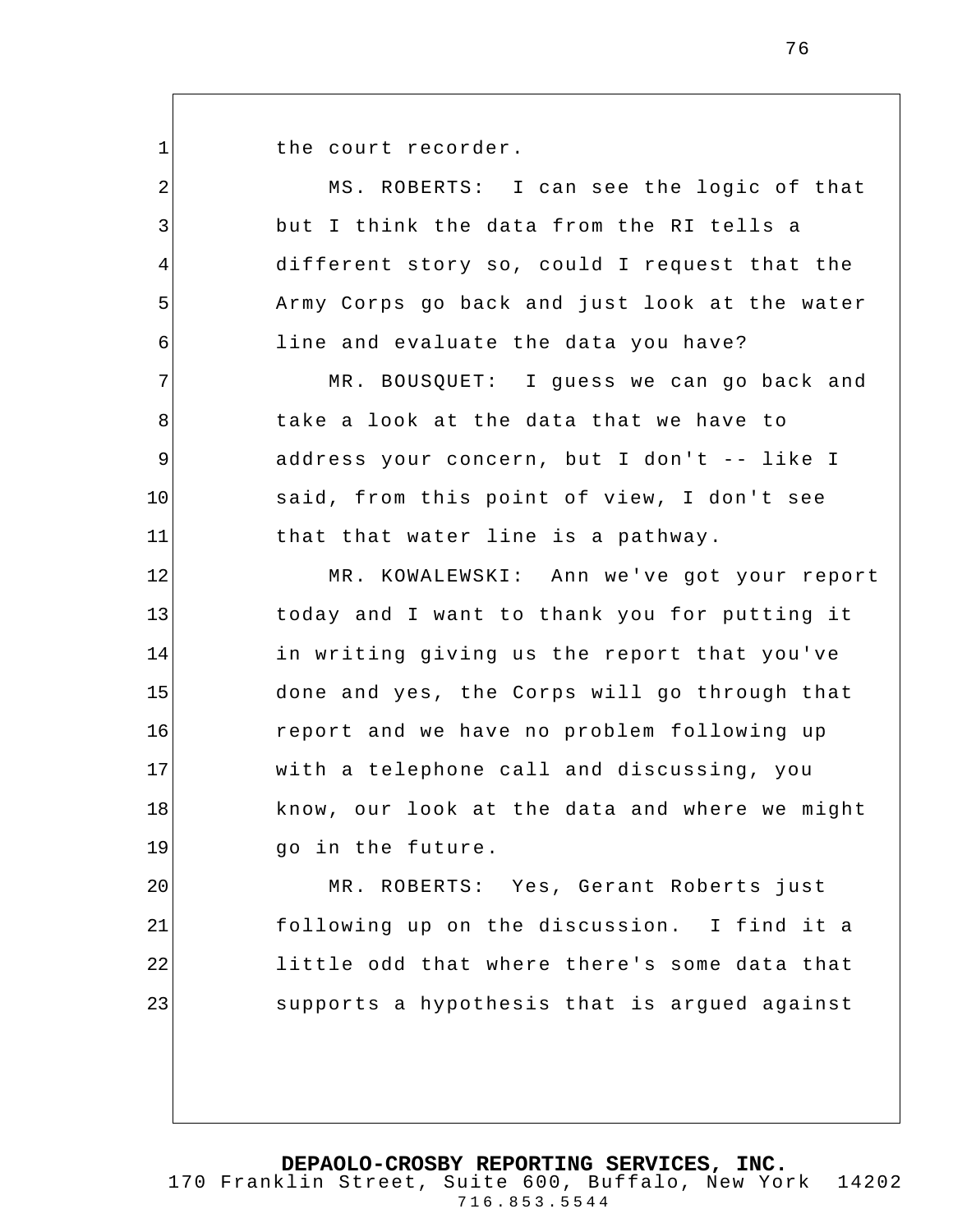with a hypothesis why it can't be true. I think when you have a reasonable hypothesis, the only way of scientifically answering that is to actually do some testing, not to put a counter-argument.

1

2

3

4

5

6 7 8 9 10 11 12 13 14 15 16 17 18 This whole process is not about point and counterpoint. It's about protecting, you know, the citizens of this environment. So, I think you have a reasonable hypothesis that your data is showing this, that while it's pressurized and this, that and the other, is it pressurized today? I don't know. Is there a hole in the concrete, is it leaking, who knows? I don't think anyone has been inside that pipe to check. So, don't counterhypothesis with another hypothesis. Please counter it with data that is transparent to everyone.

19 20 21 22 23 MR. KOWALEWSKI: And I guess I'll just close this. With the purpose of the RI is not the last data collection and then, the Corps walks away. It's to collect enough data to conduct the feasibility study and so, what I'm

**DEPAOLO-CROSBY REPORTING SERVICES, INC.** 170 Franklin Street, Suite 600, Buffalo, New York 14202

716.853.5544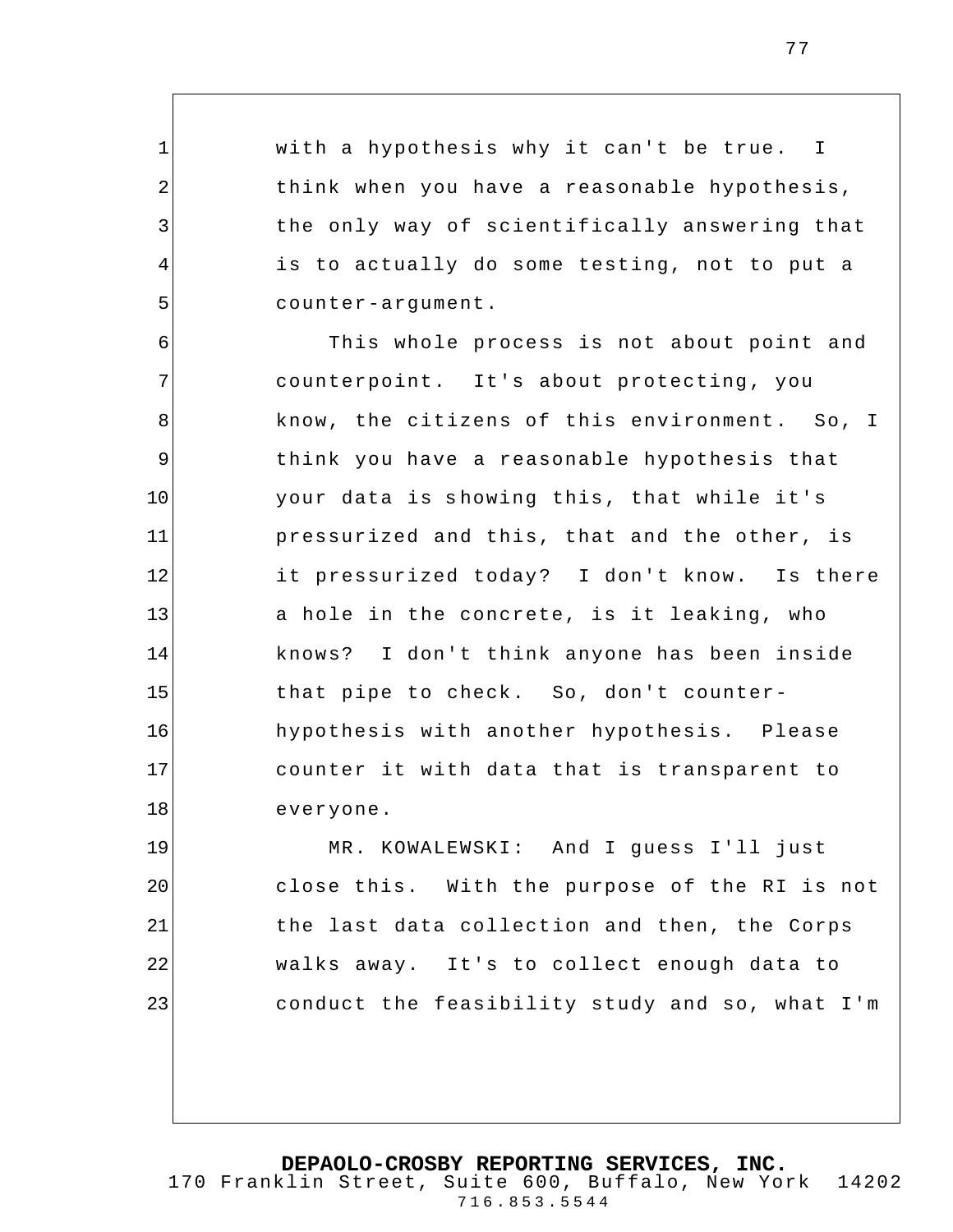1 2 3 4 5 6 7 8 9 10 11 12 13 14 15 16 17 18 19 20 21 22 23 trying to say is, this is not the end of data collection. It's not trying to put to rest forever an issue. It's -- the purpose of the RI was to get enough data to go into looking at alternatives for cleaning up the site, not to walk away and do nothing in the future. MS. KREUSCH: Okay. I need to remind everybody to please state your name before you speak. MR. FREDERICK: This is Bill Frederick again. Honestly, those lines have enough impact that they'll be eyeballed in the FS. MS. KREUSCH: Thank you, Bill. Next question. Amy? MS. WITRYOL: Just adding to that topic we do have residents here tonight who live along a pipeline which the Town of Lewiston tied into between Lower River Road and that LOOW site and that was a water intake line and that shouldn't have had anything but fresh water in there, but the finding, when was it, back in the late 70's are whenever the Town went to tie into the end of that pipeline, they found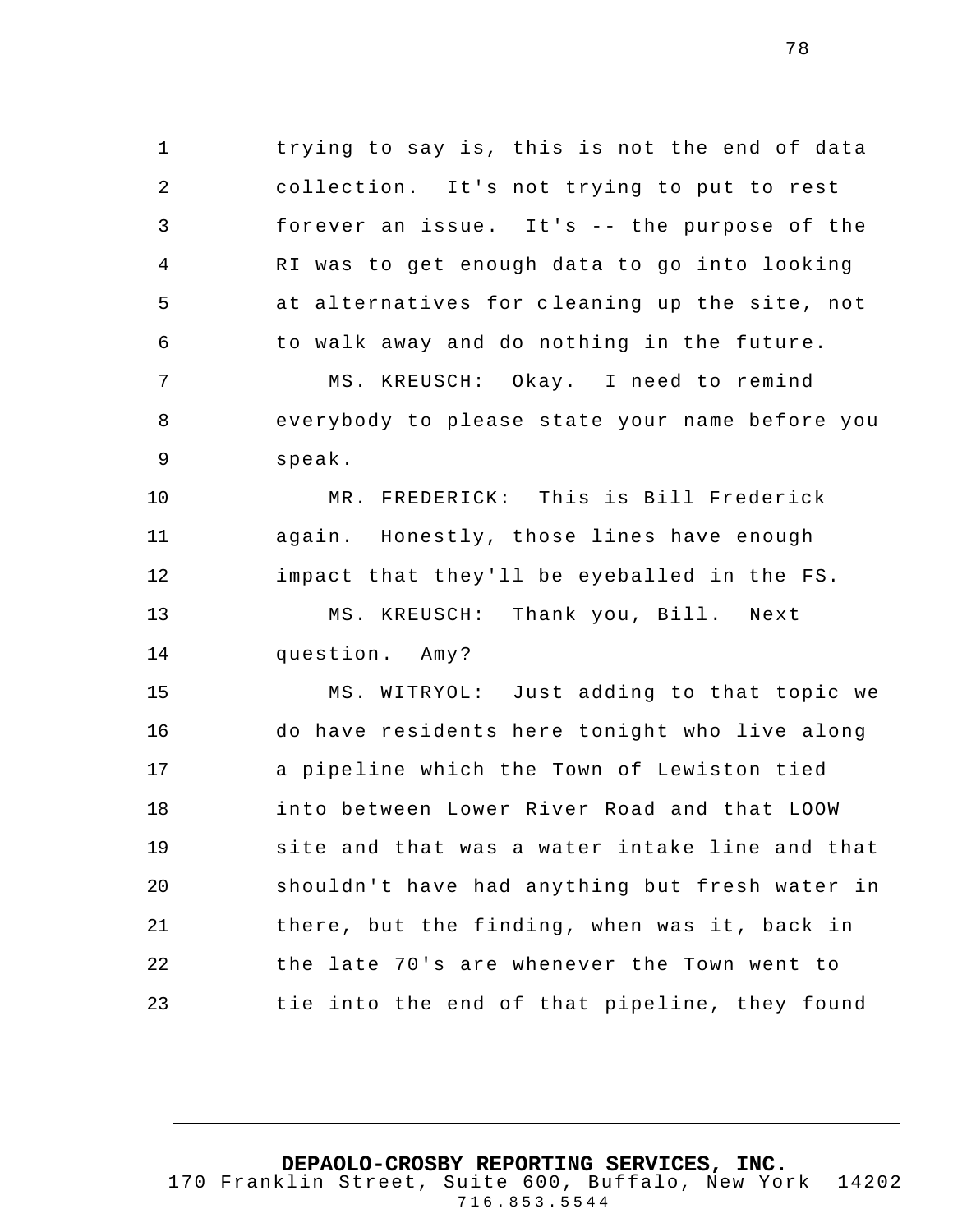1 2 3 4 5 6 7 8 9 10 11 12 13 14 15 16 17 18 19 20 21 22 23 that there had been hazardous waste pumped into it, so in this community, we're particularly questioning uses of pipelines and expectations what we will and won't find until we actually have the hard data. Thanks. MS. KREUSCH: Okay. Yes? Please state your name. MR. MYERS: Yes, I was going to add to the -- MS. KREUSCH: Your name? MR. MYERS: Kevin Myers. I live on Pletcher Road and we're about 100 feet away from that pipeline right now and it went through the river to probably 401 Building for cooling water and it's a big pipe, 42 inches in diameter which is like, every foot would have 72 square feet of volume and I guess it was pressurized. I'm not sure if it slopes to the river or not because I assume after they decommissioned, they probably dumped stuff in there because back then, that happened and it was left insecure -- unsecured and it was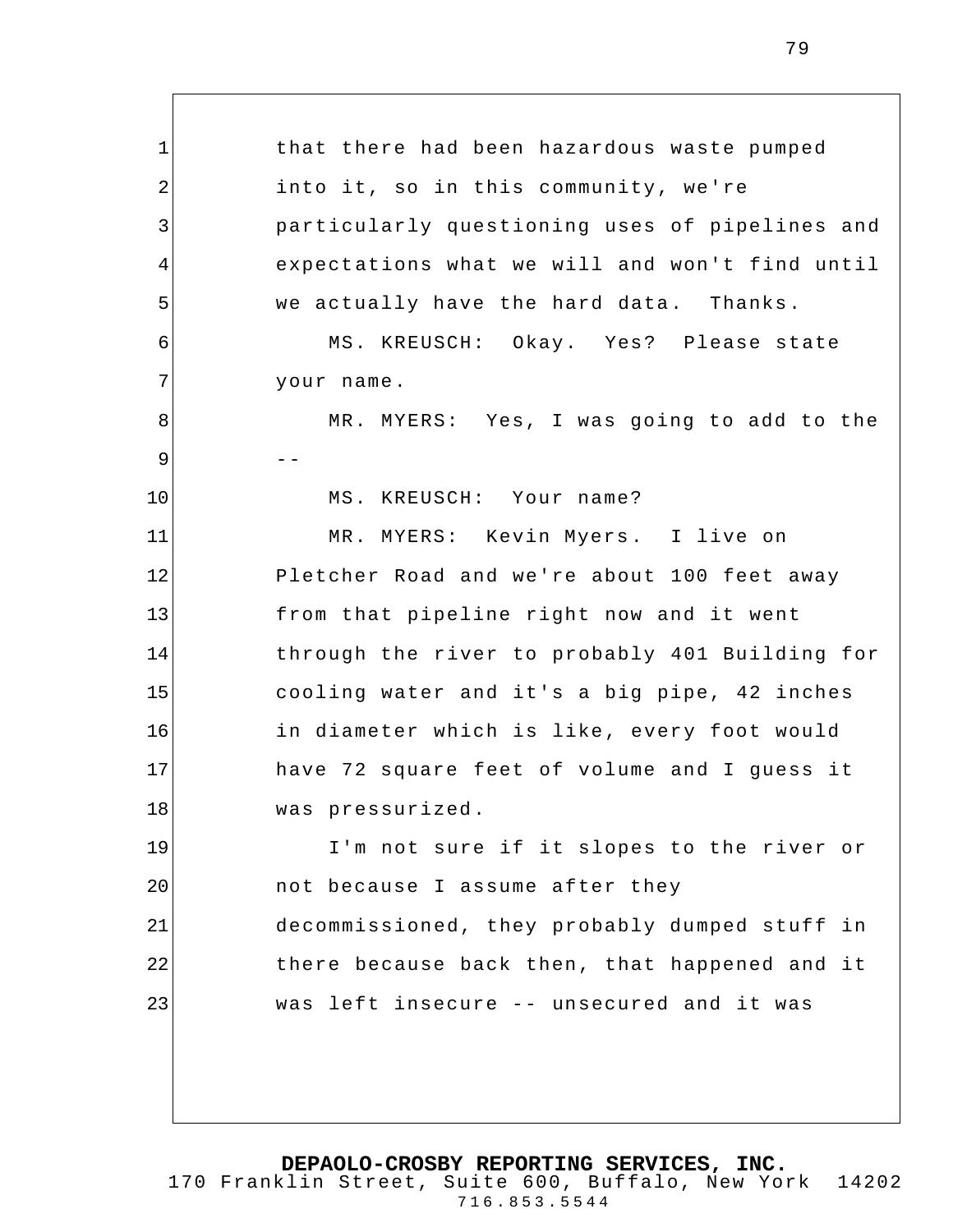1 2 3 4 5 6 7 8 9 10 11 12 13 14 15 16 17 18 19 20 probably used to dump in afterwards and I think that there's a big responsibility even for that illegal dumping on DoD because, you know, they just walk away from that and Tim from the Water Pollution Plant and Paul from the EPA, they doubt there was anything dumped in there dangerous because it was used for uptake, but I don't think that proves conclusively that it wasn't and I don't see why it can't be tested and I guess they're afraid if they did find something in there, it would be more dangerous to open it up and to clean it, but the problem is, I live on Pletcher Road and they just built -- they built new houses, developments, roads right over this pipe and next to my house, there's now a water retention pond which, you know, is fairly deep, so there's possibly pathways now and also, to peoples' houses and water lines . I think there's evidence that it should be

looked into and that report that Amy talked about was by Credo Associates. The Town did it and they found mercury and quite a bit of

21

22

23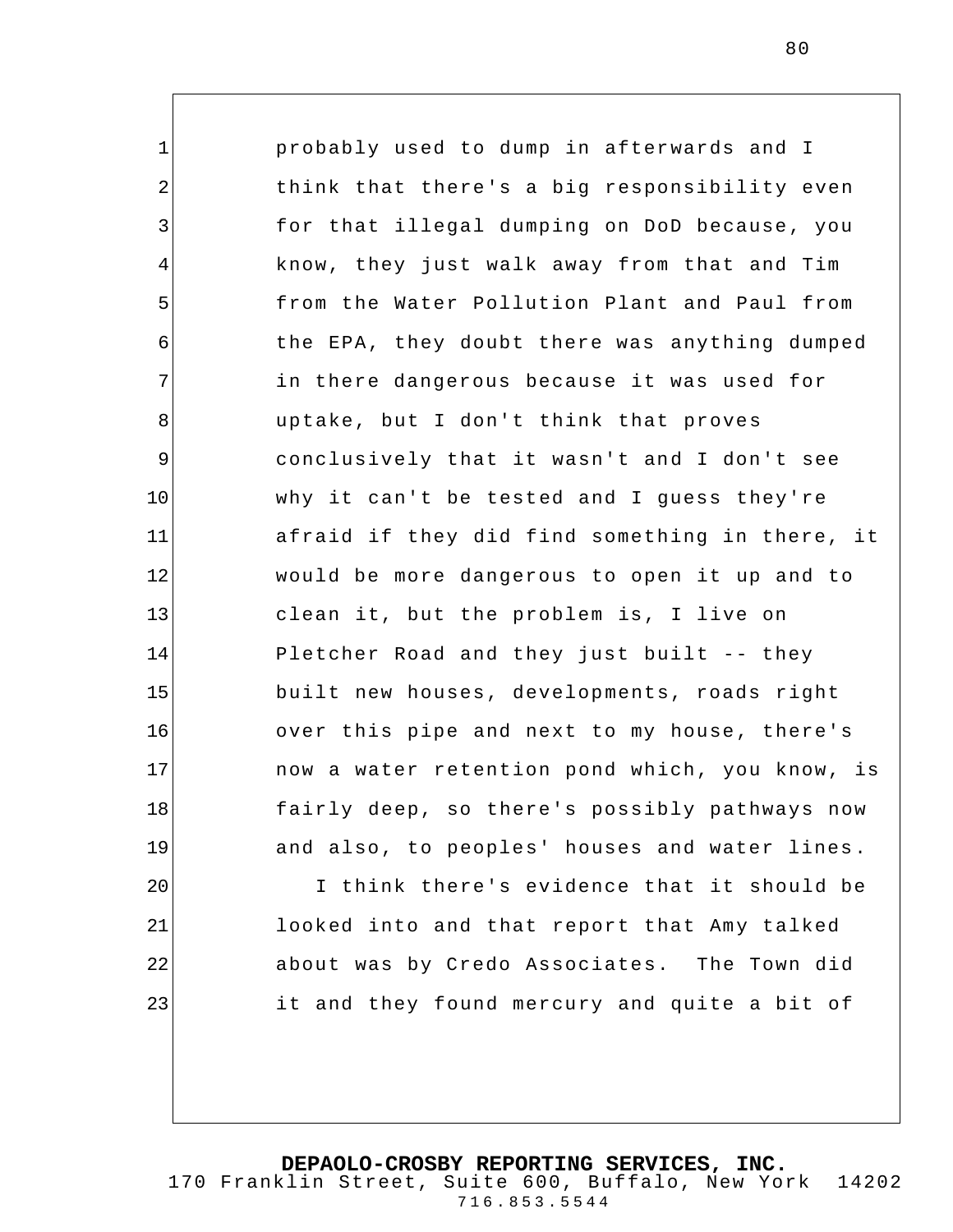1 2 3 4 5 6 7 8 9 10 11 12 13 14 15 16 17 18 19 20 21 22 23 it. I sent a copy of it to Paul's office and the summary of that said that that -- those chemicals didn't come from the river, they leeched back down to the river from the pipe. So, I don't -- every time I come to these meetings, no one ever talks about the pipe and I don't know why. I think it's kind of important because it's a pathway right into - it's a poison conduit from this place and right through the community. MS. KREUSCH: Paul? MR. GIARDINA: I got involved in this. In fact, I just met Mr. Myers tonight, even though I answered his letter two days ago, thanks to the Corps of Engineers who found the Agency's original response faster than we found it. So, to put this in proper perspective, in my understanding -- and I would welcome the Corps if they've got different information to correct me if I'm wrong, but the pipe was cut. The intake pipe was cut and sealed after stuff happened at LOOW, after the work was

**DEPAOLO-CROSBY REPORTING SERVICES, INC.**

170 Franklin Street, Suite 600, Buffalo, New York 14202 716.853.5544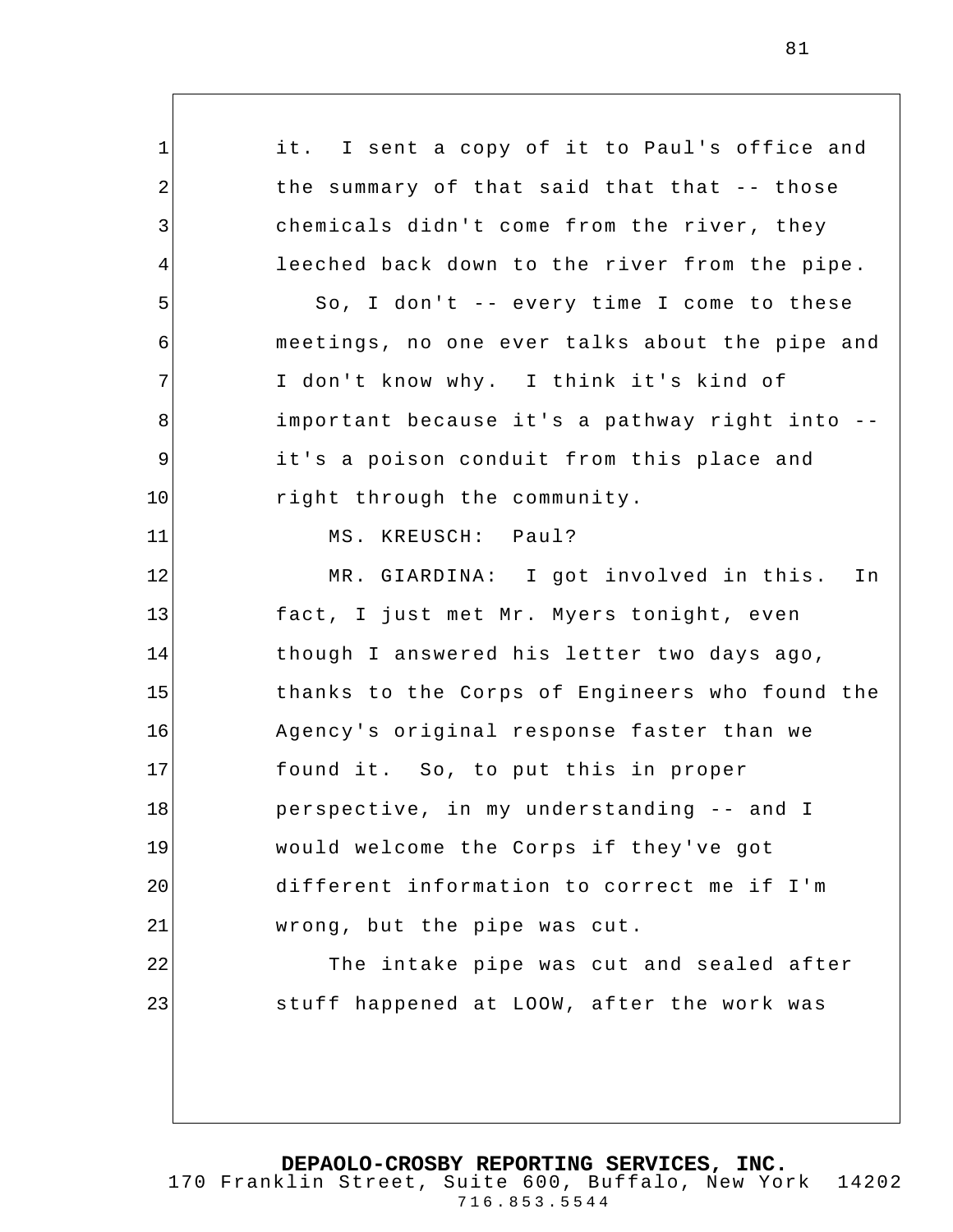1 2 3 4 5 6 7 8 9 10 11 12 13 14 15 16 17 18 19 20 21 22 23 done. The question was, did illegal dumping go on into the pipe after that by others not related to LOOW and then, the question is who's responsible and what's worse, looking at the pipe now and exposing workers to danger or letting it sit and I think that needs to be look at. Unfortunately, I don't know that that's a Department of Defense, Corps of Engineers' responsibility or a local responsibility but clearly, if there's a history of illegal dumping going on, it needs to be checked out one way or another, even if episodic types of things are discussed and I don't know the next step because it's not something we would necessarily deal with and I don't know where it is, but there's got to be a path forward to get you a better answer. MS. KREUSCH: Does anybody on the Corps team have anything further to say on that? Okay. Next question. Amy? MS. WITRYOL: Just to keep things moving, I -- just to pop back to the school for a moment, Michelle, I apologize. I missed the

**DEPAOLO-CROSBY REPORTING SERVICES, INC.**

170 Franklin Street, Suite 600, Buffalo, New York 14202 716.853.5544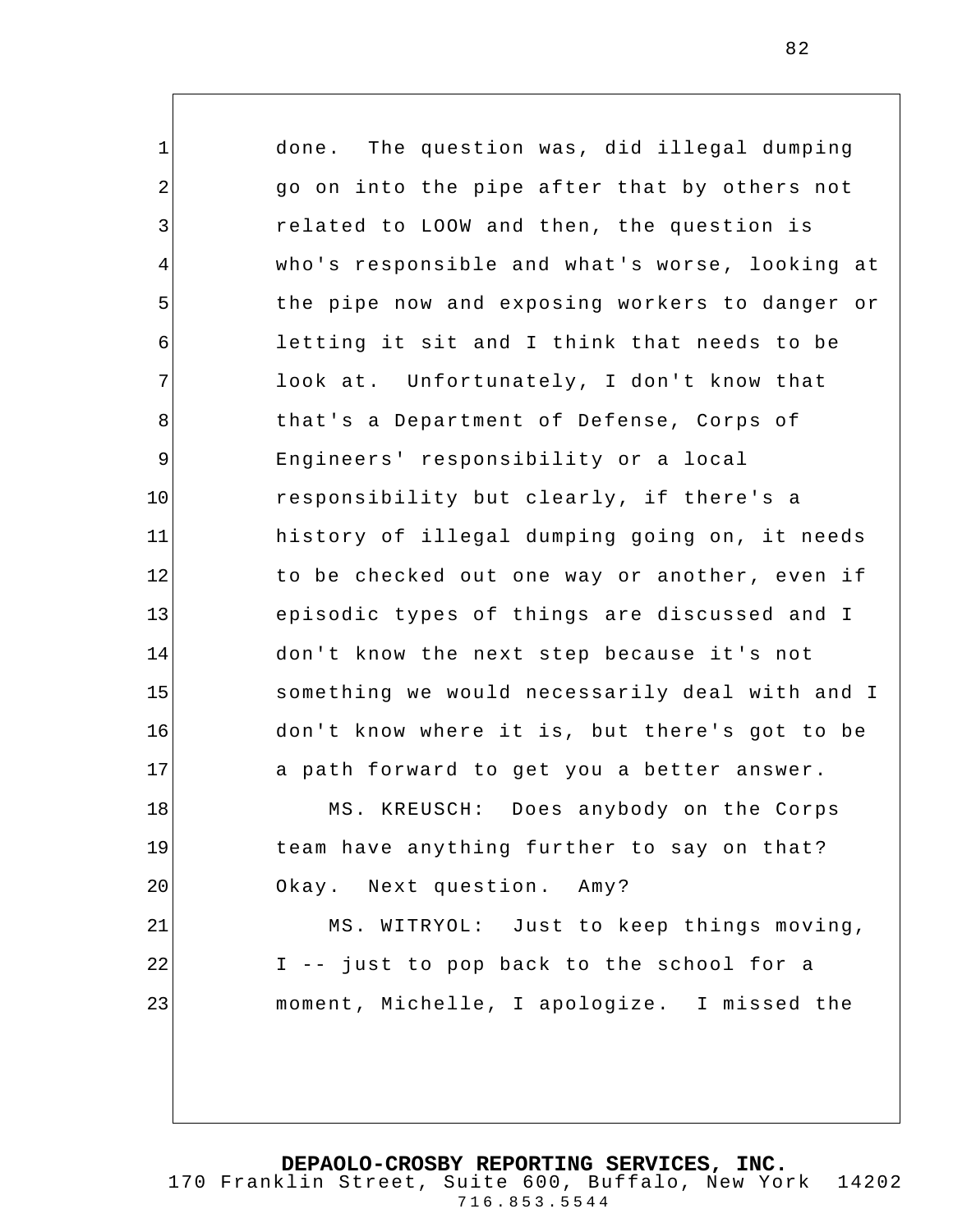1 2 3 4 5 6 7 8 9 10 11 12 13 14 15 16 17 18 19 20 21 22 23 presentation earlier. Was it the same one that was given at the school board meeting last week? MS. BARKER: The one that Mick Senus had done was the same one. MS. WITRYOL: Same one? Okay. Great. Well, in just looking at the -- my recollection from the presentation last week is I did have several questions, but I think that it's similar to Building 401. Will we actually see a sampling plan, you know, two weeks before the Corps goes out into the field? While I've heard it mentioned that Joe Gardella has looked at everything and is fine with it, I haven't heard Dr. Gardella say that and I know he's a big proponent of public input, so I'm wondering if we could have, you know, some sort of, you know, a defined window in a, you know, News from the Corps note so we can look at it and make comments to the school and the Corps, just informal comments that you don't have to necessarily respond to. MR. SENUS: This is Mick Senus. Yes,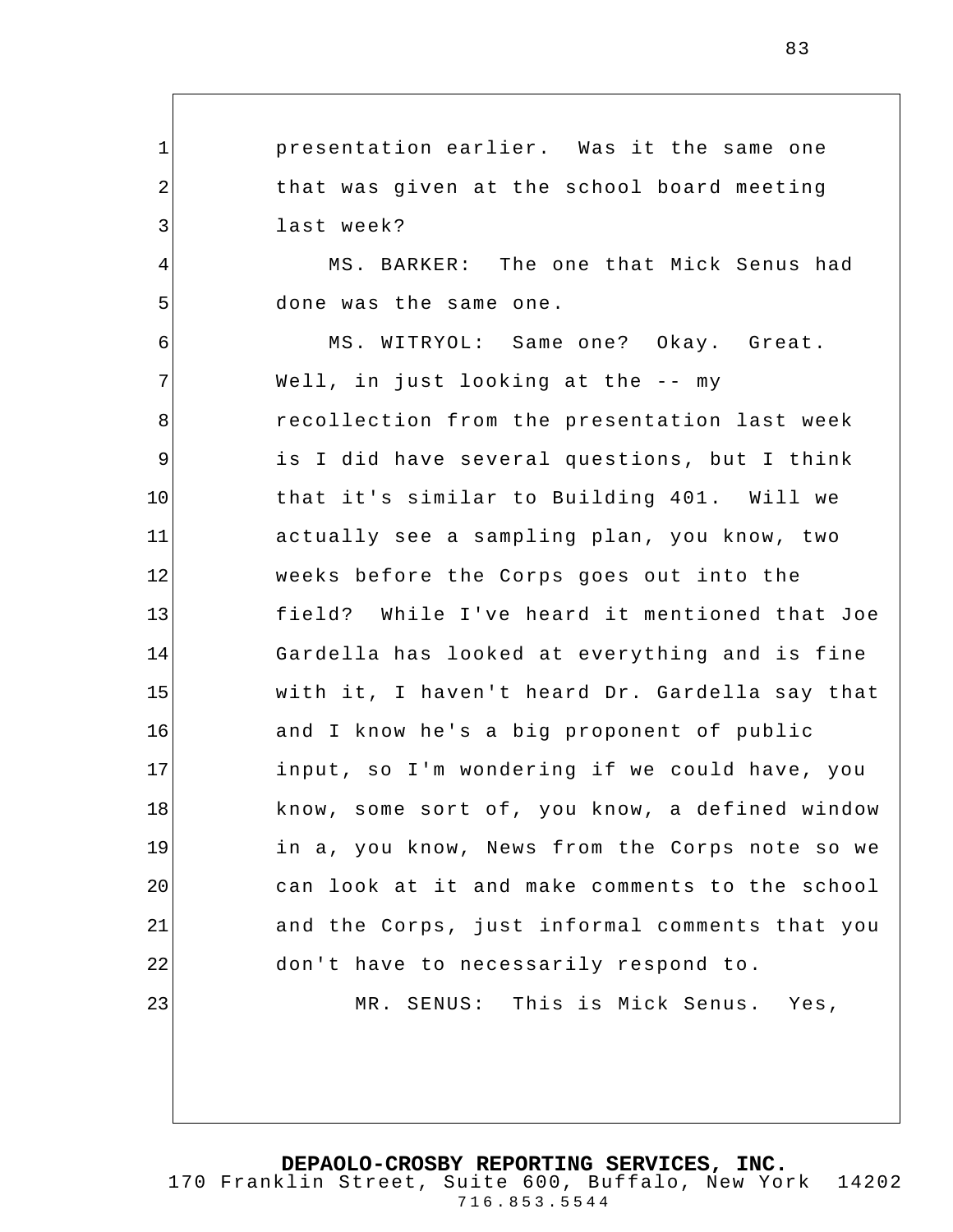you will have time to review that. The work plans are on the web right now. The addendum to the -- from the Waste Water Treatment Plant that we sampled last year, there would be an addendum to that that our contractor is working on right now. We expect those within say, two weeks.

1

2

3

4

5

6

7

8

9

10

11

MS. WITRYOL: So, you're doing this under the Lewiston Waste Water Treatment Plant Project is where, how your rolling in the school sampling?

12 13 14 15 16 17 18 19 20 MR. SENUS: The work plans, health and safety plan, all the standard regulations that we need to abide by. We will produce an addendum really is what you want to look at where we are sampling, how we are sampling very specific to Lew-Port, that's what we're doing and we will but those on the web. MS. WITRYOL: Okay. MR. SENUS: You'll have at least two weeks

21 22 23 to go ahead and review those. We don't plan on sampling until late July or August. Does that answer your question ?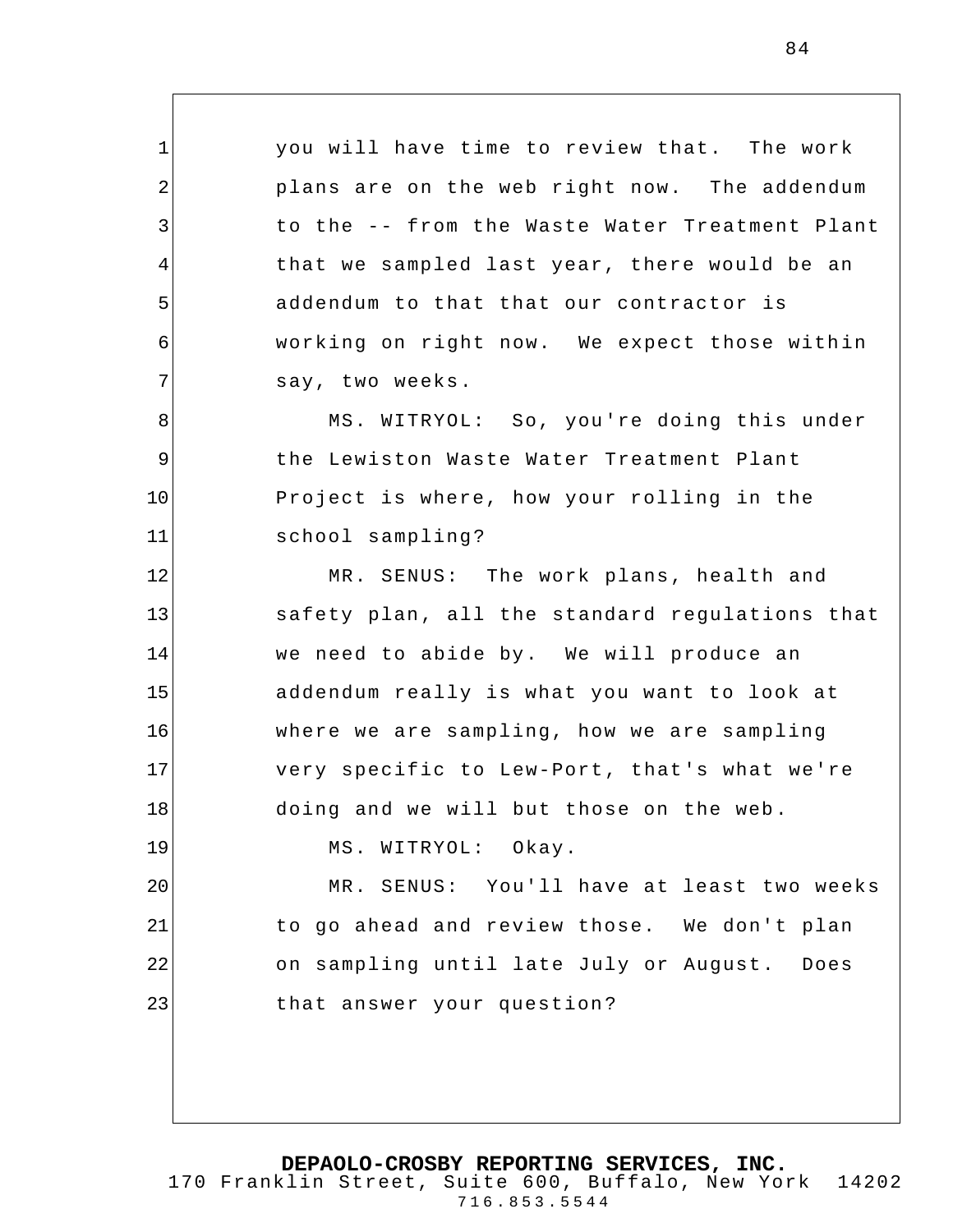1 2 3 4 5 6 7 8 9 10 11 12 13 14 15 16 17 18 19 20 21 22 23 MS. WITRYOL: Yes, it does. The only thing I would add only because I've mentioned it in previous years is that as long as we have 2,000 curies of radium-226 sitting in the Niagara Falls Storage Site, I think every parent in this community would like to see deep and shallow groundwater monitoring wells between that Southwest Drainage Ditch and the school property unless and until we can prove beyond the shadow of a doubt that we've got a monitoring system in place that is absolutely foolproof and that there's nothing that could conceivably slip past any of the wells that are in surveillance right now. Thank you. MS. KREUSCH: Thank you, Amy. Paul. MR. GIARDINA: The water line, put that on the EPA's to-do list. In talking with Mr. Myers here, there may be some things we can look at and at least identify another path forward, so give that one to us. MS. KREUSCH: Okay. Thank you. Additional questions? Ann Roberts? MS. ROBERTS: I had a question or a couple

**DEPAOLO-CROSBY REPORTING SERVICES, INC.**

170 Franklin Street, Suite 600, Buffalo, New York 14202 716.853.5544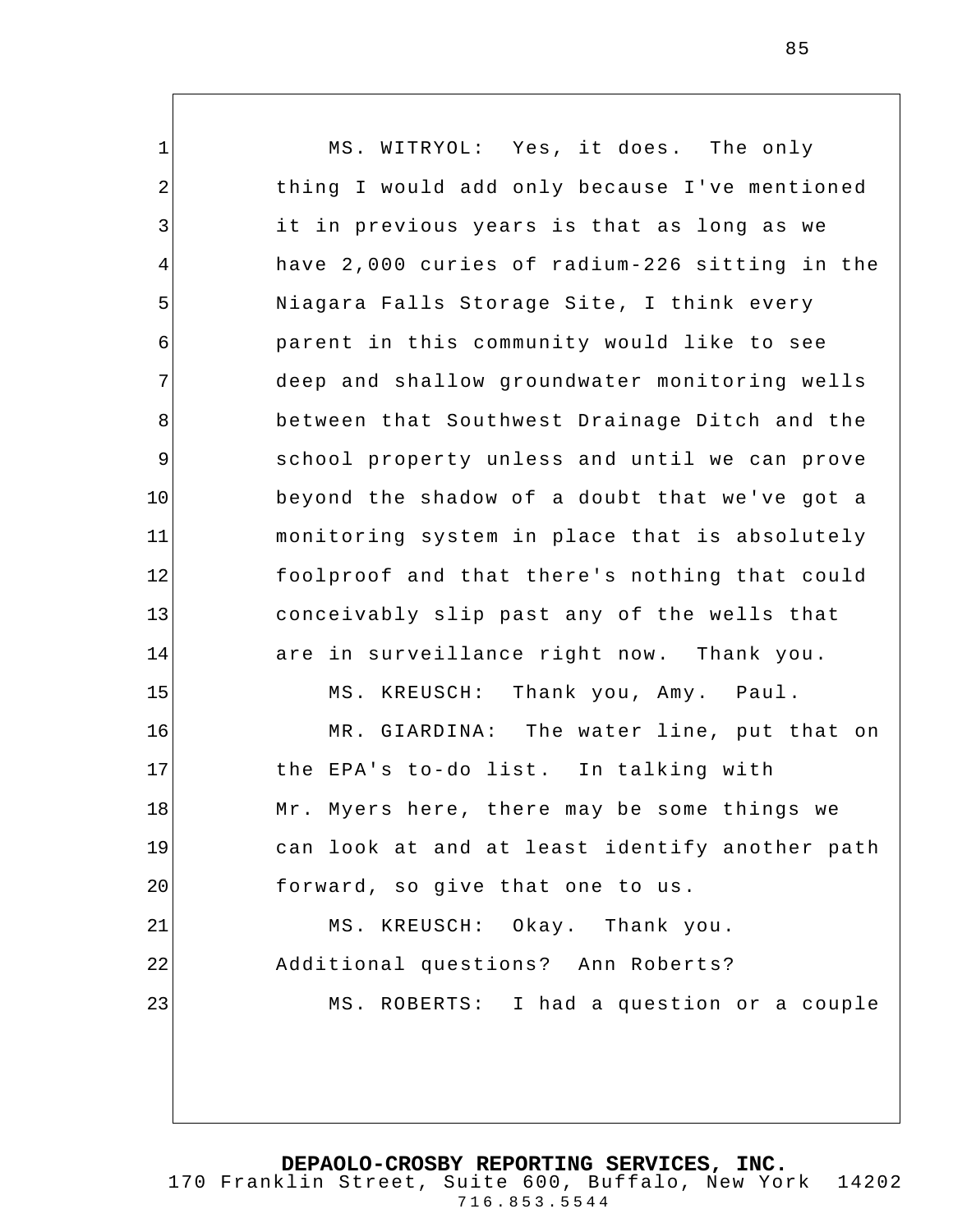questions relating to the RI Addendum. I was quite disappointed, really, that the public were not asked for input into the sampling plan for the RI Addendum as you're probably well aware and I was quite disappointed that A, the RI Addendum does zero sampling of lower water-bearing zone which is, I think, a data gap in the RI that there is very little sampling of the lower water-bearing zones. I mean, as I said, I have concerns that there's leakage into that zone from the IWCS.

1

2

3

4

5

6

7

8

9

10

11

22

23

12 13 14 15 16 17 18 19 20 21 I was also disappointed that there didn't seem to be any samples or relevant sampling south of the IWCS where, in the lower waterbearing zone, you have these high concentrations of uranium. I know we talked about the explanation of storage in that area, but that area was supposed to have been cleaned up before the IWCS was created, so there are records, documents to say it was cleaned.

> So, I'm just wondering why there wasn't some sampling south to try and determine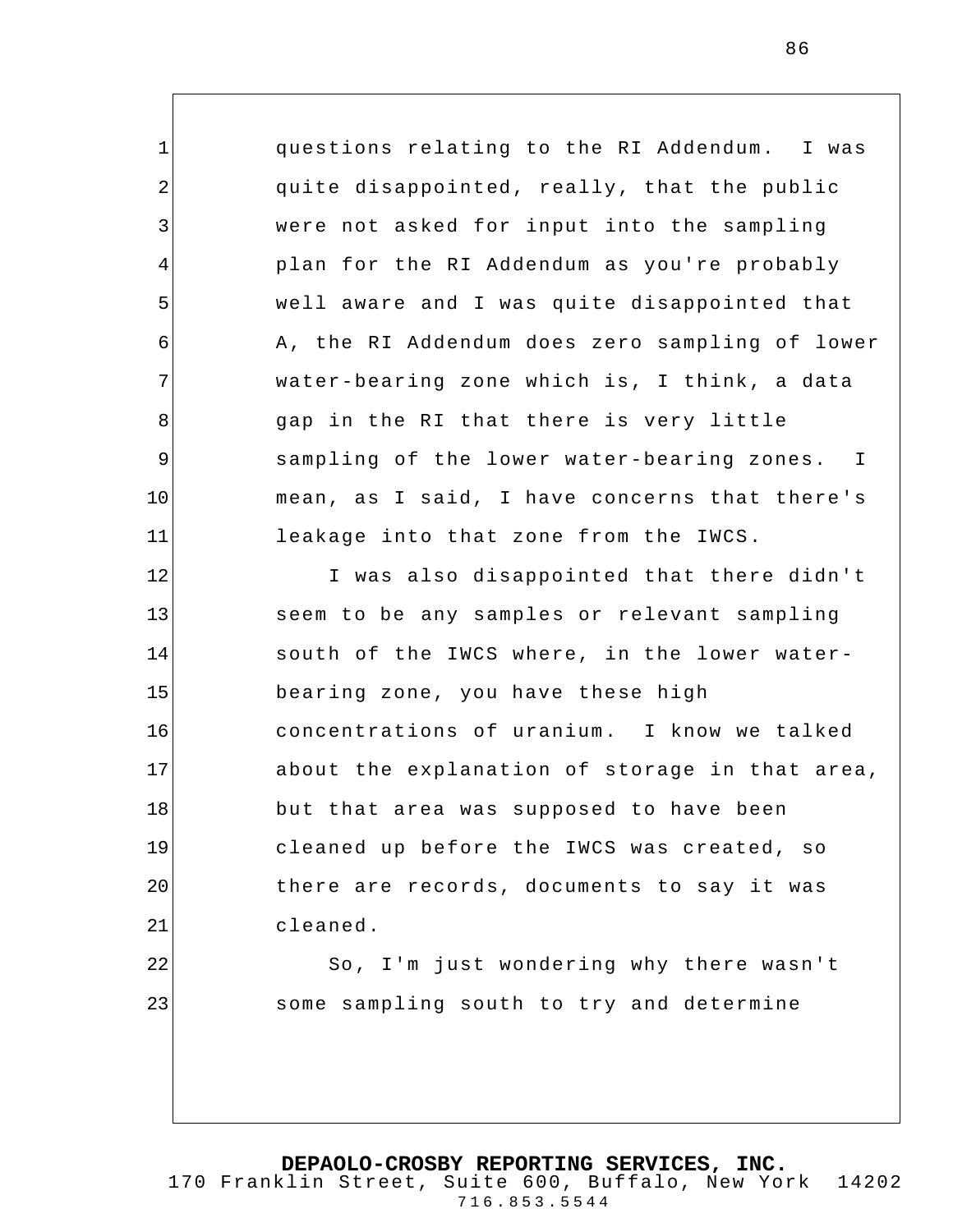1 2 3 4 5 6 7 8 9 10 11 12 13 14 15 16 17 18 19 20 21 22 23 whether the uranium contamination in that area. Either it's coming from the IWCS or it's pre-existing. I don't believe it's preexisting, but I don't see any sampling to try and prove or disprove that. MS. BARKER: I can address that. MS. KREUSCH: Michelle Barker. MS. BARKER: Thank you. I'm just making sure I get everything in for your comments here. The first is the work plans. When we started the remedial investigation, we developed an extensive amount of work plans, both safety plans and health plans and sampling plans. For the RIR Addendum, our strategies, our sampling techniques were similar to what we used for the RI. The actual sample locations we identified in the work plan ended up being changed in the field and the reason is that we sort of took an approach to this field effort as we have a general feel for the areas of interest which we highlighted in June at the public workshop. When we got out there, we sort of let the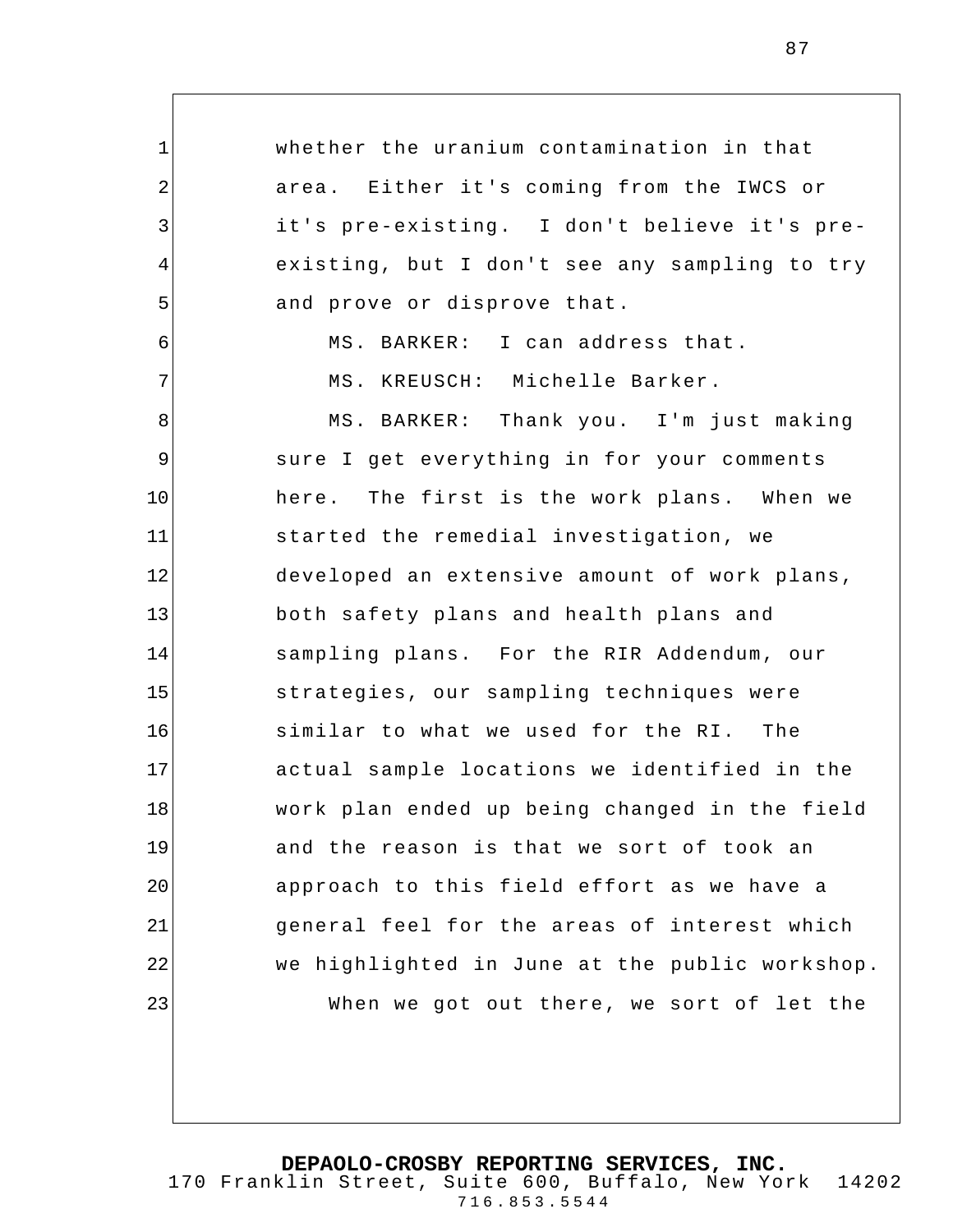field results speak for themselves and we adjusted the locations based on preliminary data we received to make sure that we sort of worked in a realtime mode. So, how we did that is we would -- we had some quick turnaround analysis for uranium, which is one of the indicators that we were looking for.

1

2

3

4

5

6

7

8 9 10 11 12 13 14 15 16 We also had field screening results, so we sort of let them guide us to where these well locations should be, so it was sort of a different approach than we've taken in the past and I'm not sure, you know, even with our input for the work plan that it really could have resulted in what ended up happening in the field and I think we intended on that to begin with.

17 18 19 20 21 22 23 The second item you mentioned is the lower water-bearing zone. We did extensive sampling with the lower water-bearing zone during the Remedial Investigation. One of the recent additions in 2008 to the Environmental Surveillance Program was we did add a deep well that's immediately downgradient of the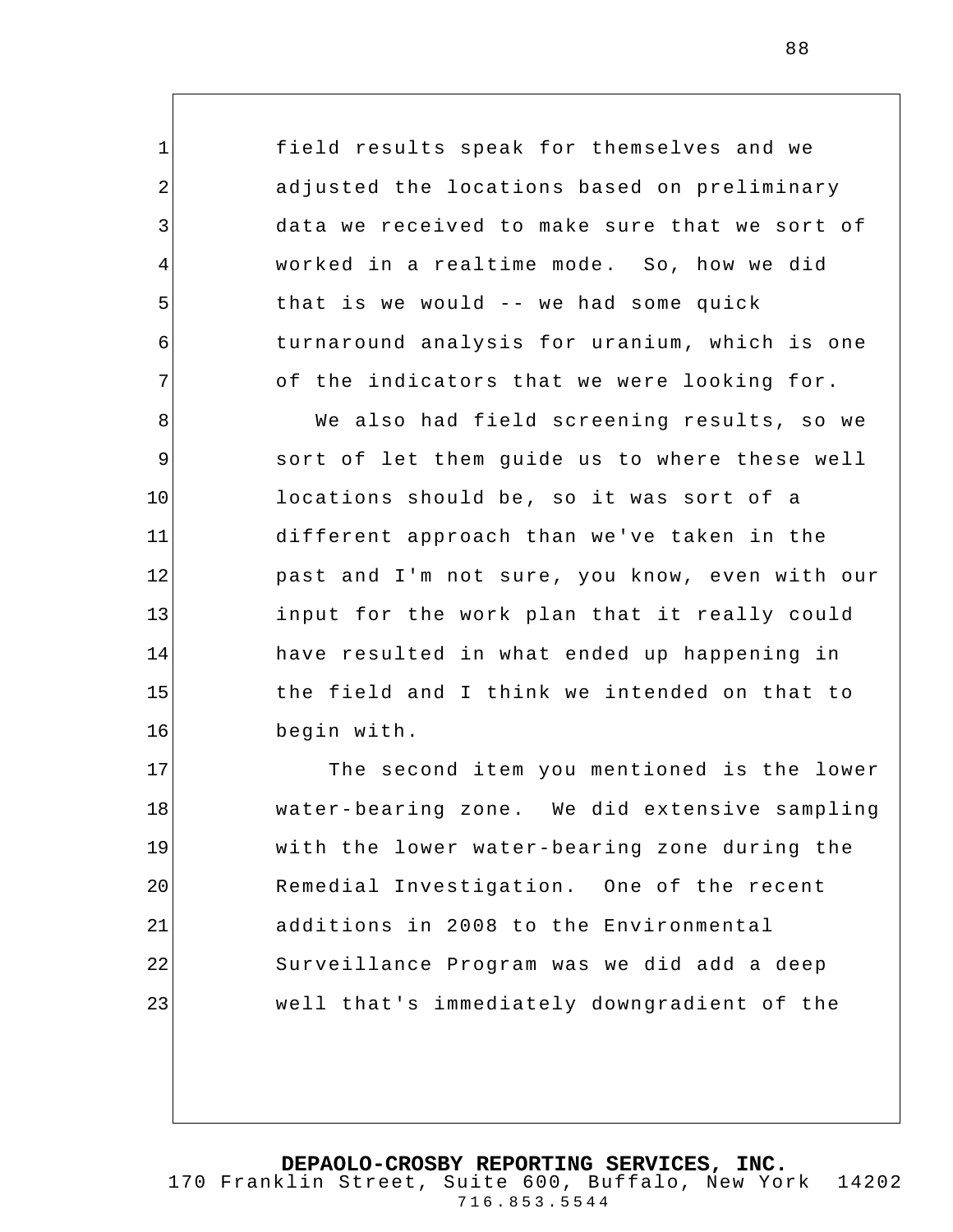1 2 3 4 5 6 7 8 9 10 11 12 13 14 15 16 17 18 19 20 21 cell, so that would be part of the upcoming results to, you know, show as a better protective measure. The south of the IWCS, we did add a well south of the IWCS during the Remedial Investigation Addendum. We located it in an area that was sparse and shallow coverage for that lower portion of the cell, so we made sure that, you now, there was sufficient coverage throughout the southern half. We located that immediately south of the cell to best be a best indicator of, you know, any kind of cell breach or integrity issues. We felt that was more critical. One other thing to note is, that area south of the cell is actually sort of upstream, if you will in groundwater with respect to the cell. The groundwater direction actually goes to the north which is straight up and a little west, so I understand that that is an area where the clay cutoff

**DEPAOLO-CROSBY REPORTING SERVICES, INC.** 170 Franklin Street, Suite 600, Buffalo, New York 14202 716.853.5544

wall had an increased amount of sand lenses

and therefore, potential vulnerability

22

23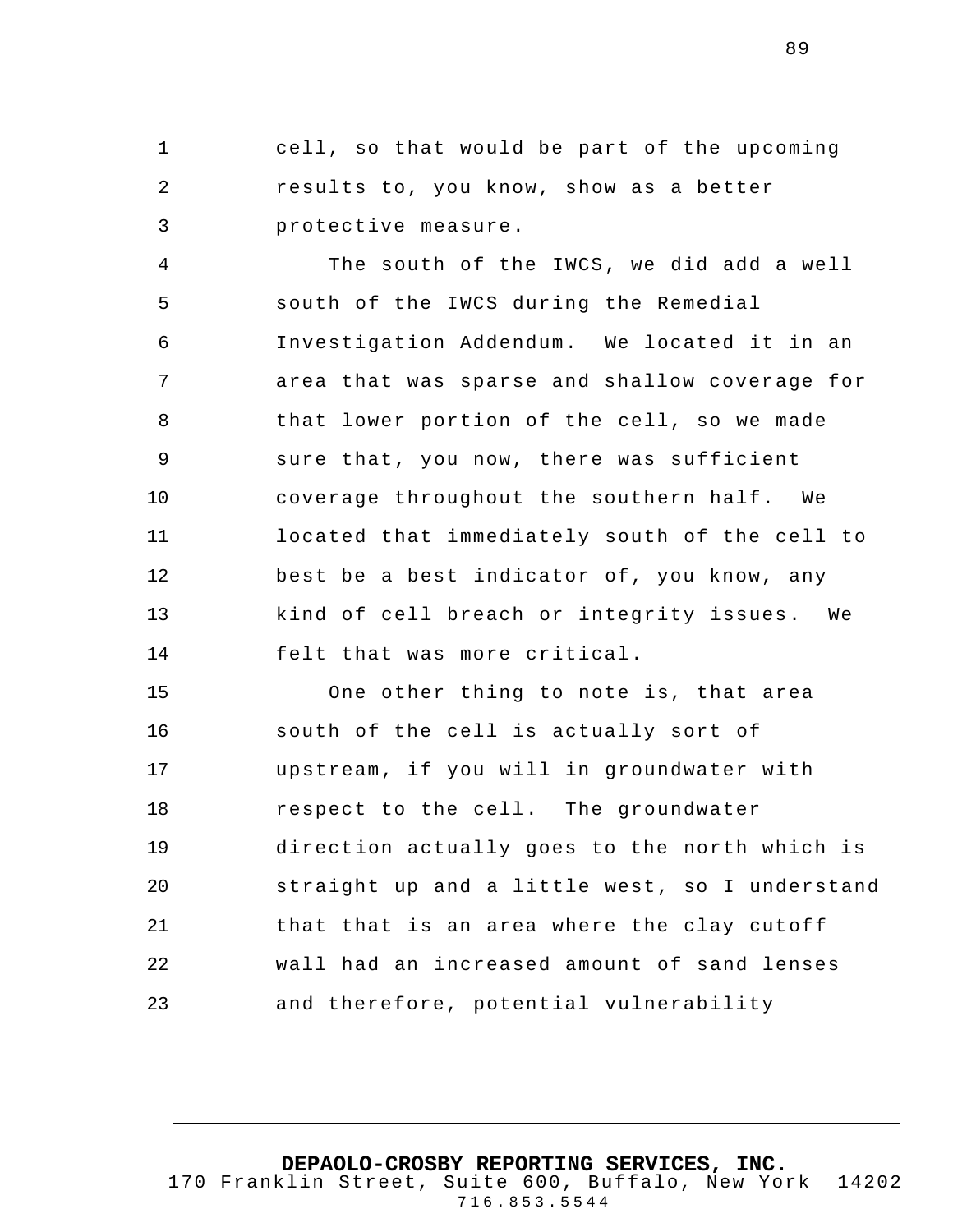specifically in that area, so we try to look at where those sand lenses may be and make sure that there's adequate coverage in the southern end.

1

2

3

4

22

23

5 6 7 8 9 10 11 12 13 14 15 16 17 18 19 20 21 MS. ROBERTS: I hear what you're saying, but I think what concerns me is that there is an assumption that the high levels of uranium that you're showing in red on the diagram are caused by pre-existing contamination and I would have thought you could have done some sampling which would either confirm or disprove the theory that it's leaking. I see nothing. I see one sample which seems more compelling to map out any uranium in groundwater to the west whereas I'm far more concerned with the migration of uranium in groundwater in the upper water-bearing zone to the east because you have preferential pathways there, you have the Central Drainage Ditch and I'm -- to me, it just looks as if it's leaking.

> I cannot believe that you're getting those sorts of levels of uranium in an area that was

**DEPAOLO-CROSBY REPORTING SERVICES, INC.**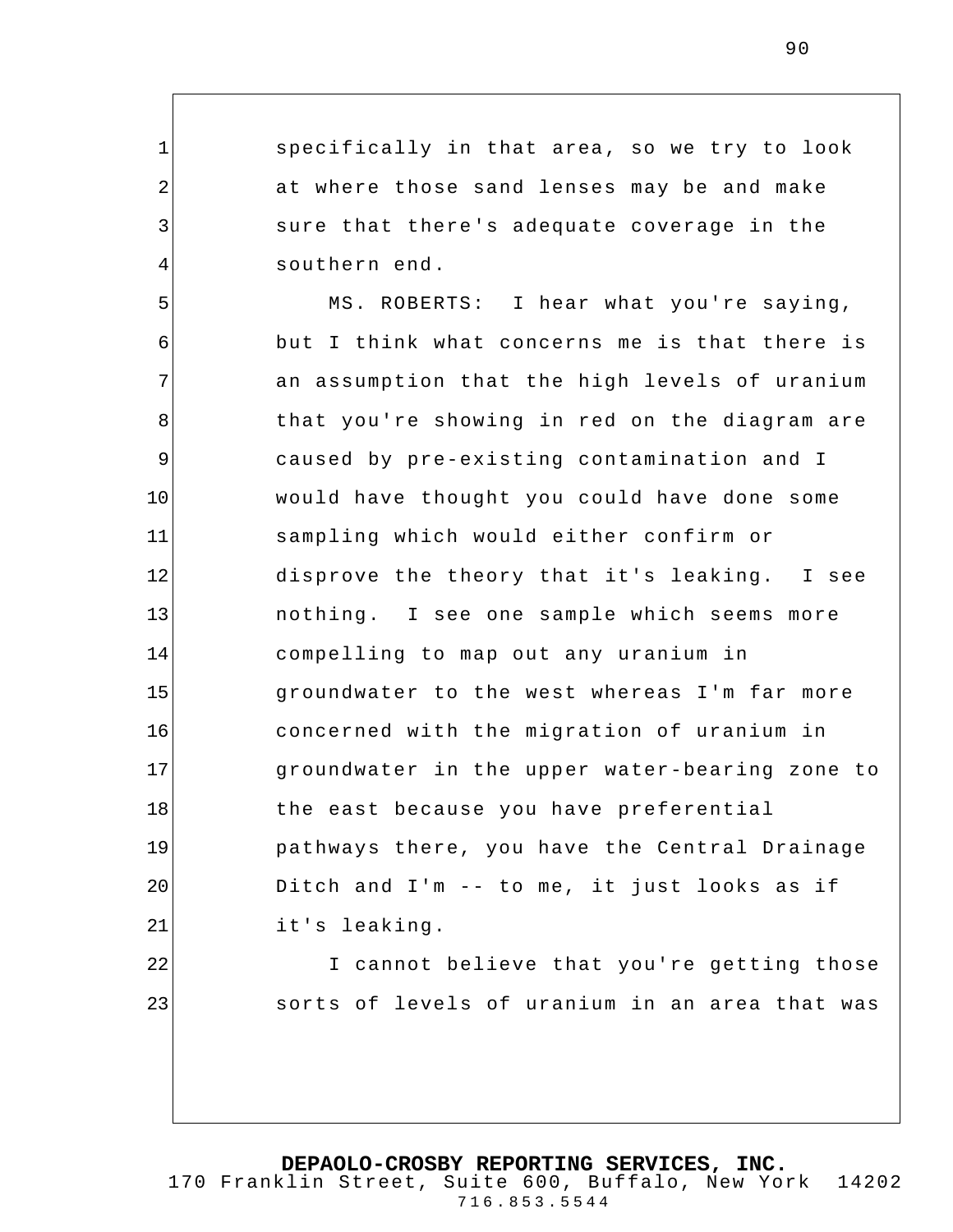supposedly cleaned up. So, I would think there is -- that ought to be a high priority to prove or disprove whether the IWCS is leaking at that particular spot.

1

2

3

4

5

6

7

8

9

10

11

12

21

22

23

MS. BARKER: We do have some other areas on site that are away from the cell that were known, documented storage -- rad. Storage areas that have very elevated concentrations, specifically, uranium which is sort of what we used as an indicator, you know? It's the most mobile contaminant that we have on-site from a radioactive standpoint.

13 14 15 16 17 18 19 20 So, the levels, I guess, don't surprise me. They're comparable to other areas with known rad. storage. I guess our main focus was, as you said, to ensure the integrity of the cell and to monitor that closely. So, that's why we focus that well immediately south of the containment cell versus somewhere that is not going to migrate off-site.

The purpose -- the main purpose of the Remedial Investigation was to ensure that - to kind of focus on off-site migration so that

716.853.5544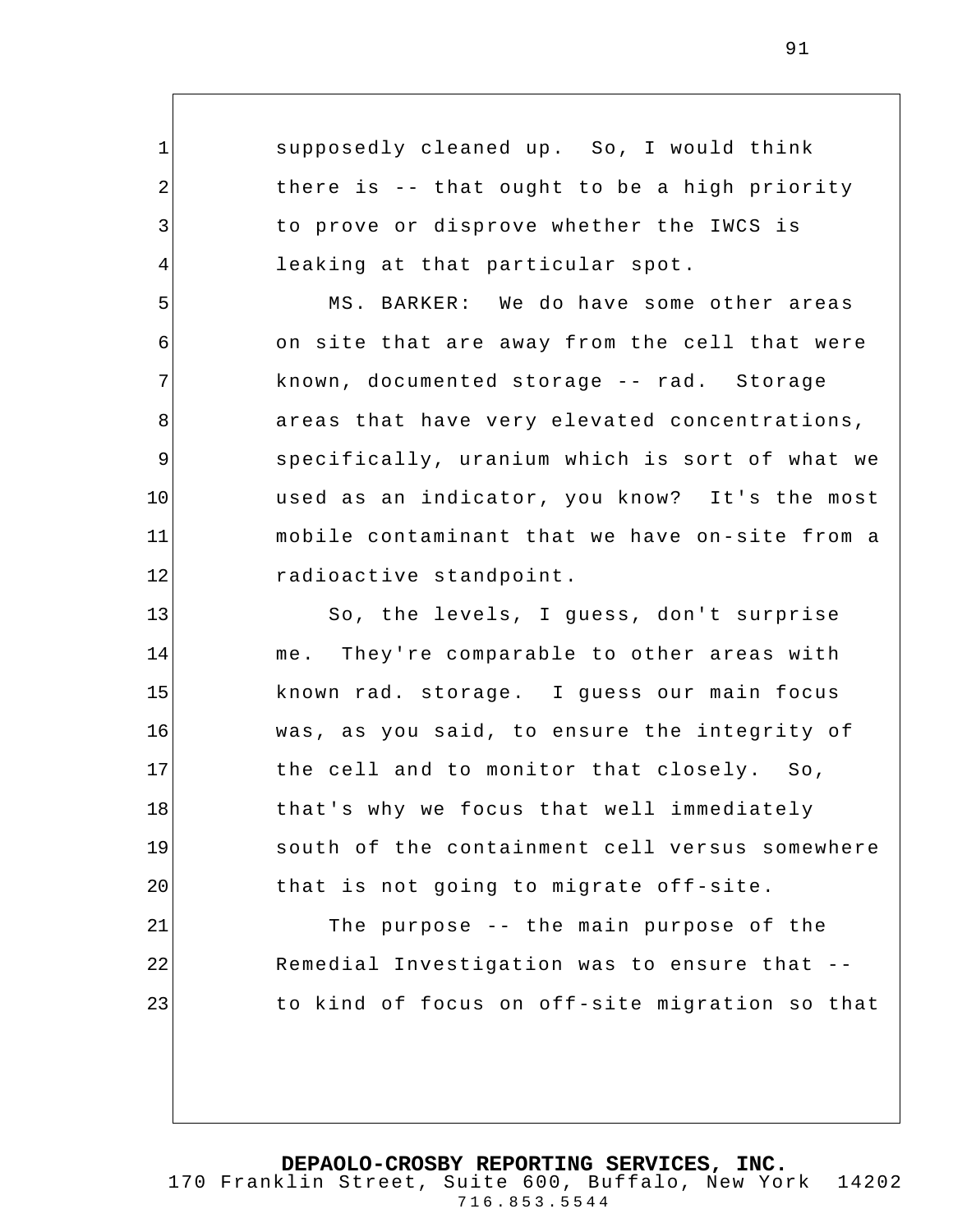1 2 3 4 5 6 7 8 9 10 11 12 13 14 15 16 17 18 19 20 21 22 23 was our -- that was our focus, but we did add that well in as an extra measure for the southern half. DR. KEIL: We have wells to the south, that have been involved in environmental surveillance, true? MS. BARKER: Yes . DR. KEIL: Our environmental monitoring reports showed trend analysis over the past ten or more years and we don't see increasing trends in uranium. MS. ROBERTS: I do. I do. I've been through all the environmental monitoring reports, I find it highly, well, odd that a detection of radium in the lower water-bearing zone to the level of 5 picoCuries. Thereafter, the DOE stopped measuring the lower water-bearing zone. I mean, if they had included a further piece of data to say, well, we thought this might have been due to sediment, so we did a filtered sample as well as an unfiltered, but there is nothing. I mean, the response from the DOE is well,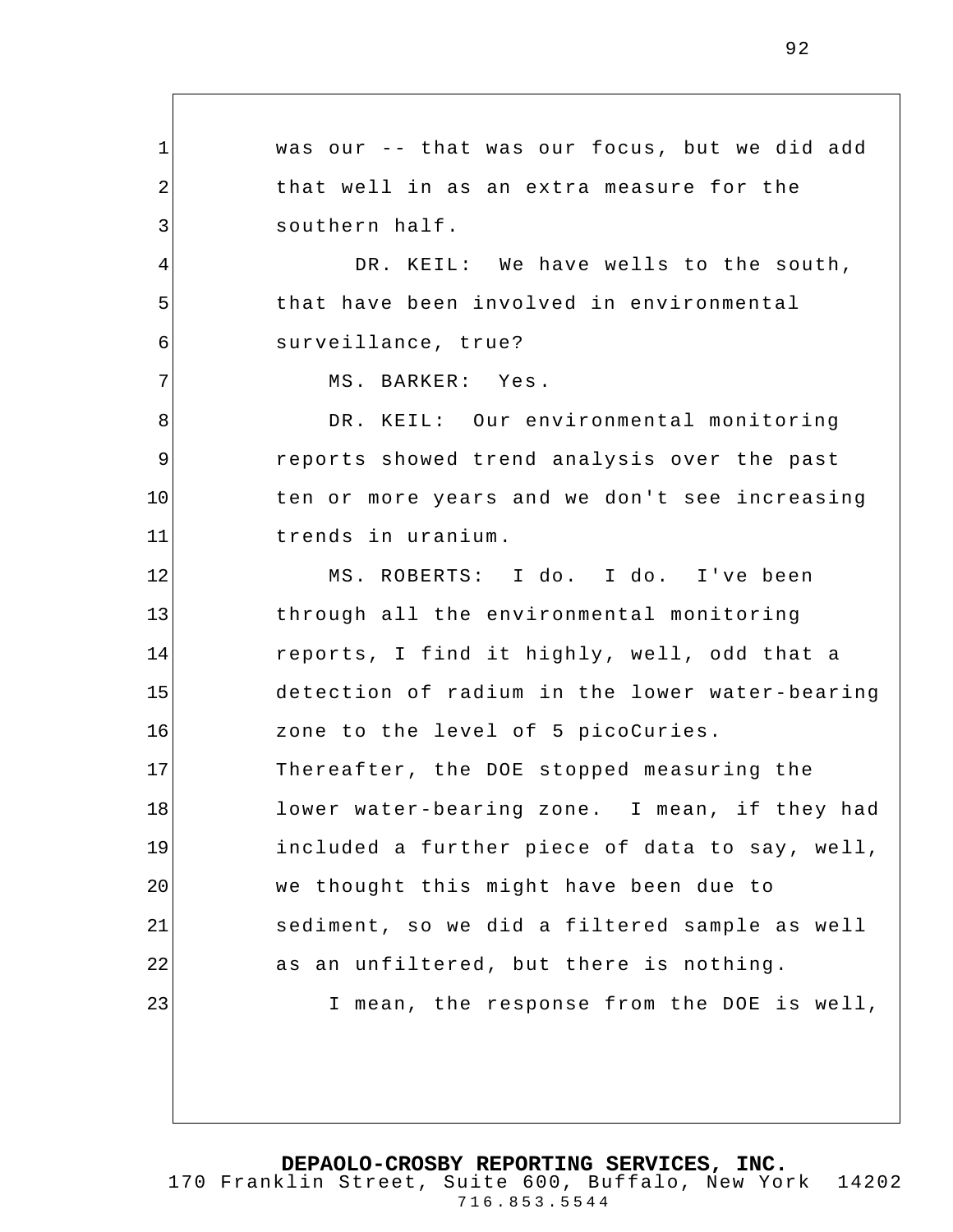we stopped measuring and that, to me, is highly illogical. If you find contamination, you don't stop measuring and similarly, it's the same situation when I look through the performance monitoring where the DOE were actually measuring the levels of liquid inside the IWCS.

1

2

3

4

5

6

7

8

9

10

11

12

13

14

21

22

23

It was supposed to operate for five years. The data that I've looked at, which was limited, seem to suggest there were problems, that the water level increased dramatically after closure which is something they talk about, that this could be a serious problem, that it's indicating that the cell is leaking.

15 16 17 18 19 20 That seems to have occurred, but the data is not really complete because lightning strikes and instead of continuing this program where they say they've built seasonal variations the level inside the IWCS, the program disappeared.

DR. KEIL: We don't necessarily agree with what the DOE decided to do about continuing or not continuing certain wells in the program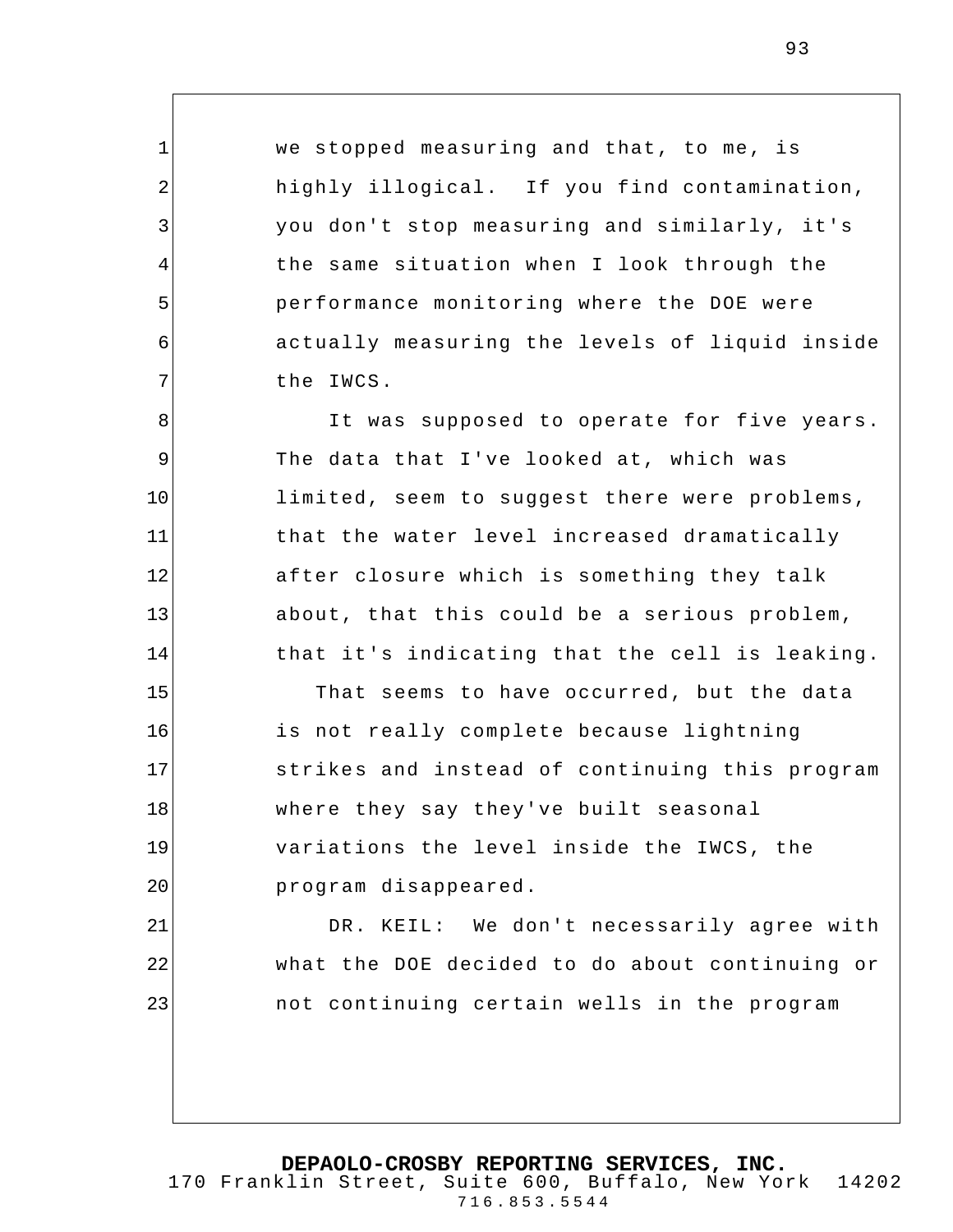and that's why in the last couple years, after we've evaluated our own Remedial Investigation data, we've re-evaluated our entire monitoring program and we added some wells back into the program, so --

1

2

3

4

5

6

7

8

9

10

11

MS. ROBERTS: Right, but you've only just recently added one well that monitors the lower water-bearing zone. There has been no monitoring of the lower water-bearing zone for the environmental monitoring program for several years.

12 13 14 15 16 17 18 19 MS. BARKER: And I think one of the reasons for that might be that we did extensive monitoring the lower water region in the Remedial Investigation up until even 2003, I think. So, with our Environmental Surveillance Program, we're sort of monitoring the worst areas or the area that are most vulnerable to focus on.

20 21 22 23 So, you know, the first sort of indicator would be that 4B well which is right immediately downgrading of it so. So it's not like we don't know what's in the lower water-

**DEPAOLO-CROSBY REPORTING SERVICES, INC.**

170 Franklin Street, Suite 600, Buffalo, New York 14202 716.853.5544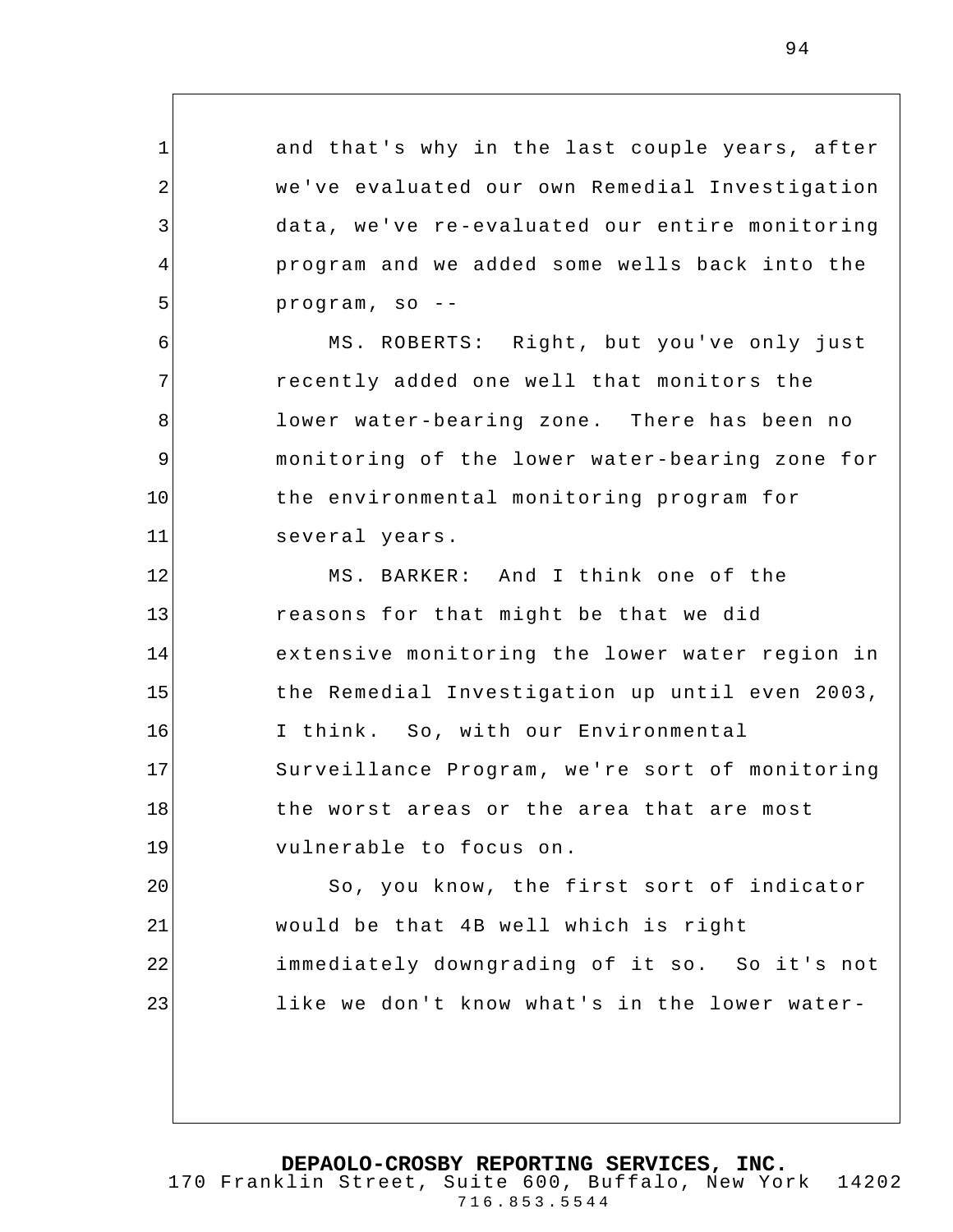bearing zone. Has every single lower waterbearing zone groundwater been sampled, no, but the majority of them have, so we do have that data available.

MS. ROBERTS: Right, but has the well where the DOE found contamination been sampled?

1

2

3

4

5

6

7

16

17

18

19

20

21

8 9 10 11 12 13 14 15 MS. BARKER: That one has not. I'm not sure why that was and it can be. As we talked before that, that radium result was actually an unfilter ed and a lot of times, radium likes soils. So, if a sample was mixed or, you know, as far as sampling if they'd bailed it then it would be turbid and you might see some radium.

Unfortunately, as you pointed out, they didn't have a filtered sample to accompany that to show that that is why it was what it was, but we're certainly open to looking at that if that's a concern. MS. ROBERTS: Thank you.

22 23 MS. KREUSCH: Michelle, is that something I should put on the action items?

**DEPAOLO-CROSBY REPORTING SERVICES, INC.**

170 Franklin Street, Suite 600, Buffalo, New York 14202 716.853.5544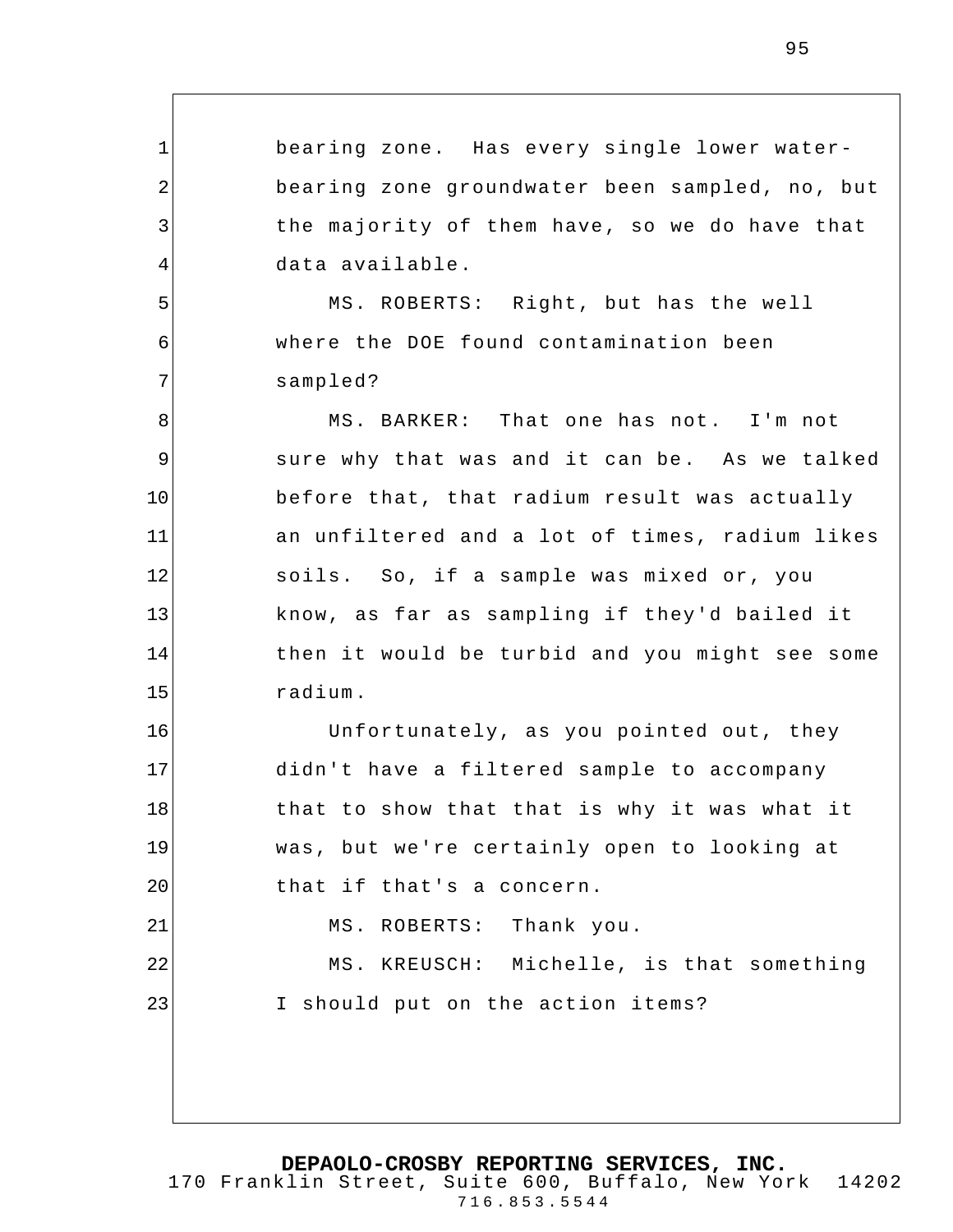1 2 3 4 5 6 7 8 9 10 11 12 13 14 15 16 17 18 19 20 21 22 23 MS. BARKER: OW15B. OW15A. Sorry. MS. KREUSCH: 15A? MS. BARKER: Yes. MS. KREUSCH: And we're going to resample? MS. BARKER: Yes, look at re-sampling. MR. KOWALEWSKI: Bill Kowaleski. Ann, I just wanted to add that our overall scope for this site does include a groundwater component, okay? And so, we can't leave the site until we fully address the groundwater issue which would come after the IWCS and the soils are addressed. So, I go back to the fact that the data we have today is really to support the feasibility study and the solution for the IWCS and the ROD and just to confirm that there's no imminent hazard out there, we still have much more work to do when it comes to groundwater down the road. MS. ROBERTS: Could I just ask if there's any plan to sample the lower groundwater in other areas in the NFSS because certain exposure units, there was no investigation into lower groundwater. Most of the wells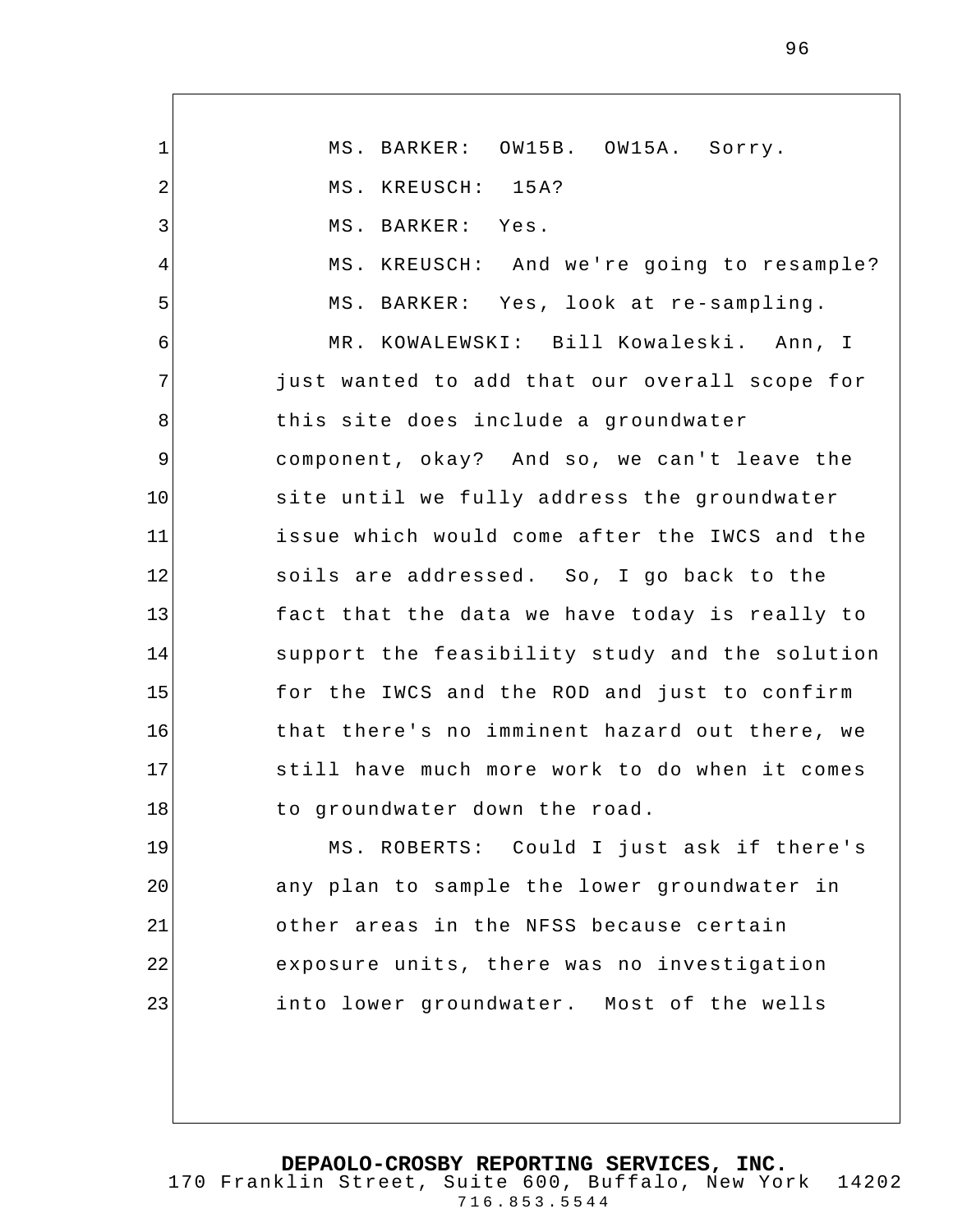seem to be around the IWCS and outside of that exposure unit, there was zero monitoring in certain areas, so is there plans to extend the or do additional sampling of the lower waterbearing groundwater?

1

2

3

4

5

6

7

8

10

11

22

23

9 12 MS. BARKER: We did do sampling outside of the IWCS area in the lower water-bearing zone during the Remedial Investigation, but if there are areas that you have specific interests in, we can talk with you as we kind of work through your comments and mutually develop a response on them.

13 14 15 16 17 18 19 20 21 MS. ROBERTS: Yes and I think it's just when I looked at some exposure units, there wasn't any investigation at all and this happened -- I'm going to say five or six of the exposure units. So, when you looked at the actual number of wells that were sampled in the lower water-bearing zones, it was only a small fraction and the focus seemed to be entirely on the upper water-bearing zone.

> MR. FREDERICK: This is Bill Frederick. I think what we were doing is we were kind of

**DEPAOLO-CROSBY REPORTING SERVICES, INC.**

170 Franklin Street, Suite 600, Buffalo, New York 14202 716.853.5544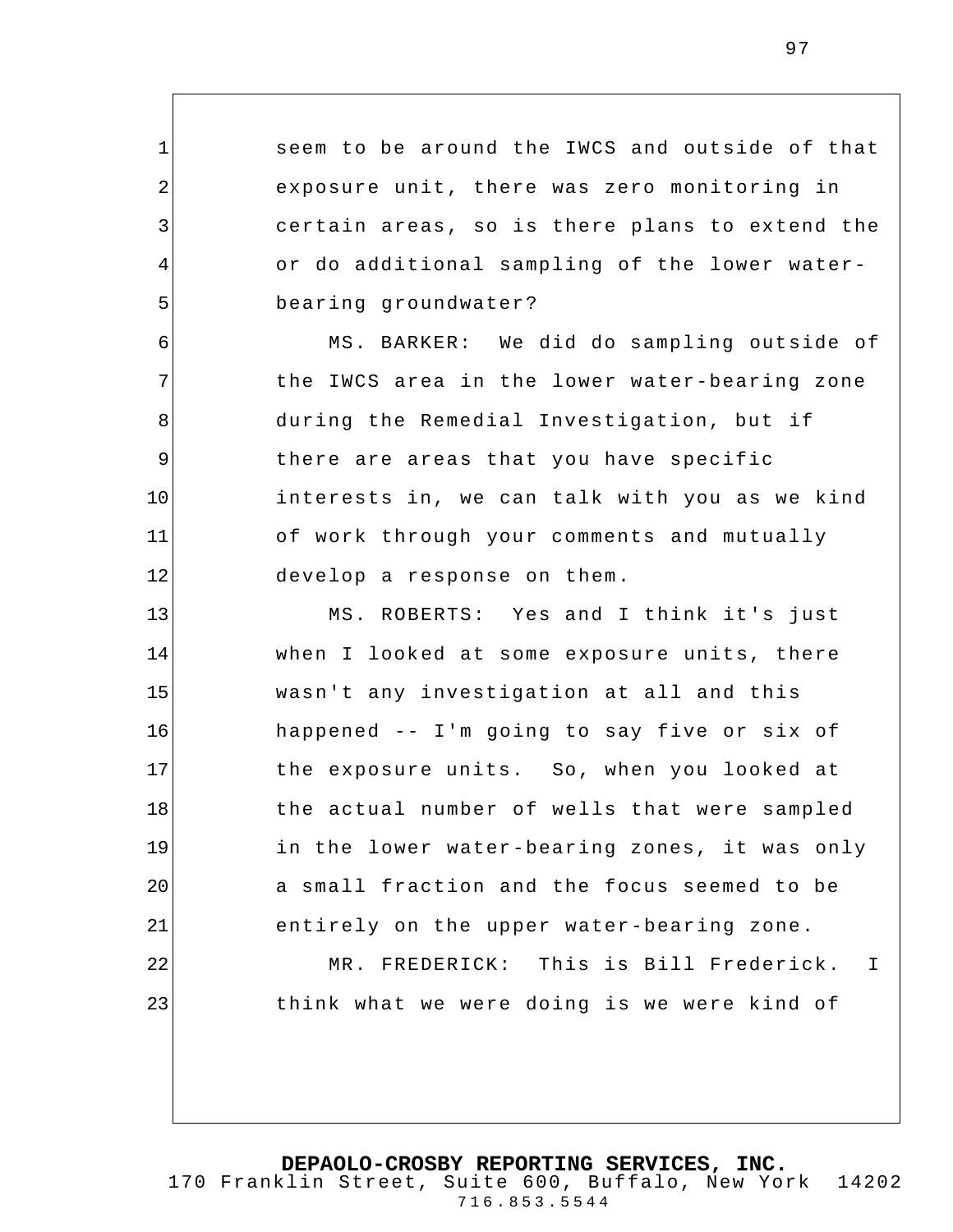1 2 3 4 5 6 7 8 9 10 11 12 13 14 15 16 17 18 19 20 21 22 23 following the paradigm that when we were looking at the lower water-bearing zone around the Interim Waste Containment Structure, the legacy plumes that are around it relative to -- and then, looking at the lower waterbearing zone in the area, the reality of it is the lower water-bearing zone does not show the impacts to the extent that well -- no, to no extent as the upper water-bearing zone and so, the paradigm of -- around the Waste Containment Structure to have the lower waterbearing zone almost represent a clean zone, I mean, it's naturally a mineralized groundwater and so, when we were looking at some of the other EU's and we were finding surface impact, that we wanted to identify the groundwater impacts from those surface impact or chasing some legacy groundwater that we may have had from the DOE, we just kept it to the upper water-bearing zone, knowing that that's the main transport pathway and the glacial lacustrine layer in between the upper and lower water-bearing zone acts as a nice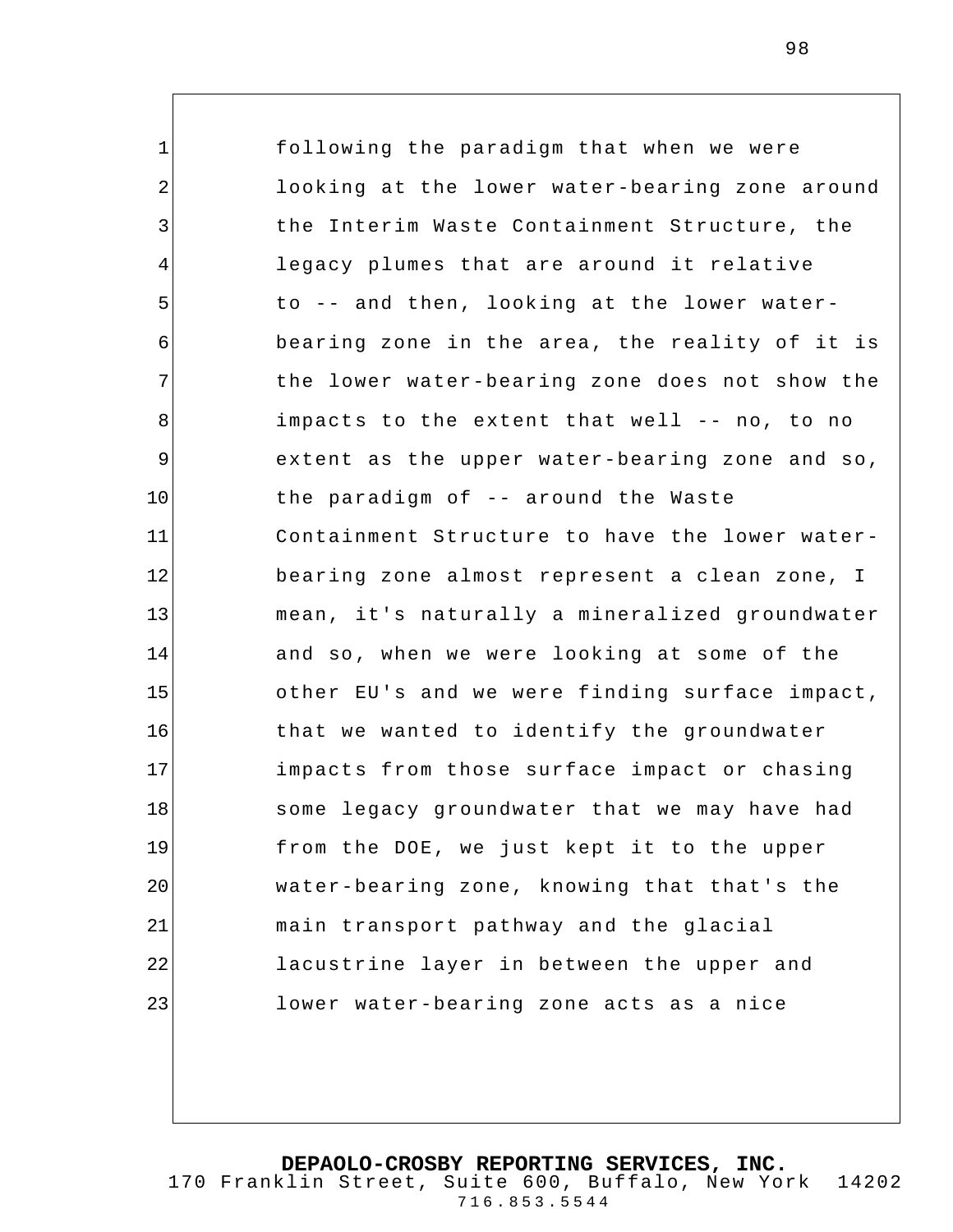aquatard between those two

1

2

3

4

5

6

7

hydraulically-separated units and so, the zest of the lower water- bearing zone was, I guess, not so zesty simply because of the paradigm of the IWCS area with being, you know, more of the impacted area and not seeing the same impact at depth.

8 9 10 11 12 13 14 15 16 So -- and then, there's a pathway component, too when you're looking at pathways down to the lower water-bearing zone and glacial lacustrine layer maintains a good - deadens the inter-connectiveness of those two units. So, the migration, even a vertical migration between those two units maybe in certain areas of the site, that vertical migration is more robust in other areas.

17 18 19 20 21 22 23 That package of clay in between the two units basically acts as a perching zone for the upper water-bearing zone. So, I mean, that doesn't mean we can't -- that that's the reason behind the -- just the thought process. That's why probably be if you want to consider the lower water-bearing zone not getting it's

**DEPAOLO-CROSBY REPORTING SERVICES, INC.**

170 Franklin Street, Suite 600, Buffalo, New York 14202 716.853.5544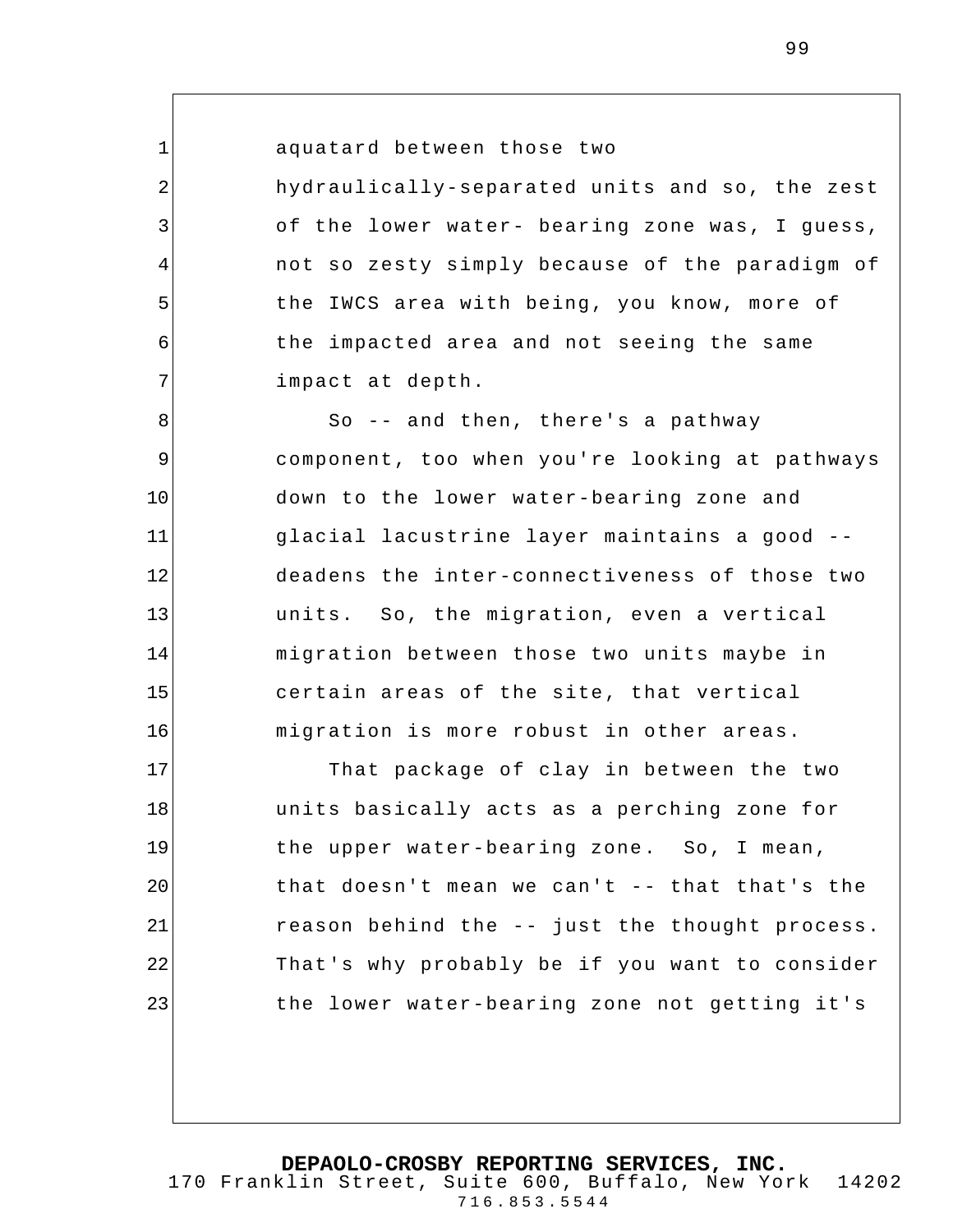1 2 3 4 5 6 7 8 9 10 11 12 13 14 15 16 17 18 19 20 due, that was the thought process. MS. KREUSCH: Okay. Bill, for those that are not as familiar as other with the upper and lower water-bearing zone things , when you talked about the aquatard, cold you explain to them what that means as far as vertical migration? MR. FREDERICK: If you think of a layer cake style structure, you have the upper water-bearing zone is the top cake part of the layer cake and then, you know, then there's a clay zone that lies in between the top part of the cake and the bottom part of the cake. So, if you think of a frosting zone in between the upper part of the cake and the lower part of the cake, that frosting zone in that cake is a clay that inhibits the movement of water in between those two units and they respond hydraulically differently. Like, during the dry season in the summer, the water levels in

the lower water -- in the upper water-bearing zone goes down and where the upper waterbearing zone are actually going up because of

21

22

23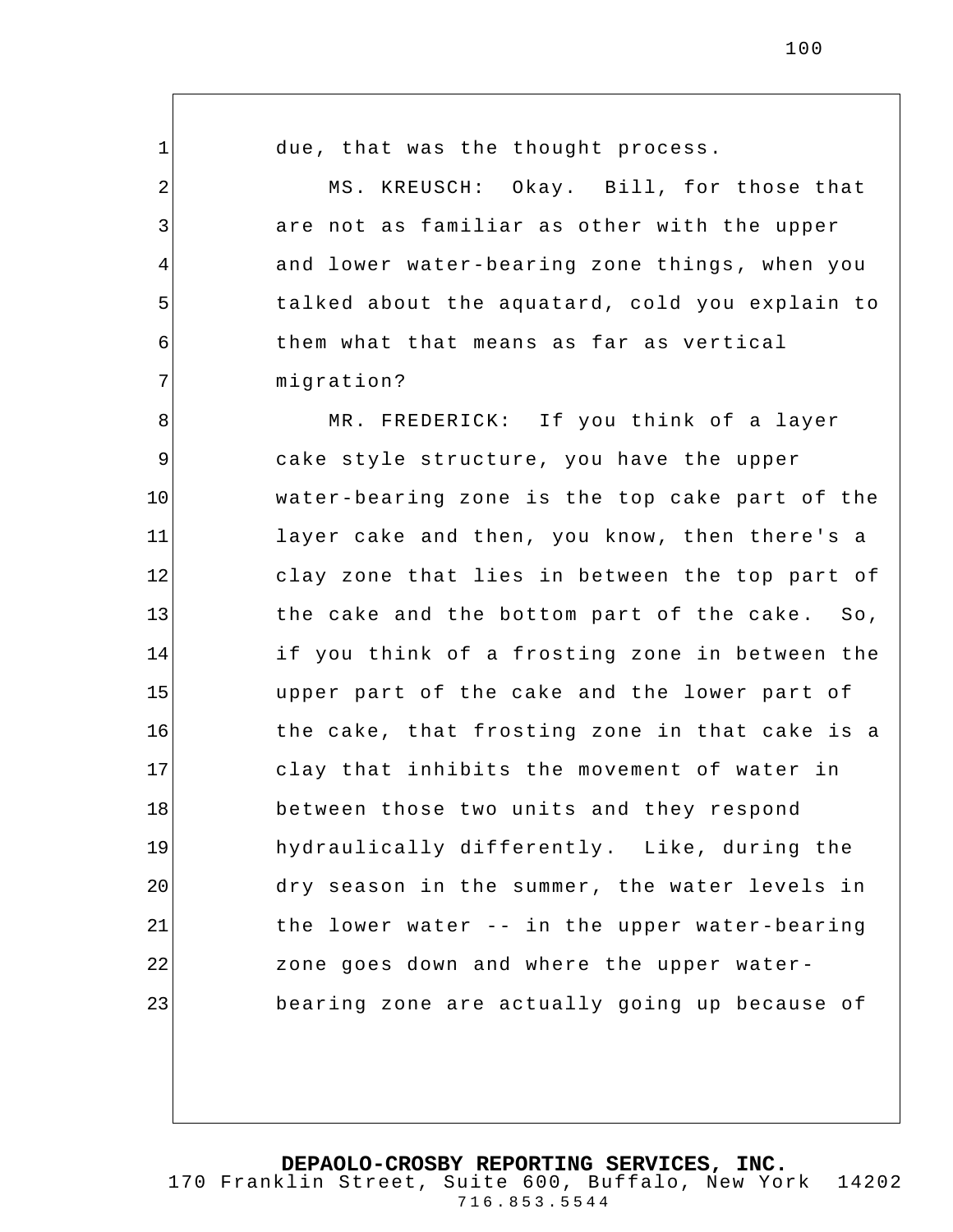1 2 3 4 5 6 7 8 9 10 11 12 13 14 15 16 17 18 19 20 just the way the recharge cycles occur and show hydraulic separation. So it's kind of like, a layer cake style with one of those pieces of cake being a. MS. KREUSCH: Before over here, there a question in this corner of the room. Could you state your name, please? MR. AGNELLO: Vincent Agnello, resident in Town of Porter. I would like to make an observation and then, two questions. I've been coming to these meetings for approximately two years plus. We -- the RAB has been disbanded and these quarterly meetings are supposed to be for citizen input in lieu of this citizen's RAB and watching the discussion today for 45 minutes or so on this pipe and whether or not there's contamination here shows that this process is totally flawed and it's a total failure. I thank Ann and Gerant Roberts for coming

21 22 23 and being active. They've been active for many, many years in studying the problems on this LOOW site, which extend up approximately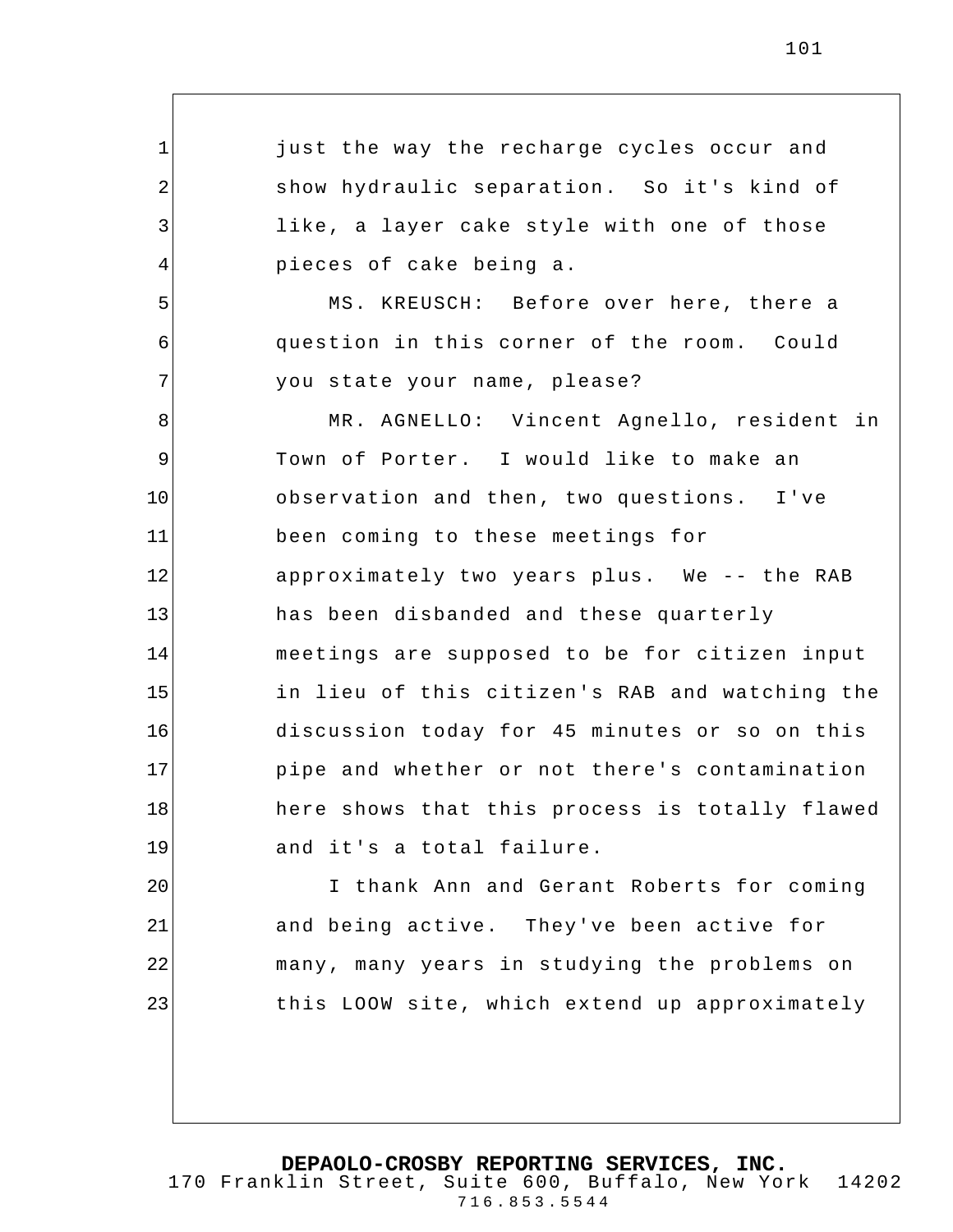1 2 3 4 5 6 7 8 9 10 11 12 13 14 15 16 17 18 19 20 21 22 23 68 years of mistakes and flawed decision making and we have input from citizens and all I hear is no, it's not that way, it's not that way, it's not that way, but nobody is saying I'll look at it. With all due respect to Michelle, it sounds like there's one person here making all the decisions here. I don't know of the whole process and I apologize if that's a misstatement. I would like to see more citizens involvement and not just at quarterly meetings. I would like to ask two questions. One is contamination on the site. We've been talking about upper and lower barriers of water and contamination and contamination around the buildings and so forth. I know it rains and water has to go somewhere. What is being done regarding water on this site and is it leaving the site in any way -- contaminated form, whether it's chemical or radiological? MR. FREDERICK: I'll take it. Bill Frederick again. We actually -- the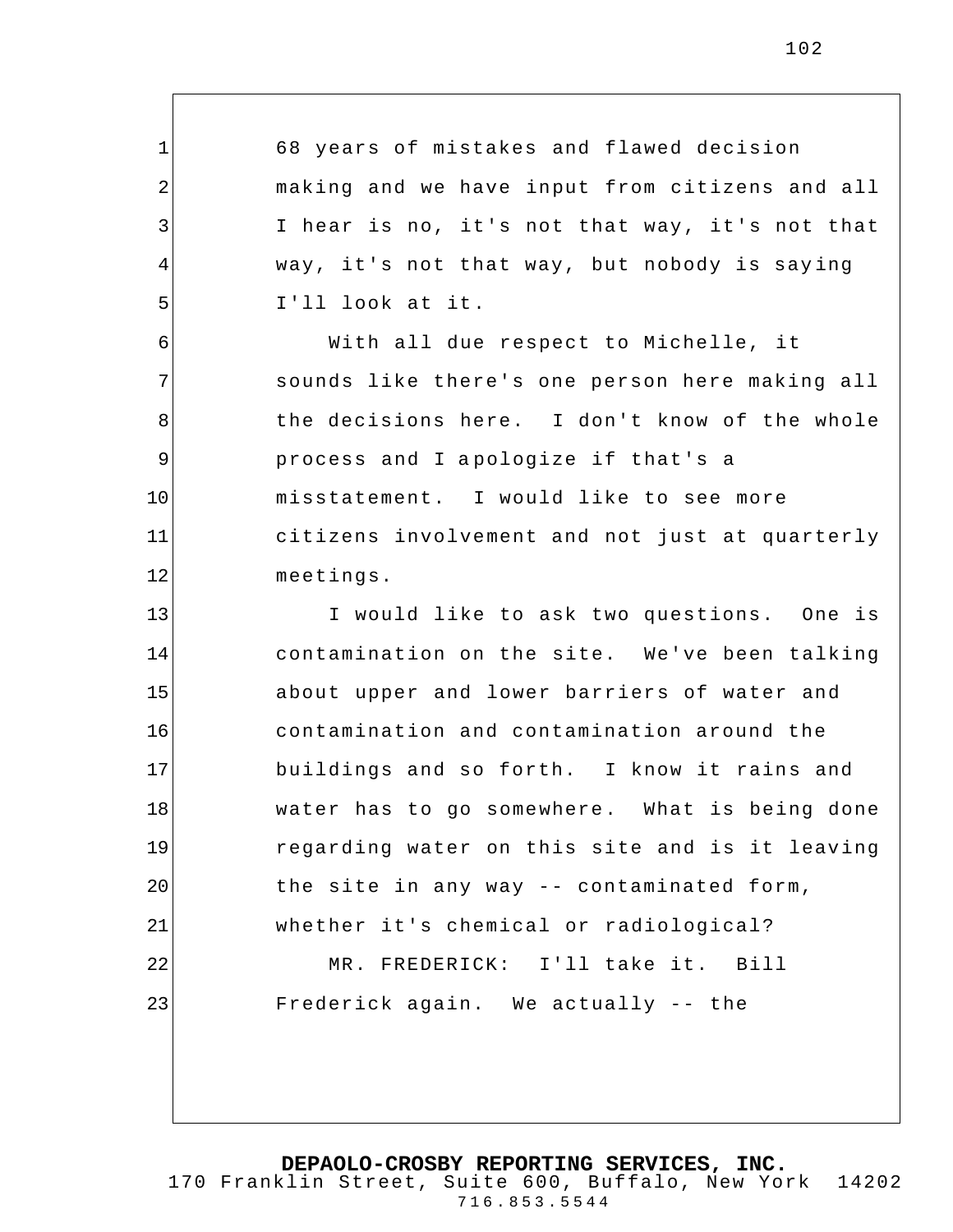monitoring that we do. I'm going to look at Michelle for a second and think out loud. We do quarterly groundwater levels -- I'm just going to run through a little inventory, mental inventory for a second, quarterly groundwater levels, semi-annual surface and sediment and then, annual groundwater right know.

9 10 MS. BARKER: I think it's biannual groundwater.

1

2

3

4

5

6

7

8

11 12 13 14 15 16 17 18 19 20 21 22 23 MR. FREDERICK: Biannual. Semi-annual groundwater, two times a year. So, the sampling that we take for the surface water especially, that definitely would be the most mobile pathway. That's how things would get off this site the quickest. We sample that twice a year. The sediment and samples at locations that kind of come onto the site, in the middle of the site and then, leaving the site and some of the things we're going to be looking at and we've been discussing with the folks here and the EPA is picking a few locations that are a little bit more robust,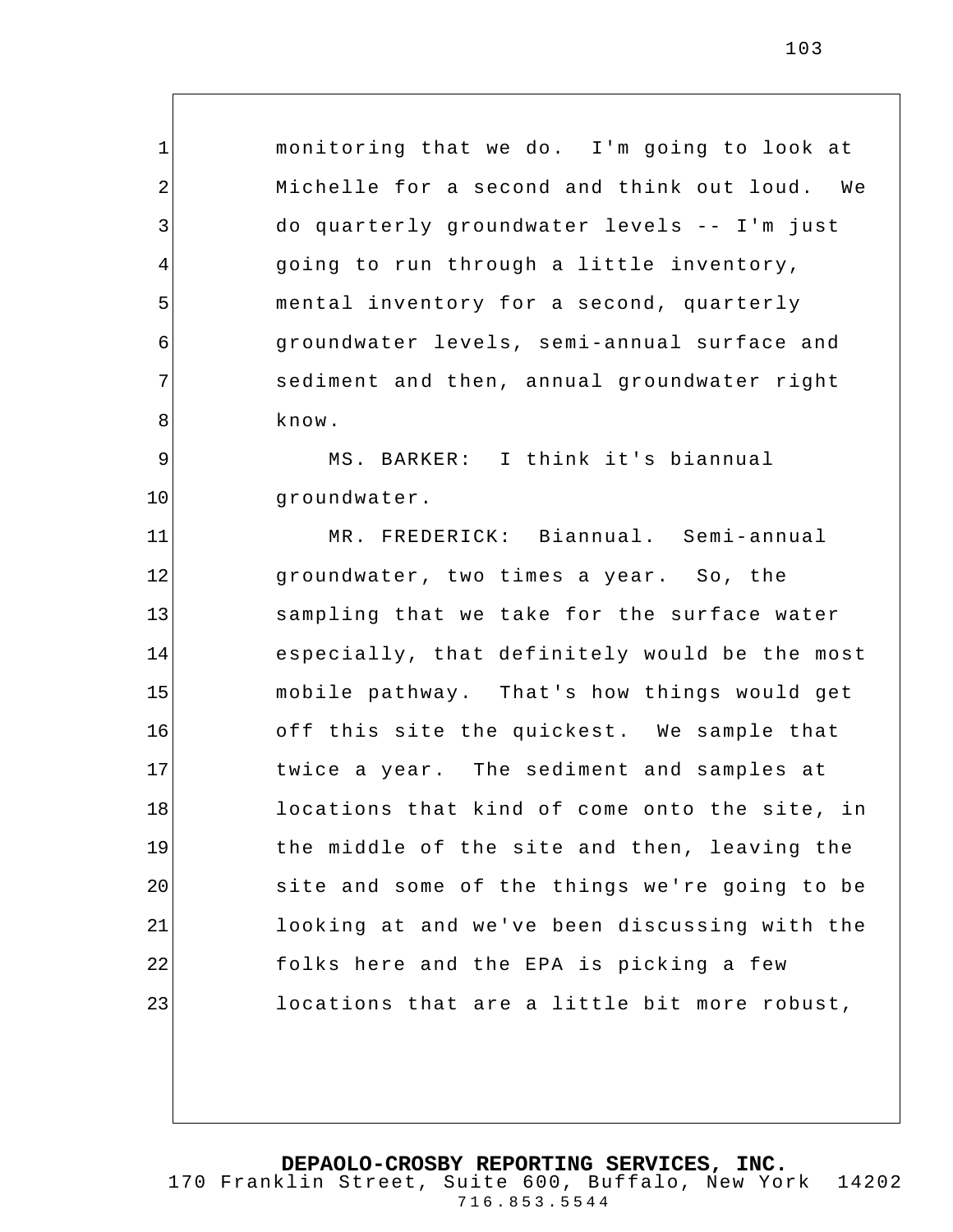doing a little bit more tighter sampling on it.

1

2

23

3 4 5 6 7 8 9 10 11 12 13 14 15 16 17 18 19 20 21 22 It's kind of in the planning phase, so it's like, in the arm-waving phase, so somewhere down the line there will be more data to not only look at, but information to show that yes, it is protective. Right now, nothing is leaving the site, nothing is of concern to the public to a point where, you know, you don't have to worry about the water coming of the Central Drainage Ditch from the site. We get water coming on from your modern neighbors. We sample that coming on so we can make sure that anything coming on our site isn't bad as well as, you know, leaving our site. So, we want to make sure we both know what's coming on and leaving. So, if there is something that's attributable to us, we can catch that and we can do something about it. For groundwater, we have looked at the groundwater impacts that we've had. We've added more wells. We're going to be added

**DEPAOLO-CROSBY REPORTING SERVICES, INC.** 170 Franklin Street, Suite 600, Buffalo, New York 14202 716.853.5544

more wells to our Environmental Surveillance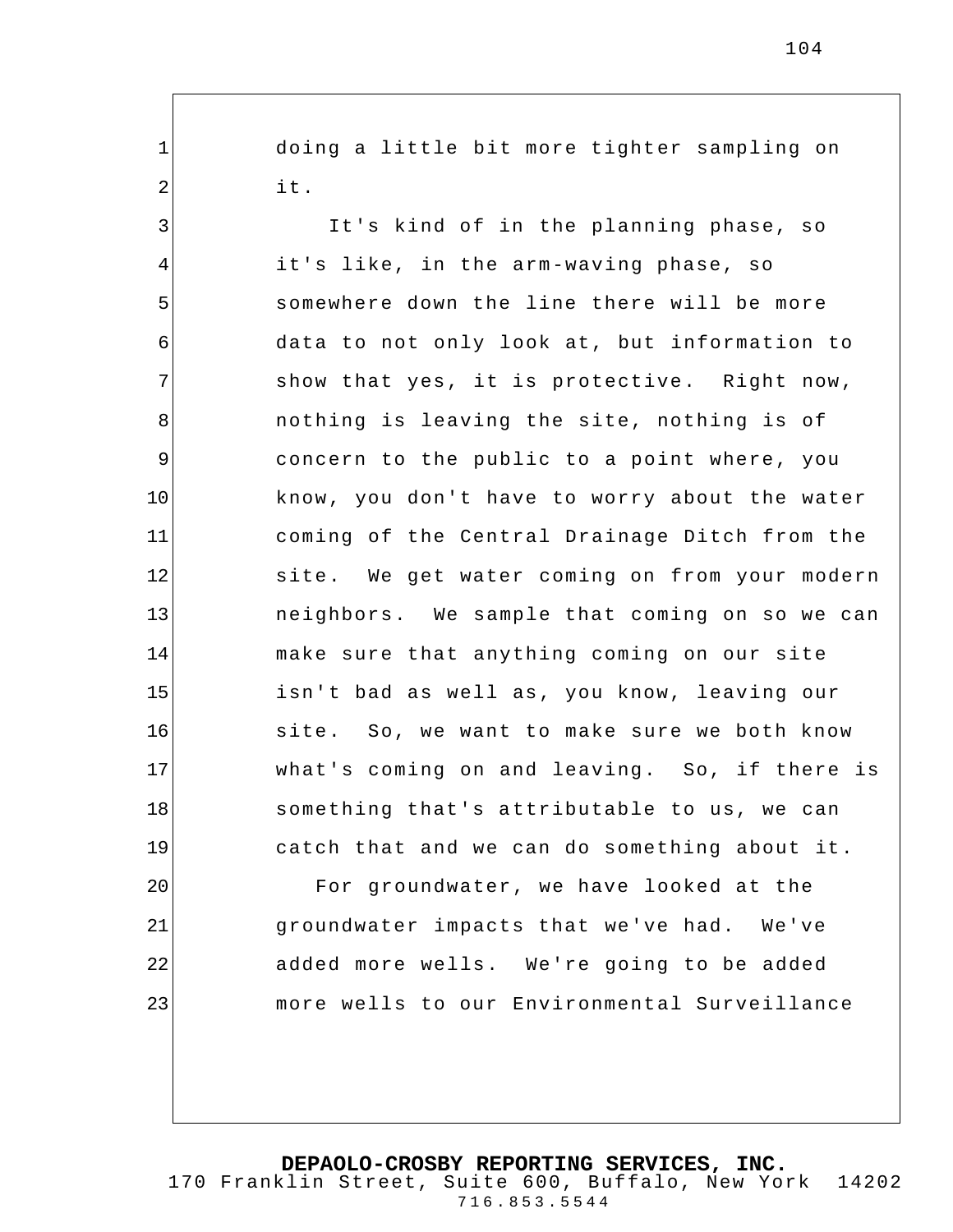which is like that semi-annual monitoring and some of those wells are like, at the fence lines and stuff like that if you want to call them compliance points.

1

2

3

4

5 6 7 8 9 10 11 12 13 14 15 16 17 18 19 20 21 22 23 And right now, the concentrations that we do see in some of those wells that we just installed recently are above drinking water limits, but they're in -- the good thing is that the groundwater on the site is so immobile and it moves so slowly and the absorption of any kind of contaminant in the soil like the radium and the thorium and uranium is a little more mobile, but it still has a tendency to be like -- the soil acts like a sponge, so it doesn't allow the -- the water can move faster than the contaminants can move. So, is -- am I answering your question? Is it safe? I believe it's not a safety concern to the residents of the area based upon the numbers that I see and these numbers are pretty low. Is it something that you want to leave there forever? Of course not.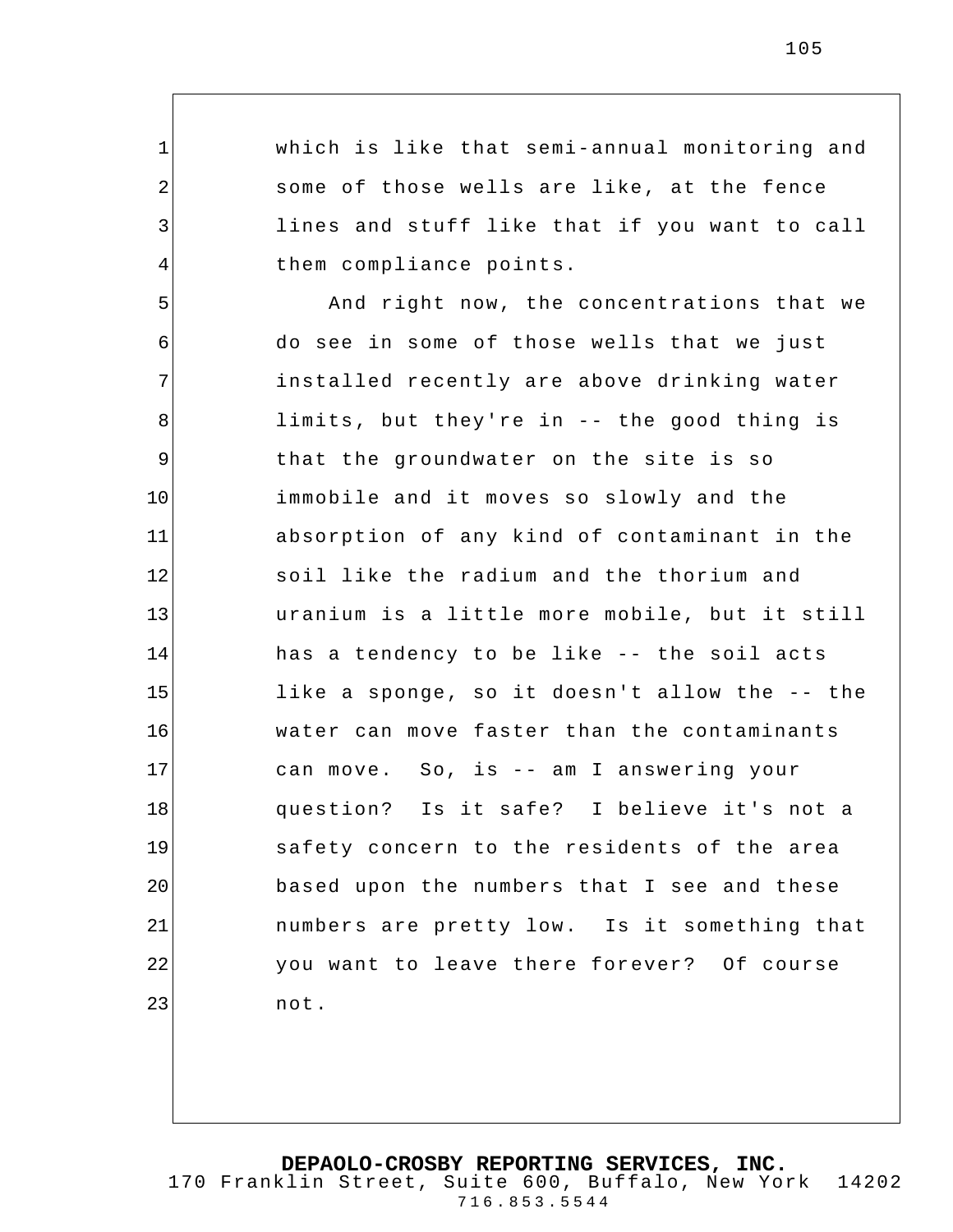1 2 3 4 5 6 7 8 9 10 11 12 13 14 15 16 17 18 19 20 21 22 23 DR. KEIL: The -- all of our years of environmental monitoring surveillance reports on the web and it shows there's nothing leaving the site that's an issue. In surface water, we have been monitoring since 1997, '98, so that's the purpose of this cap was to contain it and as Mr. Giardina said from the EPA, the cap is working and to answer your earlier question, the reason we're deferring to Michelle, Michelle has been the Project Engineer on the project for ten years, so she's the one that has all the facts and figures about the sampling off the top of her head, so we work as a team to make decisions on the sampling and just the fact that we did the Remedial Investigation Addendum was to address all the comments that we got from the public, from the RAB group, from all stakeholders, so we listen to the comments. We took action. We were trying to address the concerns by doing further sampling and evaluations and as Bill has also stated, we are moving forward with the feasibility study.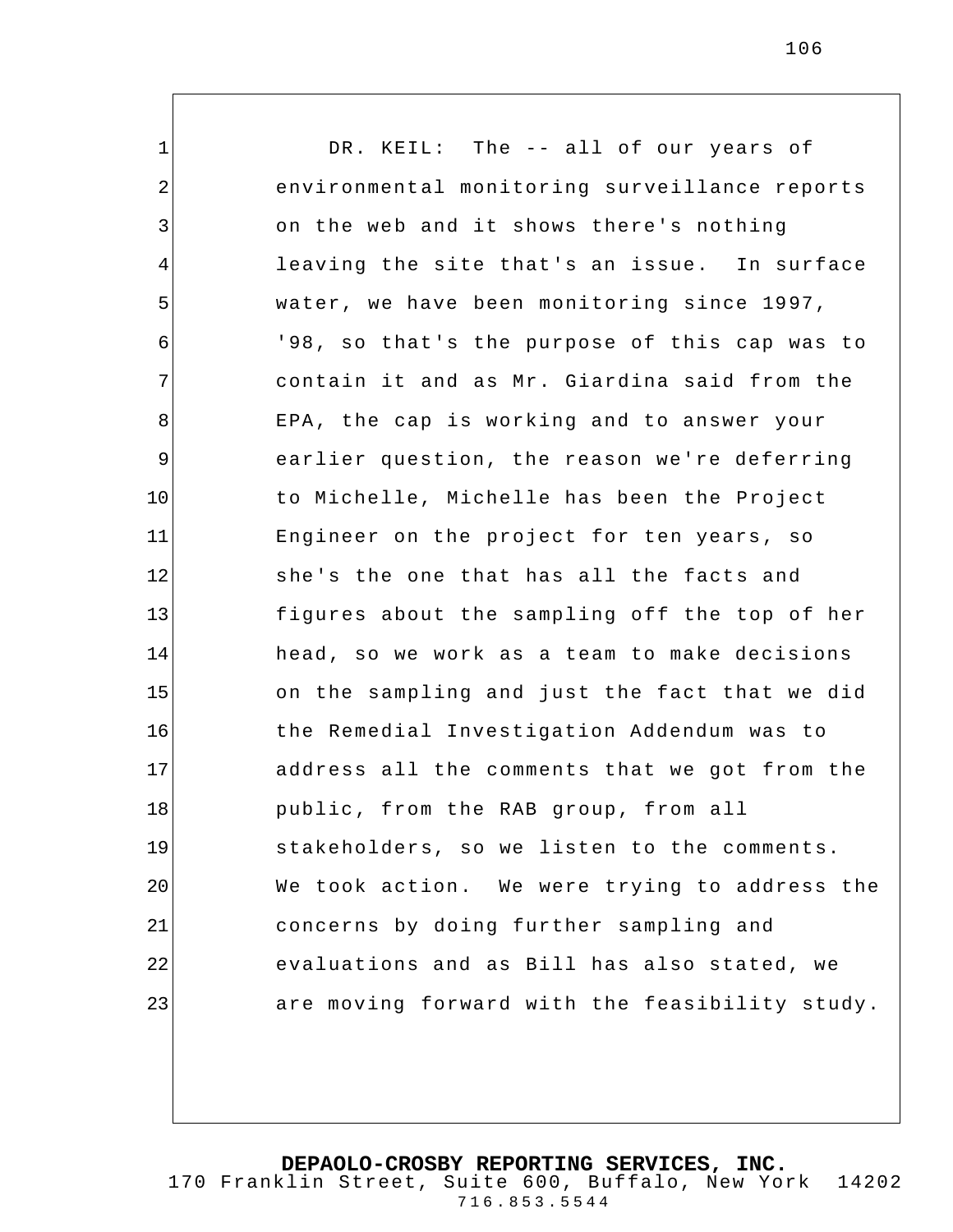1 2 3 4 5 6 7 8 9 10 11 12 13 14 15 16 17 18 19 20 21 22 23 We're looking at -- all options are on the table right now to look at what -- and how to address the residues underneath the IWCS from plume removal, you know, variations of that, so we're trying to make sure that it will remain protective of human health and the environment for years to come. We're trying to be responsive to your concerns. MS. KREUSCH: Paul Giardina? MR. GIARDINA: I'd like to shift gears slightly because there was one other concern that was raised this afternoon that's actually been raised by some of the citizens I was talking with and I'd sort of like to get it started now and rolling. The history of the site shows that the Department of Energy at one point had a piezometer reading in the water levels in the actual building where the K-65 wastes are and we've talked about it with the Corps and it appears that it was in place, it was working and then it stopped working, struck by lightning or something and then, there is some reference that it might have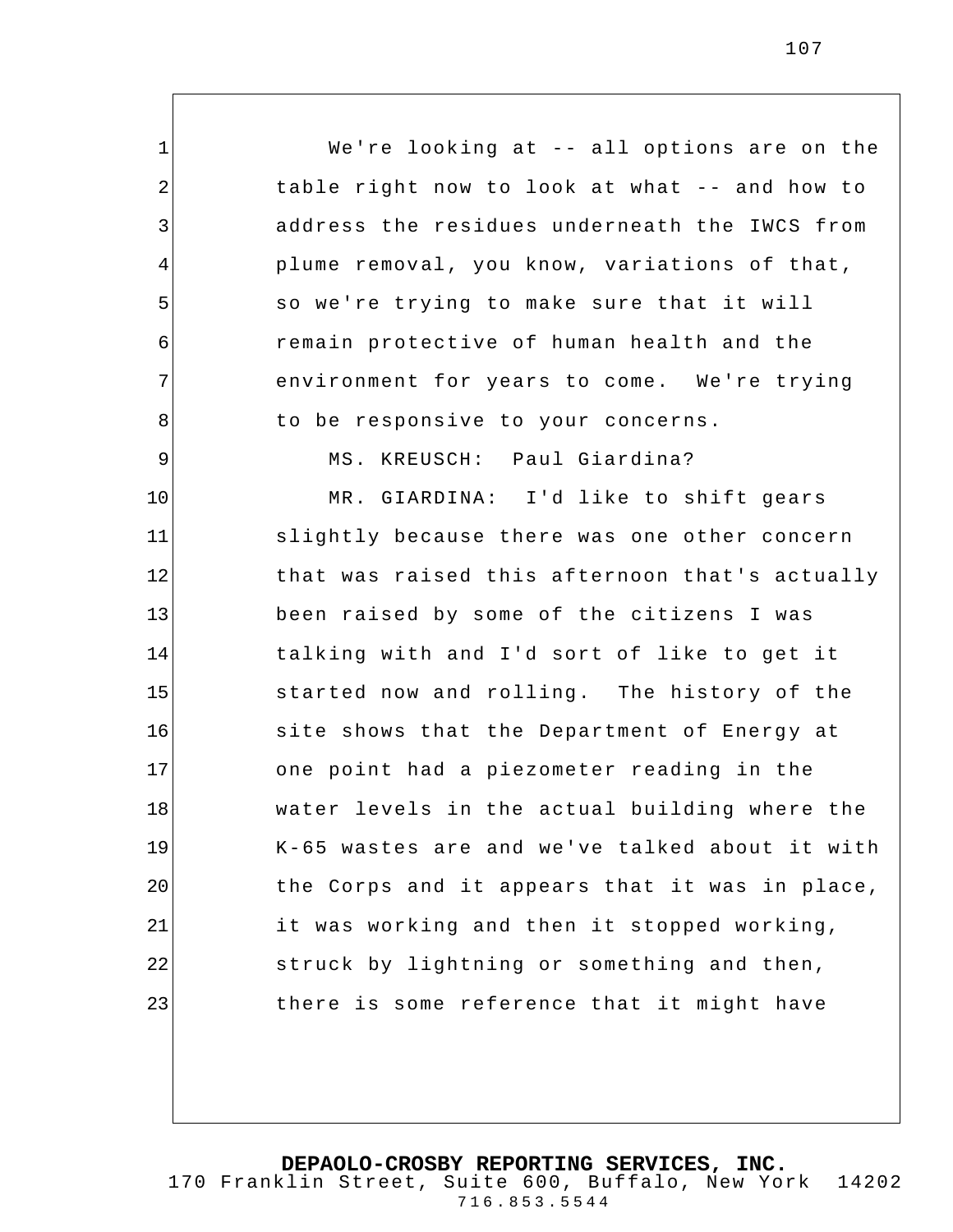1

been repaired.

| $\overline{2}$ | And the question that I think we need to       |
|----------------|------------------------------------------------|
| 3              | say is what -- and I phrase this question --   |
| 4              | we'd all be a lot better off if we knew what   |
| 5              | the water level in the building was and the    |
| 6              | IWCS was, but from an EPA perspective, it's    |
| 7              | probably a very bad idea to try to do          |
| 8              | something heroic like set up something that    |
| 9              | could jeopardize the clay cover and then,      |
| 10             | you'd have a lot of radon coming off of it.    |
| 11             | The question I have is, what do we now         |
| 12             | really about the piezometer that's there? Is   |
| 13             | it useable, not useable and as I now recollect |
| 14             | after hearing today's thing, was it really     |
| 15             | installed more to worry about the water from   |
| 16             | the actual waste of the -- was, you know, had  |
| 17             | some degree of water? What were they           |
| 18             | measuring and if you could find the records    |
| 19             | and we can figure out is there a smarter way   |
| 20             | or is there an existing way to understand      |
| 21             | water levels that might be occurring until     |
| 22             | such time as we actually can get the waste out |
| 23             | of here? That's that I think we need to --     |
|                |                                                |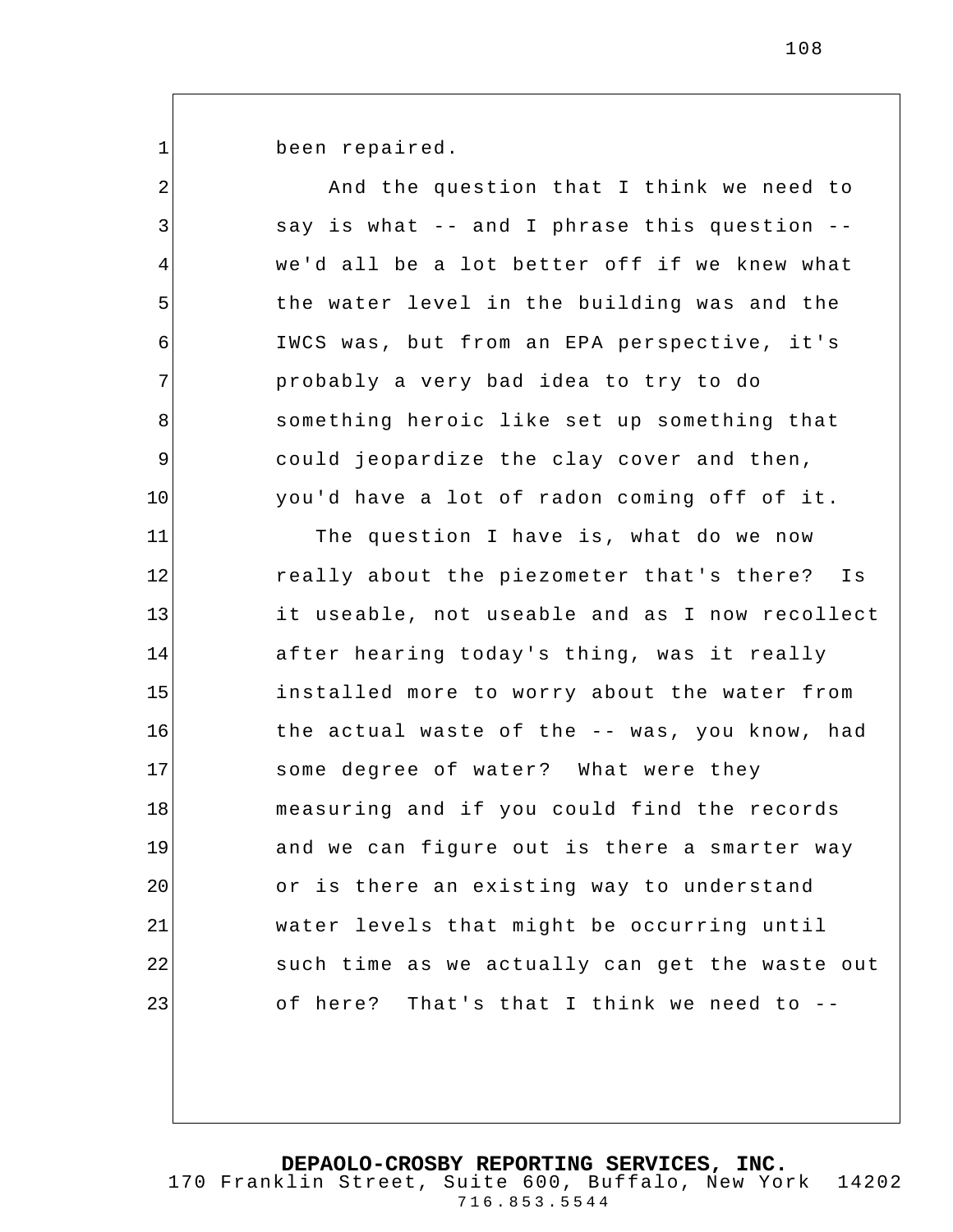1 2 3 4 5 6 7 8 9 10 11 12 13 14 15 16 17 18 19 20 and Bill, am I phrasing that what you want? I Think that's what we really want to do, you know? It's EPA's position that cap seems to be working just fine to keep the radon in and by far, the radon is a serious environmental pathway that we want to control, so we're not about ready to approve any kind of change that would drive something if there is some waywe can figure out in but some existing way, we'd certainly like to relook at that and relook look at that relatively quickly and I would just suggest maybe by the next quarterly meeting and we have a little conference call set up in August, so even if we can get it sooner than that, that would be good. MS. KREUSCH: Okay. Vince had another question and then, the gentleman in the back. MR. AGNELLO: My second question and maybe this can be referred to Paul Giardina, in the

past, there's been question about a disaster plan for this community if there's a breach of the IWCS and BP is proof that a worst case

21

22

23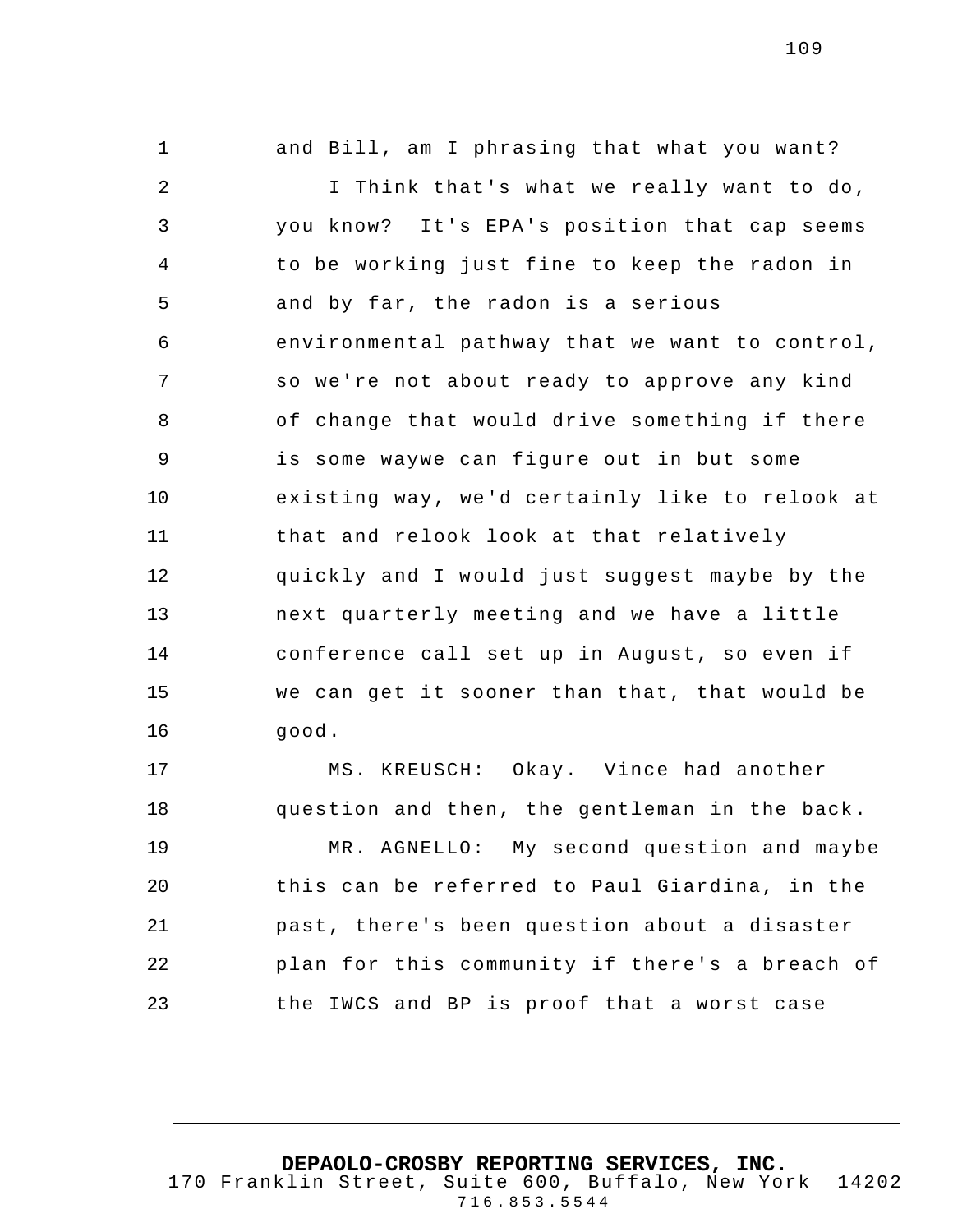scenario does happen and today, we did have an earthquake just north of Ottawa I believe it was, so earthquakes do happen. Is the -- will the EPA or will somebody in this room here work on a disaster plan for this area are should I just move out of this community because I'm sorry I ever moved in.

1

2

3

4

5

6

7

8 9 10 11 12 13 14 15 16 17 18 19 20 21 22 23 MR. GIARDINA: Well, you're asking a question that isn't EPA's responsibility but I'm sure I can turn that over to the other people who have some responsibility for it and we actually have discussed this. EPA has discussed this with the Corps and our concerns are -- and I don't want to go into too much detail before you, but if something were to be left on-site for a long period of time, we no longer want people to look at risk. We want people to look at it in a deterministic fashion and I used Yucca Mountain in my speech and I assume there will be an earthquake. Assume there will be a tornado. Assume all of these things can happen over a finite period of time and then, determine what you have to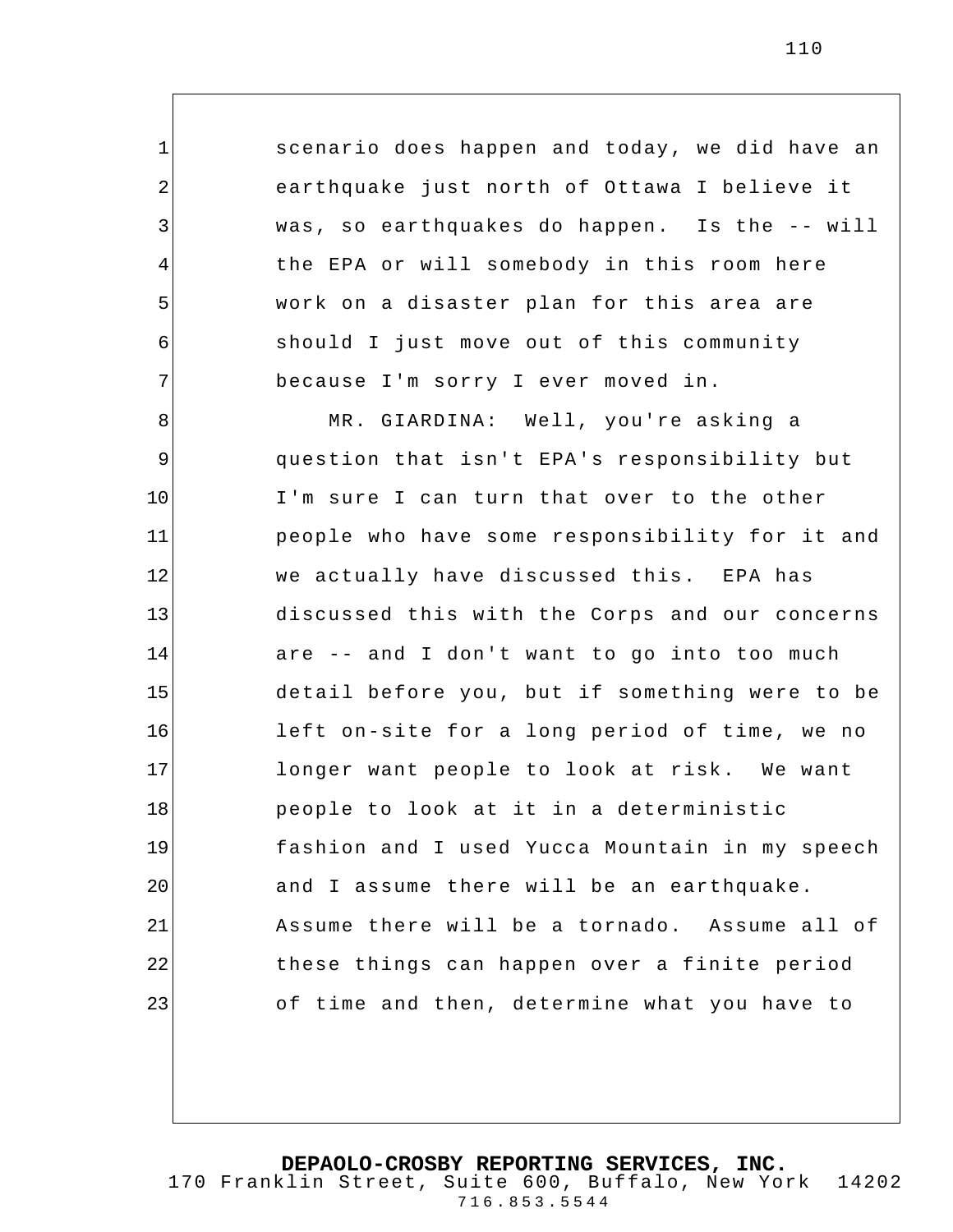1 2 3 4 5 6 7 8 9 10 11 12 13 14 15 16 17 18 19 20 21 22 23 do to mitigate that as best as you can using engineering barriers or whatever. Now, I'm going to comment very carefully here. I am aware that Department of Energyowned facilities, which this is and those that are tended to by those who handle it are responsible for these kinds of issues and that's obviously following 9/11. I know something about that considering where my office is. I know that the Corps is addressing that, okay? It's also a function of what the state does. There's a State Emergency Management Office that does that and they're required to look at it such that they postulate what's the worst thing that could happen and have mitigation techniques for it and I've addressed that it. So, it's also because of some national security issues, not something that you - because in the short term, if somebody actually took an action against the site, that might have more problems than, you know, if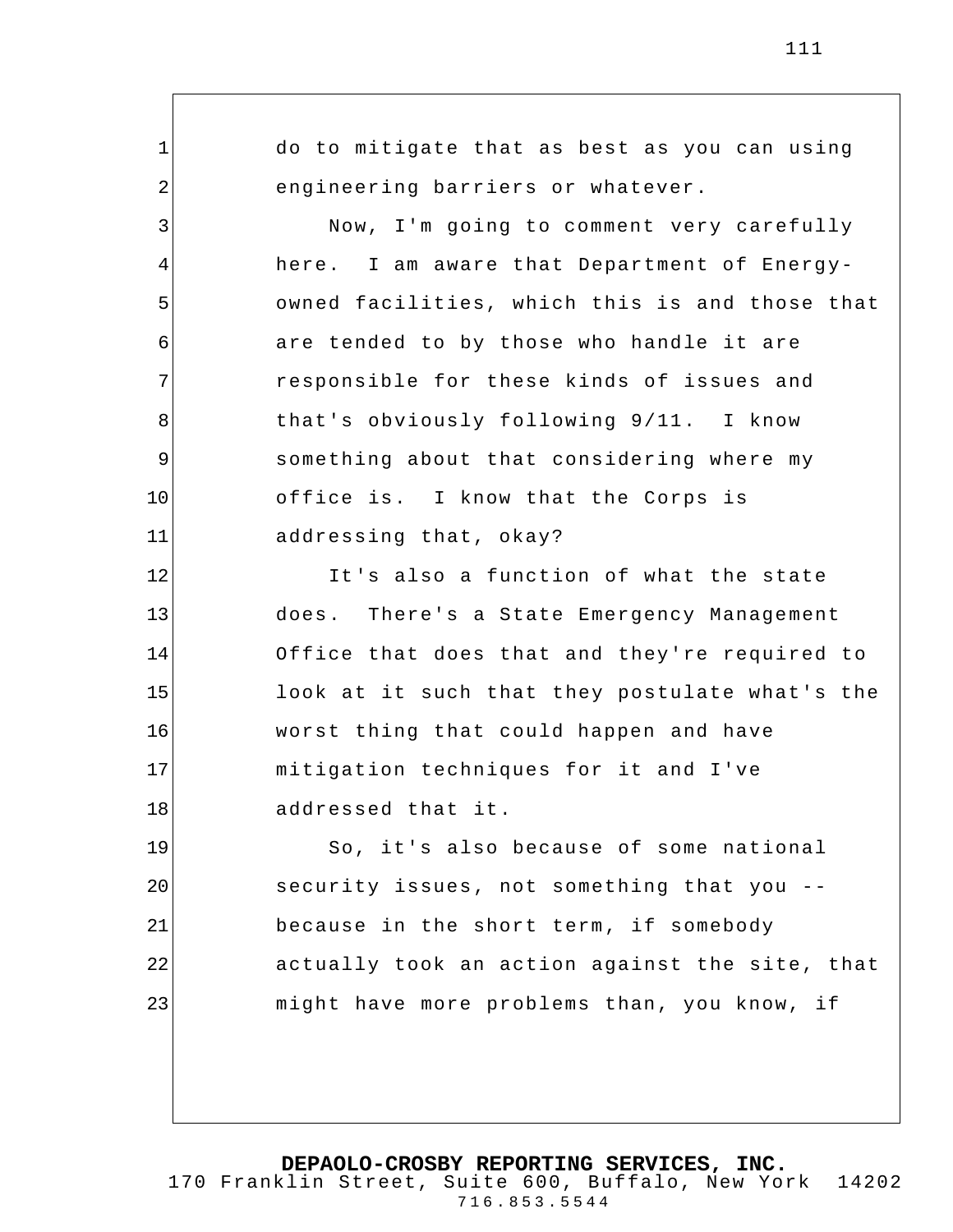1 2 3 4 5 6 7 8 9 10 11 12 13 14 15 16 17 18 19 20 21 22 23 there's a 5.5 earthquake in Quebec. MR. AGNELLO: There's a lot of scenarios that can happen. MR. GIARDINA: At Yucca Mountain, we postulated that there would be -- if anybody has been to this area of Nevada you might chuckle but what happens when the next glacier takes off the first 1,000 feet of soil and that's what we're sort of figuring. It's really the responsibility through other areas but and I know the Corps is looking at it. MR. AGNELLO: Thank you. MS. KREUSCH: There's a gentleman in the back in a blue shirt. MR. GIARDINA: I think Bill knows more about this than I do . MS. KREUSCH: Okay. Bill? MR. KOWALEWSKI: Bill Kowalewsi with the Corps and I just wanted to add to Paul's statement. The bottom line, it is a DOE-owned facility. The Corps is the caretaker and we've put a lot of serious work and effort into security and emergency response since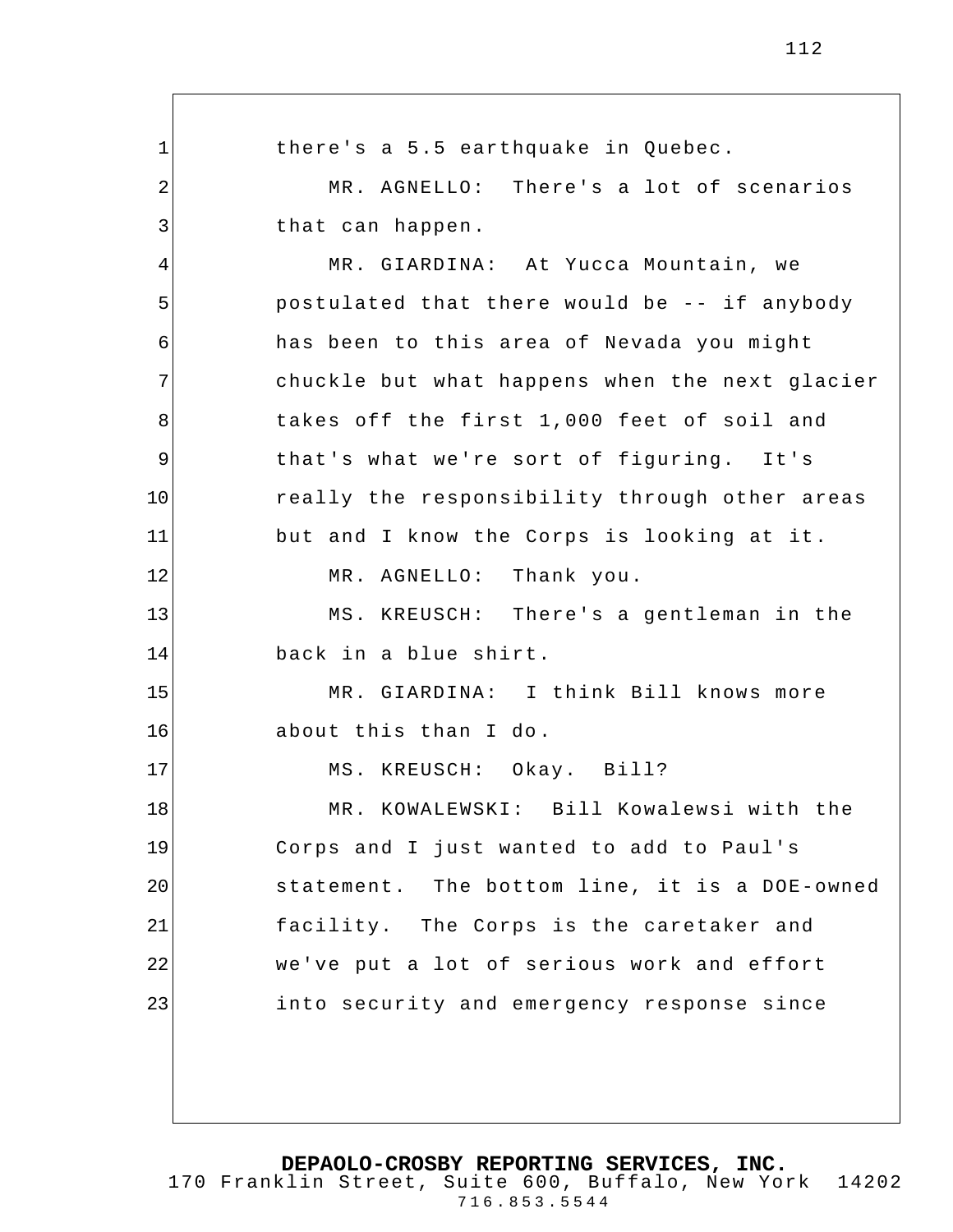1 2 3 4 5 6 7 8 9 10 11 12 13 14 15 16 17 18 19 20 21 22 23 9/11 to include planning, to include working with the state and Federal Department of Homeland Security, Department of Energy. And while Paul eluded to, you know, we can't give out the combination to the bank vault, I want to reassure you that those discussions those relationships that planning has taken place and you know, the Corps is ready 24/7 to respond and kick that off if needed, which did, by the way, occur today at a local level. Within a minute of us shaking in our offices, this team was on the phone to the site caretakers and directed them to do a walk around, a visual survey, a photographic survey and make sure that there was nothing wrong, so that system does work and I want you to know that. MS. KREUSCH: Okay. The gentleman in the back, please state your name. MR. BLUSCH: Sam Blusch and I live over here on Riverwalk. I just bought a house out here about a year ago. This is my first meeting and what I can see, we're damned if we

**DEPAOLO-CROSBY REPORTING SERVICES, INC.** 170 Franklin Street, Suite 600, Buffalo, New York 14202

716.853.5544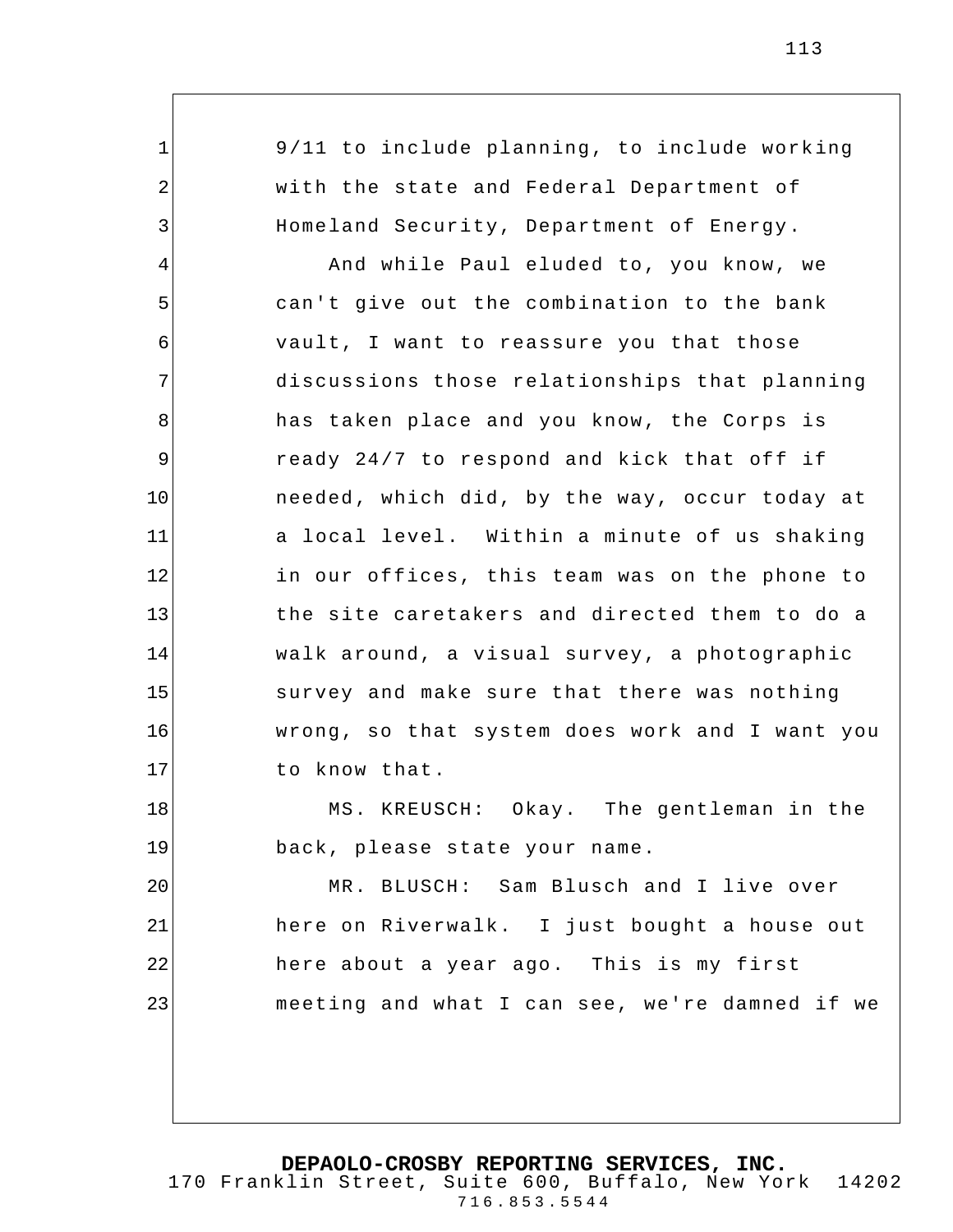do and damned if we don't, so we've got to do something. We all agree that something has to be done. I think you're playing with a hand grenade with the pin pulled out.

1

2

3

4

21

22

23

5 6 7 8 9 10 11 12 13 14 15 16 17 18 19 20 From what I can see from my heavy -- from my experience in heavy construction for 43 years, the groundwater is going to pick up because those silos, they look like -- I was talking to this gentleman over here, them silos looks like to me that they're concrete. It was said here before they're going to put plastic down on the ground and that but when they start knocking those silos down and the building down, I'm assuming the contractor is going to use water hoses to hold that dust down. That's what they're talking about. That's what they usually do on heavy construction jobs. So, all that extra water is going to be hitting the plastic that's put on the ground.

So, you're going to have to have some type of containment-type berms or a pump or something to take that out with a truck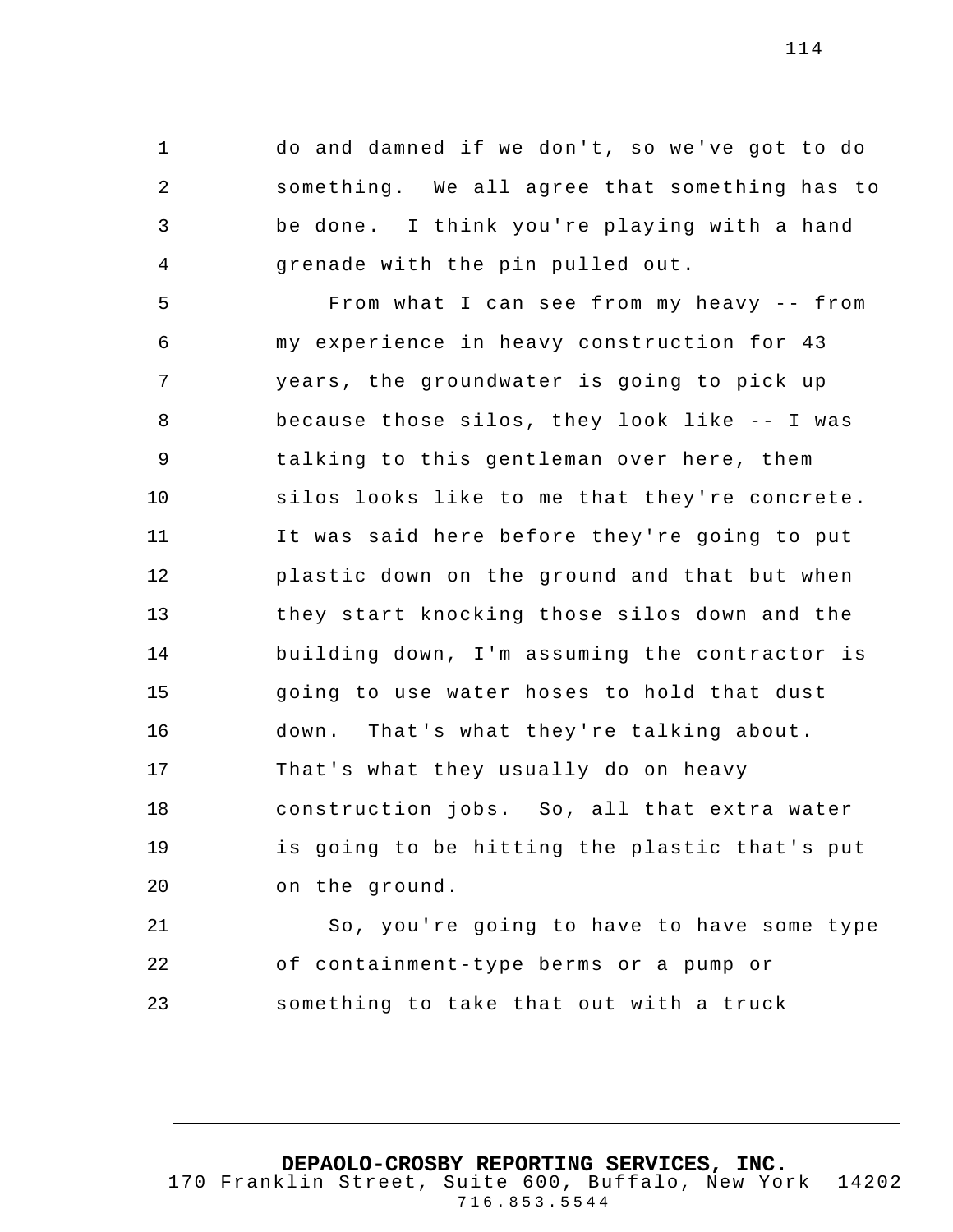because that's when your groundwater is going to increase because as sure as a dime to a doughnut that's what's going to happen and then, you're going to get a lot of air pollution because I'm assuming they're going to use like the Indians did when they knocked down those grain silos in Buffalo, they're going to probably use a big steel plate on a crane and crack that up.

1

2

3

4

5

6

7

8

9

10

11

12 13 14 15 16 17 18 So, that's when your air pollution is going to come into effect because I don't know if that guy that's going to be a laborer on the ground with a water hose is going to be able to spray up onto top of that. Your pollution, you're going to have to watch your air movement in there, so your pollution is going to be blowing from the air and you're going to get a lot more ground pollution.

19 20 21 22 23 So, what I want to know and my question is this: If it does come to the point where I don't know too much about radiation where you're picking up a lot in the groundwater, you're picking it up in the air with your

**DEPAOLO-CROSBY REPORTING SERVICES, INC.**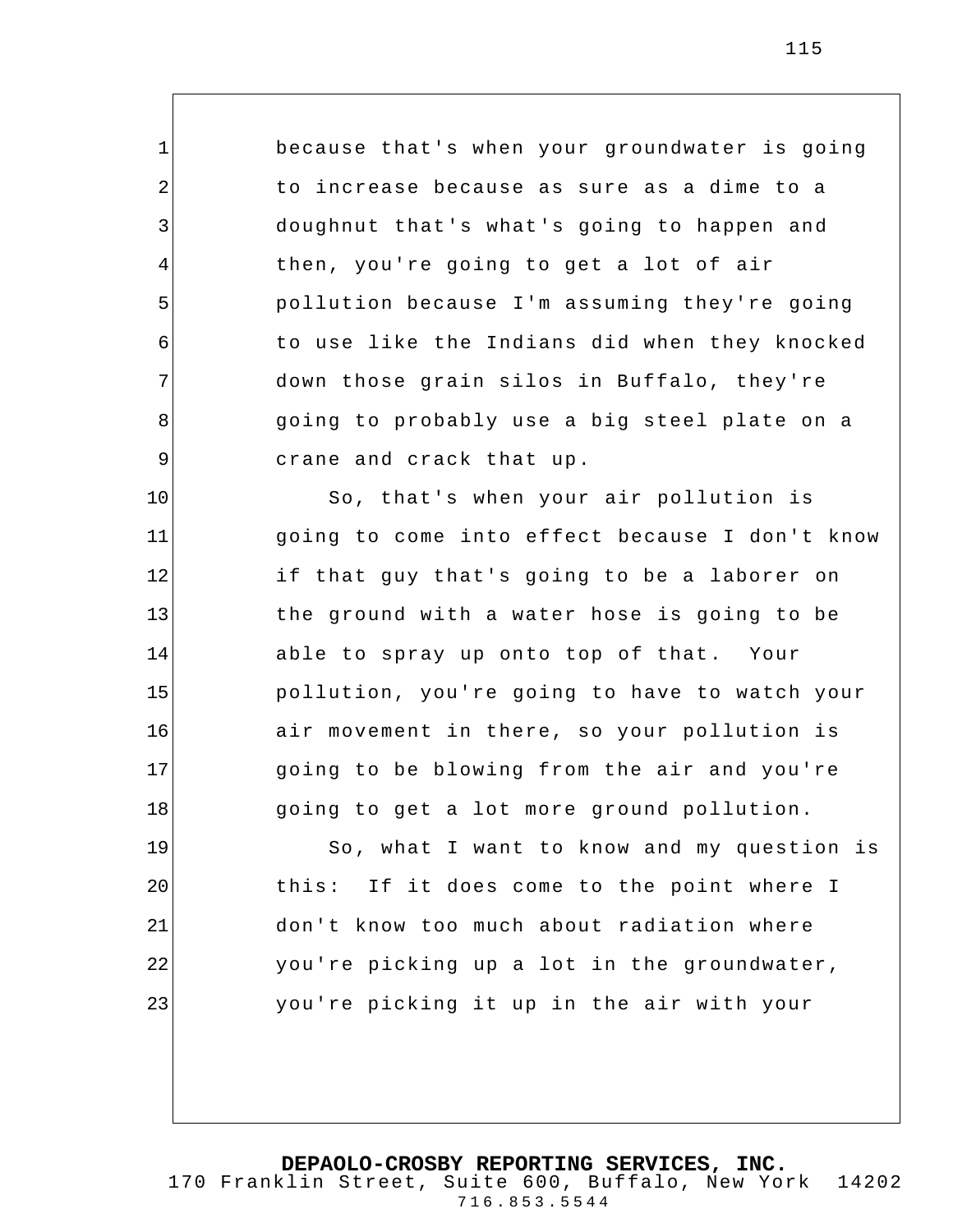monitors which I -- we used them on different construction jobs. We used it to pick up gas. Anyway, if that comes to a point where that level goes up, does someone in this room have authority to shut the job down so you can remedy the situation?

1

2

3

4

5

6

7 8 9 10 11 12 13 14 15 16 17 MR. BOUSQUET: Sir, my name is Steve Bousquet and I actually worked on several projects in the FUSRAP Program where we dismantled buildings. Most recently we took down Building 14 at the Linde Praxair Site in Tonawanda. What we're talking about building is, there will be a berm around that to capture any of the water that is run off of that and filtered, treated and disposed of in on accordance with state and Federal regulations.

18 19 20 21 22 23 I will tell you that when we took down that building at the Linde sight, we took it down in a surgical manner where we had realtime dust monitoring which is, I believe, planned for this site as well. We had also radiation monitoring that was upwind,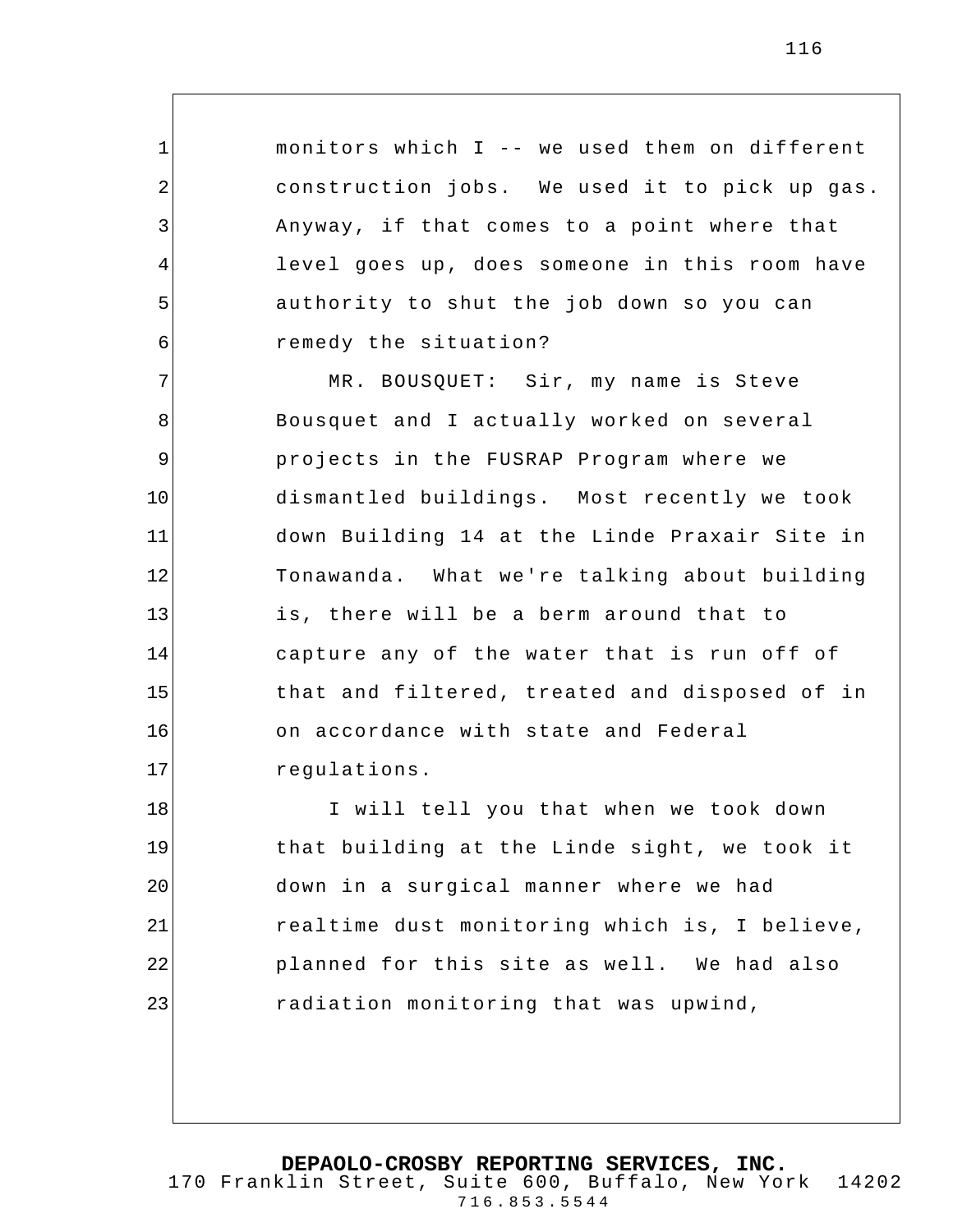1 2 3 4 5 6 7 8 9 10 11 12 13 14 15 16 17 18 19 20 21 22 23 downwind, crosswind to account for any type of particles that may be leaving the site. And I will tell you that in doing that, we used the aerial man lifts and things like that to mist the structure as we were taking it down. It's not going to be a wrecking ball. It will probably be something like a Cat 380 or something like that with a hydraulic grapple on it that will crunch it, lower it down. It will be a surgical removal. So, I can speak with confidence that the plans that TES is currently working on and submitting to the Corps for review are going to have quite scrutiny to go through in our project and you're right. Heavy construction is a dirty business, but we're going to do our best and we have proven our best at the Linde site in taking down these buildings. MR. BLUSCH: Thank you. MR. BOUSQUET: Yes, sir. MR. KOWALEWSKI: Sir, just to follow along, the Corps safety policy on your job is anyone, a worker, an equipment operator, a

**DEPAOLO-CROSBY REPORTING SERVICES, INC.**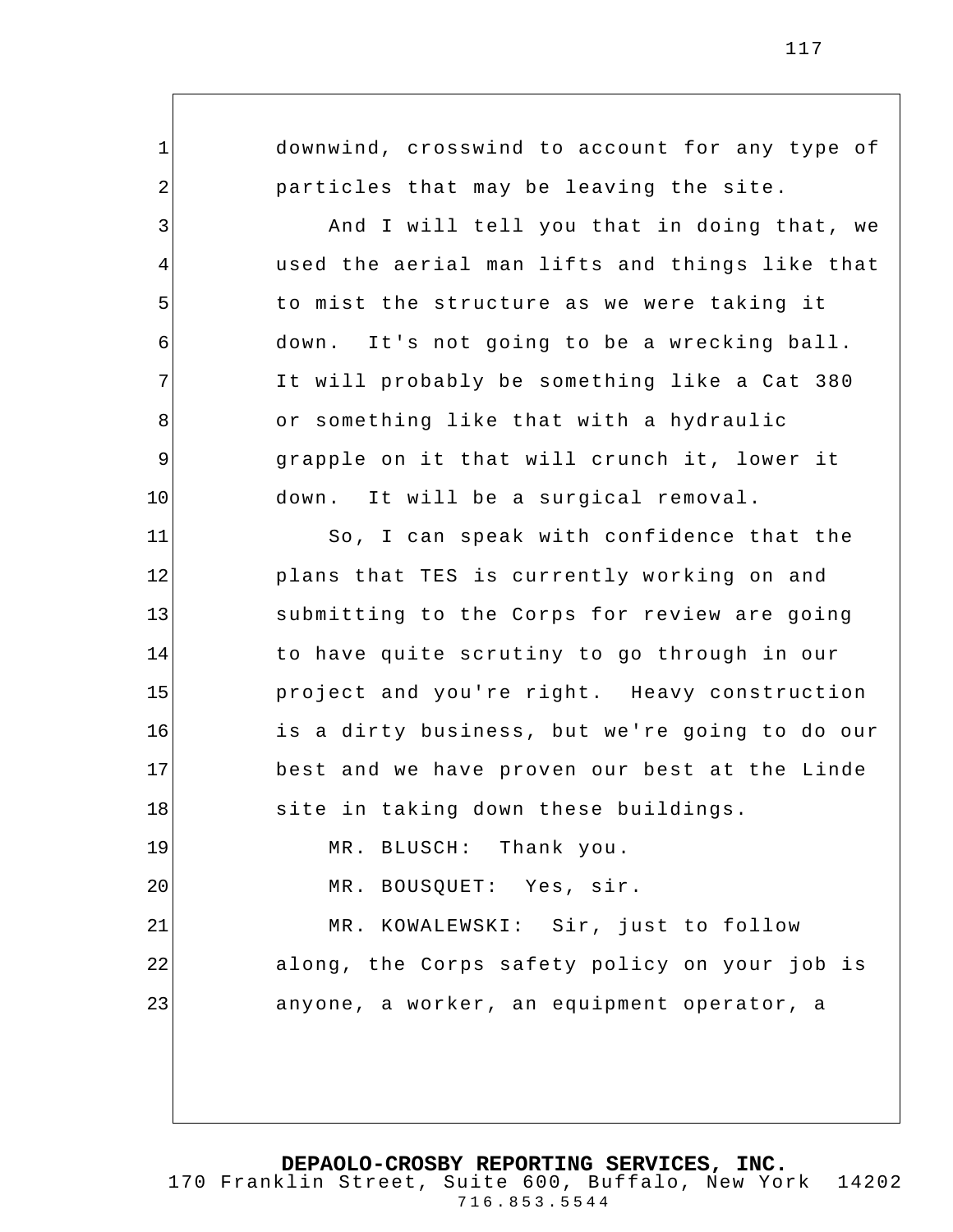supervisor can shut that job down as soon as they observe a hazard, so it is not like there's several layers of management or decision making. A heavy equipment operator can raise his hand, say this job is unsafe, they need to shut it down and that will happen.

8 9 10 11 12 13 14 15 16 17 18 MR. BOUSQUET: I'll tell you, sir, that we've had those types of stand downs where we we've had an issue where we have had a laborer or an operator, a union guy come up, say, you know what, I don't like the way this is going. I think we need to take a step back. And we have done that. We have done that. We will do that if that is the case, I promise you that. MR. BLUSCH: Okay. MS. KREUSCH: Okay. There's a question on

this side of the room.

1

2

3

4

5

6

7

19

20 21 22 23 MR. GIANNETTI: Robert Giannetti, Village of Lewiston . I don't know if I'm entirely satisfied with the answer that was given to Mr. Agnello and I would like to pursue

**DEPAOLO-CROSBY REPORTING SERVICES, INC.**

170 Franklin Street, Suite 600, Buffalo, New York 14202 716.853.5544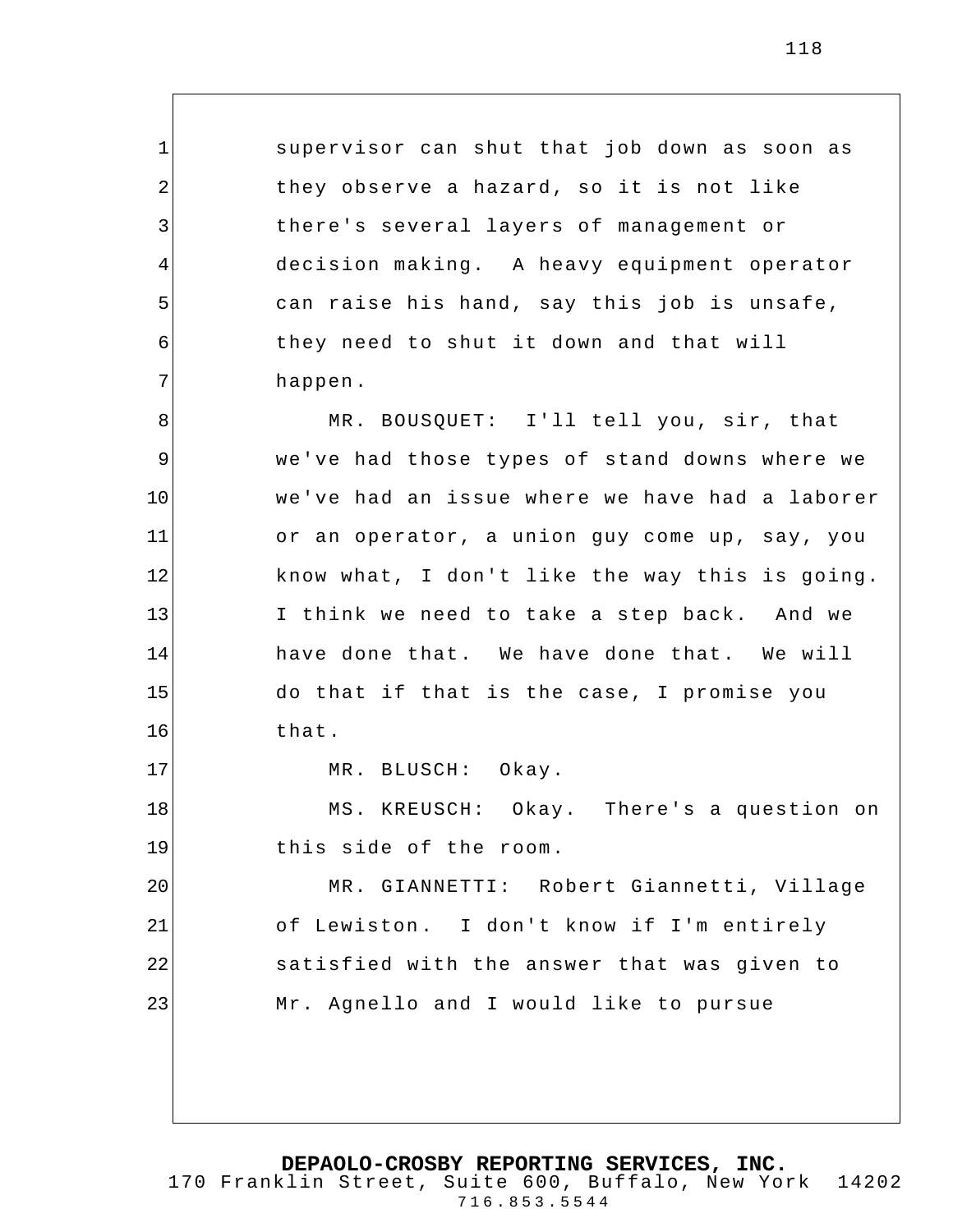specifically the catastrophic event question and most especially in the light of what happened today and I guess it's a two-fold question. One, what is the biggest danger and I don't want a qualified answer. If there is a ranking of these things, just give it forthrightly, please. What are the biggest dangers to this community from a catastrophic event, are they seismic, are they terrorist, what are they?

1

2

3

4

5

6

7

8

9

10

11 12 13 14 15 16 17 18 19 20 21 22 23 And I think we have a right to know this and it is reassuring that there are plans in place, but I guess we could start specifically with the seismic event. What is the effect of a seismic e vent that would affect the site in terms of is it a -- is it mostly a water event, is it an airborne event, is it both of those? This is a serious question and I think it's bought into light by something that has happened today and something that has happened as far away in the Gulf of Mexico with a unforeseen consequence. So, please try to address that in a way that a laymen can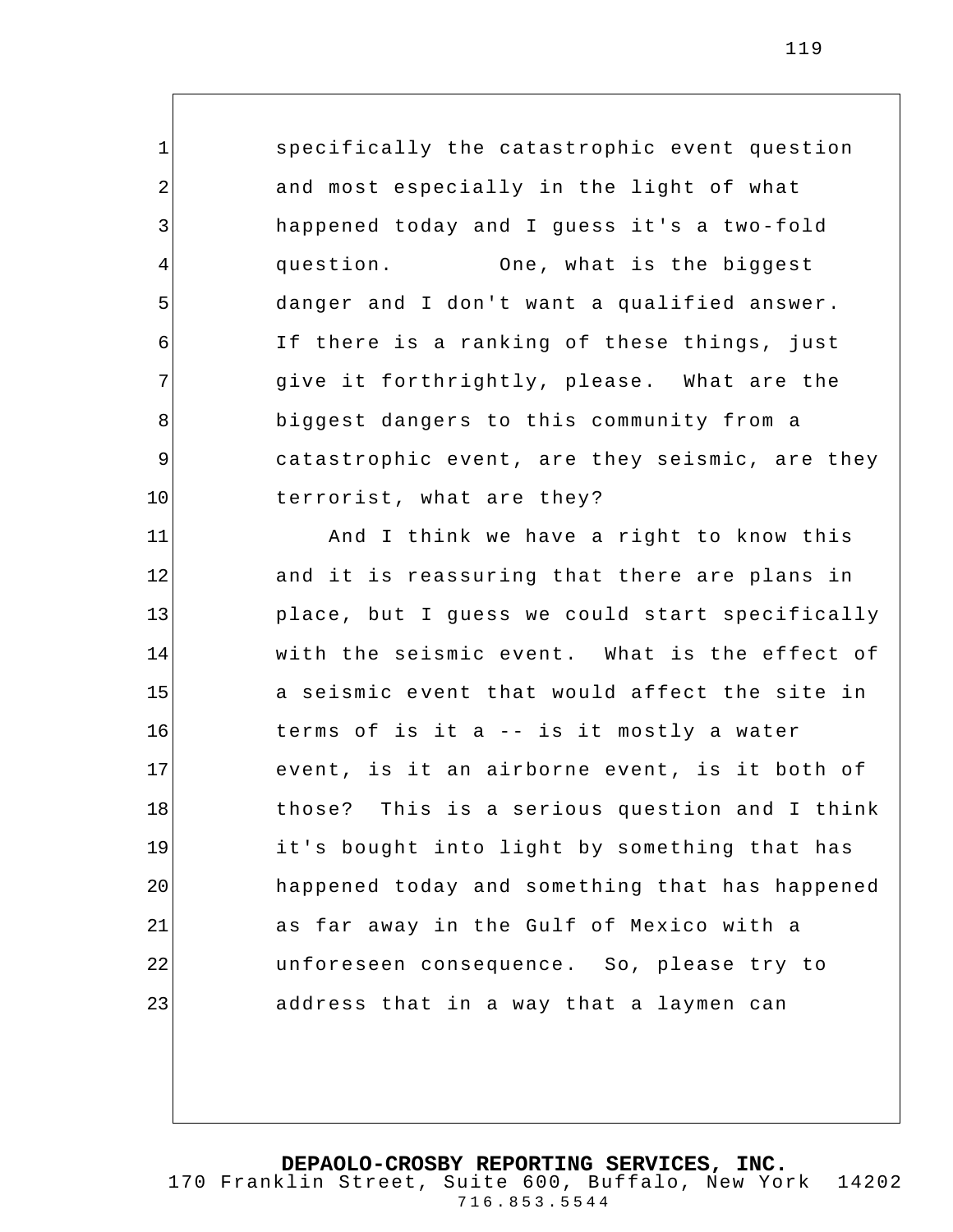understand this without undue qualification and in a forthright manner. Thank you. MS. BARKER: Just to put it in perspective, so we have a 5.5 magnitude earthquake in Ottawa. Ottawa is about 228 miles from us as the crow flies. The cap was designed to handle a 5.3 to 5.8 magnitude epicentered here. We looked at the closest fault line which is the Clarendon-Lyndon Fault in Attica. So, that's sort of the design of the cell.

1

2

3

4

5

6

7

8

9

10

11

12 13 14 15 16 17 18 19 At that level, what it does is they have the protective three-foot clay cap that goes on top of the waste and it forms a crack. It would form a crack. It doesn't crack into the waste itself. So, from that standpoint, the biggest danger would be radon release. We do monitor radon as part of our Environmental Surveillance Program .

20 21 22 23 The terrorist, we've done studies. We've worked very closely with Homeland Security in developing scenarios, what could happen? If this happened, what would happen, from bombing

## **DEPAOLO-CROSBY REPORTING SERVICES, INC.**

170 Franklin Street, Suite 600, Buffalo, New York 14202 716.853.5544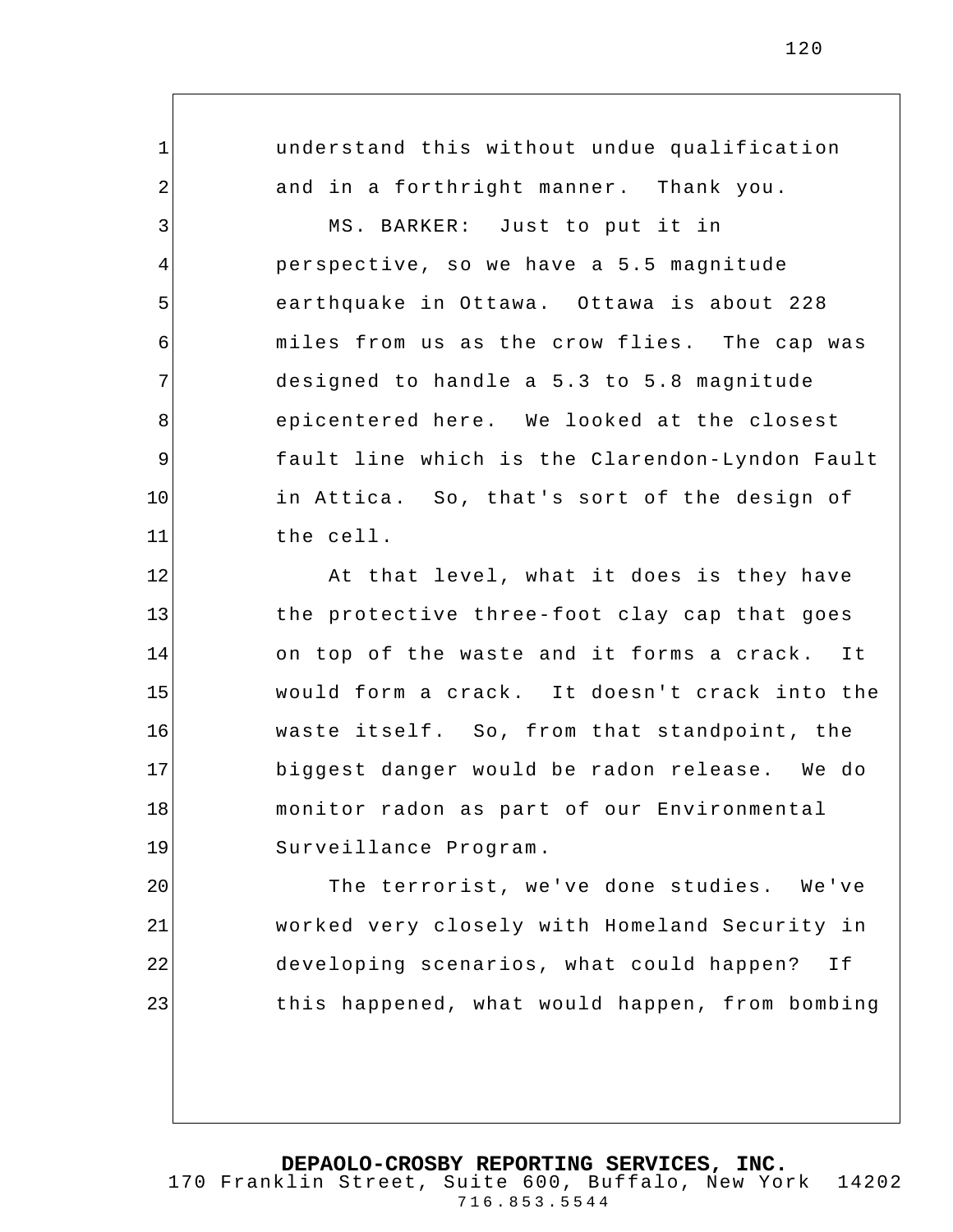to planes running into the cap, you know, some kind of -- some may be sort of unrealistic looks at it and obviously, we can't get into the specifics of it.

1

2

3

4

5

6

7

8

9

10

11

23

But the one good thing about the placement of this waste is so you have the waste stored in buildings that were originally part of the freshwater treatment plant at LOOW. The basements of them are nine feet deep, so this waste is placed sort of nine foot below ground surface.

12 13 14 15 16 17 18 19 Then, you have many feet. You have over 20 feet of contaminated waste and debris on top of that with three-foot compact clay on top of that and 18 inches of topsoil, so you see where I'm going as far as, you know, the amount of explosion or the amount of impact that it would take to get down to these residues, so I hope that helps.

20 21 22 MS. KREUSCH: I'm sorry. I don't know your name.

MR. ROBERTS: It's Gerant Roberts. Thanks for the explanation, Michelle, in terms of the

**DEPAOLO-CROSBY REPORTING SERVICES, INC.**

170 Franklin Street, Suite 600, Buffalo, New York 14202 716.853.5544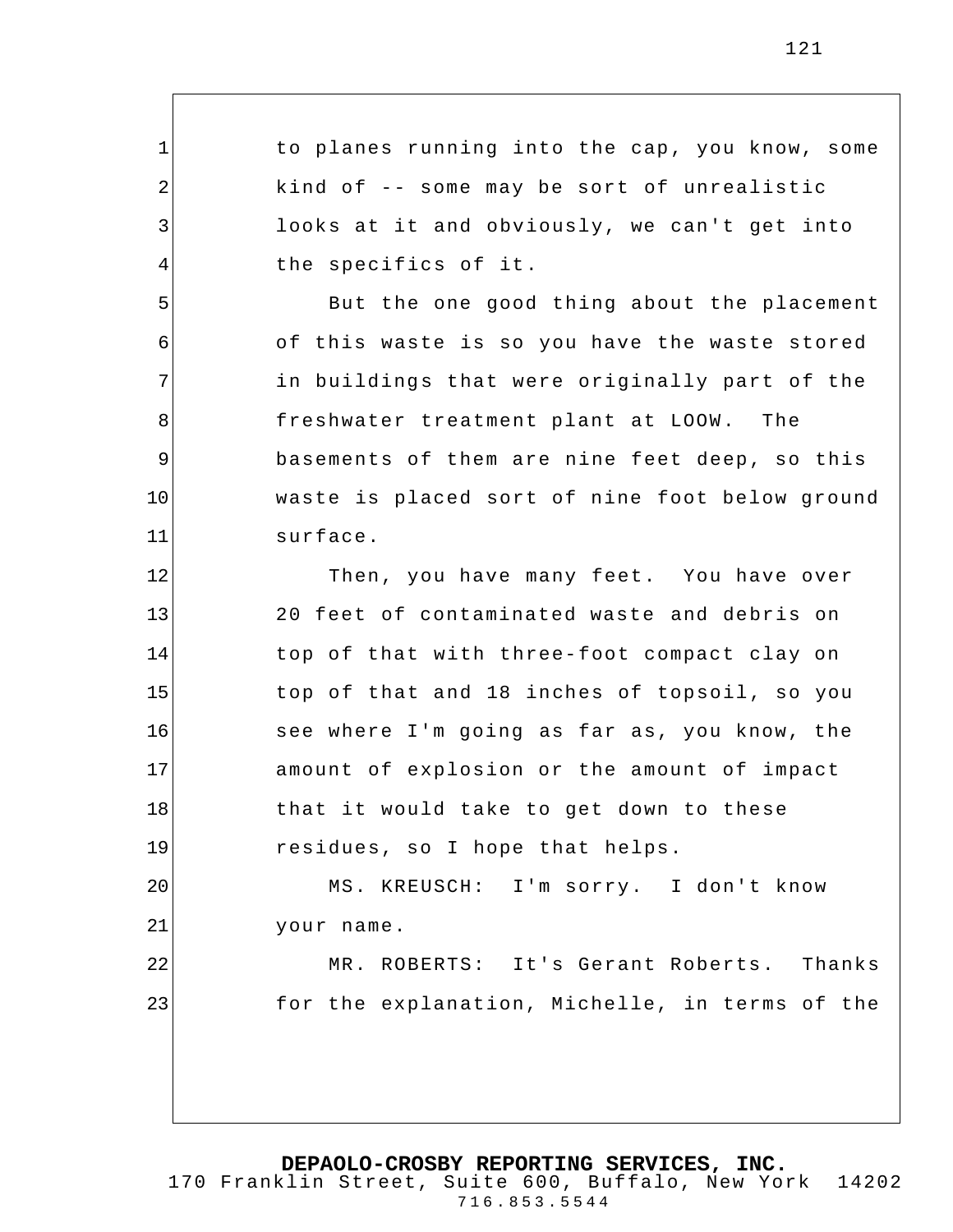122

| $\mathbf 1$ | design for earthquake protection. I guess      |
|-------------|------------------------------------------------|
| 2           | what I wanted to ask on follow up to that is,  |
| 3           | I can see how you can design something to      |
| 4           | withstand a certain level of event, in this    |
| 5           | case, seismic.                                 |
| 6           | I think most people would be aware that        |
| 7           | whether it be a bottle, a vehicle or whether   |
| 8           | it be a clay cap, things age. So, after 20,    |
| 9           | 30, 40 years of aging, what is the magnitude   |
| 10          | of a seismic event that can be tolerated and   |
| 11          | would that be modelled? Typically, there are   |
| 12          | multi-factors in aging.                        |
| 13          | There's thermal aging. There's aging due       |
| 14          | to erosion, there's aging due to possible      |
| 15          | fissures or cracks in the system and goodness  |
| 16          | knows what else, so how was that modeled and   |
| 17          | over what time period was that resistance to a |
| 18          | 5.3 to 5.8 seismic event? Was that modeled     |
| 19          | covering over what time period?                |
| 20          | MS. BARKER: This was a Department of           |
| 21          | Energy assessment and they looked out 1,000    |
| 22          | years. However, just some things to note is    |
| 23          | annually, we do a radon flux event where we    |
|             |                                                |
|             |                                                |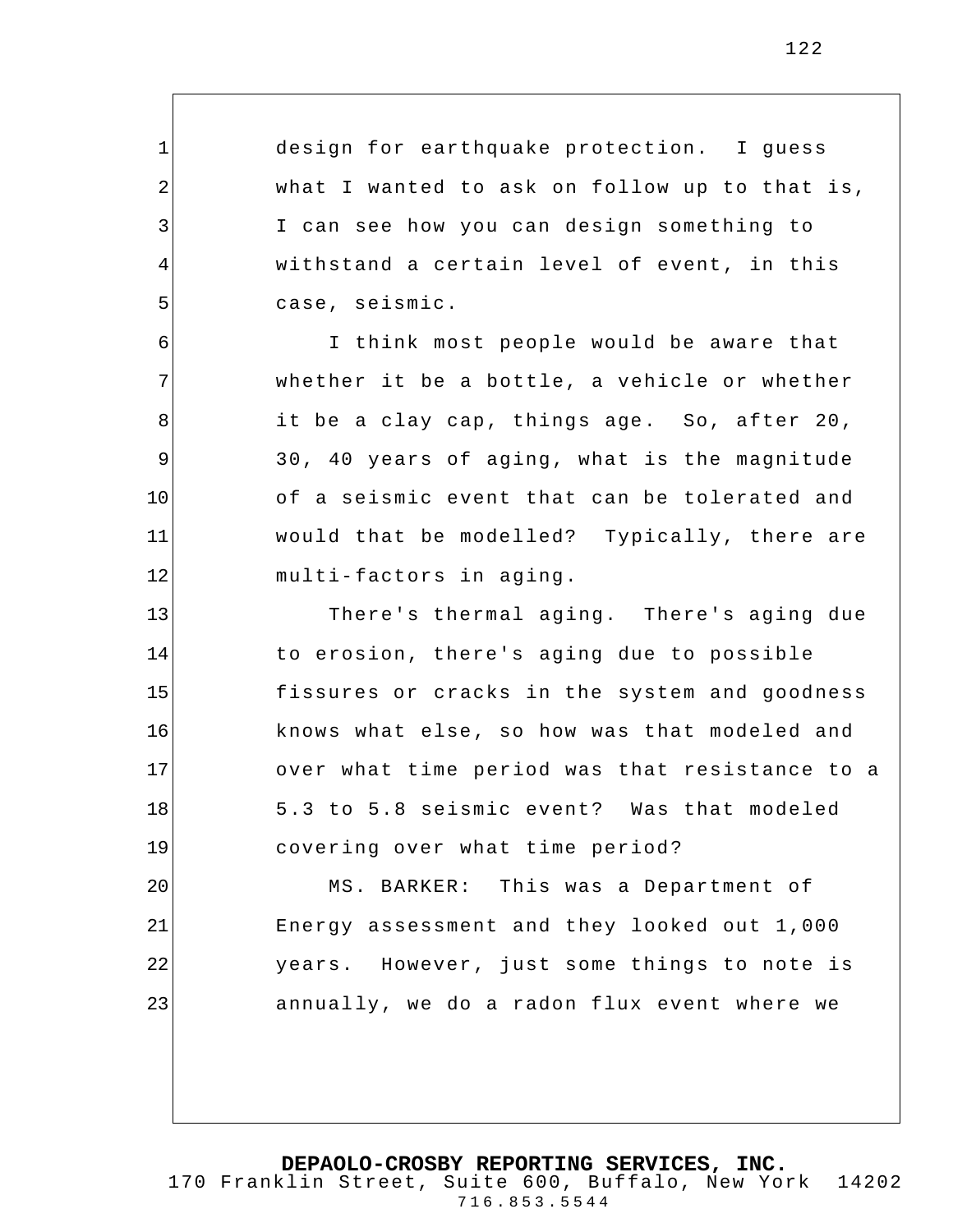actually put 180 charcoal canisters on the cell and we measure any type of radon that might be coming out. So, that's sort of a preliminary indicator of any kind of cracking or integrity issues that way.

1

2

3

4

5

23

6 7 8 9 10 11 12 13 14 15 16 17 18 19 20 21 22 We also do perimeter monitoring for radon. The settling aspect, we recently in 2009 did a topographic survey to measure the elevation of the cell to see if any settling had occurred that might compromise the integrity and we compared the 2009 with the 1991 or the original construction I guess since there was the addition on top of the cell to see, you know, if there had been any settling that might indicate any kind of issues and I'm just reading here to make sure I have it correct. The average change in elevation across the surface of the cell between 1991 and 2009 is plus or minus a tenth of a foot. So, that's good news. We have very negligible settling which indicates the integrity. When DOE constructed the cell, they

actually intentionally took anything that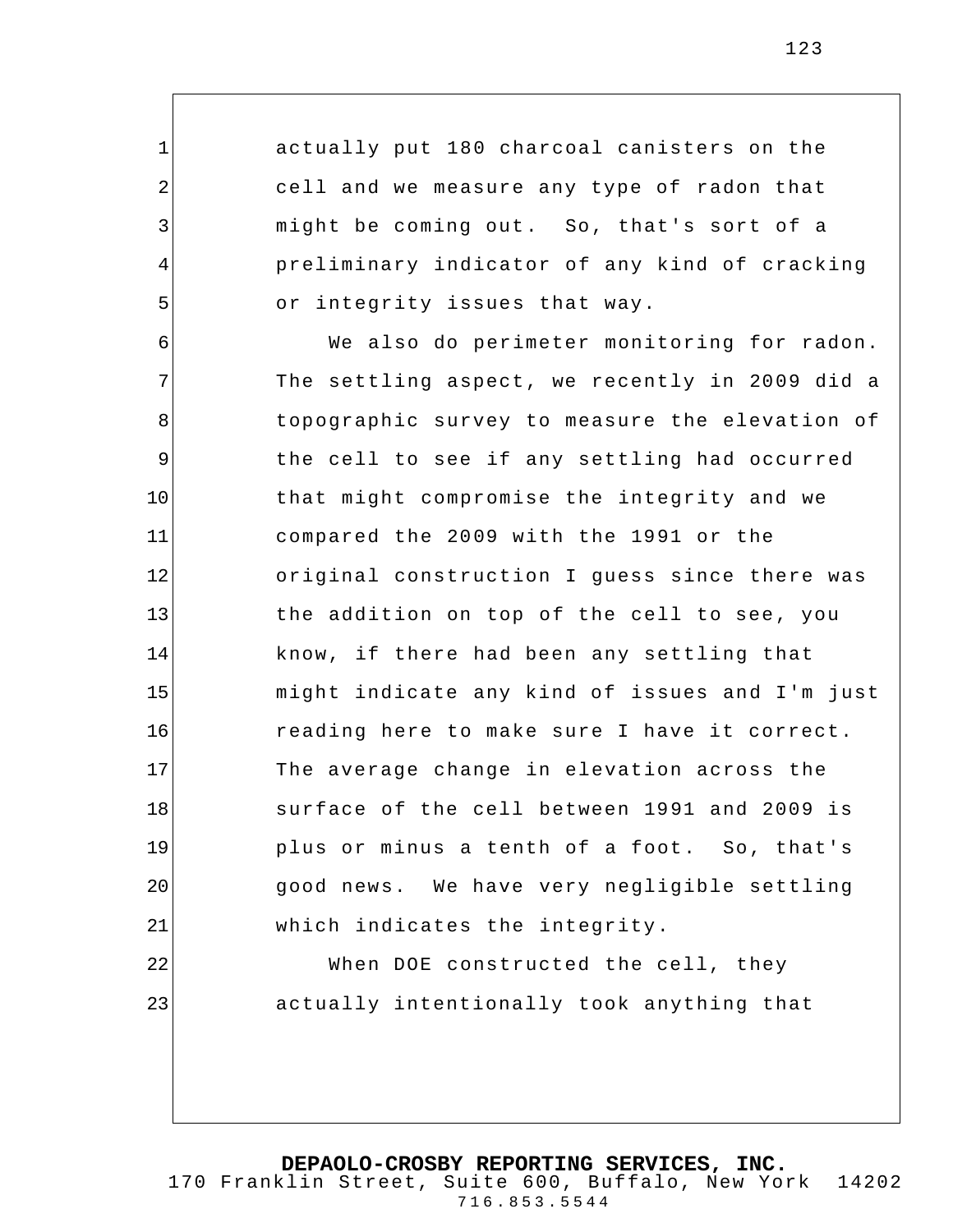might leech or degrade which might cause settling and they place it outside of the landfill itself. They didn't want to put anything in there that might en courage settling and so that's evident now today, you know, some many years later that it still shows it's, you know, still is around as-built elevations.

1

2

3

4

5

6

7

8

9 10 11 12 13 14 15 16 17 18 19 20 21 22 23 MR. ROBERTS: I think you'd agree, though, most of those observations that we made, for example, the dimensional aspect of settling are really just sort of semi-qualitative assessment. I guess my point is, is anyone with more current experience validated the model that this thing would last and survive, you know, seismic events to the level you indicated. I'm talking about a mathematical model that looks at multi factors of stress, you know. In a lot of deterioration situations and materials such as polymer, for example, you can have mechanical stress, chemical stress due to repeated expansion/ contraction, moisture levels, there could be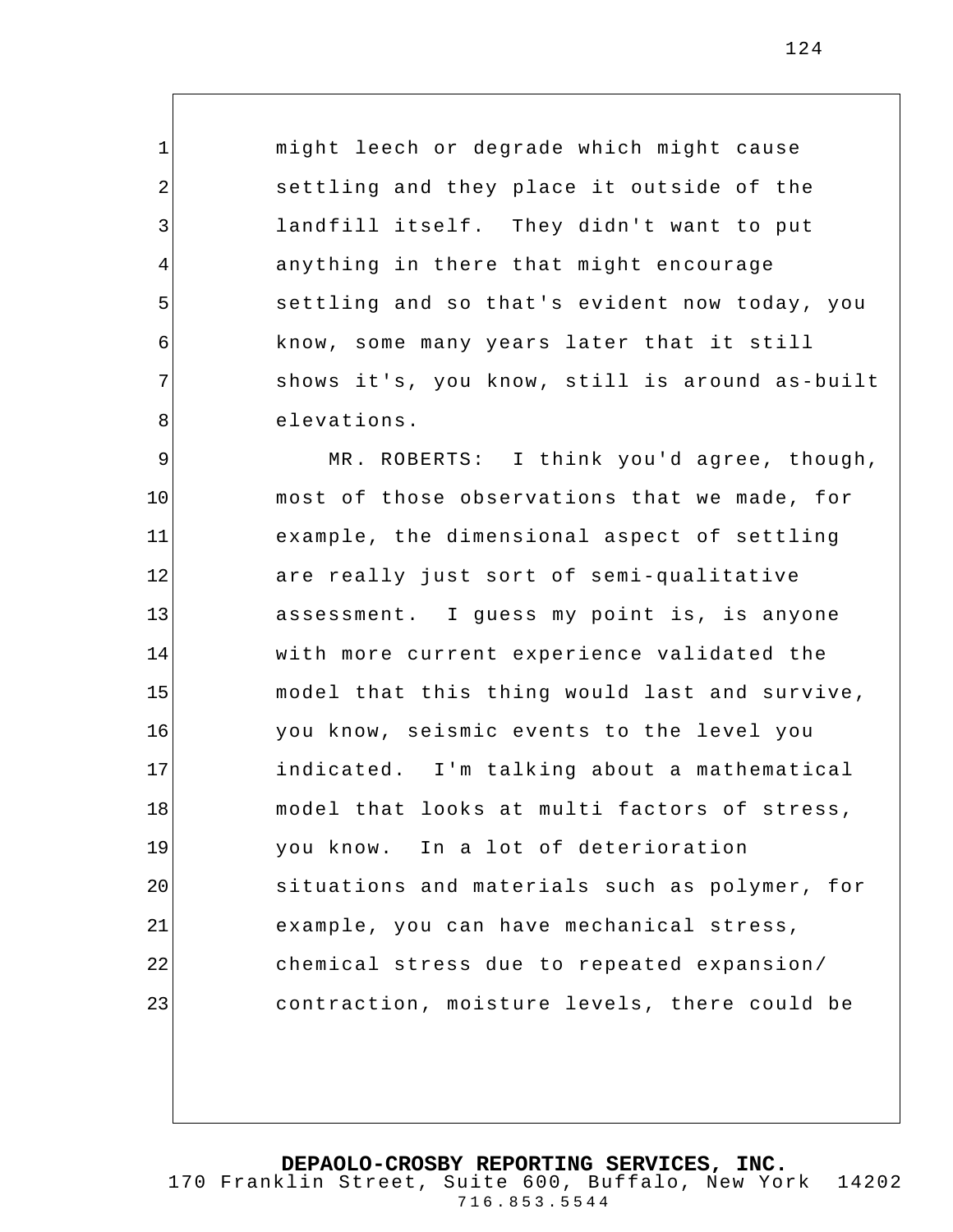animal burrowing, I mean, all sorts of thing and the way to model that is to use a multi-factor aging model. Has that been attempted?

1

2

3

4

5

6

7

8

9

10

11

22

23

MS. BARKER: We actually, from the groundwater perspective, we have a threedimensional model that we looked at different sort of failure scenarios, one being erosion of the cell or some kind of decay. We are in the Feasibility Study going to be focusing more on the integrity issues.

12 13 14 15 16 17 18 19 20 21 In looking further, you know, into the future, our first technical memo for the radon assessment is called -- is basically looking at the potential for radon to be released under different scenarios from the IWCS and the next one is the dose assessment, so I guess it's coming would be my answer that we're looking into. We've sort of ensure the current protectiveness but need to look into the future at these alternatives.

MR. ROBERTS: I don't wish to take up too much time. I did want to make a couple quick

**DEPAOLO-CROSBY REPORTING SERVICES, INC.**

170 Franklin Street, Suite 600, Buffalo, New York 14202 716.853.5544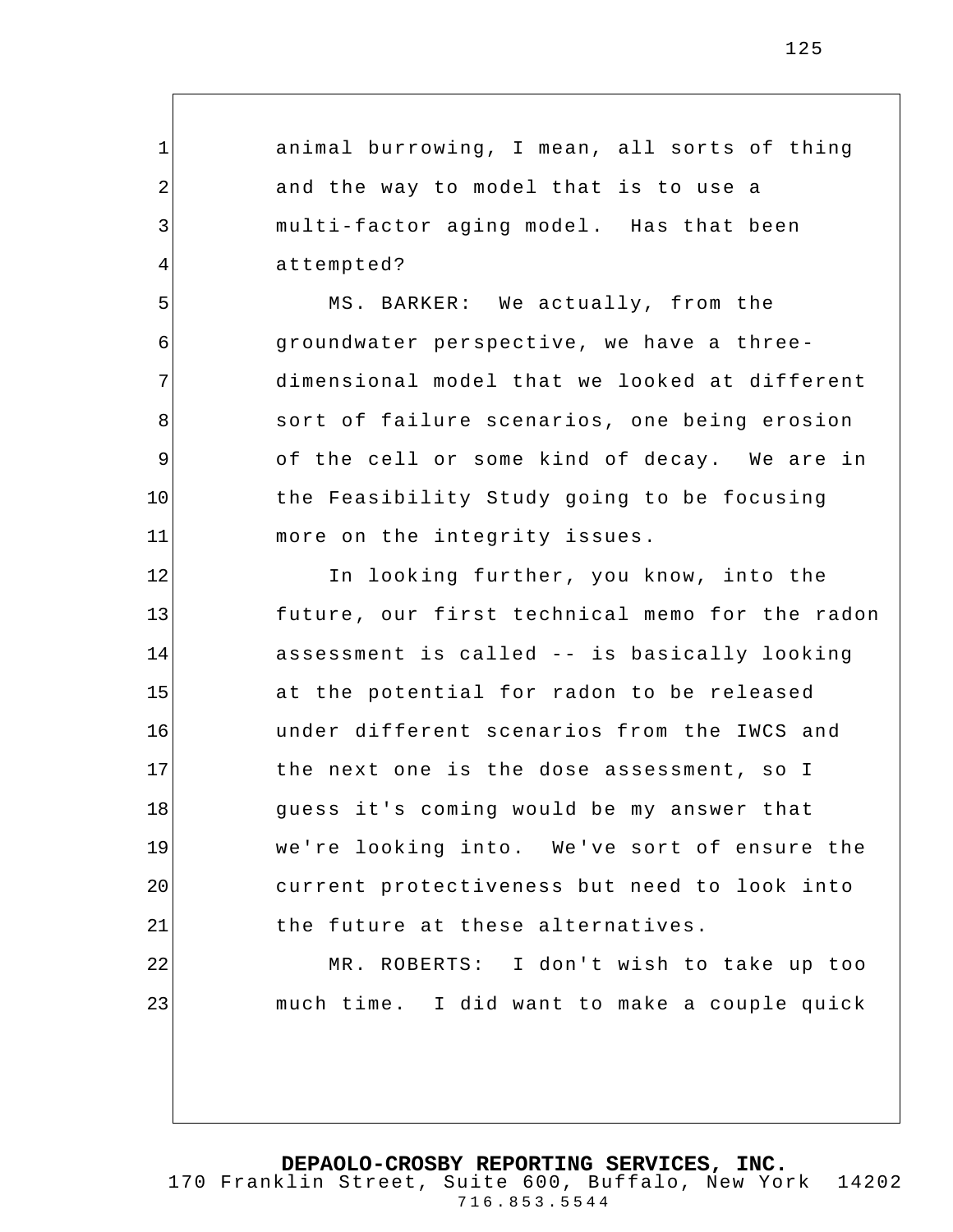comments on two of these things, one is still the analogy of the layer cake. I guess for that analogy to hold, it would seem that the clay layer was completely perfect throughout this sort of area of consideration.

1

2

3

4

5

6 7 8 9 10 11 12 13 I'm not a geologist, but I find it hard to believe that a clay layer can be completely intact 100 percent. Landfills, when they design these, they've used other layers in addition to clay and the clay landfills have been rejected as imperfect design, so why would a geological clay layer be 100 percent intact.

14 15 16 17 18 19 20 21 22 23 And the other point I wanted to make is, Karen, you mentioned I think quite categorically on a number of occasions is nothing is migrating off the site. We feel it's safe. I think really, you know, when someone makes such a categoric statement, you really have to say within the scope of the tools that we're using, my professional opinion is that nothing is migrating. I don't think you can stay categorically that nothing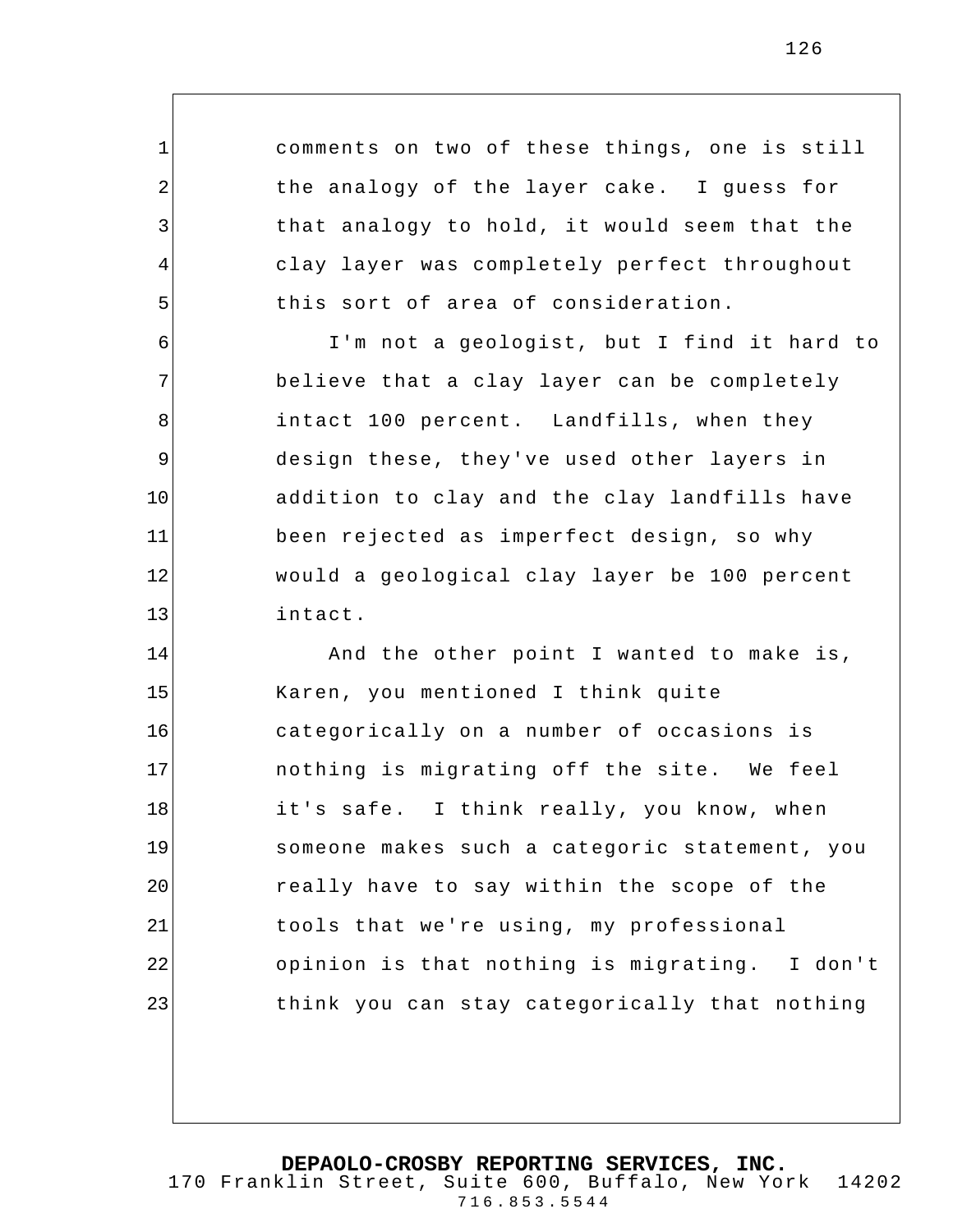is leaking, especially when wells have been removed over various periods of time . Thank you.

1

2

3

4

5

6

7

8

DR. KEIL: Yes. And thank you, I appreciate that. It is very -- I agree with that. It is our current understanding that the current data that we see that. We appreciate that .

9 10 11 12 MS. BARKER: To answer the first half of your question, we have Don DeMarco here. He actually conducted the groundwater modeling for the IWCS at this site.

13 14 15 16 17 18 19 20 21 22 23 MR. DEMARCO: Hi. I'm just behind you right here. My name is Don DeMarco and I am a geologist and I have studied at stratigraphy at this site in a fair amount of detail, both from the perspective of understanding that the depositional sequence of events that led to the sediments that have bee observed, but also with respect to the hydraulic properties of the materials that are on-site and having worked on numerous sites, one advantage I found in studying the site is the amount of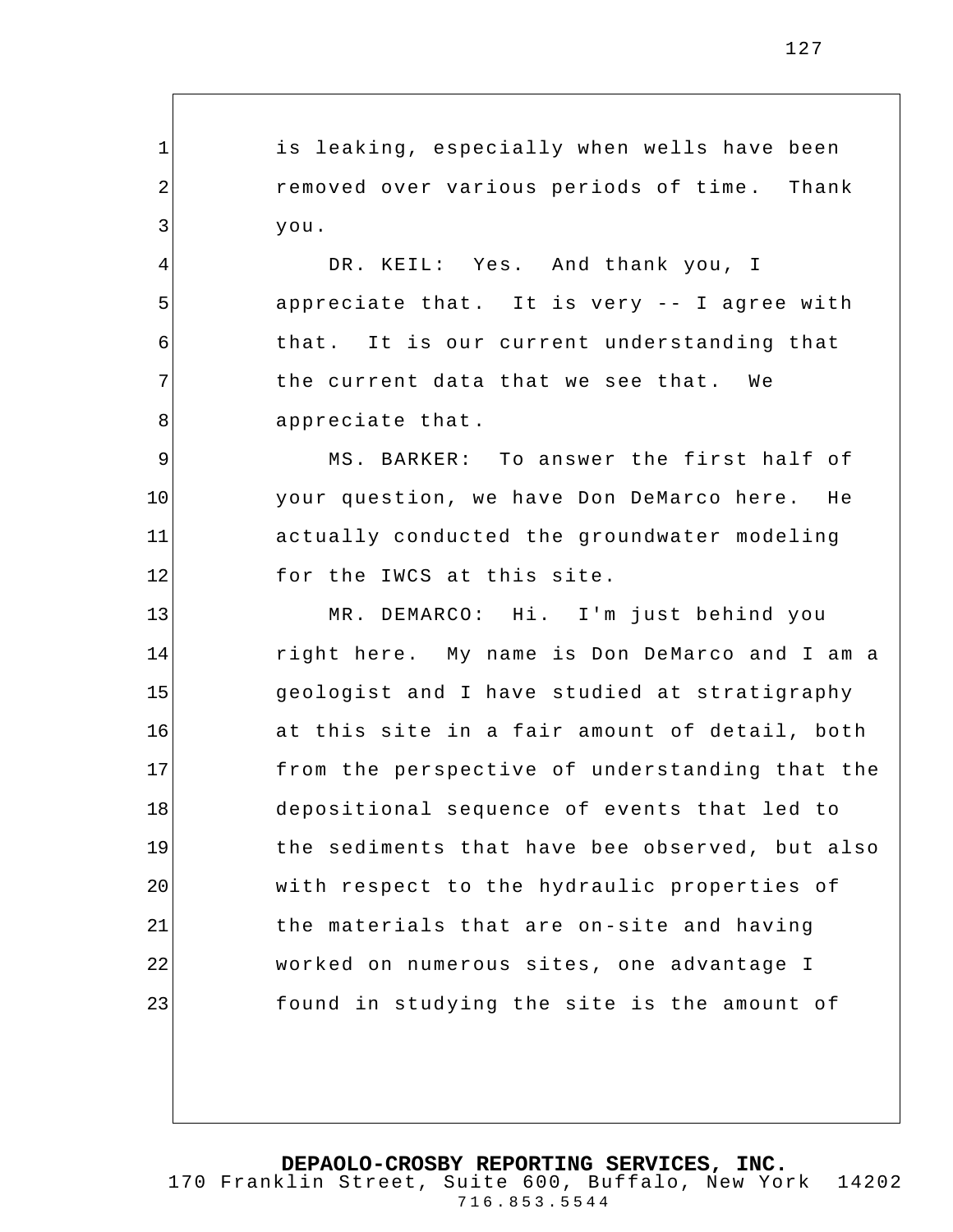1

2

3

4

5

6

7

8

9

10

bore hole information.

And this led us through hundreds of bore hole. We were able to confirm the lateral continuity of the glacial lacustrine clay which is what we refer to it as, but that confirmed our understanding or expectation from a depositional point of view and just very briefly, I'll mention that the glacial lacustrine clay layer was deposited by a glacial lake.

11 12 13 14 15 16 17 18 19 20 21 22 23 That is basically a transgression of what we've referred to today as Lake Ontario, but at some point in the past, the water levels were much higher and as Lake Ontario currently covers a wide area, the lake covered this entire area, so the depositional sediments that led to the clay are regional in nature. Unlike some of the sand lens deposits that we see in the upper -- the brown clay till, some of those which are -- their origin is traced back to glacial fluvial streams which can be very localized and intermittent. The glacial lacustrine clay is regionally- extensive.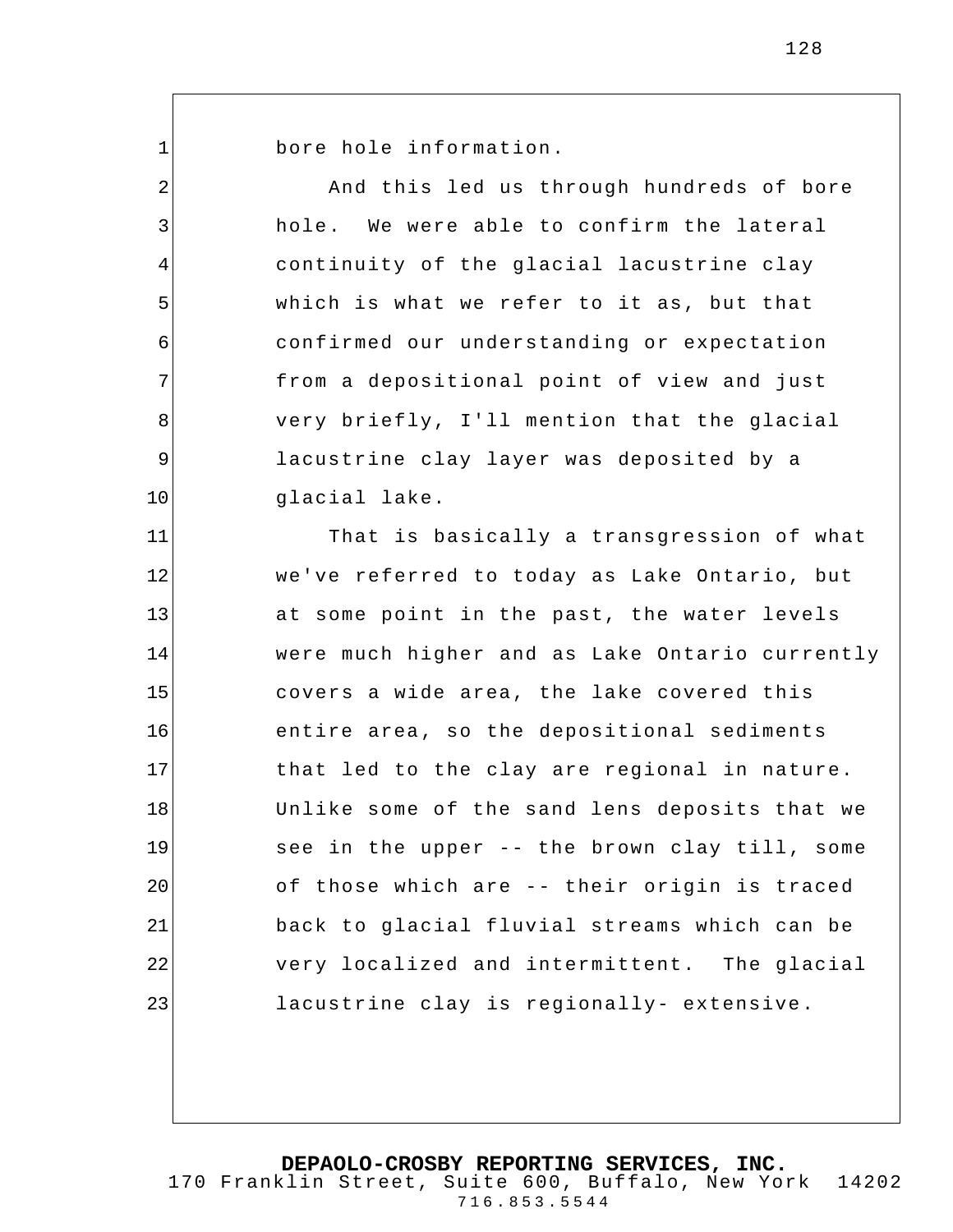However, there is some variation in the thickness of the GLC, which we refer to it in an abbreviated form as a GLC. There is some variability in the thickness of the GLC but I don't recall exactly offhand, but I believe that the average thickness is something on the order of 15 feet.

1

2

3

4

5

6

7

21

22

23

8 9 10 11 12 13 14 15 16 17 18 19 20 With respect to the modeling, Michelle had hinted at the modeling. We did, in addition to baseline modeling, we're really focusing on groundwater here. I know a lot of the concerns with respect to an Emergency Action Plan. A more imminent risk might be related to air, but we studied -- using our groundwater model, we studied potential worst case scenarios and the impact on groundwater contamination and you had referred to degradation of various materials and you know, you might be referring to concrete and settling.

From our point of view as modelers, we look at the effect the any type of degradation on the increase in the hydraulic conductivity,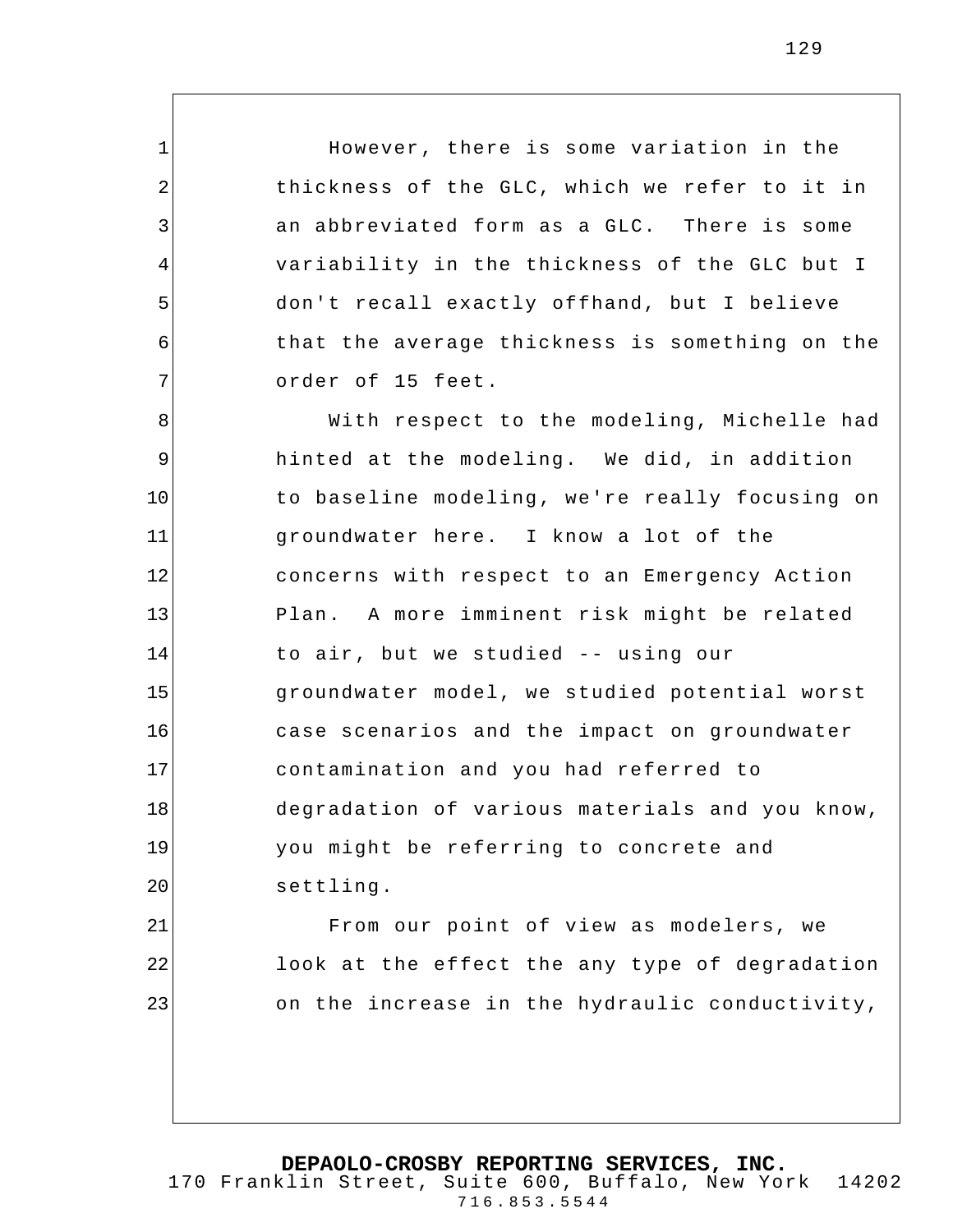1 2 3 4 5 6 7 8 9 10 11 12 13 14 15 16 17 18 19 20 21 22 23 basically, the permeability of whatever the substance is, whether concrete or clay and in our model, to account for this, we considered not only a baseline case which is a conservative parameters, you know and our best estimate value of hydraulic value parameters, but then we also considered these worst case scenarios and one of the worst case scenarios considered, well, what happens if we have an animal burrow through the cap? In essence, that translates into an increase the hydraulic conductivity of the cap. The cap would then allow more recharge to penetrate through. We also considered well, what happens if, unbeknownst to us at this point in our characterization, maybe there's a bore hole that penetrated multiple layers that we're unaware of? So, we evaluated that hypothetical scenario and explored the impact on groundwater, but we also looked at earthquakes and I will note that the earthquake today has actually been downgraded from a 5.5 to a 5.0,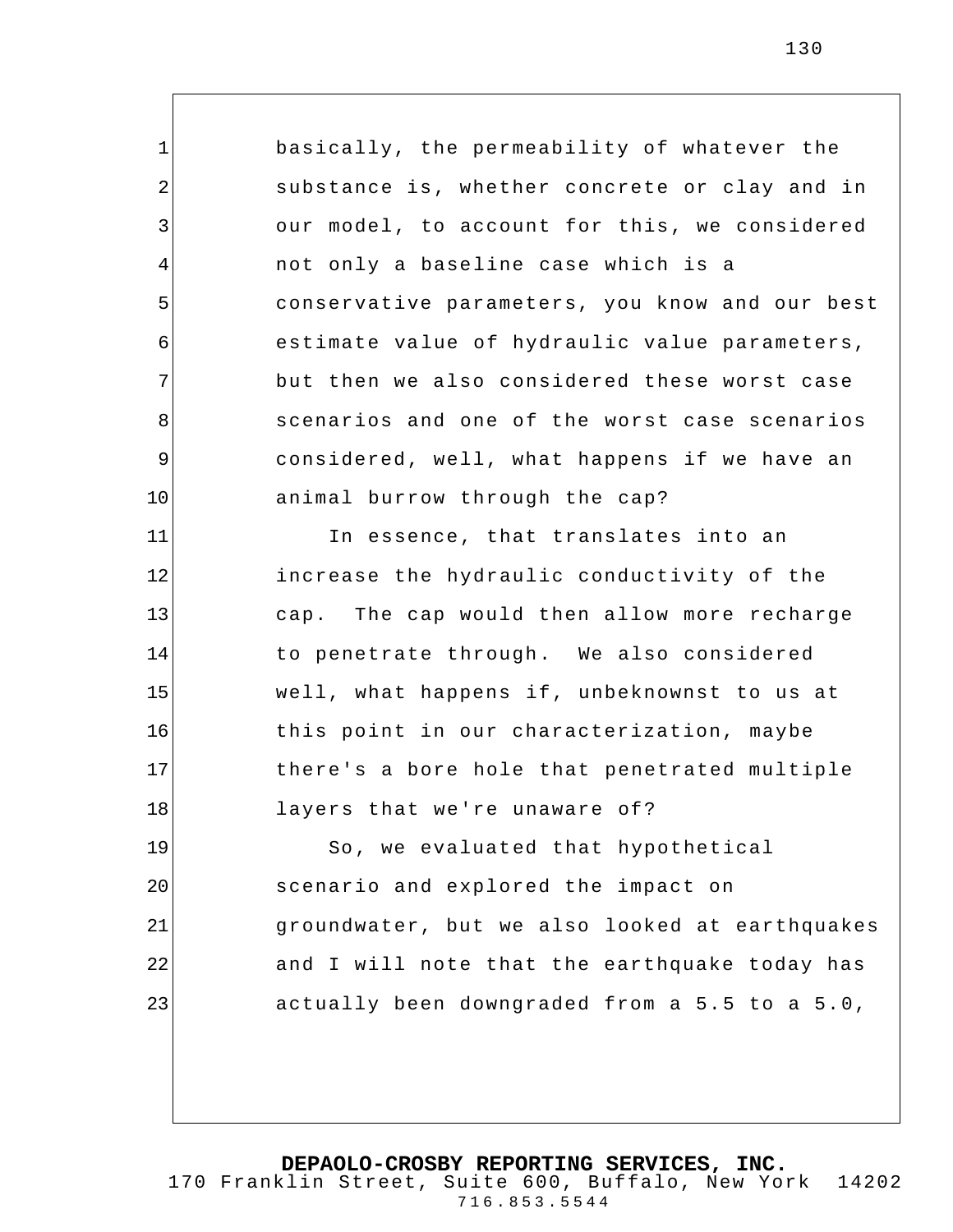so it seems to be just outside the range that the cap was designed for. Although, of course, that's with an epicenter right at the cap and in this case , the earthquake was some distance.

1

2

3

4

5

6

7

8

9

10

11

12

13

14

But nevertheless, we considered these scenarios, however hypothetical they may be and investigate in advance what would be the effect. So, I just I guess in follow up to Michelle, I wanted to kind of give you a broader overview of some of the -- how we use the numerical modeling to evaluate some of these conditions that, in essence, really represent deterioration in the cap.

15 16 17 18 19 20 21 22 23 MR. ROBERTS: Thank you very much for that. That was very helpful. I think, however, when you put this into context in terms of quantity of high-level waste coming from this, you said half of the world's deposits are here, that puts it very, very high on the severity level. The numerical model is obviously very helpful in assessing the reaction to possible events, but I think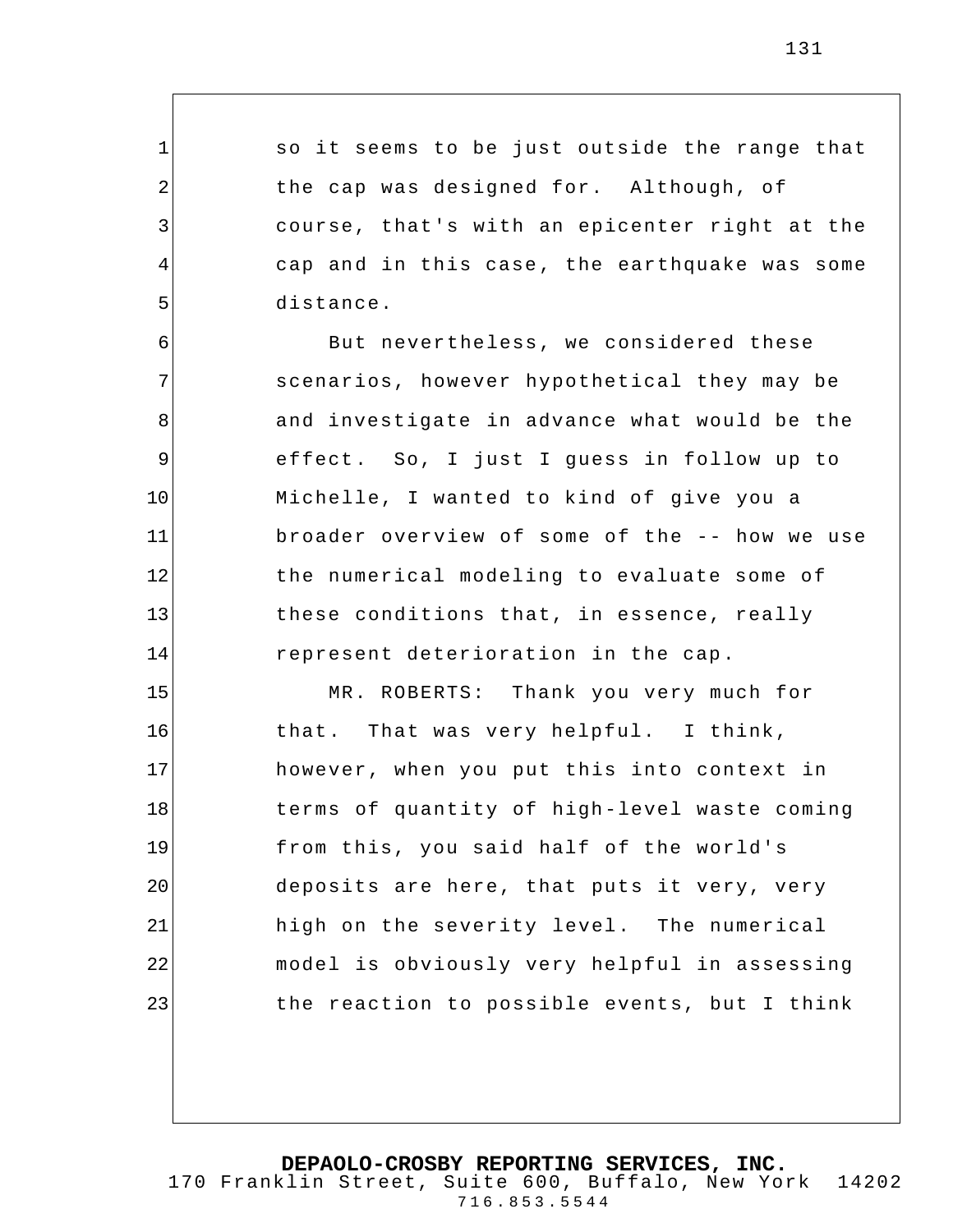because of the severity of the situation, it would be prudent at least to combine the numerical model with some empirical data.

1

2

3

4 5 6 7 8 9 10 11 12 13 14 For example, in the case of a seismic event and I think Georgia Tech has a shake table frequently in the design of buildings when we're looking at San Francisco, the shake table was used with scale buildings and you can also look at the effect of various seismic events. It would be fairly easy to replicate the structure that you have, including the clay cap and subject it to empirical measurements to, in part, validate some of the numerical models that you have .

15 16 MS. KREUSCH: Okay. Thank you. Nona MCQUAY?

17 18 19 20 21 22 23 MS. MCQUAY: My name is Nona MCQUAY. I'm a resident of Cambria and I actually have two questions, one for Mr. DeMarco in regard to the ge ology of the area, if we really know as much as we should about it, because today in the 5.0 quake, the Niagara Escarpment Slope rocked and rolled, while in the City of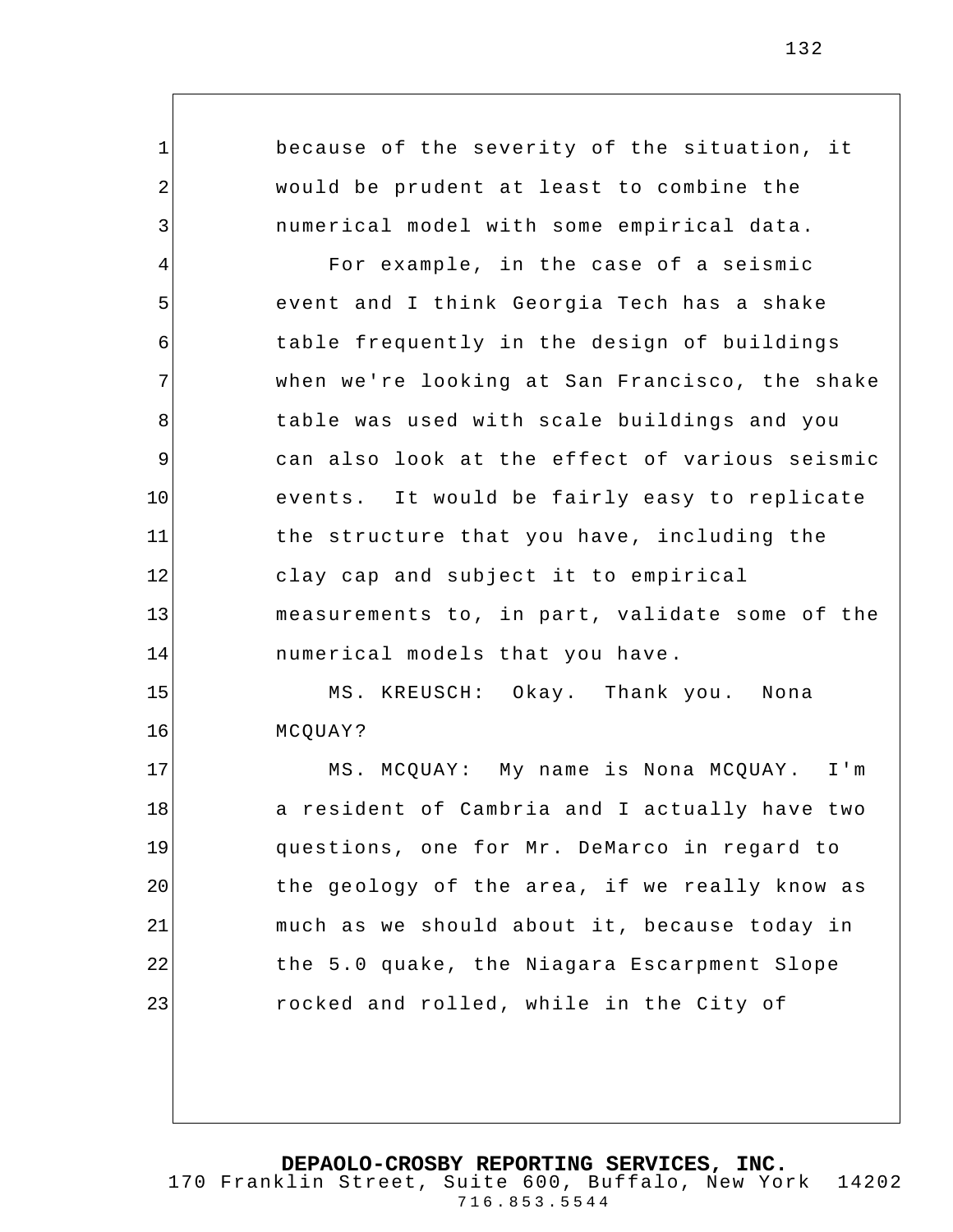1 2 3 4 5 6 7 8 9 10 11 12 13 14 15 16 17 18 19 20 21 22 23 Lockport, my computer screen just flickered, so there is quite a variation given what's happening out there. My second question is related to that and that is, that you did have a plan in place to go out and visually observe the cap and the surrounding area after this earthquake. My question is then, did you do any monitoring for radon which would be the risk and since I'm downwind, I would really like to know. Thank you. MS. KREUSCH: John, do you want to answer first or -- John, you're going to go? MR. BUSSE: Yes, I'll go first. Actually, we had an HP on site at the time who was overseeing some other work and he did have a monitor out there and he did walk the perimeter of the cap to verify that there was no leaking to verify the visual observations were correct. MS. KREUSCH: Bill K? MR. KOWALEWSKI: And I'll add that the event is not over with and we have discussed

**DEPAOLO-CROSBY REPORTING SERVICES, INC.**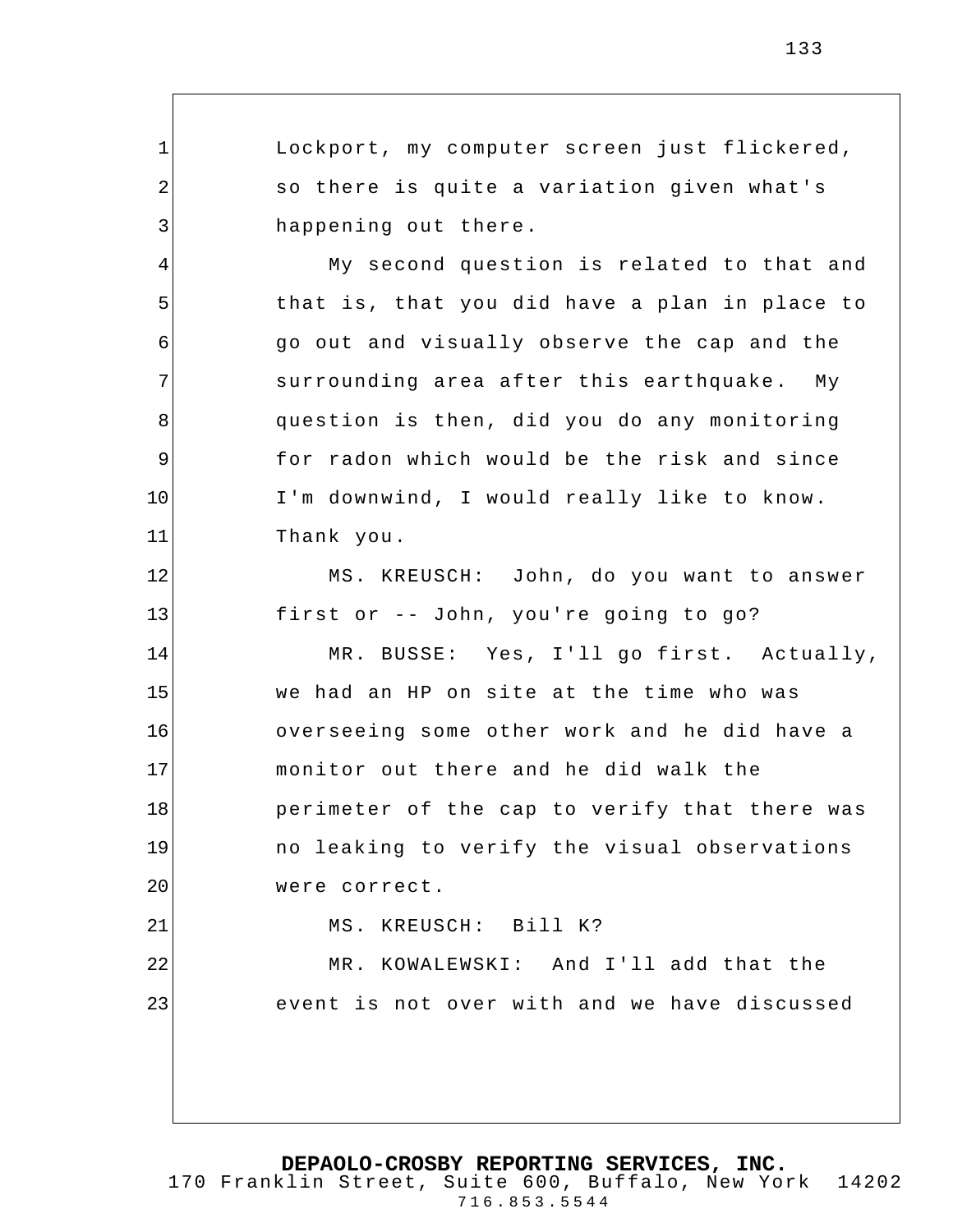the possibility of sampling some wells to see if there was any spike or change in any groundwater conditions after today's even.

1

2

3

4

5

6

7

8

9

MS. MCQUAY: I'd like to mention there was an aftershock that occurred. Not everybody felt it, but there was, so it would be a very good idea to keep monitoring. Thank you.

MS. KREUSCH: I'm going to let Don respond and then, Paul.

10 11 12 13 14 15 16 17 18 19 20 21 22 23 MR. DEMARCO: I wasn't aware that -- I hadn't heard that the Niagara Escarpment had rocked and rolled, but in some ways, it doesn't surprise me given the nature of the rock but with respect to the sediments on site, the stratigraphic units that make up the Niagara Escarpment are not present on the site itself with the exception of the Queenston Formation. The Queenston Formation is a reddish shale and that makes up one of the a lower-lying units in the Niagara Escarpment but the dolostone and limestone layers above the Queenston Shale are not represented on-site.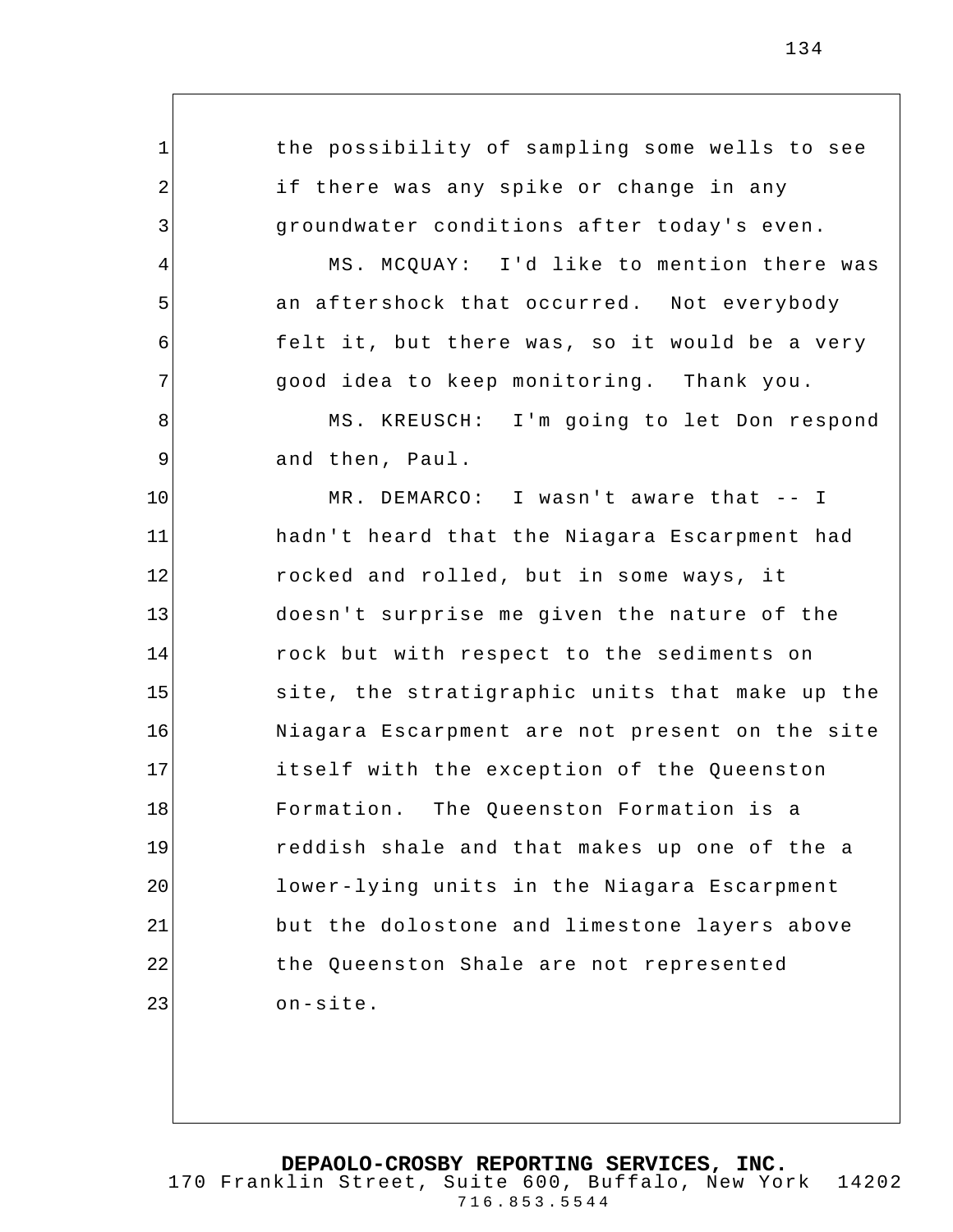1 2 3 4 5 6 7 8 9 10 11 12 13 14 15 16 17 18 19 20 21 22 23 Now, what we do have on-site, the Queenston Formation sort of marks the lower - the deepest extent of the lower water-bearing zone and the sequence of sediments that lie above the Queenston Formation include the basil red till, the eluvial sand and gravel unit, the glacial lacustrine clay, the upper brown clay till and then sand lenses that are embedded within that brown clay till, but I guess my point is, is that all of the sediments on-site are far are more malleable than the brittle rock that makes up the Escarpment. MS. KREUSCH: Paul? MR. GIARDINA: I have a question for John. MS. KREUSCH: Could you lean toward the mike? MR. GIARDINA: You said you had an HP onsite. If you didn't have an HP on-site, about how long would it take to get somebody there in your best estimate? MR. BUSSE: It takes half an hour. MR. GIARDINA: Okay. You could get

**DEPAOLO-CROSBY REPORTING SERVICES, INC.**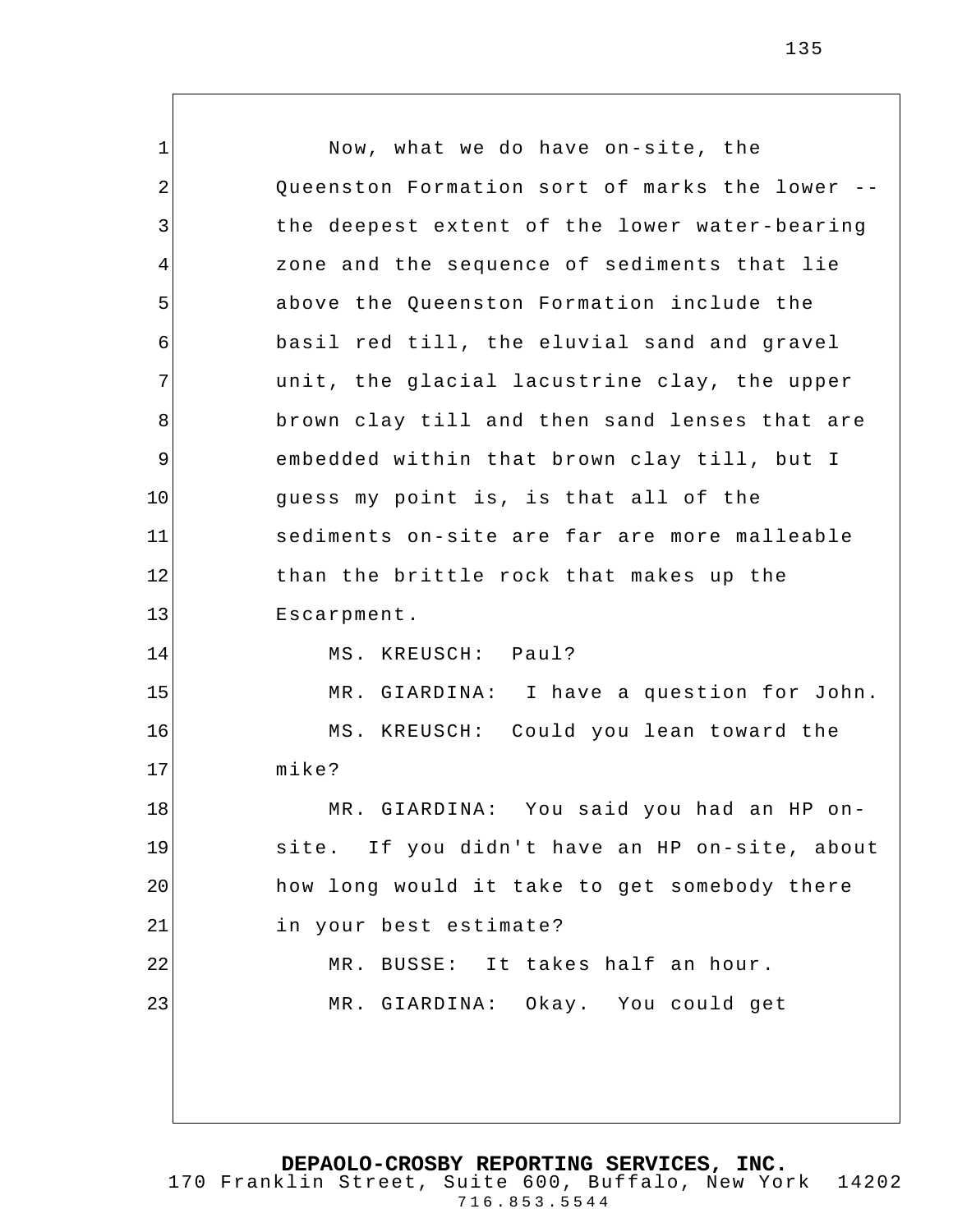1 2 3 4 5 6 7 8 9 10 11 12 13 14 15 16 17 18 19 20 21 22 23 somebody there within an hour under most circumstances? MR. BUSSE: Absolutely. We have portable monitors on site. MR. BOUSQUET: I supervise all the HP's in the district and we could get somebody there within an hour, hour and a half tops. MS. KREUSCH: Okay. Bill K and then, we're going to need to get wrapping up soon. MR. KOWALEWSKI: I wanted to just follow up on John's statement about additional studies, for example, the seismic studies that you mentioned and that the Feasbility Study process that we're going through which would evaluate a range of alternatives for the longterm remedies would include the identification of further studies that might be needed to support each of those alternatives. So, while they may not be completed now, they will likely be mentioned in the feasibility study of things that are needed in the future. MS. KREUSCH: Okay. We've got time for about five more minutes of questioning. Ann?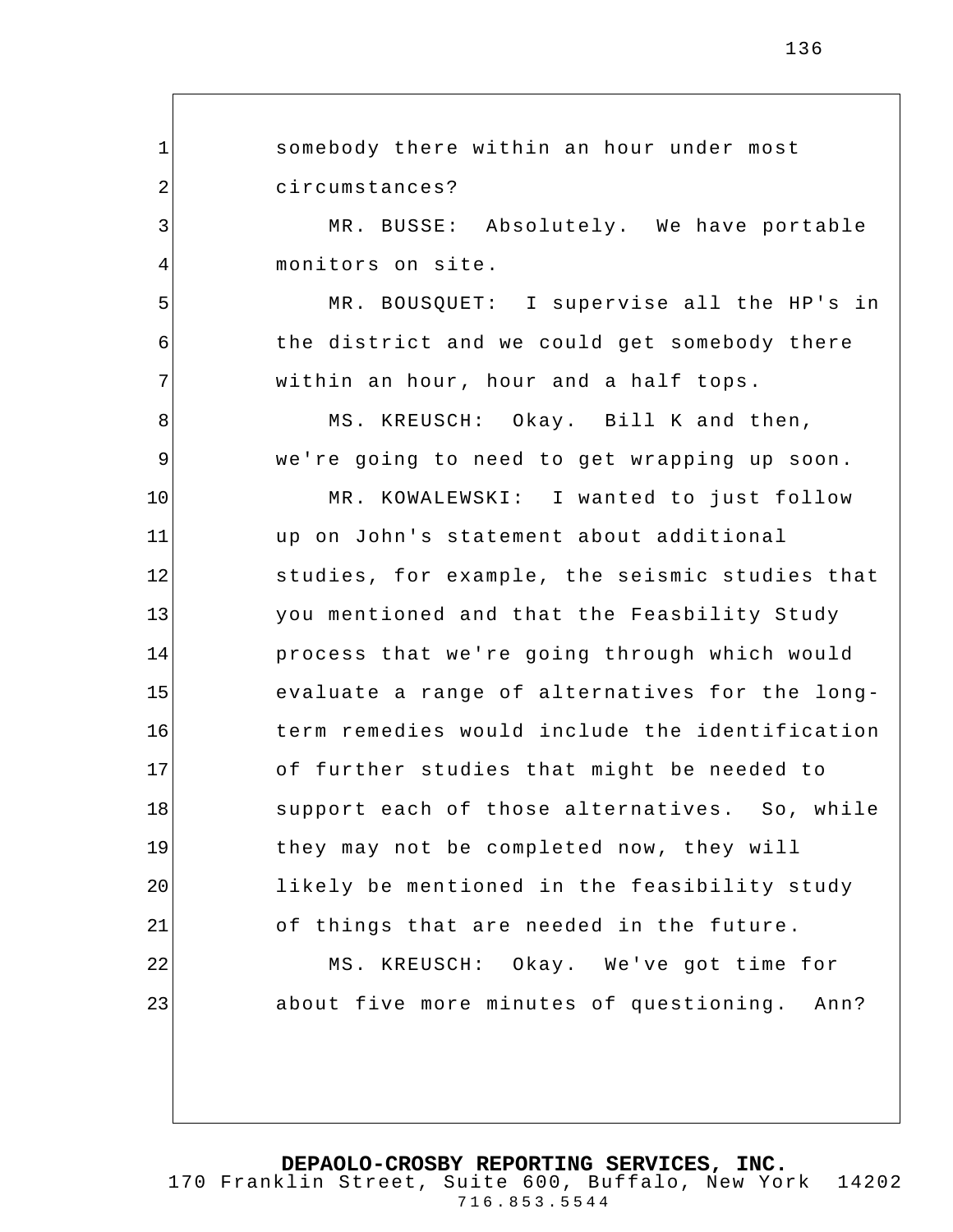1 2 3 4 5 6 7 8 9 10 11 12 13 14 15 16 17 18 19 20 21 22 23 MS. ROBERTS: I just had a question about the grey clay in that, as I go through the RI, even with the limited amount of sampling in the lower water-bearing zone, there have been radiological contaminants found. So if the clay is so perfect, how did the radiological contaminants end up in the lower water-bearing zone? MS. KREUSCH: Bill Frederick. MR. FREDERICK: We're going to look into the well of concern, all right? We've already had that discussion. So, in -- there's basically one sample taken by the DOE in what, 1993 that kind of has drawn the attention of you, so we'll go check. That well still exists, it's still there and we will take a sample from that and we will found out if there's any concern. The biggest concern was that was radium-226 sample. It seems to be a spurious hit. There was no uranium marker along with it, but that doesn't preclude it from being in vestigated further. MS. ROBERTS: No, I think the concern was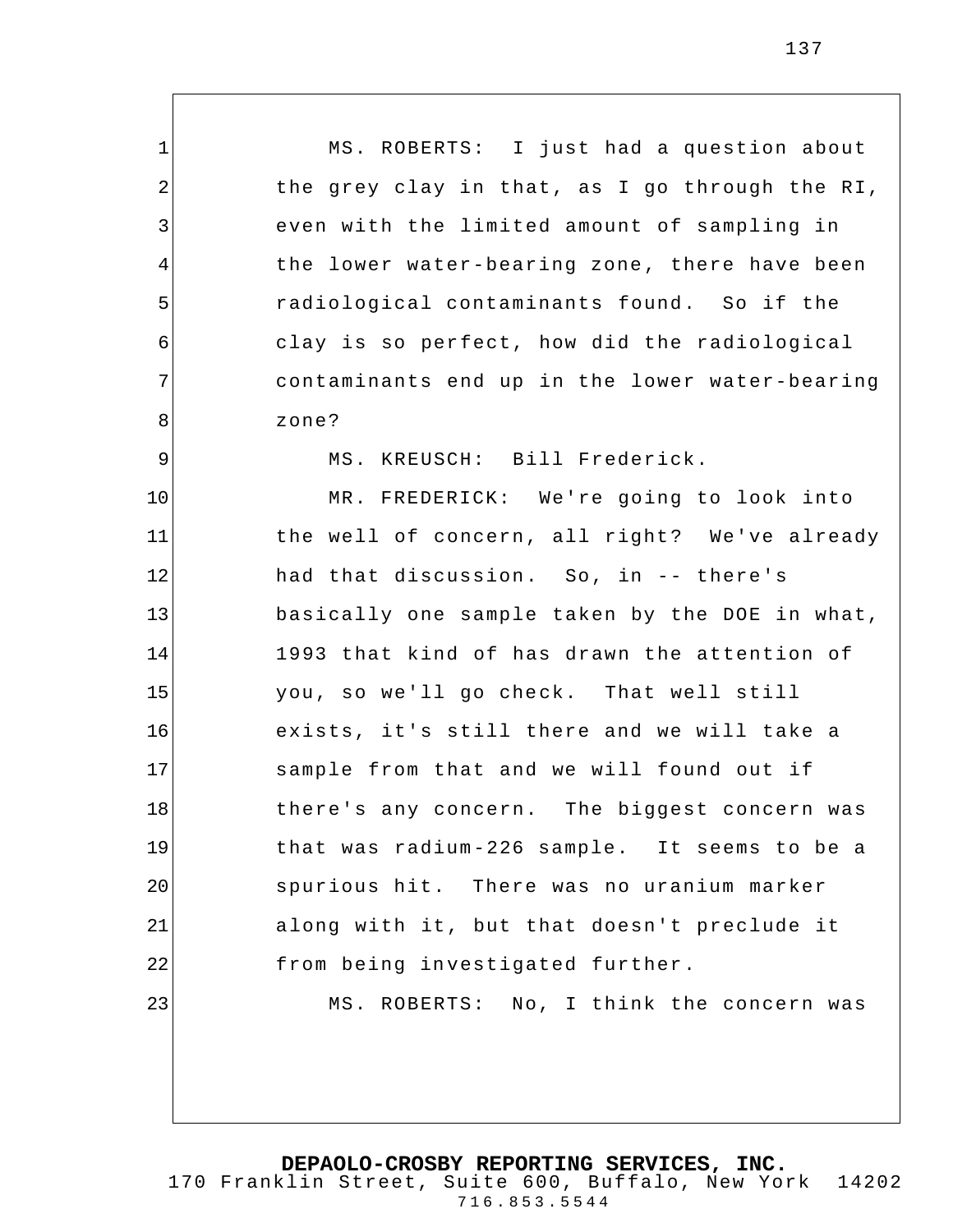1 2 3 4 5 6 7 8 9 10 11 12 13 14 15 16 17 18 19 20 21 22 23 having detected that particular level of radium, the sampling seems to disappear in the sense that the DOE discontinued looking at the lower water-bearing zone but having found that, I went back and looked at the amount of sampling that you've done in the RI and I was struck how limited that was but even so, in the RI, you do record the fact that contamination has been detected in the lower water-bearing zone. Well, as far as I'm concerned, if the clay is so perfect, you shouldn't be detecting anything virtually, only naturally-occurring material. MR. FREDERICK: That's pretty much what we found is naturally occurring ranges of data. MS. BARKER: The only thing I could think of is there might have been burial areas. There was also excavation done by Department of Energy on various portions of the site. They had lagoons in some places that may have caused some interaction. Those would be the things I can think of. MR. FREDERICK: I actually have a homework

**DEPAOLO-CROSBY REPORTING SERVICES, INC.**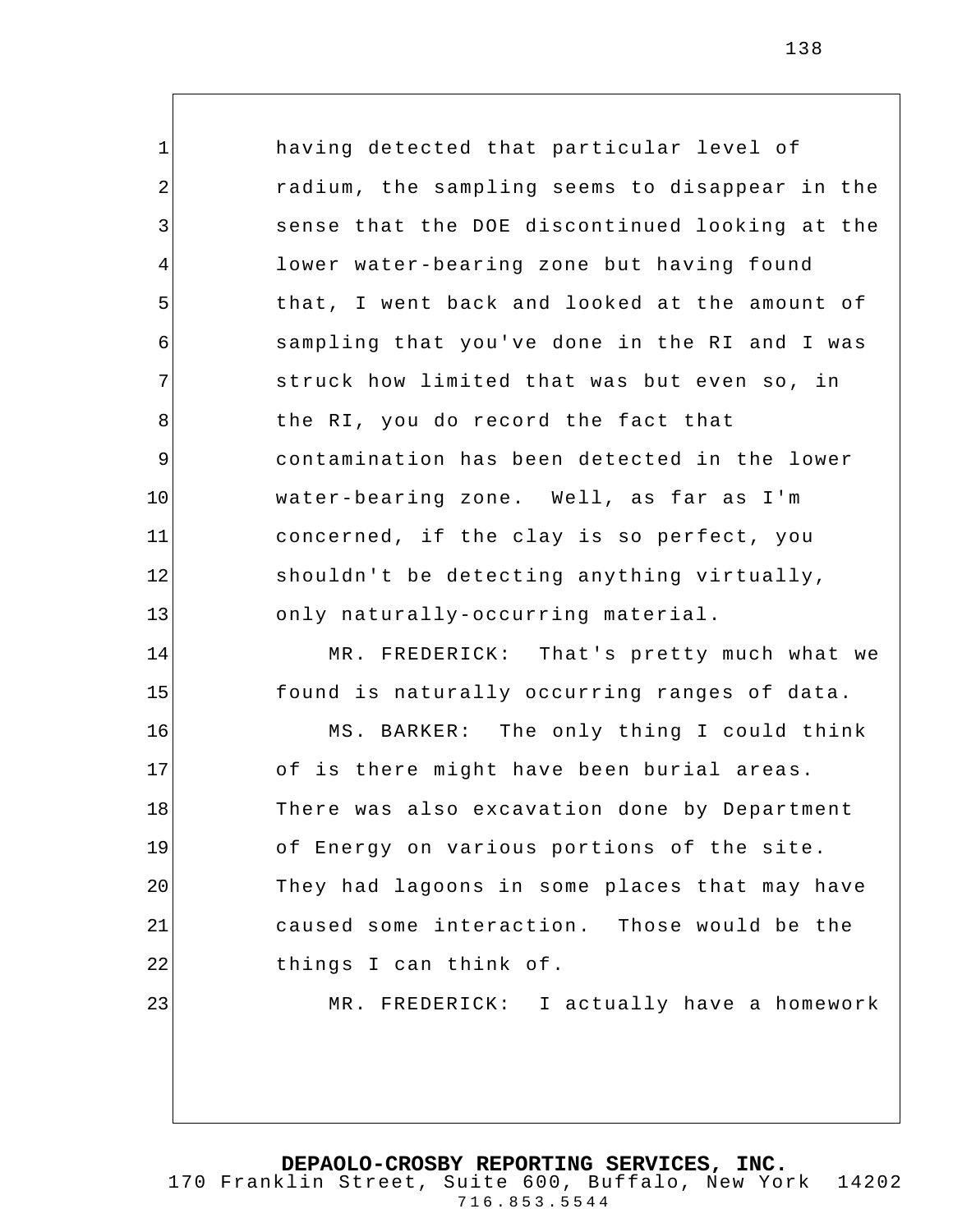1 2 3 4 5 6 7 8 9 10 11 12 13 14 15 16 17 18 19 20 21 22 23 assignment for Ann, too. MS. ROBERTS: Sounds good. MS. KREUSCH: Amy, you have another question? MS. WITRYOL: Well, just a couple comments. In answer to Vince Agnello's question, we don't have a storm water retention program at the NFSS, so we don't have sampling on all the storm water leaving the site, so we really don't know how much contamination is leaving the site. With respect to the catastrophic event scenario, I assume that the Army Corps will work closely with the DEC because if we have a seismic event significant enough to split open the NFSS cap, it may very well split open any one of or all of the 12 chemical landfills next door and how are we going to address emergency response for all of that, assuming that the NFS would not be the only impact in addition to all of the other sites in this area of Niagara County. As far as the cell design and all the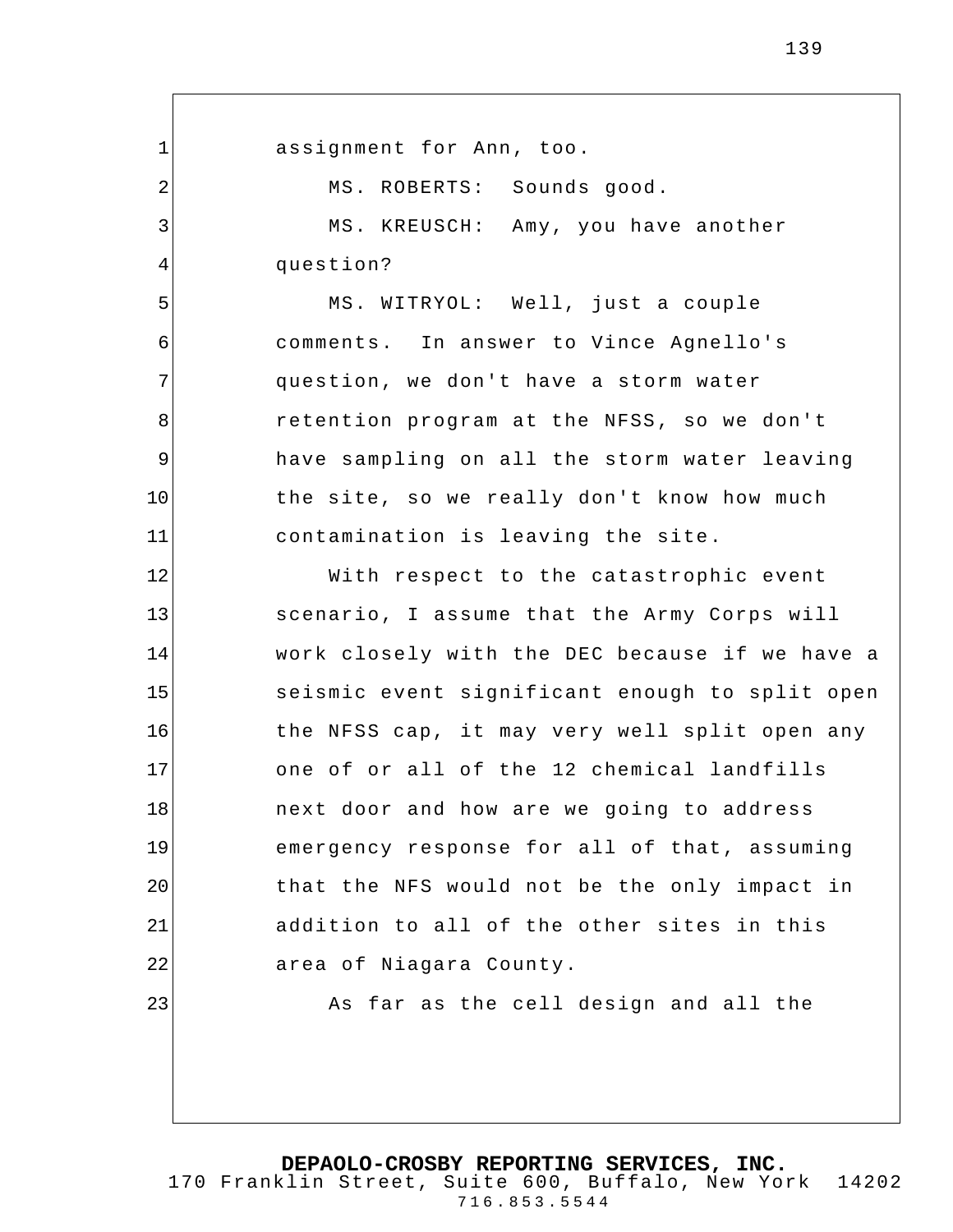discussions and the modeling and in addition to the age, keep in mind there is no bottom to this cell. The only thing that was constructed was the sides and the top and patching up this Cold War -era basement that material was poured into. Thank you.

1

2

3

4

5

6

7

8

9

10

MS. KREUSCH: Thank you, Amy. Any additional comments or questions from the audience or from the Corps team? Ann Roberts?

11 12 13 14 15 16 17 18 19 20 21 22 23 MS. ROBERTS: Sorry to hog the microphone, but I just wanted to make a request that I was quite disappointed that we having a discussion on the RI Addendum when were unable to obtain all the data from the results that you have. So, it would have been, I think, more beneficial to the community to have the data before we actually have the discussion of the RI Addendum so that we could have some more meaningful input. I think to me, the data is very important so that we can actually make the greatest contribution that we could. MS. BARKER: I know we submitted some of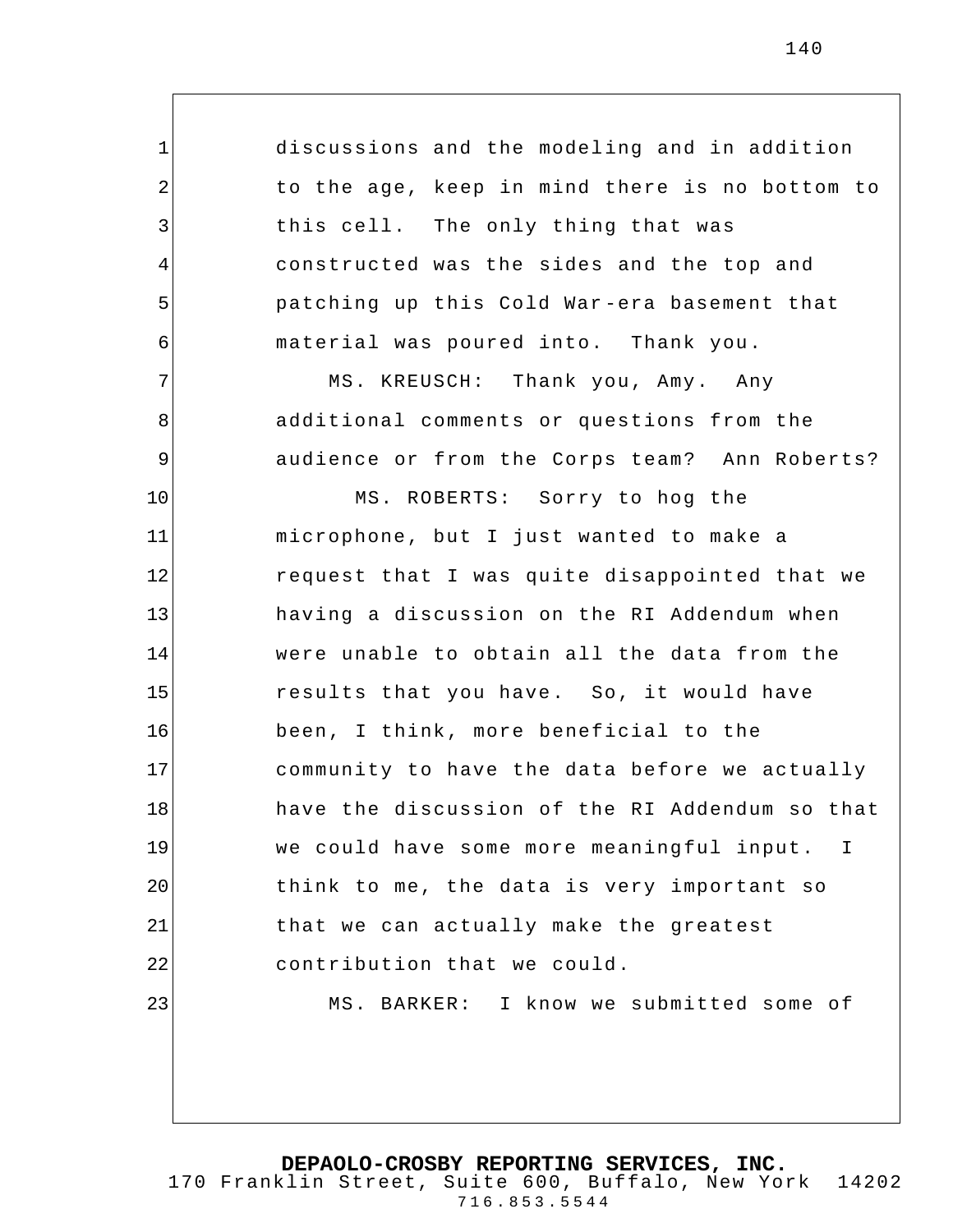1 2 3 4 5 6 7 8 9 10 11 12 13 14 15 16 17 18 19 20 21 22 23 the data. Obviously, our data has to go through validation process to ensure the quality, so definitely as soon as it's validated, we will post that to the website. This was sort of an introduction, I guess, to the Addendum, it wasn't really the full meeting, so there will be a meeting after this where we talk about the conclusions and everything and you'll have the data by then. MS. KREUSCH: Paul? MR. GIARDINA: I just want to note there's a person here that should be noted and that's Bill Nowak from State Senator Thompson's office and Bill has been interested in a lot of the FUSRAP issues. His office has talked, I think at length, with my staff and actually, today we met on a related issue to this. So, I just want people to realize that Bill is here and you know, attending the meeting and talking and I think the citizens should realize if they don't know who he is, they should realize he's here and there is, you know, interest by the State Senator's